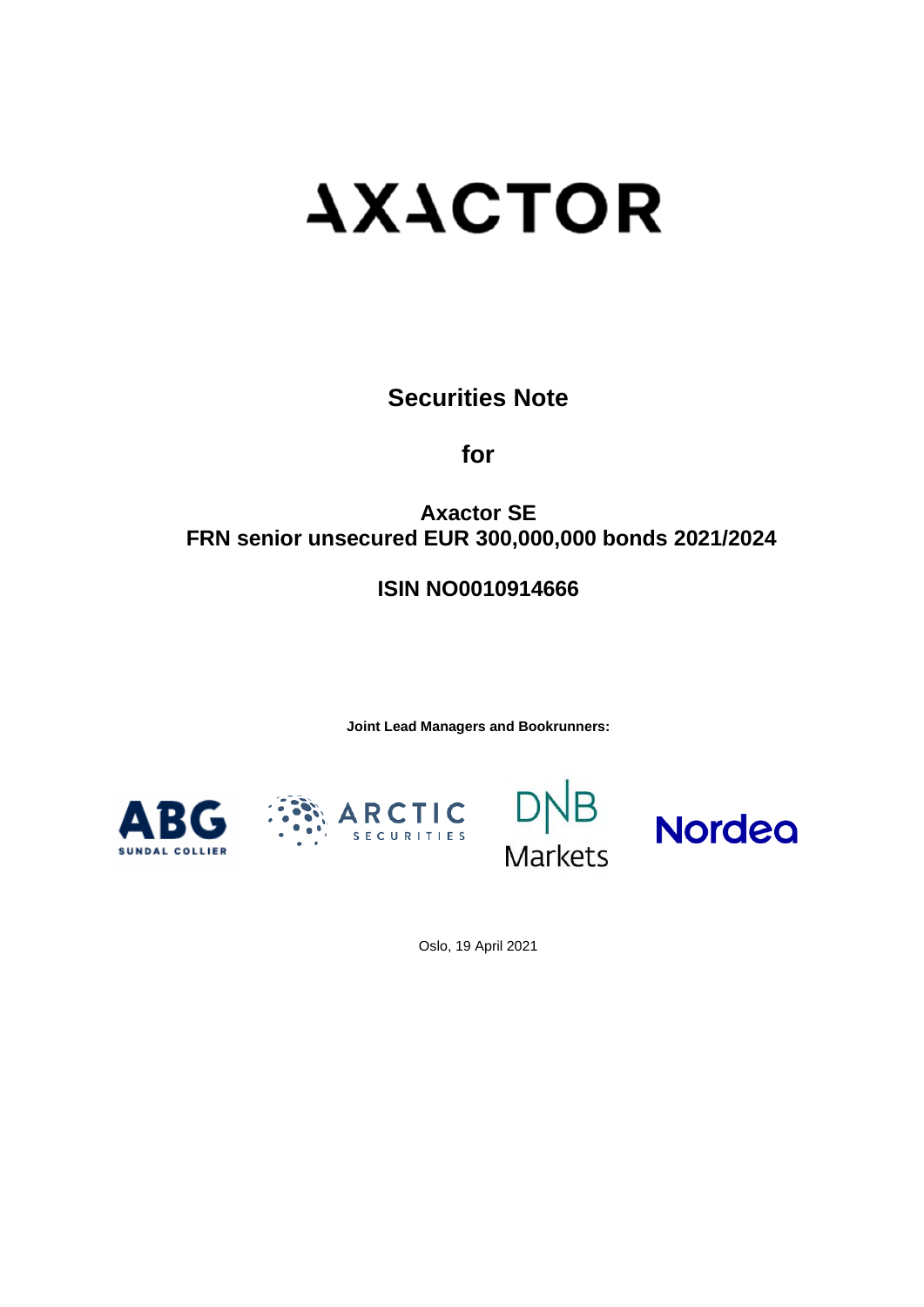#### **Important information\***

The Securities Note has been prepared in connection with listing of the securities on the Oslo Børs. The Securities Note has been approved by the Norwegian FSA, as competent authority under Regulation (EU) 2017/1129. The Norwegian FSA only approves this Securities Note as meeting the standards of completeness, comprehensibility and consistency imposed by Regulation (EU) 2017/1129. Such approval should not be considered as an endorsement of the Issuer that is the subject of this Securities Note.

New information that is significant for the Borrower or its subsidiaries may be disclosed after the Securities Note has been made public, but prior to listing of the Loan. Such information will be published as a supplement to the Securities Note pursuant to Regulation (EU) 2017/1129t. On no account must the publication or the disclosure of the Securities Note give the impression that the information herein is complete or correct on a given date after the date on the Securities Note, or that the business activities of the Borrower or its subsidiaries may not have been changed.

**MiFID II product governance / Retail investors, professional investors and ECPs target market – Solely for the** purposes of each manufacturer's product approval process, the target market assessment in respect of the notes has led to the conclusion that: (i) the target market for the notes is eligible counterparties, professional clients and retail clients each as defined in Directive 2014/65/EU (as amended, "MiFID II"); (ii) all channels for distribution to eligible counterparties and professional clients are appropriate; and (iii) the following channels for distribution of the notes to retail clients are appropriate – investment advice, portfolio management, non-advised sales and pure execution services – subject to the distributor's suitability and appropriateness obligations under MiFID II, as applicable. Any person subsequently offering, selling or recommending the notes (a "distributor") should take into consideration the manufacturers' target market assessment; however, a distributor subject to MiFID II is responsible for undertaking its own target market assessment in respect of the notes (by either adopting or refining the manufacturers' target market assessment) and determining appropriate distribution channels, subject to the distributor's suitability and appropriateness obligations under MiFID II, as applicable.

Only the Borrower and the Joint Lead Managers are entitled to procure information about conditions described in the Securities Note. Information procured by any other person is of no relevance in relation to the Securities Note and cannot be relied on.

Unless otherwise stated, the Securities Note is subject to Norwegian law. In the event of any dispute regarding the Securities Note, Norwegian law will apply.

In certain jurisdictions, the distribution of the Securities Note may be limited by law, for example in the United States of America or in the United Kingdom. Approval of the Securities Note by the Norwegian FSA implies that the Note may be used in any EEA country. No other measures have been taken to obtain authorisation to distribute the Securities Note in any jurisdiction where such action is required. Persons that receive the Securities Note are ordered by the Borrower and the Joint Lead Managers to obtain information on and comply with such restrictions.

This Securities Note is not an offer to sell or a request to buy bonds.

The Securities Note included the Summary dated 19 April 2021 together with the Registration Document dated 19 April 2021 constitutes the Prospectus.

The content of the Securities Note does not constitute legal, financial or tax advice and bond owners should seek legal, financial and/or tax advice.

Contact the Borrower or the Joint Lead Managers to receive copies of the Securities Note.

#### *The Bonds may not be a suitable investment for all investors*

Each potential investor in the Bonds must determine the suitability of that investment in light of its own circumstances. In particular, each potential investor should: (i) have sufficient knowledge and experience to make a meaningful evaluation of the Bonds; (ii) have access to and knowledge of the appropriate analytical tools to evaluate an investment in the Bonds; (iii) have sufficient financial resources and liquidity to bear the risks associated with investment in the Bonds; (iv) understand the terms of the Bonds and the behaviour of the relevant financial markets; and (v) be able to evaluate possible scenarios for economic interest rate and other factors that may affect its investment.

#### **Factors which are material for the purpose of assessing the market risks associated with Bond:**

The Bonds may not be a suitable investment for all investors. Each potential investor in the Bonds must determine the suitability of that investment in light of its own circumstances. In particular, each potential investor should:

- (i) have sufficient knowledge and experience to make a meaningful evaluation of the Bonds, the merits and risks of investing in the Bonds and the information contained or incorporated by reference in this Securities Note and/or Registration Document or any applicable supplement;
- (ii) have access to, and knowledge of, appropriate analytical tools to evaluate, in the context of its particular financial situation, an investment in the Bonds and the impact the Bonds will have on its overall investment portfolio;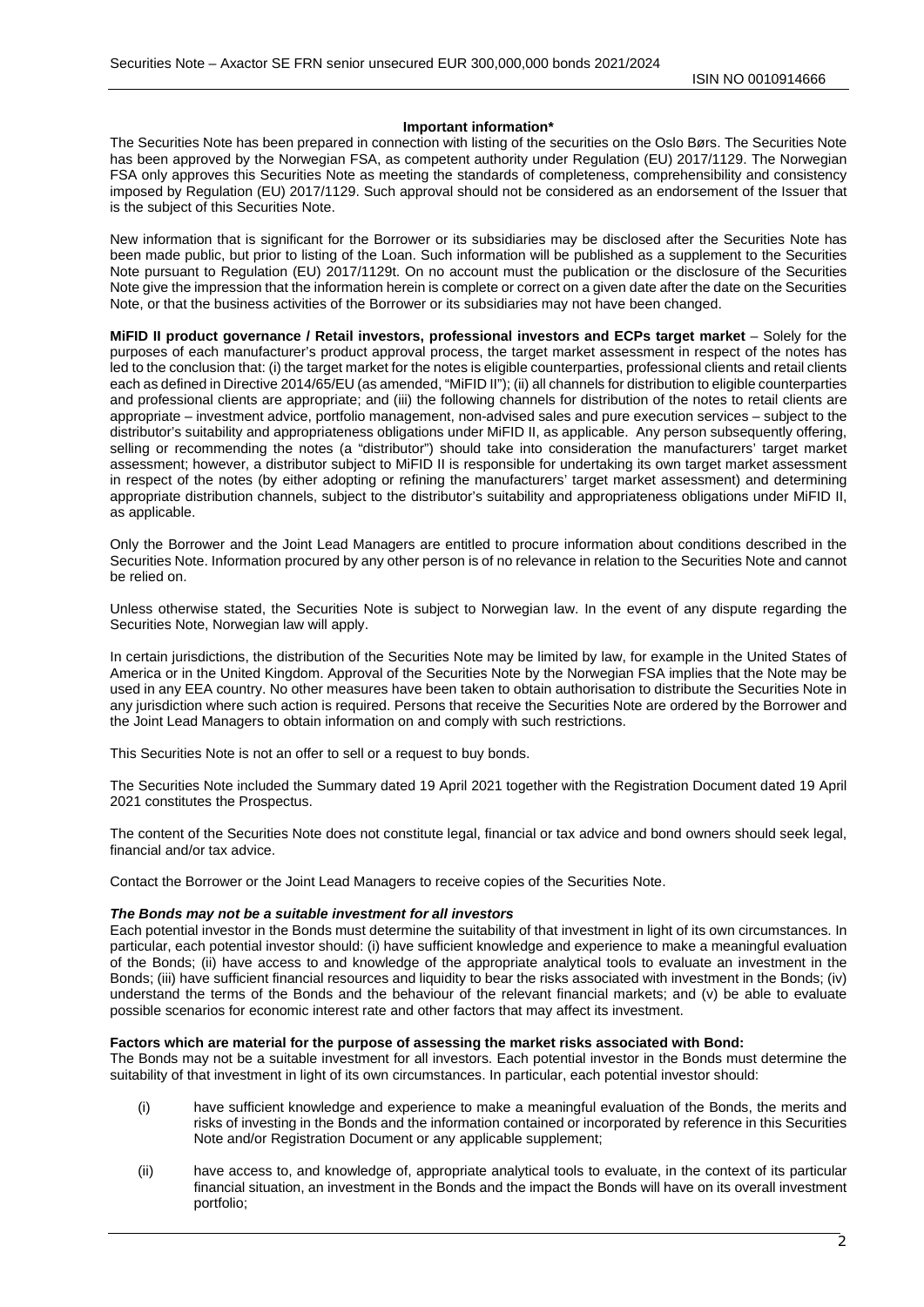- (iii) have sufficient financial resources and liquidity to bear all of the risks of an investment in the Bonds, including where the currency for principal or interest payments is different from the potential investor's currency;
- (iv) understand thoroughly the terms of the Bonds and be familiar with the behaviour of the financial markets; and
- (v) be able to evaluate (either alone or with the help of a financial adviser) possible scenarios for economic, interest rate and other factors that may affect its investment and its ability to bear the applicable risks.

#### **Modification and Waiver**

The conditions of the Bonds contain provisions for calling meetings of bondholders to consider matters affecting their interests generally. These provisions permit defined majorities to bind all bondholders including bondholders who did not attend and vote at the relevant meeting and bondholders who voted in a manner contrary to the majority.

Please see the Bond Terms for the Bond Trustee's power to represent the Bondholders and the duties and authority of the Bond Trustee.

\*The capitalised words in the section "Important Information" are defined in Chapter 4: "Detailed information about the securities".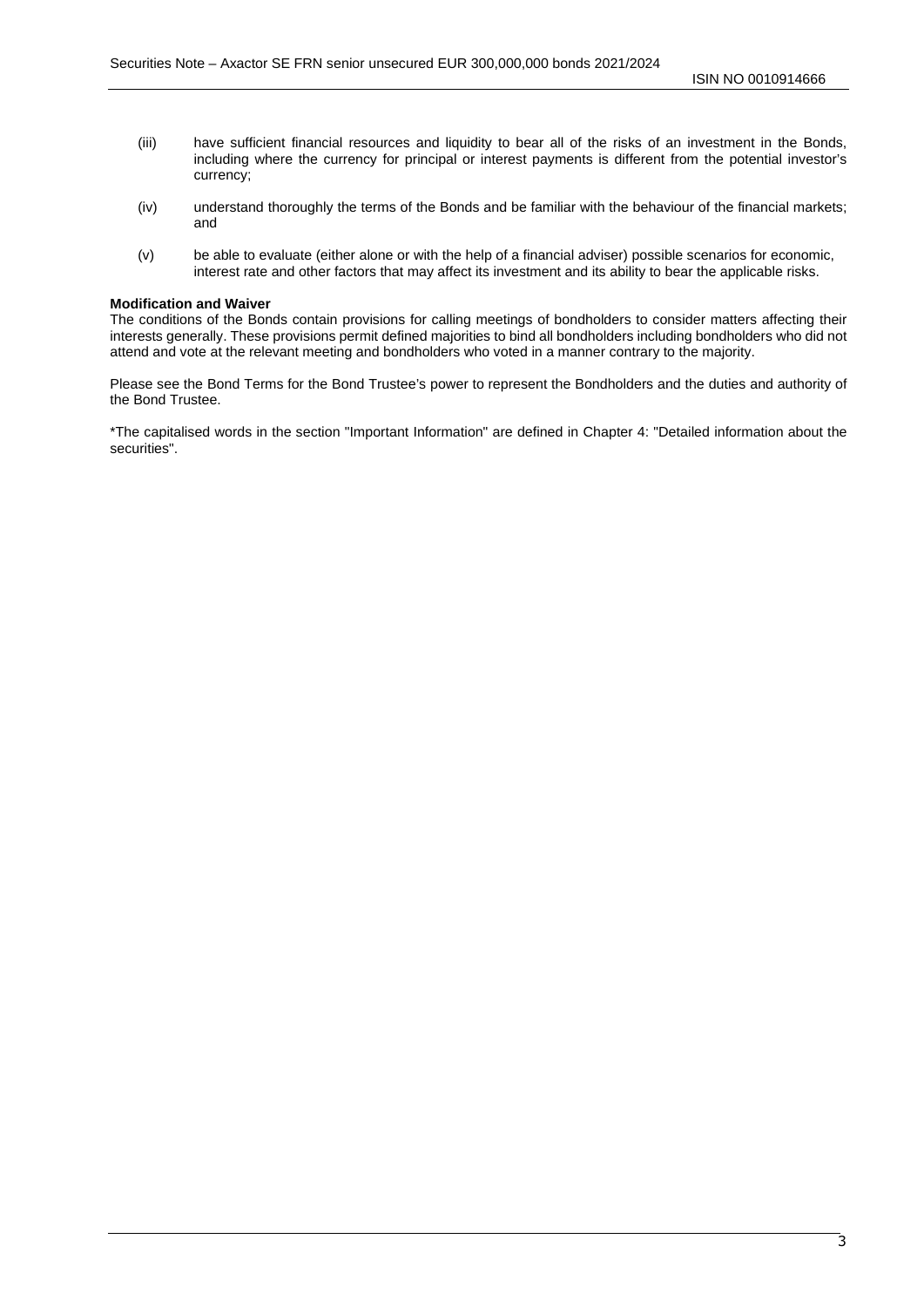Index:

| 4 Detailed information about the securities | - 14 |
|---------------------------------------------|------|
|                                             |      |
|                                             |      |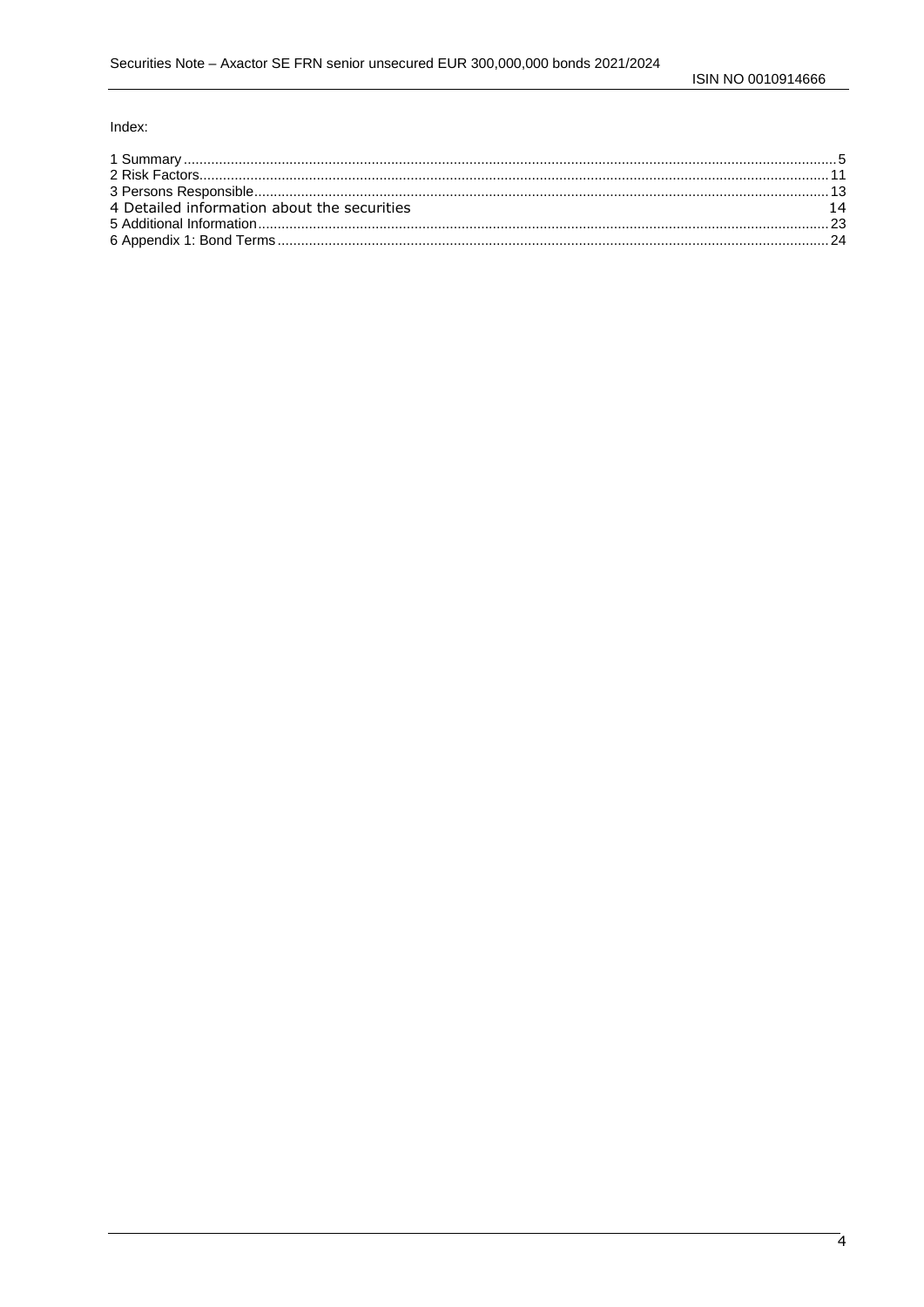## <span id="page-4-0"></span>**1 Summary**

Summaries are made up of disclosure requirements due to Article 7 in the REGULATION (EU) 2017/1129 OF THE EUROPEAN PARLIAMENT AND OF THE COUNCIL of 14 June 2017.

#### **A Introduction and warning**

| <b>Disclosure requirement</b>                                                                                                | <b>Disclosure</b>                                                                                                                                                                                                                                                                                                                                                                                                                                                                                                                                                                                                                                                                                                                                                                                                                                                                                                                                                                  |
|------------------------------------------------------------------------------------------------------------------------------|------------------------------------------------------------------------------------------------------------------------------------------------------------------------------------------------------------------------------------------------------------------------------------------------------------------------------------------------------------------------------------------------------------------------------------------------------------------------------------------------------------------------------------------------------------------------------------------------------------------------------------------------------------------------------------------------------------------------------------------------------------------------------------------------------------------------------------------------------------------------------------------------------------------------------------------------------------------------------------|
| Warning.                                                                                                                     | This summary should be read as introduction to the Prospectus. Any decision to invest in<br>the securities should be based on consideration of the Prospectus as a whole by the<br>investor. The investor could lose all or part of the invested capital. Where a claim relating<br>to the information contained in the Prospectus is brought before a court, the plaintiff<br>investor might, under the national law, have to bear the costs of translating the Prospectus<br>before the legal proceedings are initiated. Civil liability attaches only to those persons who<br>have tabled the summary including any translation thereof, but only where the summary is<br>misleading, inaccurate or inconsistent, when read together with the other parts of the<br>prospectus, or where it does not provide, when read together with the other parts of the<br>prospectus, key information in order to aid investors when considering whether to invest in<br>such securities. |
| Name and international securities<br>identification number ('ISIN') of<br>the securities.                                    | ISIN NO0010914666 Axactor SE FRN senior unsecured EUR 300,000,000 bonds<br>2021/2024.                                                                                                                                                                                                                                                                                                                                                                                                                                                                                                                                                                                                                                                                                                                                                                                                                                                                                              |
| Identity and contact details of the<br>issuer, including its legal entity<br>identifier ('LEI').                             | Axactor SE, Drammensveien 167, 0277 Oslo, Norway.<br>The Company's telephone number is +47 911 79 195. Registration number 921 896 328<br>and LEI-code (legal entity identifier): 549300P5VT8OMA17TJ33.                                                                                                                                                                                                                                                                                                                                                                                                                                                                                                                                                                                                                                                                                                                                                                            |
| Identity and contact details of the<br>offeror or of the person asking for<br>admission to trading on a<br>regulated market. | Not applicable. There is no offeror, the prospectus has been produced in connection with<br>listing of the securities on the Oslo Børs. The Issuer is going to ask for admission to trading<br>on a regulated market.                                                                                                                                                                                                                                                                                                                                                                                                                                                                                                                                                                                                                                                                                                                                                              |
| Identity and contact details of the<br>competent authority that approved<br>the prospectus                                   | Financial Supervisory Authority of Norway (Finanstilsynet), Revierstredet 3, 0151 Oslo.<br>Telephone number is +47 22 93 98 00. E-mail: prospekter@finanstilsynet.no.                                                                                                                                                                                                                                                                                                                                                                                                                                                                                                                                                                                                                                                                                                                                                                                                              |
| Date of approval of the<br>prospectus.                                                                                       | The Prospectus was approved on 19 April 2021.                                                                                                                                                                                                                                                                                                                                                                                                                                                                                                                                                                                                                                                                                                                                                                                                                                                                                                                                      |

#### **B Key information on the Issuer**

| <b>Disclosure requirement</b>       | <b>Disclosure</b>                                                                                                                                                                                                                                                                                                                                                                                                                                                                                                                                                                                                                                                                                                                                                                                           |
|-------------------------------------|-------------------------------------------------------------------------------------------------------------------------------------------------------------------------------------------------------------------------------------------------------------------------------------------------------------------------------------------------------------------------------------------------------------------------------------------------------------------------------------------------------------------------------------------------------------------------------------------------------------------------------------------------------------------------------------------------------------------------------------------------------------------------------------------------------------|
| Who is the issuer of the securities |                                                                                                                                                                                                                                                                                                                                                                                                                                                                                                                                                                                                                                                                                                                                                                                                             |
| Domicile and legal form             | Axactor SE is a European public limited liability company established as a SE in<br>accordance with the Council Regulation (EC) No 2157/2001 with its registered business<br>office in Norway incorporated under the laws of Norway with registration number 921 896<br>328.                                                                                                                                                                                                                                                                                                                                                                                                                                                                                                                                |
|                                     | A company established as Societas Europaea ("SE") in accordance with the Council<br>Regulation (EC) No 2157/2001 with a registered business office in Norway, is as a main<br>rule subject to the Norwegian Public Limited Companies Act, c.f. Act 2005-04-01 no. 14,<br>c.f. Council Regulation (EC) No 2157/2001 (the "Norwegian SE-Act"), provided nothing<br>else follows from Council Regulation (EC) No 2157/2001, the articles of association set out<br>in accordance with Council Regulation (EC) No 2157/2001, or the Norwegian SE-Act, c.f.<br>the Norwegian SE-Act section 2.                                                                                                                                                                                                                   |
|                                     | LEI-code: 549300P5VT8OMA17TJ33.                                                                                                                                                                                                                                                                                                                                                                                                                                                                                                                                                                                                                                                                                                                                                                             |
| Principal activities                | Axactor is a pan-European debt collector with operations in Finland, Germany, Italy,<br>Norway, Spain and Sweden, with headquarters in Oslo, Norway. The Company's core<br>business areas are unsecured purchased debt (NPL) and third-party collection (3PC). In<br>addition, it is operating in the REOs segment which is in run-off based on strategic<br>considerations. Axactor has come a long way since its current business strategy was<br>launched in late 2015, and has become one of the 10 largest debt collectors in Europe.<br>Through its streamlined 'One Axactor' operating model, and with a focus on a selected<br>number of & developed NPL markets and asset classes, Axactor has established a<br>scalable debt collection platform, with low complexity and limited legacy systems. |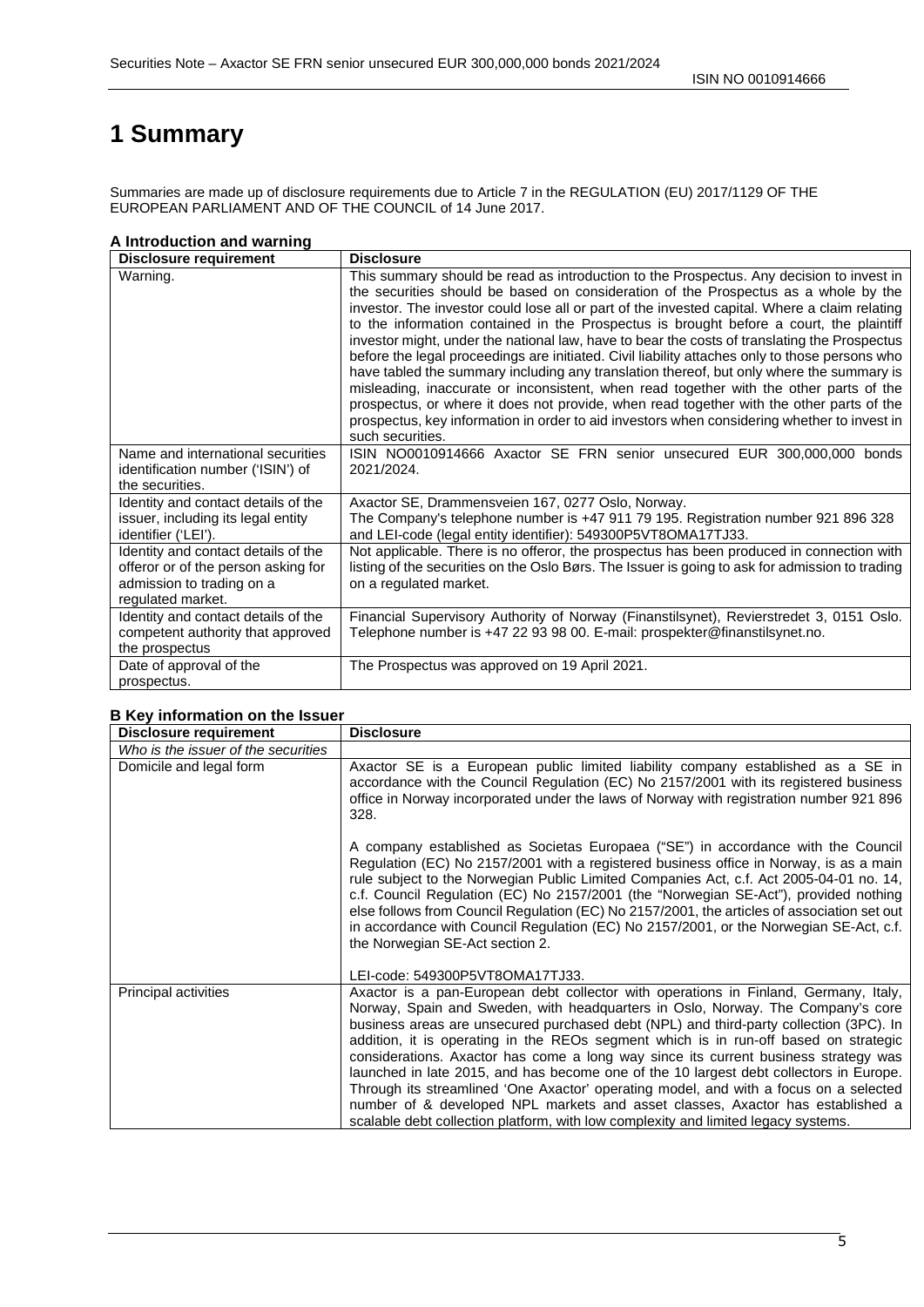#### Major shareholders

The 20 largest shareholders as of 11 March 2021:

| Investor                                | <b>Number of shares</b> | % of top 20 | % of total |
|-----------------------------------------|-------------------------|-------------|------------|
| <b>GEVERAN TRADING CO LTD</b>           | 122,493,578             | 70.76%      | 40.54%     |
| <b>TVENGE TORSTEIN INGVALD</b>          | 10,000,000              | 5.78%       | 3.31%      |
| <b>FERD AS</b>                          | 7,864,139               | 4.54%       | 2.60%      |
| VPF DNB AM NORSKE AKSJER                | 3,609,133               | 2.08%       | 1.19%      |
| VERDIPAPIRFONDET NORDEA NORGE VERD      | 3.238,830               | 1.87%       | 1.07%      |
| SKANDINAVISKA ENSKILDA BANKEN AB        | 2,500,000               | 1.44%       | 0.83%      |
| NORDNET LIVSFORSIKRING AS               | 2,365,168               | 1.37%       | 0.78%      |
| <b>VERDIPAPIRFONDET FIRST GENERATOR</b> | 2,219,390               | 1.28%       | 0.73%      |
| <b>VERDIPAPIRFONDET DNB NORGE</b>       | 2,039,947               | 1.18%       | 0.68%      |
| <b>GVEPSEBORG AS</b>                    | 2.036,494               | 1.18%       | 0.67%      |
| <b>RANGNES ENDRE</b>                    | 2.017.000               | 1.17%       | 0.67%      |
| NORDNET BANK AB                         | 1,696,490               | 0.98%       | 0.56%      |
| <b>ALPETTE AS</b>                       | 1,661,643               | 0.96%       | 0.55%      |
| STAVERN HELSE OG FORVALTNING AS         | 1,600,000               | 0.92%       | 0.53%      |
| VERDIPAPIRFONDET NORDEA AVKASTNING      | 1,549,528               | 0.90%       | 0.51%      |
| SKANDINAVISKA ENSKILDA BANKEN AB        | 1,352,963               | 0.78%       | 0.45%      |
| <b>VERDIPAPIRFONDET NORDEA KAPITAL</b>  | 1,250,037               | 0.72%       | 0.41%      |
| AVANZA BANK AB                          | 1.217,155               | 0.70%       | 0.40%      |
| <b>CAM AS</b>                           | 1.212,000               | 0.70%       | 0.40%      |
| <b>LOPEZ SANCHEZ ANDRES</b>             | 1,177,525               | 0.68%       | 0.39%      |
| Total number owned by top 20            | 173,101,020             | 100%        | 57.29%     |
| Total number of shares                  | 302.145.464             |             | 100%       |

Geveran Trading Co. Limited, a company indirectly controlled by trusts established by Mr. John Fredriksen for the benefit of his immediate family ("Geveran") owns 122,643,578 shares in Axactor, representing 40.59 % of outstanding shares capital.

| Management                                                    | <b>Name</b>                                                                    | <b>Position</b>                                                                                                                                                   |
|---------------------------------------------------------------|--------------------------------------------------------------------------------|-------------------------------------------------------------------------------------------------------------------------------------------------------------------|
|                                                               | Johnny Tsolis<br>Arnt Andre Dullum<br>Vibeke Ly<br>Robin Knowles<br>Kyrre Svae | Chief Execute Officer<br><b>Chief Operating Officer</b><br>Chief of Staff<br>Chief Investment Officer<br>Interim Chief Financial Officer/Chief of Strategy and IR |
| Statutory auditors                                            |                                                                                | PricewaterhouseCoopers AS, independent public accountants                                                                                                         |
| What is the key financial information<br>regarding the issuer |                                                                                |                                                                                                                                                                   |
| Key financial information                                     |                                                                                |                                                                                                                                                                   |

Axactor SE Consolidated

| Amount in EUR thousand                                              | <b>Preliminary FY 2020</b><br><b>Unaudited</b> | <b>Annual Report</b><br>2020<br>Audited* |
|---------------------------------------------------------------------|------------------------------------------------|------------------------------------------|
| Operating profit                                                    | 25.015                                         | 21.161                                   |
| Net financial debt (long term debt plus short term debt minus cash) | 885,460                                        | 885,460                                  |
| Net Cash flows from operating activities                            | 206.483                                        | $-4.899$                                 |
| Net Cash flows from financing activities                            | $-12.512$                                      | $-12.512$                                |
| Net Cash flow from investing activities                             | $-217.470$                                     | $-6.089$                                 |

\* Cash flow from NPL and REO investments is moved from investing activities to operating activities in Cash flow statement, net change is zero.

Axactor SE

| Amount in EUR thousand                                              | <b>Annual Report 2020</b><br><b>Audited</b> |
|---------------------------------------------------------------------|---------------------------------------------|
| Operating profit                                                    | $-4,610$                                    |
| Net financial debt (long term debt plus short term debt minus cash) | 189,295                                     |
| Net Cash flows from operating activities                            | $-902$                                      |
| Net Cash flows from financing activities                            | $-2,670$                                    |
| Net Cash flow from investing activities                             | 108                                         |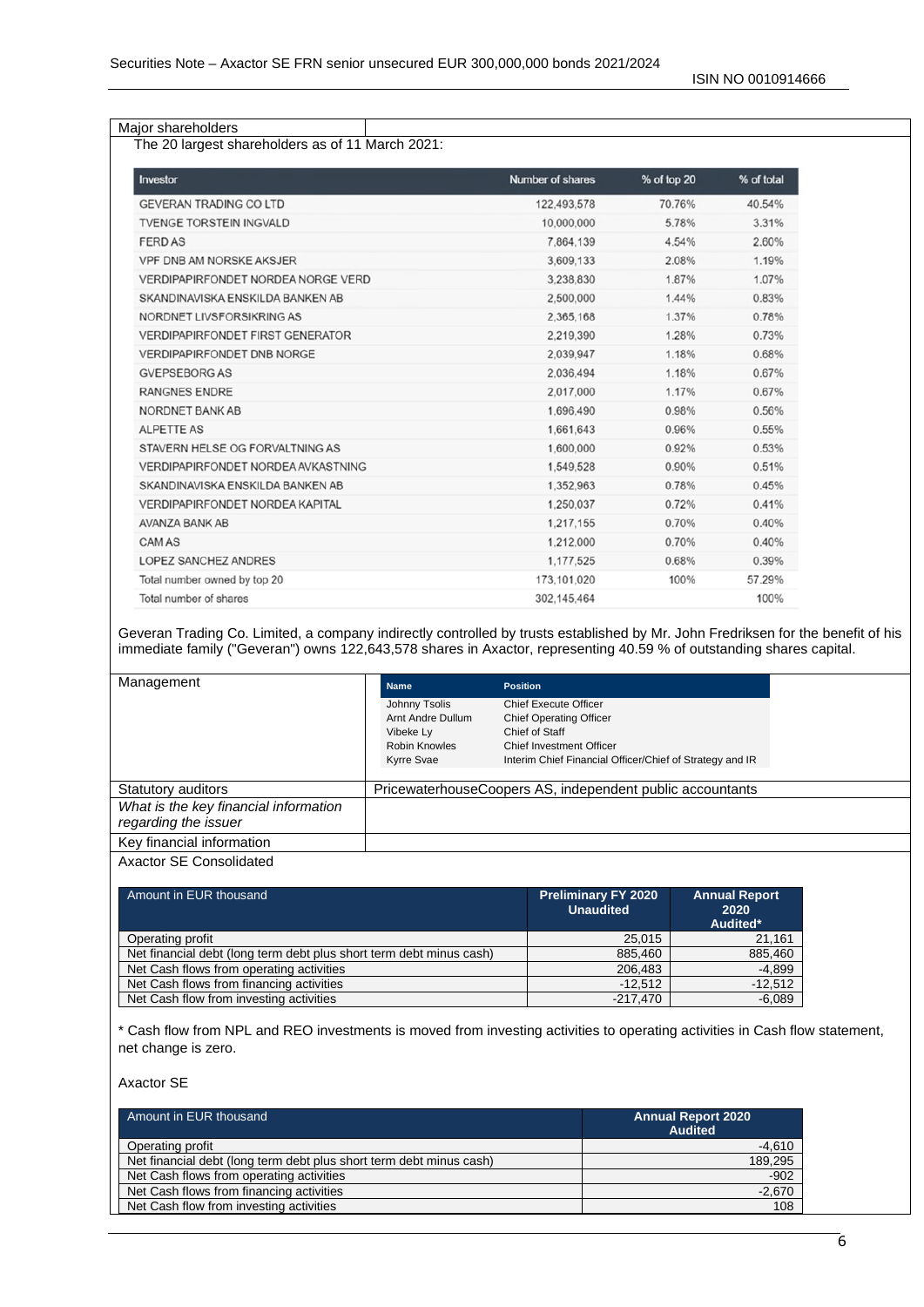|                                                                 | There is no description of any qualifications in the audit report in Annual Report 2020.                                                                                                                                                                                                                                                                                                                                                                                                                                                                                                                                                                                                                                                                                                                                                                                                                                                                                                                                                                                                                                                                                                                                                                                                                                                                                                                                                                                                                                                                                                                                                                                                                                                                                                                                                                                 |
|-----------------------------------------------------------------|--------------------------------------------------------------------------------------------------------------------------------------------------------------------------------------------------------------------------------------------------------------------------------------------------------------------------------------------------------------------------------------------------------------------------------------------------------------------------------------------------------------------------------------------------------------------------------------------------------------------------------------------------------------------------------------------------------------------------------------------------------------------------------------------------------------------------------------------------------------------------------------------------------------------------------------------------------------------------------------------------------------------------------------------------------------------------------------------------------------------------------------------------------------------------------------------------------------------------------------------------------------------------------------------------------------------------------------------------------------------------------------------------------------------------------------------------------------------------------------------------------------------------------------------------------------------------------------------------------------------------------------------------------------------------------------------------------------------------------------------------------------------------------------------------------------------------------------------------------------------------|
| Most material key risk factors                                  |                                                                                                                                                                                                                                                                                                                                                                                                                                                                                                                                                                                                                                                                                                                                                                                                                                                                                                                                                                                                                                                                                                                                                                                                                                                                                                                                                                                                                                                                                                                                                                                                                                                                                                                                                                                                                                                                          |
| What is the key risk factors that<br>are specific to the issuer | There is a risk that the Group will be unable to compete with businesses that offer<br>$\bullet$<br>more attractive pricing levels and the Group's competitors may have or develop<br>competitive strengths that the Group is unable to match.<br>Reputational damage due to an unforeseen event could adversely affect the<br>$\bullet$<br>Company's business and ability to attract new clients.<br>If the Group is unable to enter into new debt collection contracts or purchase<br>$\bullet$<br>portfolios at appropriate prices there is a risk that the Group's business and its<br>ability to implement its business plan will be materially adversely affected.<br>There is a risk that the Group will make acquisitions that prove unsuccessful which<br>$\bullet$<br>could have a material adverse effect on the financial position of the Group.<br>A failure to comply with applicable regulations in relevant jurisdictions may<br>$\bullet$<br>materially adversely affect the Group's financial position and ability to operate in<br>such jurisdictions.<br>Any failure to implement the Group's strategic plans may have a material adverse<br>$\bullet$<br>effect on the Group's business, results of operations or financial conditions.<br>A failure to employ and or retain skilled personnel may have a material adverse<br>$\bullet$<br>effect on the business of the Group.<br>A failure to retain third-party service providers may have a material adverse effect<br>$\bullet$<br>on the business of the Group.<br>A failure to collect under the debt collection contracts or purchased portfolios may<br>$\bullet$<br>have a material adverse effect on the financial position of the Group.<br>Incorrect assumptions made in the purchase of debt portfolios may have a<br>material adverse effect on the financial position of the Group. |

#### **C Key information on the securities**

| <b>Disclosure requirements</b>                                                      | <b>Disclosure</b>                                                                                                                                                                                                                                                                                                                                                                                                                                                  |
|-------------------------------------------------------------------------------------|--------------------------------------------------------------------------------------------------------------------------------------------------------------------------------------------------------------------------------------------------------------------------------------------------------------------------------------------------------------------------------------------------------------------------------------------------------------------|
| What are the main features of the                                                   |                                                                                                                                                                                                                                                                                                                                                                                                                                                                    |
| securities                                                                          |                                                                                                                                                                                                                                                                                                                                                                                                                                                                    |
| Description of the securities,                                                      | ISIN code NO0010914666. Axactor SE FRN senior unsecured EUR 300,000,000 bonds                                                                                                                                                                                                                                                                                                                                                                                      |
| including ISIN code.                                                                | 2021/2024. Issue date for first tranche 12 January 2021. Maturity Date: 12 January 2024.                                                                                                                                                                                                                                                                                                                                                                           |
|                                                                                     | Floating interest rate, payable 12 January, 12 April, 12 July and 12 October in each year.<br>Any adjustment will be made according to the Business Day Convention. Coupon Rate is<br>Reference Rate + Margin, where Reference Rate means 3 months EURIBOR and Margin<br>(7.00 per cent per annum). Current Coupon Rate: 7.00 % p.a. for the interest period<br>ending on 12 July 2021. First tranche EUR 200,000,000. Maximum Issue Amount is EUR<br>300,000,000. |
|                                                                                     | The Bondholders have a Mandatory repurchase due to a Put Option Event.                                                                                                                                                                                                                                                                                                                                                                                             |
|                                                                                     | Issuer has a call option and an early redemption option due to a tax event and an Early<br>redemption due to a Mandatory Redemption Event.                                                                                                                                                                                                                                                                                                                         |
|                                                                                     | Dependent on the market price. Yield for the Interest Period 12 April 2021 - 12 July<br>2021) is 7.1852 % p.a. assuming a price of 100 %.                                                                                                                                                                                                                                                                                                                          |
|                                                                                     | Nordic Trustee AS (as the Bond Trustee) enters into the Bond Terms on behalf of the<br>Bondholders and is granted authority to act on behalf of the Bondholders to the extent<br>provided for in the Bond Terms.                                                                                                                                                                                                                                                   |
| Description of the rights attached                                                  | Mandatory repurchase due to a Put Option Event                                                                                                                                                                                                                                                                                                                                                                                                                     |
| to the securities, limitations to<br>those rights and ranking of the<br>securities. | Upon the occurrence of a Put Option Event, each Bondholder will have the right<br>a)<br>(the "Put Option") to require that the Issuer purchases all or some of the Bonds<br>held by that Bondholder at a price equal to 101 per cent. of the Nominal<br>Amount.                                                                                                                                                                                                    |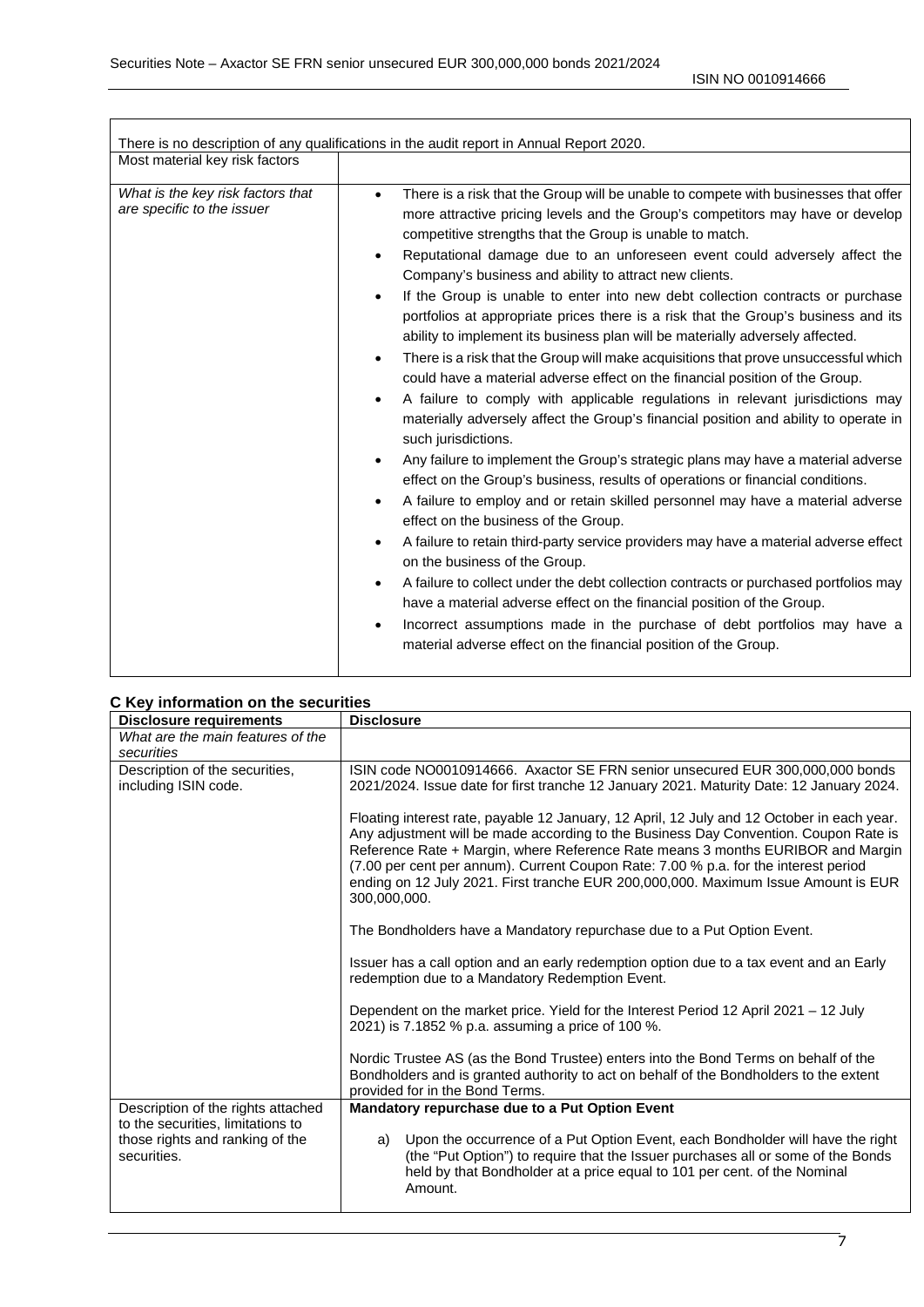| b) | The Put Option must be exercised within 15 Business Days after the Issuer has<br>given notice to the Bond Trustee and the Bondholders that a Put Option Event<br>has occurred pursuant to Clause 12.3 (Put Option Event) in the Bond Terms.<br>Once notified, the Bondholders' right to exercise the Put Option is irrevocable.                                                                                                                                                                                                                                                                                                                                                                                                                                                                                                                                                                                  |
|----|------------------------------------------------------------------------------------------------------------------------------------------------------------------------------------------------------------------------------------------------------------------------------------------------------------------------------------------------------------------------------------------------------------------------------------------------------------------------------------------------------------------------------------------------------------------------------------------------------------------------------------------------------------------------------------------------------------------------------------------------------------------------------------------------------------------------------------------------------------------------------------------------------------------|
| C) | Each Bondholder may exercise its Put Option by written notice to its account<br>manager for the CSD, who will notify the Paying Agent of the exercise of the Put<br>Option. The Put Option Repayment Date will be the 5th Business Day after the<br>end of 15 Business Days exercise period referred to in paragraph (b) above.<br>However, the settlement of the Put Option will be based on each Bondholders<br>holding of Bonds at the Put Option Repayment Date.                                                                                                                                                                                                                                                                                                                                                                                                                                             |
| d) | If Bonds representing more than 90.00 per cent. of the Outstanding Bonds have<br>been repurchased pursuant to this Clause 10.3 (Mandatory repurchase due to a<br>Put Option Event) in the Bond Terms, the Issuer is entitled to repurchase all the<br>remaining Outstanding Bonds at the price stated in paragraph (a) above by<br>notifying the remaining Bondholders of its intention to do so no later than 10<br>Business Days after the Put Option Repayment Date. Such notice sent by the<br>Issuer is irrevocable and shall specify the Call Option Repayment Date.                                                                                                                                                                                                                                                                                                                                       |
|    | Put Option Event" means a Change of Control Event or a De-Listing Event.                                                                                                                                                                                                                                                                                                                                                                                                                                                                                                                                                                                                                                                                                                                                                                                                                                         |
|    | Voluntary early redemption - Call Option                                                                                                                                                                                                                                                                                                                                                                                                                                                                                                                                                                                                                                                                                                                                                                                                                                                                         |
| a) | The Issuer may redeem all or part of the Outstanding Bonds (the "Call Option")<br>on any Business Day from and including:                                                                                                                                                                                                                                                                                                                                                                                                                                                                                                                                                                                                                                                                                                                                                                                        |
|    | (i) the Issue Date to, but not including, the First Call Date at a price<br>equal to the Make Whole Amount;<br>(ii) the First Call Date to, but not including, the Maturity Date at a price<br>equal to 101.00 per cent. of the Nominal Amount for each<br>redeemed Bond.                                                                                                                                                                                                                                                                                                                                                                                                                                                                                                                                                                                                                                        |
| b) | Any redemption of Bonds pursuant to paragraph (a) above shall be determined<br>based upon the redemption prices applicable on the Call Option Repayment<br>Date.                                                                                                                                                                                                                                                                                                                                                                                                                                                                                                                                                                                                                                                                                                                                                 |
| C) | Call Option may be exercised by the Issuer by written notice to the Bond<br>Trustee at least 10 Business Days prior to the proposed Call Option Repayment<br>Date. Such notice sent by the Issuer is irrevocable and shall specify the Call<br>Option Repayment Date. Unless the Make Whole Amount is set out in the<br>written notice where the Issuer exercises the Call Option, the Issuer shall<br>calculate the Make Whole Amount and provide such calculation by written<br>notice to the Bond Trustee as soon as possible and at the latest within 3<br>Business Days from the date of the notice. Any redemption notice given in<br>respect of redemptions of Bonds may, at the Issuer's discretion, be subject to<br>the satisfaction of one or more conditions precedent, to be satisfied at least 3<br>Business Days prior to such Call Option Repayment Date.                                        |
|    | d) Any Call Option exercised in part will be used for pro rata payment to the<br>Bondholders in accordance with the applicable regulations of the CSD.                                                                                                                                                                                                                                                                                                                                                                                                                                                                                                                                                                                                                                                                                                                                                           |
|    | Early redemption option due to a tax event<br>If the Issuer is or will be required to gross up any withheld tax imposed by law from any<br>payment in respect of the Bonds under the Finance Documents pursuant to Clause 8.4<br>(Taxation) in the Bond Terms as a result of a change in applicable law implemented after<br>the date of these Bond Terms, the Issuer will have the right to redeem all, but not only<br>some, of the Outstanding Bonds at a price equal to 100 per cent. of the Nominal Amount.<br>The Issuer shall give written notice of such redemption to the Bond Trustee and the<br>Bondholders at least 20 Business Days prior to the Tax Event Repayment Date, provided<br>that no such notice shall be given earlier than 40 Business Days prior to the earliest date<br>on which the Issuer would be obliged to withhold such tax were a payment in respect of<br>the Bonds then due. |
|    |                                                                                                                                                                                                                                                                                                                                                                                                                                                                                                                                                                                                                                                                                                                                                                                                                                                                                                                  |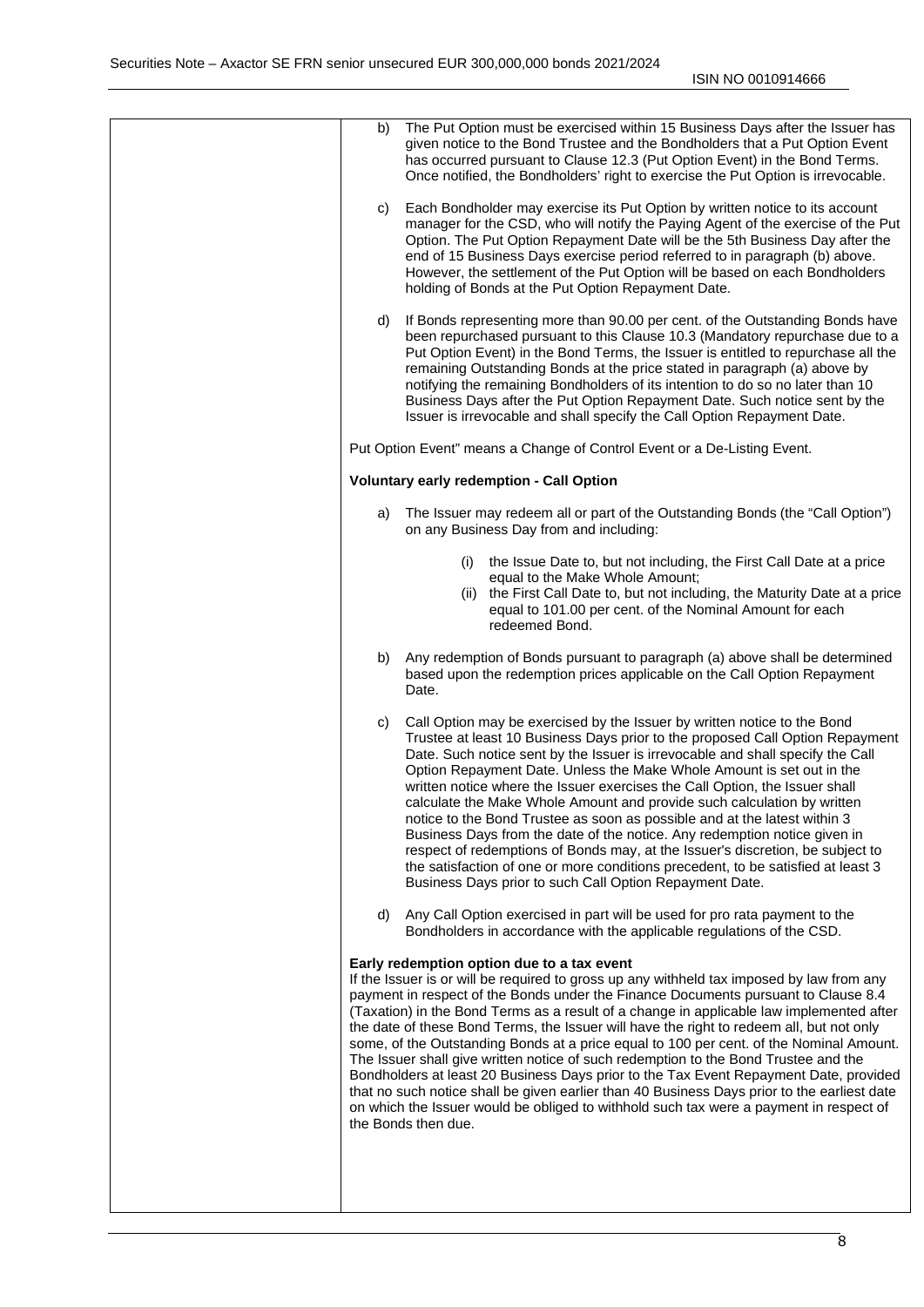|                                                                                                                                | Mandatory early redemption due to a Mandatory Redemption Event<br>Upon a Mandatory Redemption Event, the Issuer shall within 5 Business Days<br>a)<br>after the Mandatory Redemption Event (with the Longstop Date being the<br>Record Date) or earlier at the sole option of the Issuer if it becomes evident that<br>a Mandatory Redemption Event will occur, redeem the:<br>Bonds (issued under the Surviving ISIN) at a price equal to 101.00 per cent.<br>i)<br>of the Initial Nominal Amount; and                                                                                                                        |
|--------------------------------------------------------------------------------------------------------------------------------|--------------------------------------------------------------------------------------------------------------------------------------------------------------------------------------------------------------------------------------------------------------------------------------------------------------------------------------------------------------------------------------------------------------------------------------------------------------------------------------------------------------------------------------------------------------------------------------------------------------------------------|
|                                                                                                                                | Initial Temporary Bonds at a price equal to 100.00 per cent of the Initial<br>ii)<br>Nominal Amount.                                                                                                                                                                                                                                                                                                                                                                                                                                                                                                                           |
|                                                                                                                                | The Issuer shall redeem the:<br>b)<br>Bonds issued under the Surviving ISIN in cash (with a right to apply the<br>i)<br>funds deposited on the Escrow Account for such redemption); and                                                                                                                                                                                                                                                                                                                                                                                                                                        |
|                                                                                                                                | Initial Temporary Bonds by delivery of Existing Bonds (as payment-in-kind<br>ii)<br>to the holders of the Initial Temporary Bonds (valued at their respective<br>nominal amounts)). Any accrued and unpaid interest on the Initial<br>Temporary Bonds shall be payable in cash, provided that the Issuer is<br>entitled to withhold (by set-off) the amount of any accrued and unpaid<br>interest on the Existing Bonds (from the interest payment date 23<br>December 2020 under the Existing Bonds). The holders of Initial Temporary<br>Bonds shall keep the amount of premium (2 per cent.) received on the Issue<br>Date. |
|                                                                                                                                | Any redemption in part will be used for pro rata payment to the Bondholders in<br>C)<br>accordance with the applicable regulations of the CSD.                                                                                                                                                                                                                                                                                                                                                                                                                                                                                 |
|                                                                                                                                | Denomination: EUR 10,000 - each and ranking pari passu among themselves. Minimum<br>subscription and allocation amount of EUR 100,000.                                                                                                                                                                                                                                                                                                                                                                                                                                                                                         |
| Status of the bonds and<br>transaction security                                                                                | The Bonds will constitute senior debt obligations of the Issuer. The Bonds will rank pari<br>passu between themselves and will rank at least pari passu with all other obligations of<br>the Issuer (save for such claims which are preferred by bankruptcy, insolvency,<br>liquidation or other similar laws of general application).                                                                                                                                                                                                                                                                                         |
|                                                                                                                                | Other than the Escrow Account Pledges, the Bonds are unsecured.                                                                                                                                                                                                                                                                                                                                                                                                                                                                                                                                                                |
| Any restrictions on the free<br>transferability of the securities.                                                             | Certain purchase or selling restrictions may apply to Bondholders under applicable local<br>laws and regulations from time to time. Neither the Issuer nor the Bond Trustee shall be<br>responsible to ensure compliance with such laws and regulations and each Bondholder is<br>responsible for ensuring compliance with the relevant laws and regulations at its own<br>cost and expense.<br>A Bondholder who has purchased Bonds in breach of applicable restrictions may,                                                                                                                                                 |
|                                                                                                                                | notwithstanding such breach, benefit from the rights attached to the Bonds pursuant to<br>the Bond Terms (including, but not limited to, voting rights), provided that the Issuer shall<br>not incur any additional liability by complying with its obligations to such Bondholder.                                                                                                                                                                                                                                                                                                                                            |
| Where will the securities be traded                                                                                            |                                                                                                                                                                                                                                                                                                                                                                                                                                                                                                                                                                                                                                |
| Indication as to whether the<br>securities offered are or will be the<br>object of an application for<br>admission to trading. | An application for admission to trading on the Oslo Børs will be made once the<br>Prospectus has been approved.                                                                                                                                                                                                                                                                                                                                                                                                                                                                                                                |
| Is there a guarantee attached to<br>the securities?                                                                            | Not applicable. There is no guarantee attached to the securities.                                                                                                                                                                                                                                                                                                                                                                                                                                                                                                                                                              |
| What are the key risks that are<br>specific to the securities                                                                  |                                                                                                                                                                                                                                                                                                                                                                                                                                                                                                                                                                                                                                |
| Most material key risks                                                                                                        | The Bonds are unsecured. Rights to receive payment on the Bonds in a default<br>$\bullet$<br>situation will therefore be subject to all secured lenders first receiving due<br>payment. Under a Bankruptcy, the Bondholders will not receive any payment<br>unless there are remaining funds after the secured creditors have received<br>payment in full.                                                                                                                                                                                                                                                                     |
|                                                                                                                                | The Bonds are floating rate. The coupon payments depend on NIBOR interest<br>$\bullet$<br>rate and the Margin and will vary in accordance with the variability of the NIBOR<br>interest rate.                                                                                                                                                                                                                                                                                                                                                                                                                                  |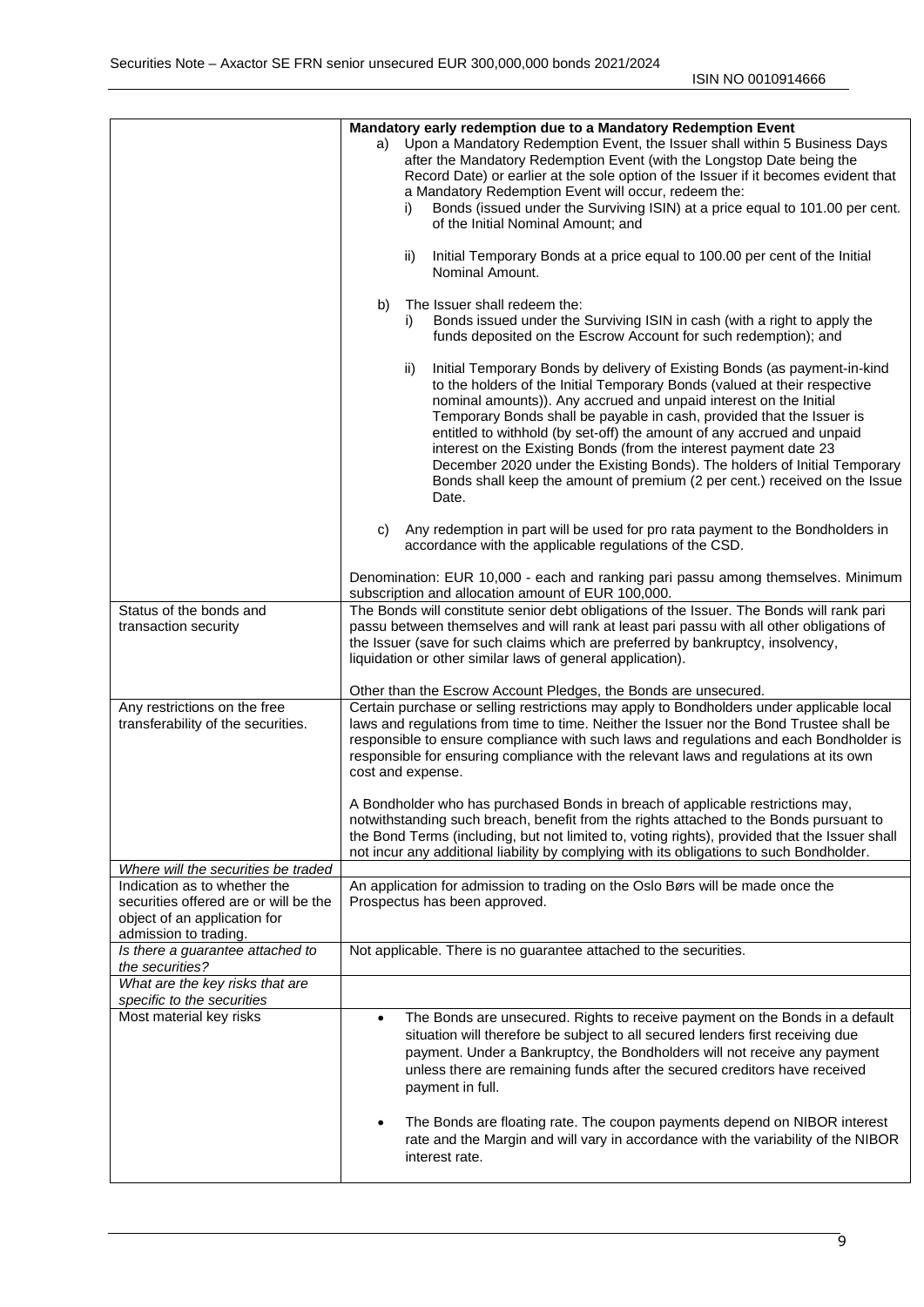|  | Price risk. The primary price risk for the Bonds is ultimately related to the market<br>view of the correct trading level for the credit spread related to the Bonds at a<br>certain time during the tenor, compared with the credit margin the Bonds are<br>carrying. General changes in the market conditions and/or Issuer specific |
|--|----------------------------------------------------------------------------------------------------------------------------------------------------------------------------------------------------------------------------------------------------------------------------------------------------------------------------------------|
|  | circumstances may increase the credit spread trading level relative to the<br>coupon defined credit margin of the Bonds.                                                                                                                                                                                                               |

|                                      | D Key information on the admission to trading on a regulated marked                                                                                   |  |  |
|--------------------------------------|-------------------------------------------------------------------------------------------------------------------------------------------------------|--|--|
| <b>Disclosure</b>                    | <b>Disclosure</b>                                                                                                                                     |  |  |
| requirements                         |                                                                                                                                                       |  |  |
| Under which                          | The Loan was initially offered to professional, certain non-professional and eligible investors prior to                                              |  |  |
| conditions and                       | the Issue date for first tranche. The Loan is freely negotiable, however certain purchase or selling                                                  |  |  |
| timetable can I invest               | restrictions may apply to Bondholders under applicable local laws and regulations from time to time.                                                  |  |  |
| in this security?                    | There is no market-making agreement entered into in connection with the Bond Issues.                                                                  |  |  |
|                                      | The estimate of total expenses related to the issues are as follow:                                                                                   |  |  |
|                                      | <b>External party</b><br>Cost                                                                                                                         |  |  |
|                                      | The Norwegian FSA<br>NOK 70,000                                                                                                                       |  |  |
|                                      | NOK 48.913<br>The stock exchange                                                                                                                      |  |  |
|                                      | NOK 131.000<br>The Bond Trustee, p.a.                                                                                                                 |  |  |
|                                      | NOK 350.000<br>Legal fee                                                                                                                              |  |  |
|                                      | The Lead Managers and Listing Agent<br>EUR 2.398.750                                                                                                  |  |  |
|                                      |                                                                                                                                                       |  |  |
|                                      |                                                                                                                                                       |  |  |
|                                      | Admission to trading on a regulated market will take place as soon as possible after the Prospectus                                                   |  |  |
|                                      | has been approved by the Norwegian FSA.                                                                                                               |  |  |
| Why is the prospectus                | In connection with listing of the securities on the Oslo Børs.                                                                                        |  |  |
| being produced                       |                                                                                                                                                       |  |  |
|                                      |                                                                                                                                                       |  |  |
|                                      |                                                                                                                                                       |  |  |
| Reasons for the                      | Use of proceeds                                                                                                                                       |  |  |
| admission to trading                 | a) The Issuer will use the net proceeds from the Initial Bond Issue:                                                                                  |  |  |
| on a regulated marked                | to repay the Existing Bonds; full amount (net proceeds).<br>(i)                                                                                       |  |  |
| and use of.                          |                                                                                                                                                       |  |  |
|                                      | The Issuer will use the net proceeds from the issuance of any Additional Bonds for general<br>b)                                                      |  |  |
|                                      | corporate purposes.                                                                                                                                   |  |  |
|                                      |                                                                                                                                                       |  |  |
|                                      | Estimated net amount of the proceeds is approximately: EUR 197,540 million.                                                                           |  |  |
| Underwriting                         | Not applicable. The prospectus has been produced in connection with listing of the securities on the<br>Oslo Børs and not in connection with an offer |  |  |
| agreement<br>Description of material | The involved persons in the Issue have no interest, nor conflicting interests that are material to the                                                |  |  |
| conflicts of interest to             | Bond Issue.                                                                                                                                           |  |  |
| the issue including                  |                                                                                                                                                       |  |  |
| conflicting interests.               | ABG Sundal Collier ASA, Arctic Securities AS, DNB Markets, a part of DNB Bank ASA, Nordea Bank                                                        |  |  |
|                                      | Abp, filial i Norge, the Joint Lead Managers, have assisted the Company in preparing the                                                              |  |  |
|                                      | Prospectus. The Joint Lead Managers and/or affiliated companies and/or officers, directors and                                                        |  |  |
|                                      | employees may be a market maker or hold a position in any instrument or related instrument                                                            |  |  |
|                                      | discussed in the Prospectus and may perform or seek to perform financial advisory or banking                                                          |  |  |
|                                      | services related to such instruments. The Joint Lead Managers' corporate finance department may                                                       |  |  |
|                                      | act as manager for this Company in private and/or public placement and/or resale not publicly                                                         |  |  |
|                                      | available or commonly known.                                                                                                                          |  |  |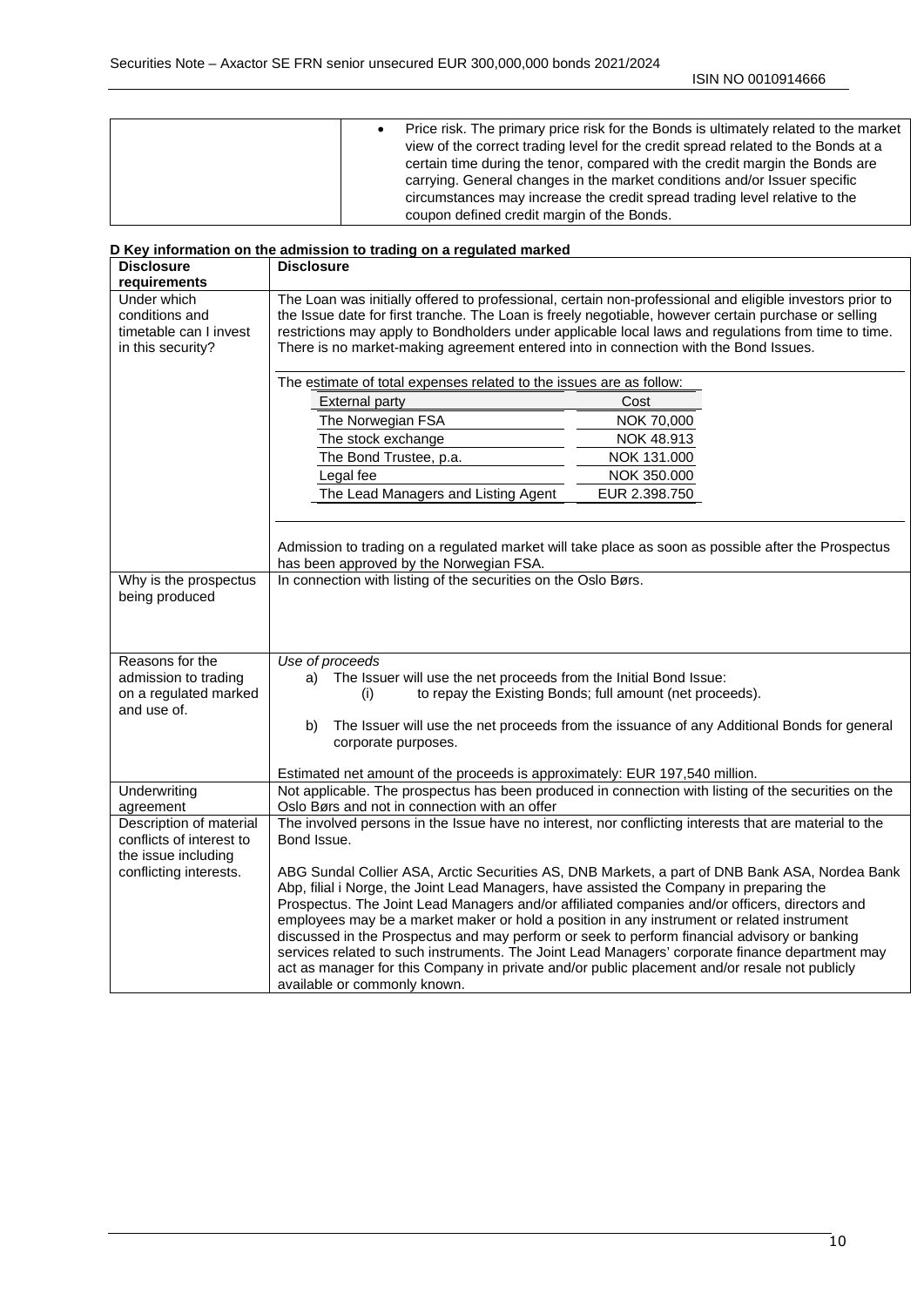## <span id="page-10-0"></span>**2 Risk Factors**

Investing in bonds issued by Axactor SE (the "Issuer") involves inherent risks. Prospective investors should consider, among other things, the risk factors set out in the Prospectus, including those related to the Issuer as set out in the Registration Document, before making an investment decision. The risks and uncertainties described in the Prospectus, including those set out in the Registration Document, are risks of which the Issuer is aware and that the Issuer considers to be material to its business. If any of these risks were to occur, the Issuer's business, financial position, operating results or cash flows could be materially adversely affected, and the Issuer could be unable to pay interest, principal or other amounts on or in connection with the bonds. Prospective investors should also read the detailed information set out in the Registration Document dated 17 November 2020 and reach their own views prior to making any investment decision. The risk factors set out in the Registration Document and the Securities Note cover the Company and the bonds issued by the Company, respectively.

In each category below, the Issuer sets out the most material risk, in the Issuer's assessment, taking into the negative impact of such risk on the Issuer and the bonds and the probability of its occurrence. If any of the following risk were to materialize, either individually, cumulatively or together with other circumstances, it could have a material adverse effect on the Company's business, results of operations, cash flows, financial conditions and/or prospects, which may cause a decline in the value of the Bonds and a loss of part or all of your investment.

#### **Risk factors material to the securities**

#### **General**

All investments in interest bearing securities have risk associated with such investment. The risk is related to the general volatility in the market for such securities, varying liquidity in a single bond issue as well as company specific risk factors.

**Interest rate risk** is the risk that results from the variability of the EURIBOR interest rate. The coupon payments, which depend on the EURIBOR interest rate and the Margin, will vary in accordance with the variability of the EURIBOR interest rate. The interest rate risk related to this bond issue will be limited, since the coupon rate will be adjusted quarterly according to the change in the reference interest rate (EURIBOR 3 months) over the 3year tenor. The primary price risk for a floating rate bond issue will be related to the market view of the correct trading level for the credit spread related to the bond issue at a certain time during the tenor, compared with the credit margin the bond issue is carrying. A possible increase in the credit spread trading level relative to the coupon defined credit margin may relate to general changes in the market conditions and/or Issuer specific circumstances. However, under normal market circumstances the anticipated tradable credit spread will fall as the duration of the bond issue becomes shorter. In general, the price of bonds will fall when the credit spread in the market increases, and conversely the bond price will increase when the market spread decreases.

**The regulation and reform of "benchmarks" may adversely affect the value of securities linked to or referencing such "benchmarks"** - Interest rates and indices which are deemed to be "benchmarks", (including EURIBOR) are subject of recent national and international regulatory guidance and proposals for reform. Some of these reforms are already effective whilst others are still to be implemented. These reforms may cause such benchmarks to perform differently than in the past, to disappear entirely, or have other consequences which cannot be predicted. Any such consequence could have a material adverse effect on any securities linked to or referencing such a "benchmark". The Benchmarks Regulation could have a material impact on any Bonds linked to or referencing a "benchmark", in particular, if the methodology or other terms of the "benchmark" are changed in order to comply with the requirements of the Benchmarks Regulation. Such changes could, among other things, have the effect of reducing, increasing or otherwise affecting the volatility of the published rate or level of the "benchmark".

The Bonds are linked to EURIBOR and there is a risk that any discontinuance or reforms of NIBOR may material adverse effect the pricing of the Bonds. No guarantees can be made as to the continuance of the current underlying reference rate of the Bonds and the possible consequences a potential discontinuance of NIBOR may have of the value of the Bonds.

**Tax risk** are due to tax laws and regulations that are highly complex and subject to interpretation. Consequently, the Group is subject to changing tax laws, treaties and regulations in and between countries in which it operates. Axactor SE operates in 6 jurisdictions: Norway, Sweden, Finland, German, Italy and Spain.

#### **The Bonds are effectively subordinated to the secured debt of the Issuer**

The Bonds will be the Issuer's direct senior unsecured obligations and will rank equal in right of payment (except as to claims preferred by operation of law) with all of its other existing and future senior indebtedness. The Bonds will be effectively subordinated to all of the Issuer's existing and future secured indebtedness to the extent of the assets securing such indebtedness. If the Issuer is involved in any bankruptcy, dissolution, liquidation or reorganization, the secured debt holders would, to the extent of the value of the assets securing the secured debt, be paid before the holders of the Bonds. In that event, a holder of Bonds may not be able to recover any principal or interest due to it under the Bonds.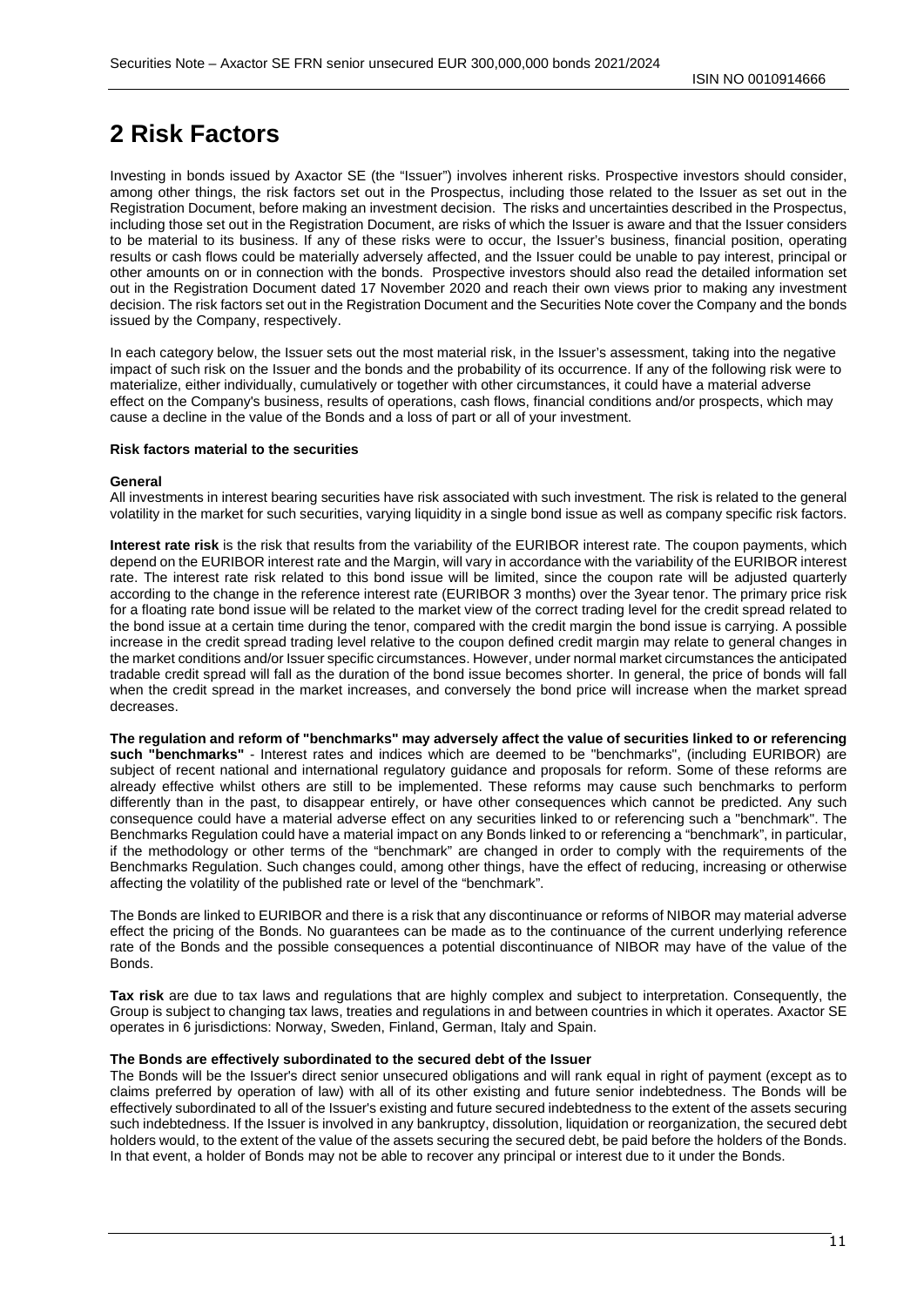#### *Risks of being unable to repay the Bonds*

During the lifetime of the Bonds, the Company will be required to make payments on the Bonds. The Company's ability to generate cash flow from operation and to make scheduled payments on and to repay the Bonds, will depend on the future financial performance of the Company. If the Company is unable to generate sufficient cash flow from operations in the future to service its debt, it will be forced to adopt an alternative strategy that may include actions such as reducing or delaying capital expenditures, selling assets, restructuring or refinancing indebtedness or seeking equity capital. The Company cannot assure investors that any of these alternative strategies could be effected on satisfactory terms, if at all, or that they would yield sufficient funds to make required payments on or to repay the Bonds. Inability to effect such strategies may have a material adverse effect on the Company's business, results of operations, financial position and/or prospects.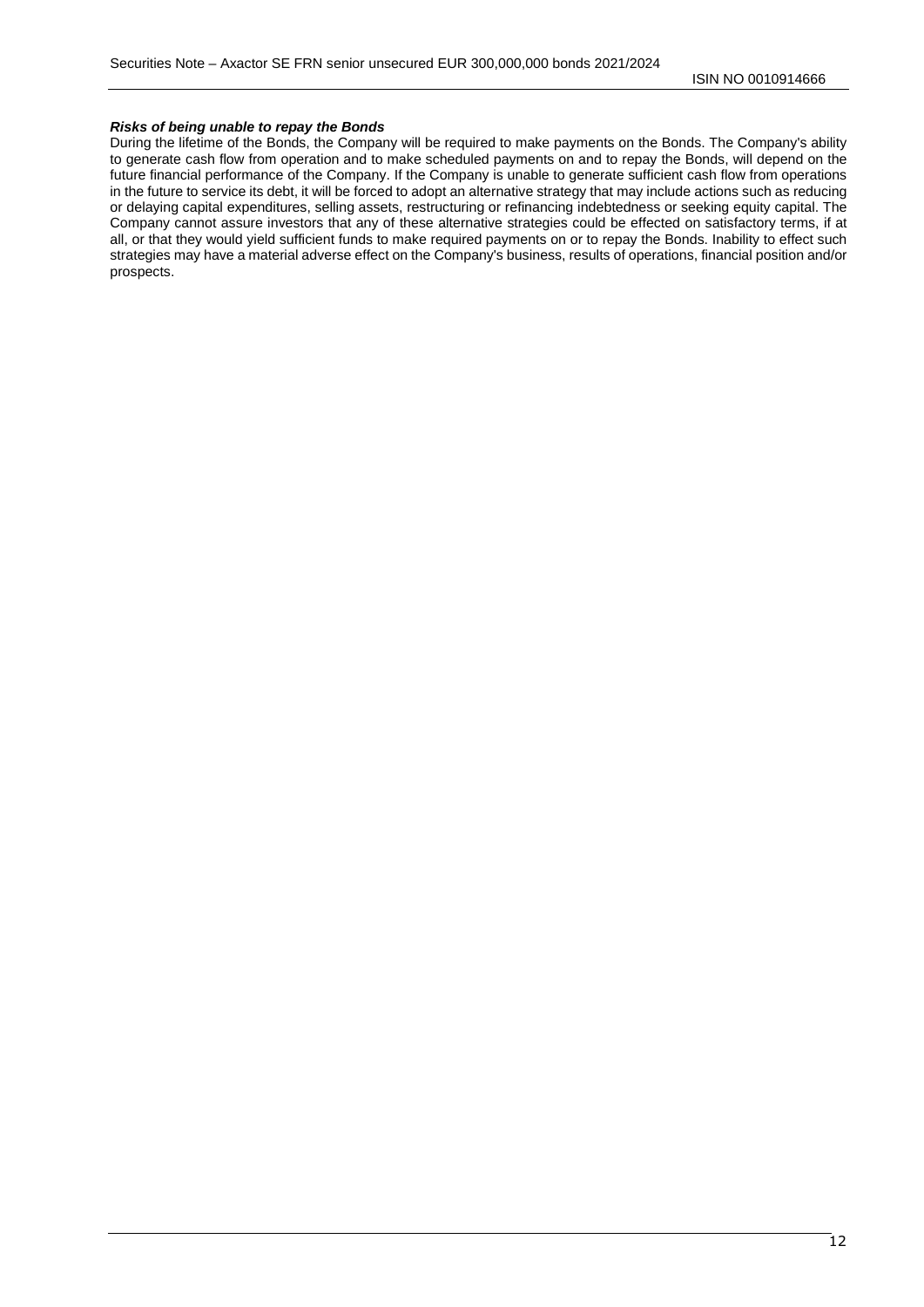## <span id="page-12-0"></span>**3 Persons Responsible**

## *3.1 Persons responsible for the information*

Persons responsible for the information given in the Securities Note are: Axactor SE, Drammensveien 167, 0277 Oslo, Norway

## *3.2 Declaration by persons responsible*

#### **Responsibility statement:**

Axactor SE, confirms that the information contained in the prospectus is, to the best of our knowledge, in accordance with the facts and contains no omission likely to affect its import.

Oslo, 19 April 2021

Johnny Tsolis (CEO)

\_\_\_\_\_\_\_\_\_\_\_\_\_\_\_\_\_\_\_\_\_\_\_

## *3.3 Competent Authority Approval*

Axactor SE confirms that:

- a) this Securities Note has been approved by the Finanstilsynet, as competent authority under Regulation (EU) 2017/1129.
- b) the Finanstilsynet only approves this Securities Note as meeting the standards of completeness, comprehensibility and consistency imposed by Regulation (EU) 2017/1129;
- c) such approval should not be considered as an endorsement of [the quality of the securities that are the subject of this Securities Note

investors should make their own assessment as to the suitability of investing in the securities.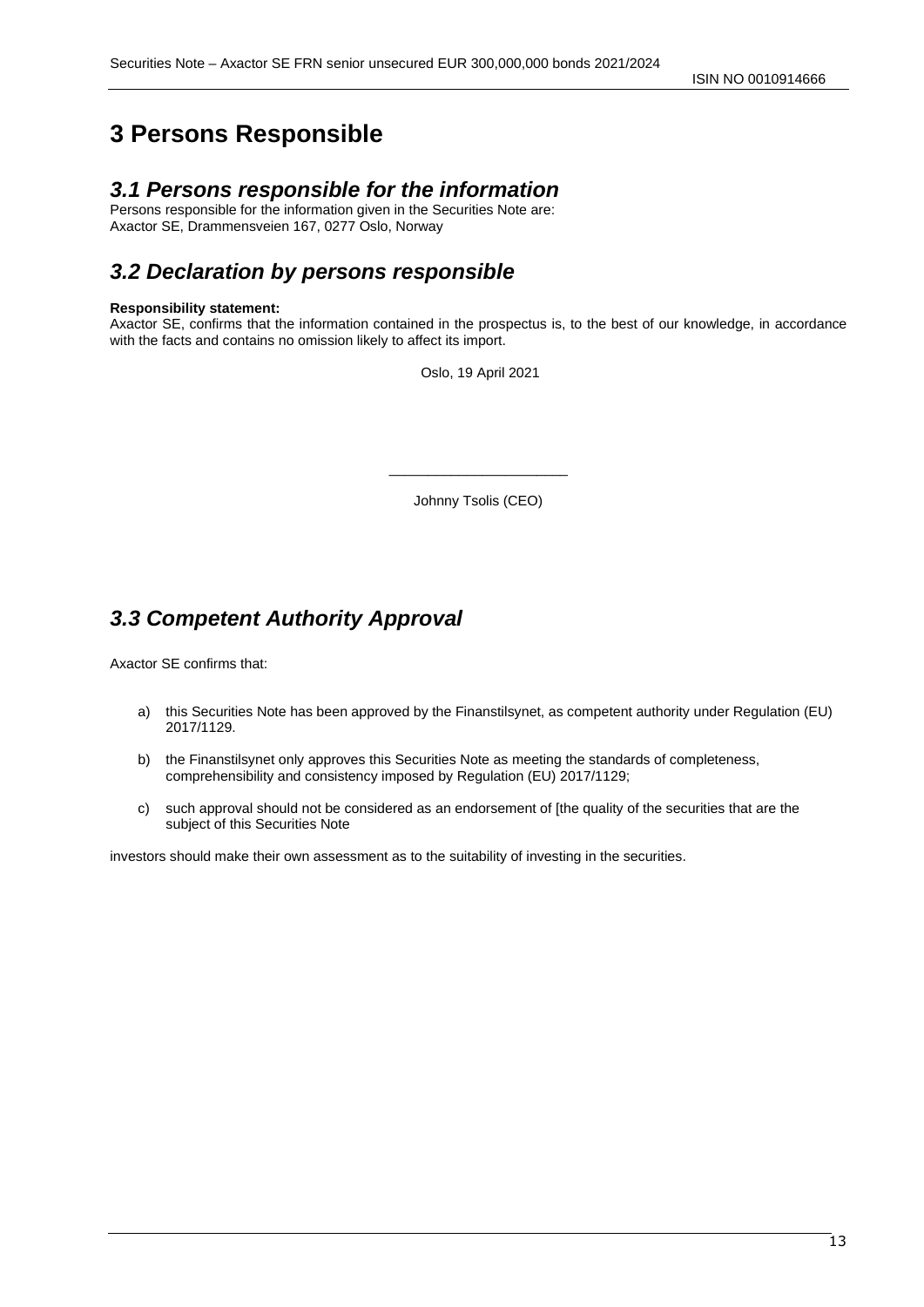ISIN NO 0010914666

## **4 Detailed information about the securities**

| ISIN code:                                                  | NO 0010914666                                                                                                                                             |             |                                                                                                                                                                                                                                                                                                                                                       |
|-------------------------------------------------------------|-----------------------------------------------------------------------------------------------------------------------------------------------------------|-------------|-------------------------------------------------------------------------------------------------------------------------------------------------------------------------------------------------------------------------------------------------------------------------------------------------------------------------------------------------------|
| The Loan/The Reference<br>Name/The Bonds:                   | "Axactor SE FRN senior unsecured EUR 300,000,000 bonds 2021/2024".                                                                                        |             |                                                                                                                                                                                                                                                                                                                                                       |
| Borrower/Issuer/Company:                                    | Axactor SE, a company existing under the laws of Norway with<br>registration number 921 896 328 and LEI-code 549300P5VT8OMA17TJ33.                        |             |                                                                                                                                                                                                                                                                                                                                                       |
| Security Type:                                              | Open Bond issue with floating rate.                                                                                                                       |             |                                                                                                                                                                                                                                                                                                                                                       |
| Borrowing Limit - Tap Issue:                                | <b>EUR</b>                                                                                                                                                | 300,000,000 |                                                                                                                                                                                                                                                                                                                                                       |
| Borrowing Amount/First Tranche:                             | <b>EUR</b>                                                                                                                                                | 200,000,000 |                                                                                                                                                                                                                                                                                                                                                       |
| Denomination/Face Value - Each<br>Bond:                     | EUR                                                                                                                                                       |             | 10,000 - each and ranking pari passu among<br>themselves                                                                                                                                                                                                                                                                                              |
| Securities Form:                                            | The Bonds are electronically registered in book-entry form with the Securities<br>Depository.                                                             |             |                                                                                                                                                                                                                                                                                                                                                       |
| Disbursement/Settlement/Issue<br>Date:                      | 12 January 2021.                                                                                                                                          |             |                                                                                                                                                                                                                                                                                                                                                       |
| Interest Bearing From and<br>Including:                     | Disbursement/Settlement/Issue Date.                                                                                                                       |             |                                                                                                                                                                                                                                                                                                                                                       |
| Interest Bearing To:                                        | Maturity Date.                                                                                                                                            |             |                                                                                                                                                                                                                                                                                                                                                       |
| <b>Maturity Date:</b>                                       | 12 January 2024.                                                                                                                                          |             |                                                                                                                                                                                                                                                                                                                                                       |
| Reference Rate:                                             | EURIBOR 3 months                                                                                                                                          |             |                                                                                                                                                                                                                                                                                                                                                       |
| Margin:                                                     | 7.00 per cent per annum                                                                                                                                   |             |                                                                                                                                                                                                                                                                                                                                                       |
| Coupon Rate:                                                | Reference Rate + Margin.                                                                                                                                  |             |                                                                                                                                                                                                                                                                                                                                                       |
|                                                             | 7.00 % p.a. for the interest period ending on 12 July 2021 (91 days).                                                                                     |             |                                                                                                                                                                                                                                                                                                                                                       |
| <b>EURIBOR floor:</b>                                       | Zero (0%).                                                                                                                                                |             |                                                                                                                                                                                                                                                                                                                                                       |
| Day Count Fraction - Coupon:                                | $Act/360 - in arrest.$                                                                                                                                    |             |                                                                                                                                                                                                                                                                                                                                                       |
| <b>Business Day Convention:</b>                             | Following).                                                                                                                                               |             | Means that if the last day of any Interest Period originally falls on a day that is not<br>a Business Day, the Interest Period will be extended to include the first following<br>Business Day unless that day falls in the next calendar month, in which case the<br>Interest Period will be shortened to the first preceding Business Day (Modified |
| Interest Rate Determination<br>Date/Interest Quotation Day: | 8 January 2021, and thereafter two Business Days prior to each Interest Payment<br>Day.                                                                   |             |                                                                                                                                                                                                                                                                                                                                                       |
| Interest Rate Adjustment Date:                              | Coupon Rate determined on an Interest Rate Determination Date will be effective<br>from and including the accompanying Interest Payment Date.             |             |                                                                                                                                                                                                                                                                                                                                                       |
| Interest Payment Date:                                      | 12 January, 12 April, 12 July and 12 October in each year and the Maturity Date.<br>Any adjustment will be made according to the Business Day Convention. |             |                                                                                                                                                                                                                                                                                                                                                       |
| #Days first term:                                           | 90 days.                                                                                                                                                  |             |                                                                                                                                                                                                                                                                                                                                                       |
| <b>Issue Price:</b>                                         | 100 % (par value).                                                                                                                                        |             |                                                                                                                                                                                                                                                                                                                                                       |
| Yield:                                                      | Dependent on the market price. Yield for the Interest Period<br>100 %.                                                                                    |             | (12 April 2021 -12 July 2021) is 7.1852 per cent p.a. assuming a price of                                                                                                                                                                                                                                                                             |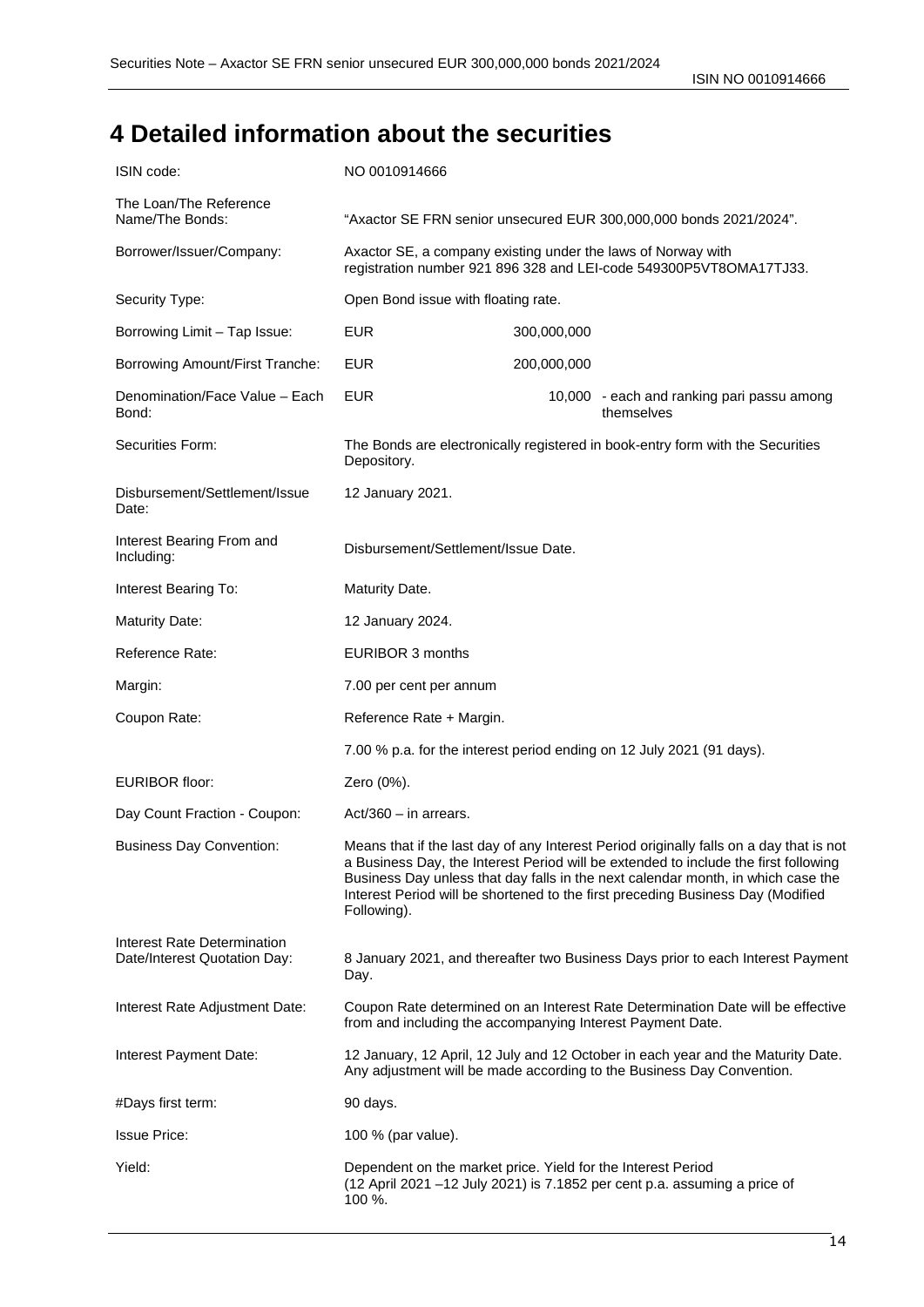|                                             | The yield is calculated in accordance with «Anbefaling til Konvensjoner for det<br>norske sertifikat- og obligasjonsmarkedet» prepared by Norske<br>Finansanalytikeres Forening in January 2020:                                                                                                                                                                                                                                                                                                                                                                                    |
|---------------------------------------------|-------------------------------------------------------------------------------------------------------------------------------------------------------------------------------------------------------------------------------------------------------------------------------------------------------------------------------------------------------------------------------------------------------------------------------------------------------------------------------------------------------------------------------------------------------------------------------------|
|                                             | https://finansanalytiker.no/innlegg/januar-2020-oppdatert-konvensjon-for-det-<br>norske-sertifikat-og-obligasjonsmarkedet                                                                                                                                                                                                                                                                                                                                                                                                                                                           |
| Business Day:                               | Means a day on which both the relevant CSD settlement system is open, and<br>which is a TARGET-Day.                                                                                                                                                                                                                                                                                                                                                                                                                                                                                 |
| TARGET Day:                                 | Means any day on which the Trans-European Automated Real-time Gross<br>Settlement Express Transfer payment system is open for the settlement of<br>payments in euro.                                                                                                                                                                                                                                                                                                                                                                                                                |
| Put option:                                 | Mandatory repurchase due to a Put Option Event                                                                                                                                                                                                                                                                                                                                                                                                                                                                                                                                      |
|                                             | Upon the occurrence of a Put Option Event, each Bondholder will have<br>a)<br>the right (the "Put Option") to require that the Issuer purchases all or<br>some of the Bonds held by that Bondholder at a price equal to 101 per<br>cent. of the Nominal Amount.                                                                                                                                                                                                                                                                                                                     |
|                                             | The Put Option must be exercised within 15 Business Days after the<br>b)<br>Issuer has given notice to the Bond Trustee and the Bondholders that a<br>Put Option Event has occurred pursuant to Clause 12.3 (Put Option<br>Event) in the Bond Terms. Once notified, the Bondholders' right to<br>exercise the Put Option is irrevocable.                                                                                                                                                                                                                                            |
|                                             | Each Bondholder may exercise its Put Option by written notice to its<br>C)<br>account manager for the CSD, who will notify the Paying Agent of the<br>exercise of the Put Option. The Put Option Repayment Date will be the<br>5th Business Day after the end of 15 Business Days exercise period<br>referred to in paragraph (b) above. However, the settlement of the Put<br>Option will be based on each Bondholders holding of Bonds at the Put<br>Option Repayment Date.                                                                                                       |
|                                             | If Bonds representing more than 90.00 per cent. of the Outstanding<br>d)<br>Bonds have been repurchased pursuant to this Clause 10.3 (Mandatory<br>repurchase due to a Put Option Event) in the Bond Terms, the Issuer is<br>entitled to repurchase all the remaining Outstanding Bonds at the price<br>stated in paragraph (a) above by notifying the remaining Bondholders of<br>its intention to do so no later than 10 Business Days after the Put Option<br>Repayment Date. Such notice sent by the Issuer is irrevocable and shall<br>specify the Call Option Repayment Date. |
| Put Option Event:                           | Means a De-Listing Event or a Change of Control Event.                                                                                                                                                                                                                                                                                                                                                                                                                                                                                                                              |
| Change of Control Event:                    | Means a person or group of persons acting in concert (other than Geveran)<br>gaining Decisive Influence over the Issuer.                                                                                                                                                                                                                                                                                                                                                                                                                                                            |
| Amortisation:                               | The Bonds will run without installments and be repaid in full at Maturity Date at<br>par.                                                                                                                                                                                                                                                                                                                                                                                                                                                                                           |
| Voluntary early redemption -<br>Call Option | The Issuer may redeem all or part of the Outstanding Bonds (the "Call<br>a)<br>Option") on any Business Day from and including:                                                                                                                                                                                                                                                                                                                                                                                                                                                     |
|                                             | the Issue Date to, but not including, the First Call Date at a<br>(i)<br>price equal to the Make Whole Amount;<br>(ii) the First Call Date to, but not including, the Maturity Date at<br>a price equal to 101.00 per cent. of the Nominal Amount for<br>each redeemed Bond.                                                                                                                                                                                                                                                                                                        |
|                                             | b) Any redemption of Bonds pursuant to paragraph (a) above shall be<br>determined based upon the redemption prices applicable on the Call<br>Option Repayment Date.                                                                                                                                                                                                                                                                                                                                                                                                                 |
|                                             | Call Option may be exercised by the Issuer by written notice to the Bond<br>C)<br>Trustee at least 10 Business Days prior to the proposed Call Option                                                                                                                                                                                                                                                                                                                                                                                                                               |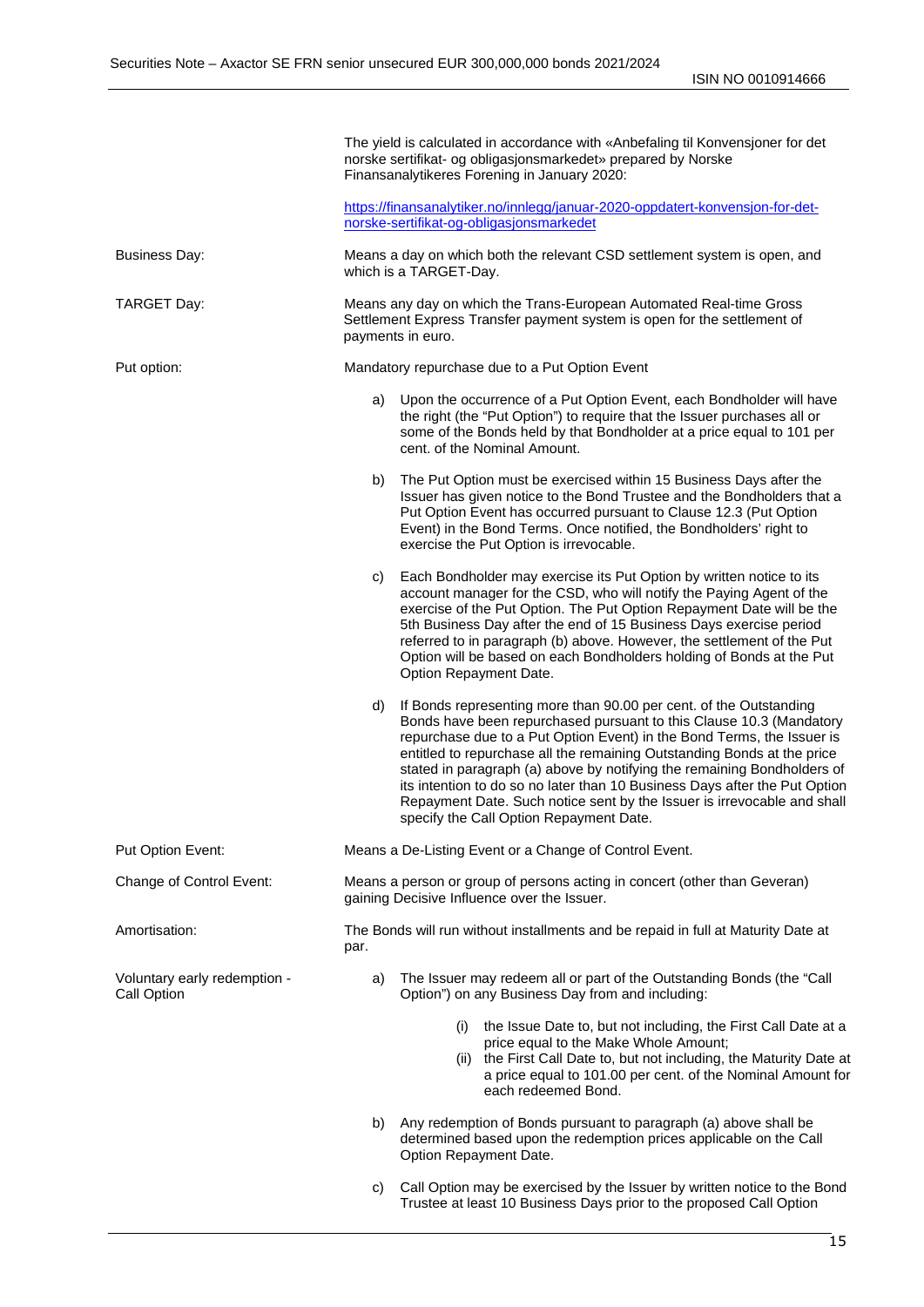Repayment Date. Such notice sent by the Issuer is irrevocable and shall specify the Call Option Repayment Date. Unless the Make Whole Amount is set out in the written notice where the Issuer exercises the Call Option, the Issuer shall calculate the Make Whole Amount and provide such calculation by written notice to the Bond Trustee as soon as possible and at the latest within 3 Business Days from the date of the notice. Any redemption notice given in respect of redemptions of Bonds may, at the Issuer's discretion, be subject to the satisfaction of one or more conditions precedent, to be satisfied at least 3 Business Days prior to such Call Option Repayment Date.

d) Any Call Option exercised in part will be used for pro rata payment to the Bondholders in accordance with the applicable regulations of the CSD.

If the Issuer is or will be required to gross up any withheld tax imposed by law from any payment in respect of the Bonds under the Finance Documents pursuant to Clause 8.4 (Taxation) in the Bond Term as a result of a change in applicable law implemented after the date of these Bond Terms, the Issuer will have the right to redeem all, but not only some, of the Outstanding Bonds at a price equal to 100 per cent. of the Nominal Amount. The Issuer shall give written notice of such redemption to the Bond Trustee and the Bondholders at least 20 Business Days prior to the Tax Event Repayment Date, provided that no such notice shall be given earlier than 40 Business Days prior to the earliest date on which the Issuer would be obliged to withhold such tax were a payment in respect of the Bonds then due.

- a) Upon a Mandatory Redemption Event, the Issuer shall within 5 Business Days after the Mandatory Redemption Event (with the Longstop Date being the Record Date) or earlier at the sole option of the Issuer if it becomes evident that a Mandatory Redemption Event will occur, redeem the:
	- i) Bonds (issued under the Surviving ISIN) at a price equal to 101.00 per cent. of the Initial Nominal Amount; and
	- ii) Initial Temporary Bonds at a price equal to 100.00 per cent of the Initial Nominal Amount.
- b) The Issuer shall redeem the:
	- Bonds issued under the Surviving ISIN in cash (with a right to apply the funds deposited on the Escrow Account for such redemption); and
	- ii) Initial Temporary Bonds by delivery of Existing Bonds (as paymentin-kind to the holders of the Initial Temporary Bonds (valued at their respective nominal amounts)). Any accrued and unpaid interest on the Initial Temporary Bonds shall be payable in cash, provided that the Issuer is entitled to withhold (by set-off) the amount of any accrued and unpaid interest on the Existing Bonds (from the interest payment date 23 December 2020 under the Existing Bonds). The holders of Initial Temporary Bonds shall keep the amount of premium (2 per cent.) received on the Issue Date.
- c) Any redemption in part will be used for pro rata payment to the Bondholders in accordance with the applicable regulations of the CSD.

Redemption: Matured interest and matured principal will be credited each Bondholder directly from the Securities Registry. Claims for interest and principal shall be limited in time pursuant the Norwegian Act relating to the Limitation Period Claims of May 18 1979 no 18, p.t. 3 years for interest rates and 10 years for principal.

Status of the Bonds and security: The Bonds will constitute senior debt obligations of the Issuer. The Bonds will rank pari passu between themselves and will rank at least pari passu with all other obligations of the Issuer (save for such claims which are preferred by bankruptcy, insolvency, liquidation or other similar laws of general application).

Other than the Escrow Account Pledges, the Bonds are unsecured.

Early redemption option due to a tax event:

Mandatory early redemption due to a Mandatory Redemption Event: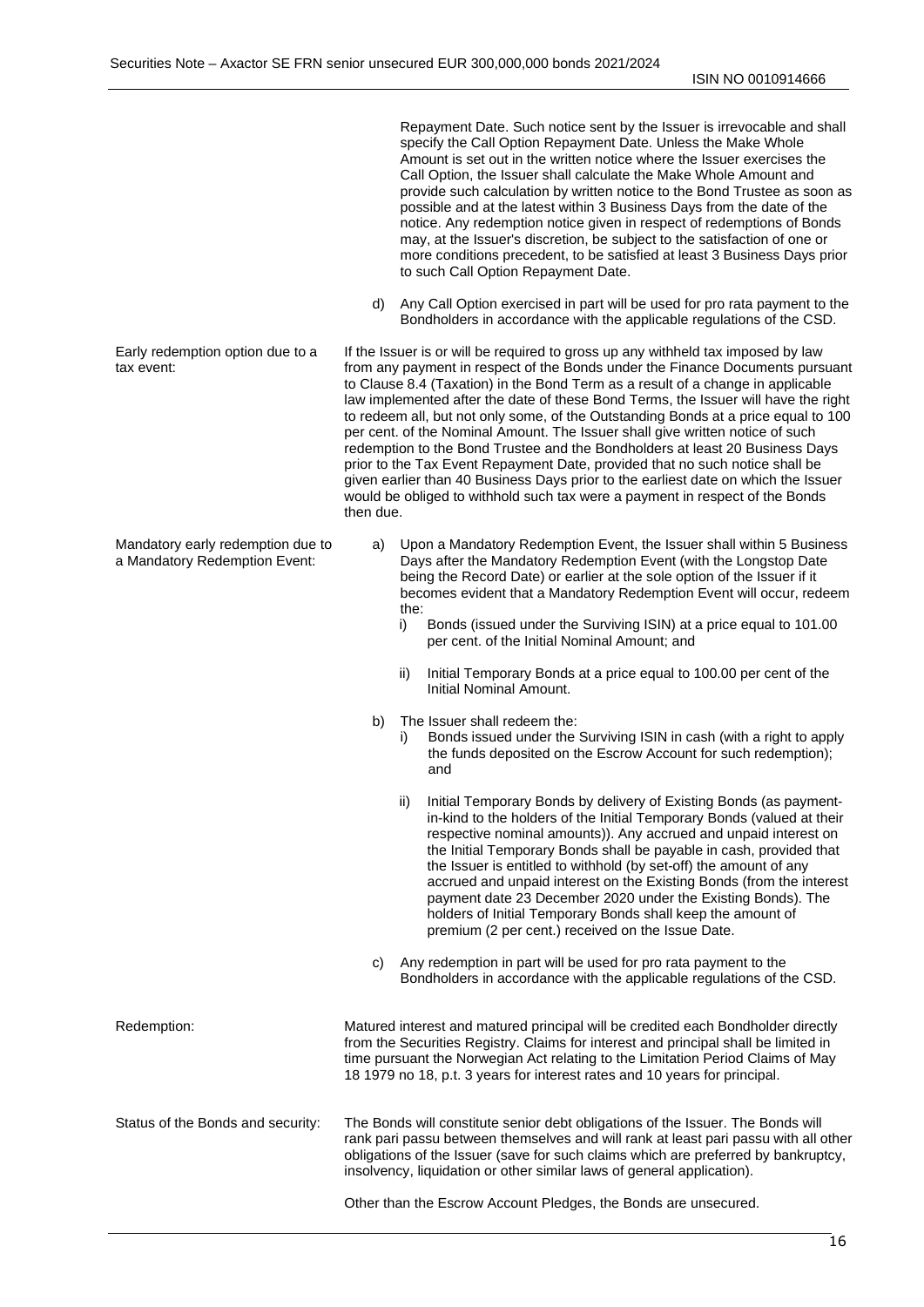| Finance Document: | Means the Bond Terms, the Bond Trustee Fee Agreement, the Escrow Account<br>Pledges and any other document designated by the Issuer and the Bond Trustee<br>as a Finance Document.                                                                                  |
|-------------------|---------------------------------------------------------------------------------------------------------------------------------------------------------------------------------------------------------------------------------------------------------------------|
| Security:         | Means a mortgage, charge, pledge, lien, security assignment or other security<br>interest securing any obligation of any person or any other agreement or<br>arrangement having a similar effect.                                                                   |
| Undertakings:     | The Issuer undertakes from the date of the Bond Agreement and until such time<br>that no amounts are outstanding under the Bond Agreement or any other Finance<br>Document, to the Bond Trustee, as further set out in Clause 12 and 13 in the<br><b>Bond Terms</b> |

#### **1. General covenants**

#### **Authorisations**

The Issuer shall, and shall procure that each other Group Company will, in all material respects obtain, maintain and comply with the terms of any authorisation, approval, license and consent required for the conduct of its business as carried out from time to time.

#### **Compliance with laws**

The Issuer shall, and shall procure that each other Group Company will, comply in all material respects with all laws and regulations to which it may be subject from time to time.

#### **Continuation of business**

The Issuer shall procure that no material change is made to the general nature of the business

from that carried on by the Group at the Issue Date.

#### **Corporate status**

The Issuer shall not change its type of organization or jurisdiction of incorporation, other than the conversion of the Issuer into a Norwegian public company.

#### **Mergers and de-mergers**

- a) The Issuer shall not, and shall procure that no other Group Company will, carry out:
	- i) any merger or other business combination or corporate reorganisation involving the consolidation of assets and obligations of the Issuer or any other Group Company with any other person other than with a Group Company; or
	- ii) any demerger or other corporate reorganisation having the same or equivalent effect as a demerger involving the Issuer and any Group Company;

if such merger, demerger, combination or reorganisation would have a Material Adverse Effect.

#### **Financial Indebtedness**

- a) Except as permitted under paragraph (b) below, the Issuer shall not, and shall procure that no other Group Company will, incur any additional Financial Indebtedness or maintain or prolong any existing Financial Indebtedness.
- b) Paragraph (a) above shall not prohibit any Group Company to incur, maintain or prolong any Permitted Financial Indebtedness.

#### **Negative pledge**

- a) Except as permitted under paragraph (b) below, the Issuer shall not, and shall procure that no other Group Company will, create or allow to subsist, retain, provide, prolong or renew any Security over any of its/their assets (whether present or future).
- b) Paragraph (a) above does not apply to any Permitted Security.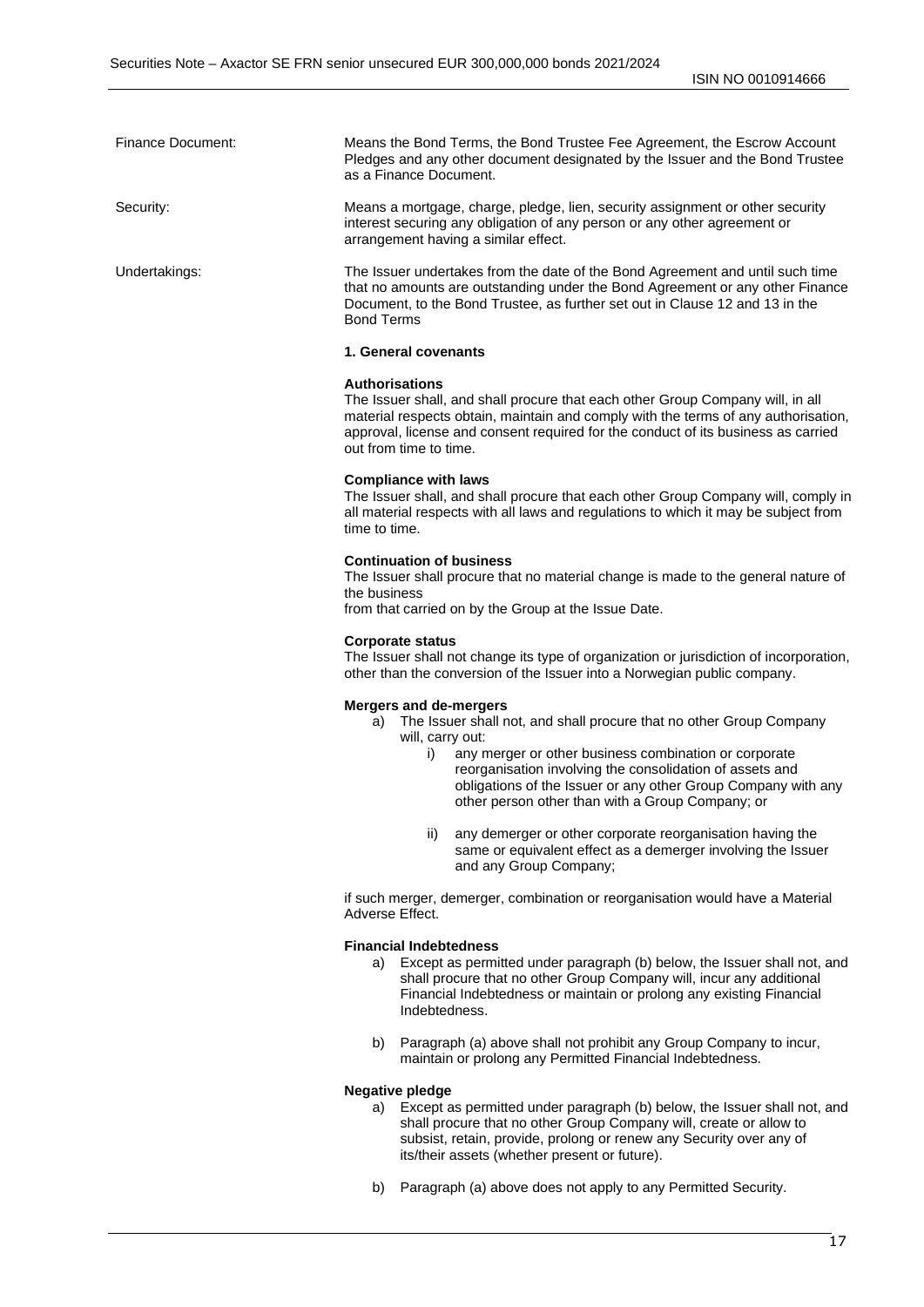#### **Financial support**

- a) Except as permitted under paragraph (b) below, the Issuer shall not, and shall procure that no other Group Company will, be a creditor in respect of any Financial Support to or for the benefit of any person not being a Group Company, other than:
	- i) in the ordinary course of business (including, for the avoidance of doubt, in the form of shareholder loans granted by a Group Company to a joint venture in which the relevant Group Company holds an interest);
	- ii) intra-group loans made, granted or given by any Group Company to or for the benefit of any other Group Company;
	- iii) Financial Support granted in connection with leases in respect of real property or premises in the ordinary course of business; or
	- iv) Financial Support in the form of Security or guarantees from Group Companies granted in relation to the Permitted Financial Indebtedness incurred under paragraph (a), (b) and (c) of the definition "Permitted Financial Indebtedness".

#### **Disposals**

The Issuer shall not, and shall procure that no other Group Company will, sell, transfer or otherwise dispose of all or substantially all of its assets (including shares or other securities in any person) or operations, unless such sale, transfer or disposal is carried out in the ordinary course of business at fair market value, on terms and conditions customary for such transactions and would not have a Material Adverse Effect.

#### **Related party transactions**

Without limiting Clause 13.2 (Compliance with laws) in the Bond Terms, the Issuer shall, and shall procure that each other Group Company will, conduct all business transactions with any Affiliate which is not a Group Company on an arm's length basis and at fair market value.

#### **Dividends**

The Issuer shall not, during the term of the Bonds, declare or make any Distribution to its shareholders exceeding, for each financial year, 50 per cent. of the Issuer's consolidated net profit after taxes based on the audited annual accounts for the previous financial year. Notwithstanding the foregoing, the Issuer may purchase own shares in relation the employee share option programme or other purchases for up to 5 per cent. of outstanding shares in total during the tenor of the Bonds.

#### **Subsidiaries' distributions:**

Save for obligations under the Permitted Financial Indebtedness, the Issuer shall not permit any Group Company to create or permit to exist any contractual obligation (or encumbrance) restricting the right of any Group Company to:

- a) make Distributions to its shareholders;
- b) service any Financial Indebtedness to the Issuer;
- c) make any loans to the Issuer; or
- d) transfer any of its assets and properties to the Issuer,

if the creation of such contractual obligation would prevent the Issuer from complying with any of its obligations under these Bond Terms. Notwithstanding the foregoing, and to the extent not prevented by any applicable legal prohibitions, restrictions on financial assistance, dividend restrictions or the incurrence of personal liability of management or shareholders, the Issuer shall procure that the Group Companies always make the required Distributions in the form of dividends, loans or otherwise to enable the Issuer to service its payment obligations under the Bonds.

#### **2. Financial covenants**

- a) The Issuer shall maintain:
	- i) an Interest Cover Ratio of minimum 4.0x;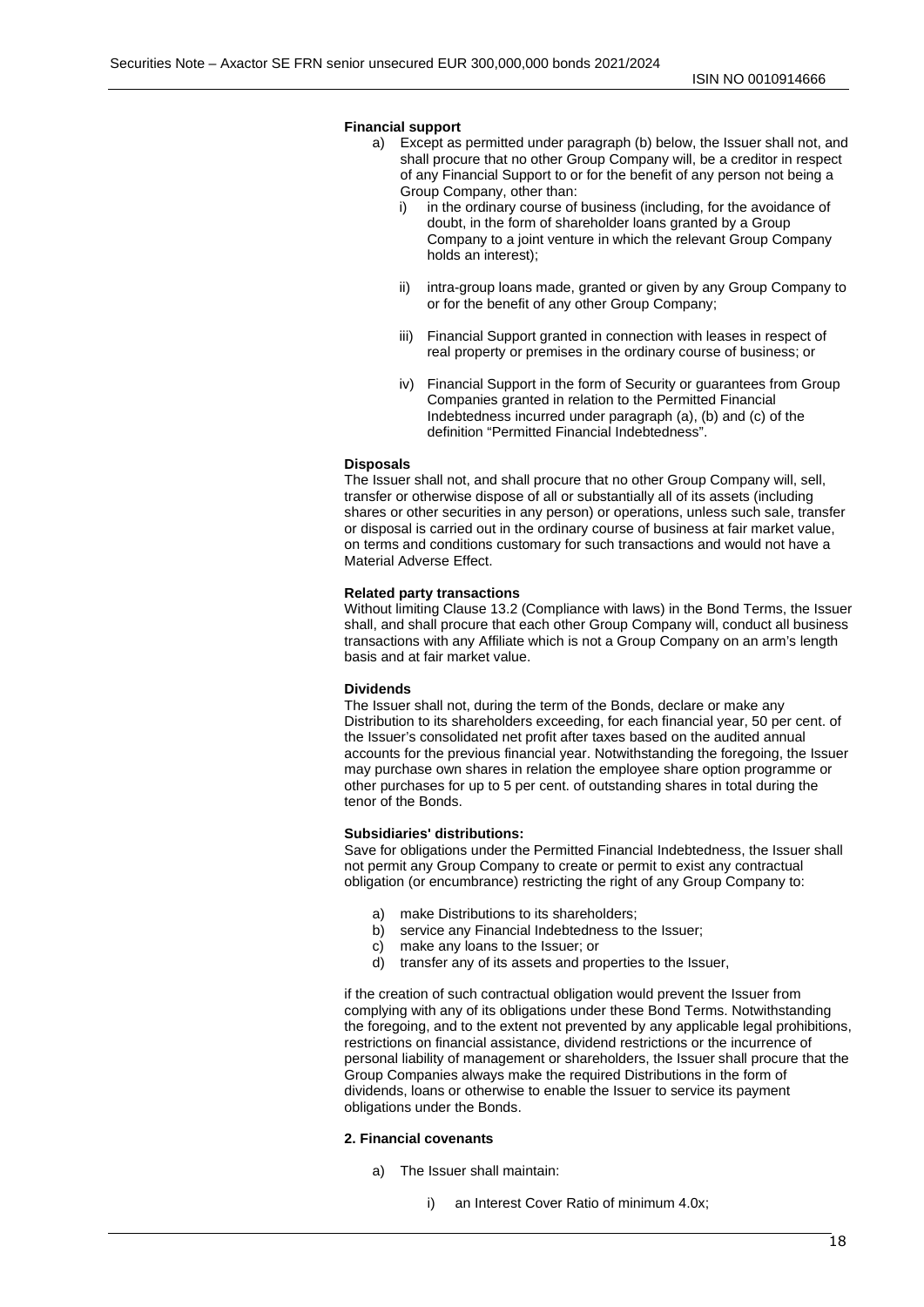|                           | ii) a Leverage Ratio of maximum 4.0x;<br>iii) a Total Loan to Value Ratio of maximum 75%; and<br>iv) a Total Secured Loan to Value Ratio of maximum 65%                                                                                                                                                                                                                                                                                                                      |               |
|---------------------------|------------------------------------------------------------------------------------------------------------------------------------------------------------------------------------------------------------------------------------------------------------------------------------------------------------------------------------------------------------------------------------------------------------------------------------------------------------------------------|---------------|
|                           | The Issuer undertakes to comply with the above Financial Covenants (i-<br>b)<br>iv) at all times, such compliance to be measured on each Calculation<br>Date, and certified by way of a Compliance Certificate provided by the<br>Issuer in writing to the Bond Trustee no later than together with<br>publication of each set of Interim Accounts and Annual Financial<br>Statements. The Financial Covenants shall be calculated on a<br>consolidated basis for the Group. |               |
|                           | Definitions: Please see Bond Terms paragraph 1.1 Definitions.                                                                                                                                                                                                                                                                                                                                                                                                                |               |
| <b>Events of Default:</b> | The Bond Terms includes standard event of default provisions, subject to<br>standard cure periods, including cross default provisions for the Group with a<br>threshold of EUR 5,000,000, or the equivalent thereof in other currencies                                                                                                                                                                                                                                      |               |
|                           | See clause 14 in the Bond Terms for further information.                                                                                                                                                                                                                                                                                                                                                                                                                     |               |
| Listing:                  | An application for listing on the regulated market of Oslo Børs will be made.                                                                                                                                                                                                                                                                                                                                                                                                |               |
|                           | Listing will take place as soon as possible after the prospectus has been<br>approved by the Norwegian FSA.                                                                                                                                                                                                                                                                                                                                                                  |               |
|                           | The Issuer shall use its reasonable endeavours to ensure that the Bonds are<br>listed on an Exchange within 6 months of the Issue Date and thereafter remain<br>listed on an Exchange until the Bonds have been redeemed in full.                                                                                                                                                                                                                                            |               |
|                           | The Issuer shall use its reasonable endeavours to ensure that any Temporary<br>Bonds are listed on an Exchange within 3 months of the issue date for such<br>Temporary Bonds.                                                                                                                                                                                                                                                                                                |               |
|                           | <b>Listing Failure Event" means:</b><br>a) that the Bonds (save for any Temporary Bonds) have not been admitted<br>to listing on an Exchange within 6 months following the Issue Date;                                                                                                                                                                                                                                                                                       |               |
|                           | in the case of a successful admission to listing, that a period of 6 months<br>b)<br>has elapsed since the Bonds ceased to be admitted to listing on an<br>Exchange; or                                                                                                                                                                                                                                                                                                      |               |
|                           | that the Temporary Bonds have not been admitted to listing on the<br>C)<br>Exchange which the other Bonds are listed within 3 months following the<br>issue date for such Temporary Bonds.                                                                                                                                                                                                                                                                                   |               |
| Purpose/Use of proceeds:  | Use of proceeds<br>The Issuer will use the net proceeds from the Initial Bond Issue:<br>a)<br>to repay the Existing Bonds full amount (net proceeds).<br>i)                                                                                                                                                                                                                                                                                                                  |               |
|                           | The Issuer will use the net proceeds from the issuance of any Additional<br>b)<br>Bonds for general corporate purposes.                                                                                                                                                                                                                                                                                                                                                      |               |
|                           | The estimate of total expenses related to the issues are as follow:                                                                                                                                                                                                                                                                                                                                                                                                          |               |
|                           | <b>External party</b>                                                                                                                                                                                                                                                                                                                                                                                                                                                        | Cost          |
|                           | The Norwegian FSA                                                                                                                                                                                                                                                                                                                                                                                                                                                            | NOK 70,000    |
|                           | The stock exchange                                                                                                                                                                                                                                                                                                                                                                                                                                                           | NOK 48,913    |
|                           | The Bond Trustee, p.a.                                                                                                                                                                                                                                                                                                                                                                                                                                                       | NOK 131,000   |
|                           | Legal fee                                                                                                                                                                                                                                                                                                                                                                                                                                                                    | NOK 350,000   |
|                           | The Lead Managers and Listing Agent                                                                                                                                                                                                                                                                                                                                                                                                                                          | EUR 2.398.750 |

Estimated net amount of the proceeds is approximately: EUR 197,540 million.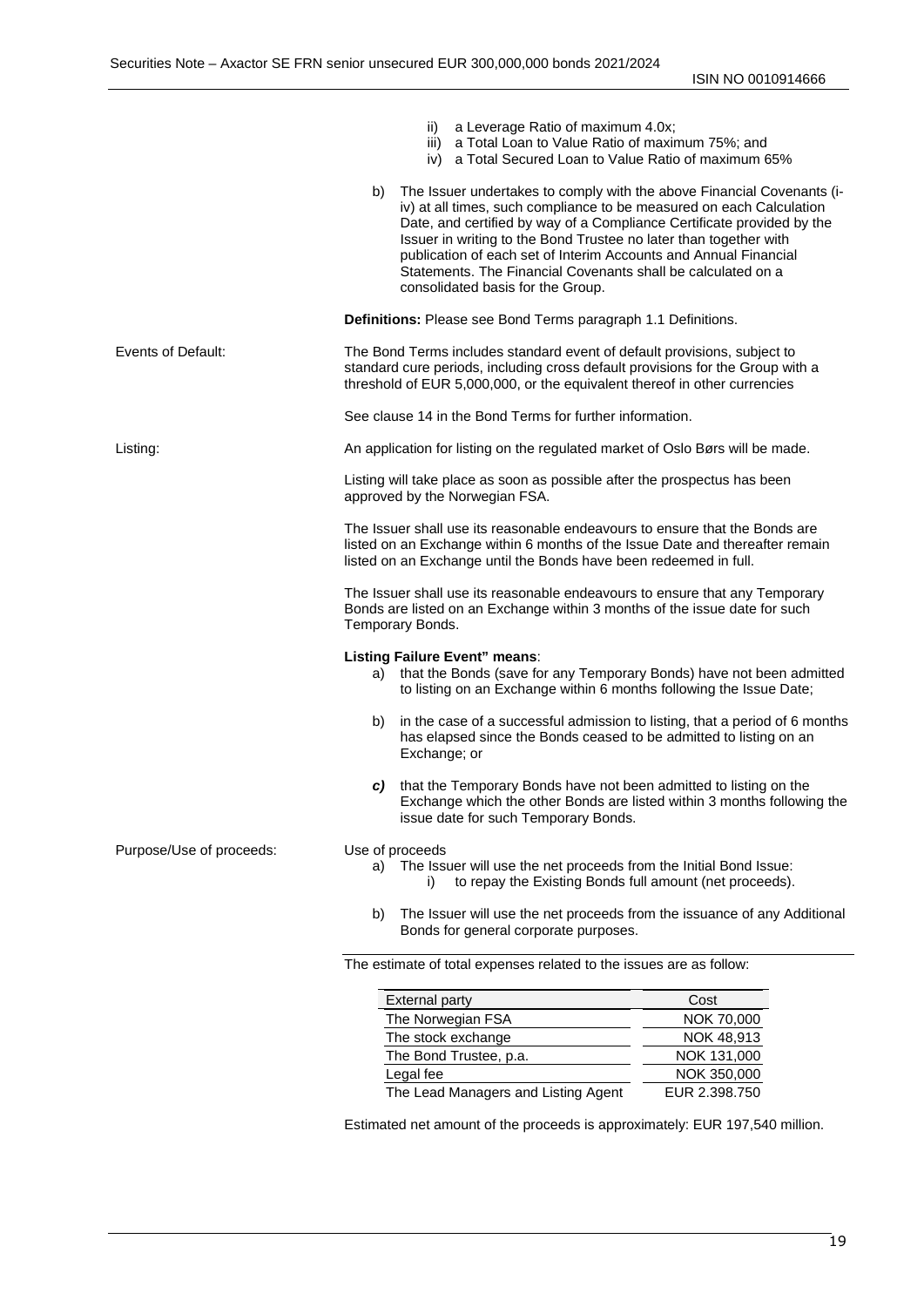| EURIBOR:                   | Means the European Interbank Offered Rate being:                                                                                                                                                                                                                                                                                                                                                                                                                                                         |
|----------------------------|----------------------------------------------------------------------------------------------------------------------------------------------------------------------------------------------------------------------------------------------------------------------------------------------------------------------------------------------------------------------------------------------------------------------------------------------------------------------------------------------------------|
|                            | the interest rate displayed on Reuters screen EURIBOR01 (or through<br>a)<br>another system or website replacing it) as of or around 11:00 a.m.<br>(Brussels time) on the Interest Quotation Day for the offering of deposits<br>in Euro and for a period comparable to the relevant Interest Period; or                                                                                                                                                                                                 |
|                            | if no screen rate is available for the relevant Interest Period:<br>b)<br>the linear interpolation between the two closest relevant Interest<br>i)<br>Periods, and with the same number of decimals, quoted under<br>paragraph (a) above; or<br>a rate for deposits in the currency of the Bonds for the relevant<br>ii)<br>Interest Period as supplied to the Bond Trustee at its request<br>quoted by a sufficient number of commercial banks reasonably<br>selected by the Bond Trustee; or           |
|                            | if the interest rate under paragraph (a) is no longer available, the interest<br>C)<br>rate will be set by the Bond Trustee in consultation with the Issuer to:<br>any relevant replacement reference rate generally accepted in<br>i)<br>the market; or<br>such interest rate that best reflects the interest rate for deposits<br>ii)<br>in the currency of the Bonds offered for the relevant Interest<br>Period.                                                                                     |
|                            | In each case, if any such rate is below zero, the Reference Rate will be deemed<br>to be zero.                                                                                                                                                                                                                                                                                                                                                                                                           |
|                            | Please find information about EURIBOR's past and the future performance and its<br>volatility on Reuters screen EURIBOR01.                                                                                                                                                                                                                                                                                                                                                                               |
| Approvals:                 | The Bonds were issued in accordance with the approval of the Issuer's Board of<br>Directors dated 9 December 2020.                                                                                                                                                                                                                                                                                                                                                                                       |
|                            | The prospectus is approved by the Norwegian FSA as competent authority under<br>Regulation (EU) 2017/1129. The Norwegian FSA only approves the prospectus as<br>meeting the standards of completeness, comprehensibility and consistency<br>imposed by Regulation (EU) 2017/1129. Such approval shall not be considered<br>as an endorsement of the Issuer that is the subject of the prospectus. Investors<br>should make their own assessment as to the suitability of investing in the<br>securities. |
|                            | The prospectus has also been sent to Oslo Børs ASA for review in relation to a<br>listing application of the bonds.                                                                                                                                                                                                                                                                                                                                                                                      |
| Bond Agreement/Bond Terms: | The Bond Terms has been entered into by the Borrower and the Bond<br>Trustee. The Bond Terms regulates the Bondholder's rights and obligations<br>with respect to the bonds. The Bond Trustee enters into the Bond Terms on<br>behalf of the Bondholders and is granted authority to act on behalf of the<br>Bondholders to the extent provided for in the Bond Terms.                                                                                                                                   |
|                            | When bonds are subscribed / purchased, the Bondholder has accepted the<br>Bond Terms and is bound by the terms of the Bond Terms.                                                                                                                                                                                                                                                                                                                                                                        |
|                            | The Bond Terms is attached as Appendix 1 to this Securities Note. The Bond<br>Terms is available through the Bond Trustee, the Joint Lead Managers or<br>from the Borrower.                                                                                                                                                                                                                                                                                                                              |
| Bondholders' meeting:      | At the Bondholders' meeting each Bondholder may cast one vote for each<br>voting bond owned at close of business on the day prior to the date of the<br>Bondholders' meeting in the records registered in the Securities Depository.                                                                                                                                                                                                                                                                     |
|                            | In order to form a quorum, at least half (1/2) of the voting bonds must be<br>represented at the Bondholders' meeting. See also clause 15.3 in the Bond<br>Terms.                                                                                                                                                                                                                                                                                                                                        |
|                            | Resolutions shall be passed by simple majority of the votes at the Bondholders'<br>Meeting, however, a majority of at least 2/3 of the voting bonds represented at                                                                                                                                                                                                                                                                                                                                       |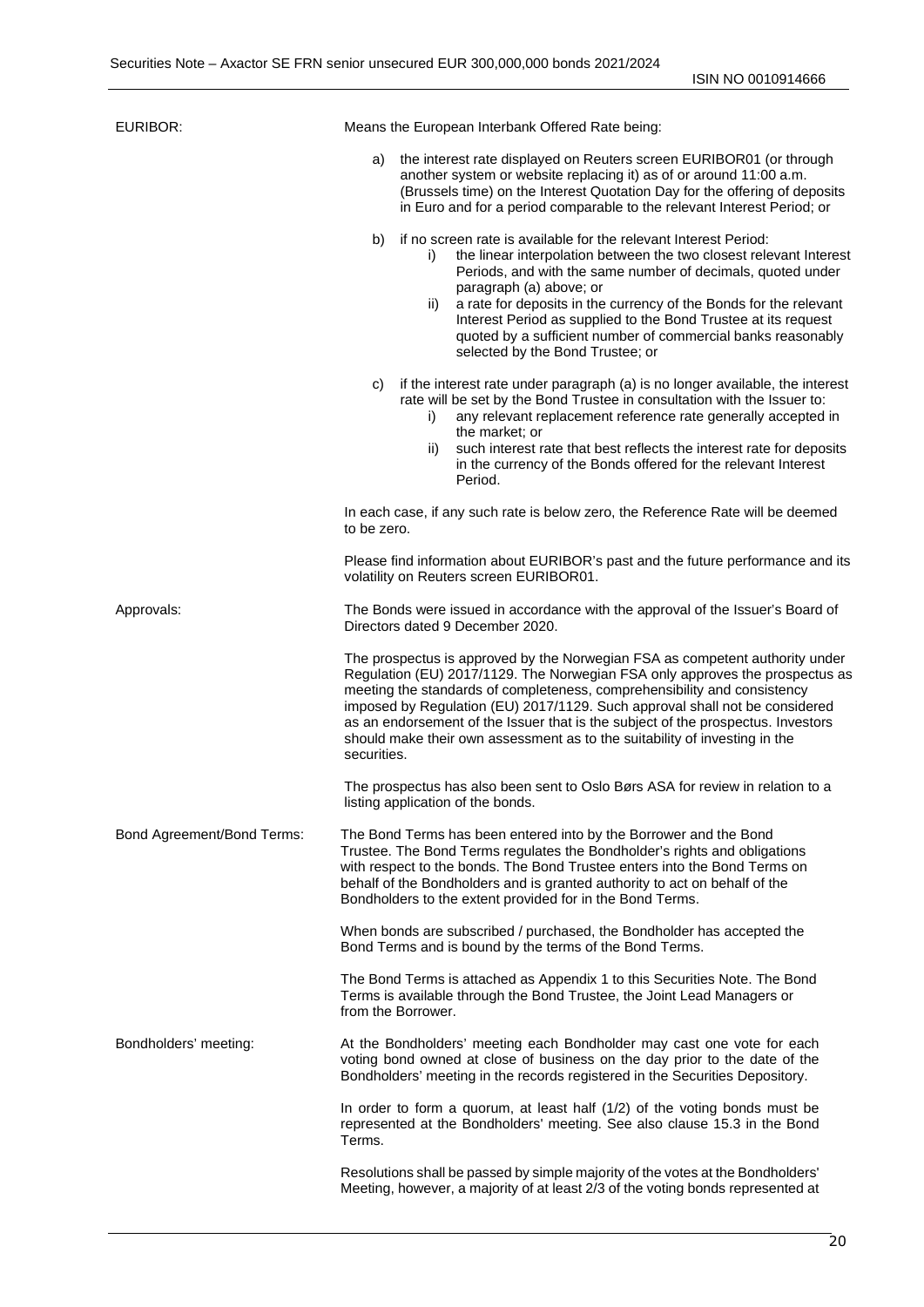ISIN NO 0010914666

|                                                   | the Bondholders' Meeting is required for any waiver or amendment of any<br>terms of the Bond Agreement.                                                                                                                                                                                                                                                                                                                                                                                                                                                                                                                                                                  |
|---------------------------------------------------|--------------------------------------------------------------------------------------------------------------------------------------------------------------------------------------------------------------------------------------------------------------------------------------------------------------------------------------------------------------------------------------------------------------------------------------------------------------------------------------------------------------------------------------------------------------------------------------------------------------------------------------------------------------------------|
|                                                   | (For more details, see also clause 15 in the Bond Terms)                                                                                                                                                                                                                                                                                                                                                                                                                                                                                                                                                                                                                 |
| Availability of the Documentation:                | https://www.axactor.com                                                                                                                                                                                                                                                                                                                                                                                                                                                                                                                                                                                                                                                  |
| <b>Bond Trustee:</b>                              | Nordic Trustee AS, P.O. Box 1470 Vika, 0116 Oslo, Norway.<br>Website: https://nordictrustee.com.                                                                                                                                                                                                                                                                                                                                                                                                                                                                                                                                                                         |
|                                                   | The Bond Trustee shall monitor the compliance by the Issuer of its<br>obligations under the Bond Terms and applicable laws and regulations which<br>are relevant to the terms of the Bond Terms, including supervision of timely<br>and correct payment of principal or interest, (however, this shall not restrict<br>the Bond Trustee from discussing matters of confidentiality with the Issuer),<br>arrange Bondholders' meetings, and make the decisions and implement the<br>measures resolved pursuant to the Bond Terms. The Bond Trustee is not<br>obligated to assess the Issuer's financial situation beyond what is directly set<br>forth in the Bond Terms. |
|                                                   | (For more details, see also Bond Terms clause 16)                                                                                                                                                                                                                                                                                                                                                                                                                                                                                                                                                                                                                        |
| Joint Lead Managers and<br>Bookrunners:           | ABG Sundal Collier ASA, Munkedamsveien 45, 0250 Oslo, Norway;<br>Arctic Securities, Haakon VIIs gate 5, 0161 Oslo, Norway;<br>DNB Bank ASA, DNB Markets, Dronning Eufemias gt. 30, N-0191 Oslo,<br>Norway; and<br>Nordea Bank AB (publ), Branch in Norway, P.O. Box 1166 Sentrum, NO-<br>0107 Oslo, Norway                                                                                                                                                                                                                                                                                                                                                               |
| Paying Agent:                                     | DNB Bank ASA, Verdipapirservice, Dronning Eufemias gt. 30, N-0191 Oslo,<br>Norway.                                                                                                                                                                                                                                                                                                                                                                                                                                                                                                                                                                                       |
|                                                   | The Paying Agent is in charge of keeping the records in the Securities<br>Depository.                                                                                                                                                                                                                                                                                                                                                                                                                                                                                                                                                                                    |
| <b>Calculation Agent:</b>                         | The Bond Trustee.                                                                                                                                                                                                                                                                                                                                                                                                                                                                                                                                                                                                                                                        |
| <b>Central Securities Depository</b><br>$(CSD)$ : | The Securities depository in which the bonds are registered, in accordance<br>with the Norwegian Act of 2019 no. 6 regarding Securities depository.<br>On Disbursement Date the Securities Depository is                                                                                                                                                                                                                                                                                                                                                                                                                                                                 |
|                                                   | the Norwegian Central Securities Depository ("VPS"), P.O. Box 1174 Sentrum,<br>0107 OSLO.                                                                                                                                                                                                                                                                                                                                                                                                                                                                                                                                                                                |
| Restrictions on the free<br>transferability:      | The Bonds are freely transferable and may be pledged, subject to the<br>following:                                                                                                                                                                                                                                                                                                                                                                                                                                                                                                                                                                                       |
|                                                   | Certain purchase or selling restrictions may apply to Bondholders<br>a)<br>under applicable local laws and regulations from time to time.<br>Neither the Issuer nor the Bond Trustee shall be responsible to<br>ensure compliance with such laws and regulations and each<br>Bondholder is responsible for ensuring compliance with the relevant<br>laws and regulations at its own cost and expense.                                                                                                                                                                                                                                                                    |
|                                                   | A Bondholder who has purchased Bonds in breach of applicable<br>b)<br>restrictions may, notwithstanding such breach, benefit from the<br>rights attached to the Bonds pursuant to these Bond Terms<br>(including, but not limited to, voting rights), provided that the Issuer<br>shall not incur any additional liability by complying with its<br>obligations to such Bondholder.                                                                                                                                                                                                                                                                                      |
| Market-Making:                                    | There is no market-making agreement entered into in connection with the Bond<br>Issue.                                                                                                                                                                                                                                                                                                                                                                                                                                                                                                                                                                                   |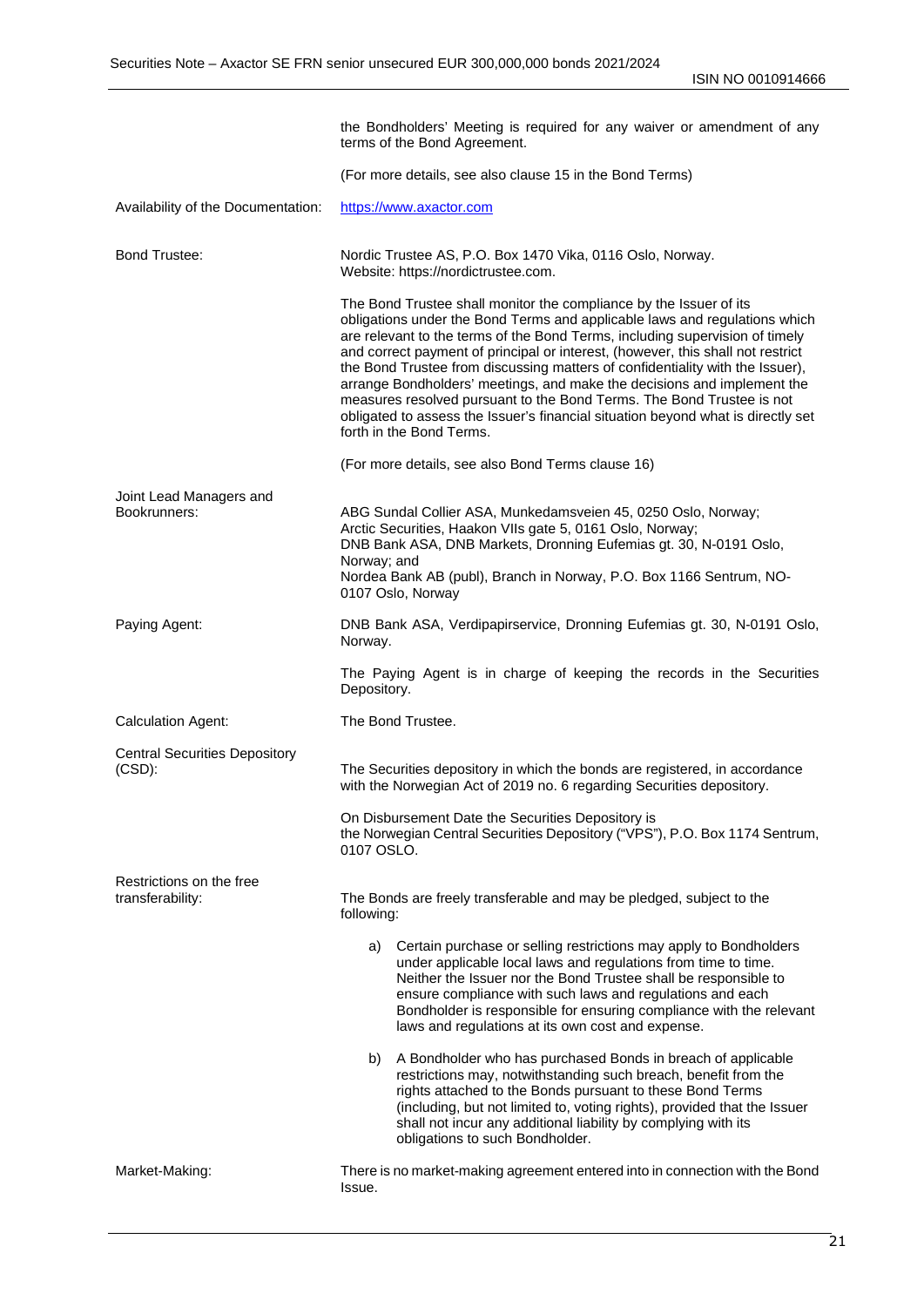ISIN NO 0010914666

| Prospectus:                                                  | The Registration Document dated 19 April 2021 and this Securities Note with<br>Summary dated 19 April 2021.                                                                                                                                                                                                           |
|--------------------------------------------------------------|-----------------------------------------------------------------------------------------------------------------------------------------------------------------------------------------------------------------------------------------------------------------------------------------------------------------------|
| <b>Registration Document:</b>                                | Document describing the Issuer                                                                                                                                                                                                                                                                                        |
| <b>Securities Note:</b>                                      | This document with Summary                                                                                                                                                                                                                                                                                            |
| Summary:                                                     | A summary of the Prospectus                                                                                                                                                                                                                                                                                           |
| Legislation under which the<br>Securities have been created: | Norwegian law.                                                                                                                                                                                                                                                                                                        |
| Fees and Expenses:                                           | The tax legislation of the investor's Member State and of the issuer's country<br>of incorporation may have an impact on the income received from the<br>securities                                                                                                                                                   |
|                                                              | The Borrower shall pay any stamp duty and other public fees in connection<br>with the loan. Any public fees or taxes on sales of Bonds in the secondary<br>market shall be paid by the Bondholders, unless otherwise decided by law or<br>regulation. The Borrower is responsible for withholding any withholding tax |

imposed by Norwegian law.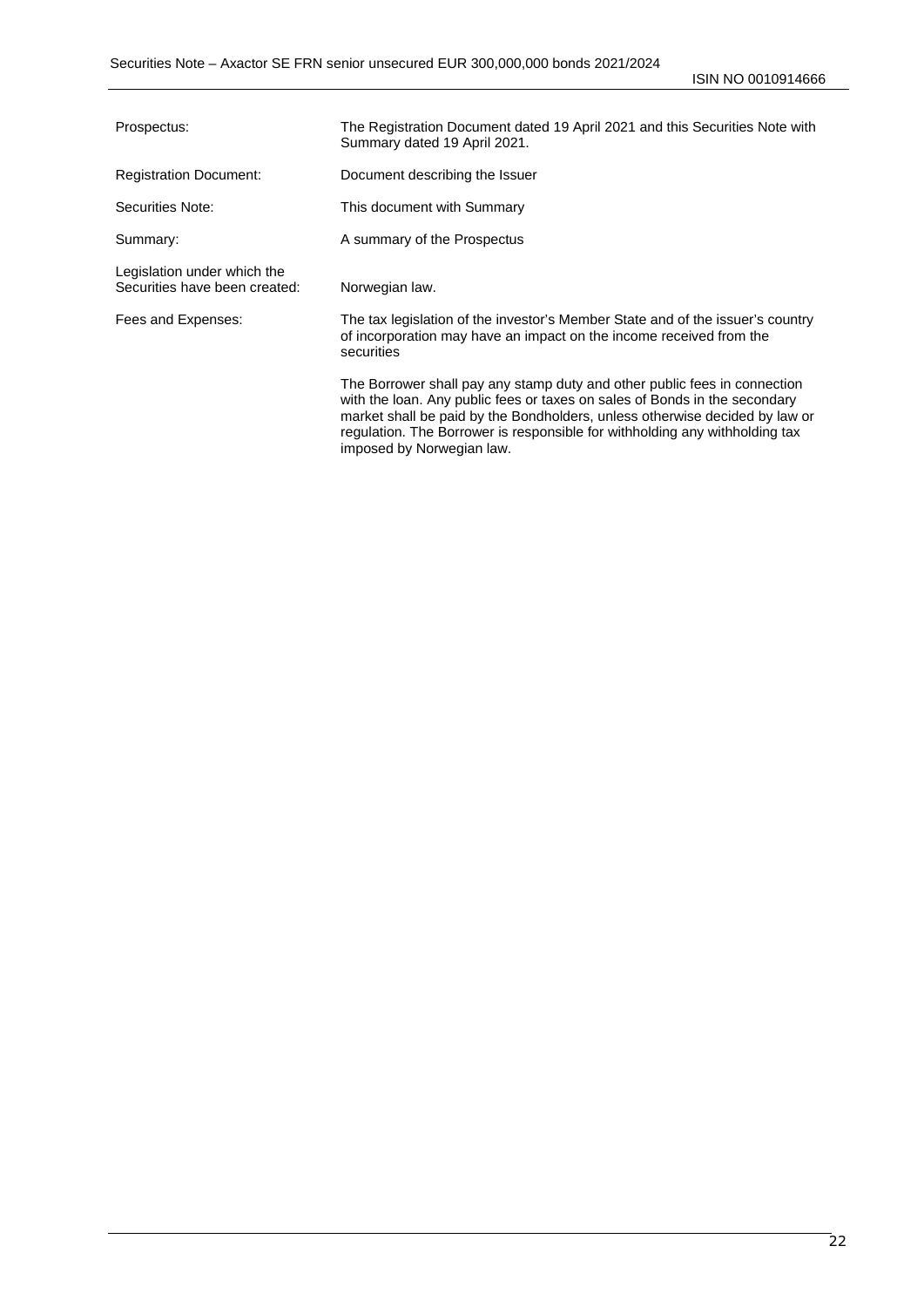## <span id="page-22-0"></span>**5 Additional Information**

The involved persons in the Issue have no interest, nor conflicting interests that are material to the Bond Issue.

The Issuer has mandated ABG Sundal Collier ASA, Arctic Securities AS, DNB Markets, a part of DNB Bank ASA and Nordea Bank Abp, filial i Norge, as Joint Lead Managers for the issuance of the Loan. The Joint Lead Managers have acted as advisors to the Issuer in relation to the pricing of the Loan.

The Joint Lead Managers and/or any of their affiliated companies and/or officers, directors and employees may be a market maker or hold a position in any instrument or related instrument discussed in this Securities Note, and may perform or seek to perform financial advisory or banking services related to such instruments. The Joint Lead Managers' corporate finance departments may act as manager for this Borrower in private and/or public placement and/or resale not publicly available or commonly known.

#### **Statement from the Joint Lead Managers:**

ABG Sundal Collier ASA, Arctic Securities AS, DNB Markets, a part of DNB Bank ASA and Nordea Bank Abp, filial i Norge have assisted the Borrower in preparing the prospectus. The joint Lead Managers have not verified the information contained herein. Accordingly, no representation, warranty or undertaking, express or implied, is made, and the Joint Lead Managers expressively disclaim any legal or financial liability as to the accuracy or completeness of the information contained in this prospectus or any other information supplied in connection with bonds issued by the Borrower or their distribution. The statements made in this paragraph are without prejudice to the responsibility of the Borrower. Each person receiving this prospectus acknowledges that such person has not relied on the Joint Lead Managers nor on any person affiliated with them in connection with its investigation of the accuracy of such information or its investment decision.

Oslo (Norway), 19 April 2021

ABG Sundal og Collier ASA Arctic Securities AS [https://www.abgsc.com](https://www.abgsc.com/) [https://www.arctic.com](https://www.arctic.com/) https://www.arctic.com

DNB Bank ASA, DNB Markets **Nordea Bank Abp, filial i Norge**<br>
https://www.dnb.no<br>
https://www.nordea.no

[https://www.nordea.no](https://www.nordea.no/)

#### **Listing of the Loan:**

The Prospectus will be published in Norway. An application for listing at Oslo Børs will be sent as soon as possible after the Issue Date. Each bond is negotiable.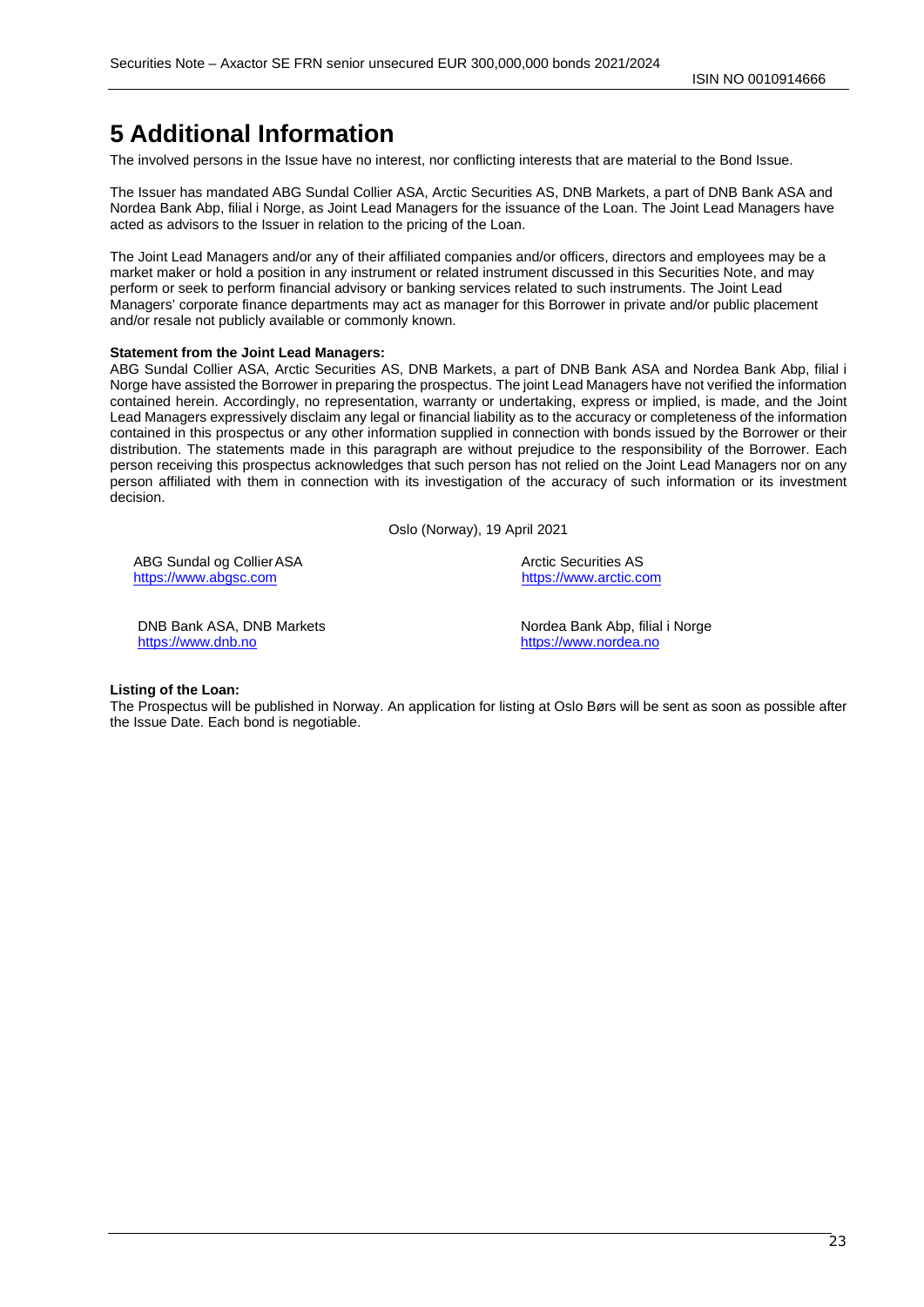## <span id="page-23-0"></span>**6 Appendix 1: Bond Terms**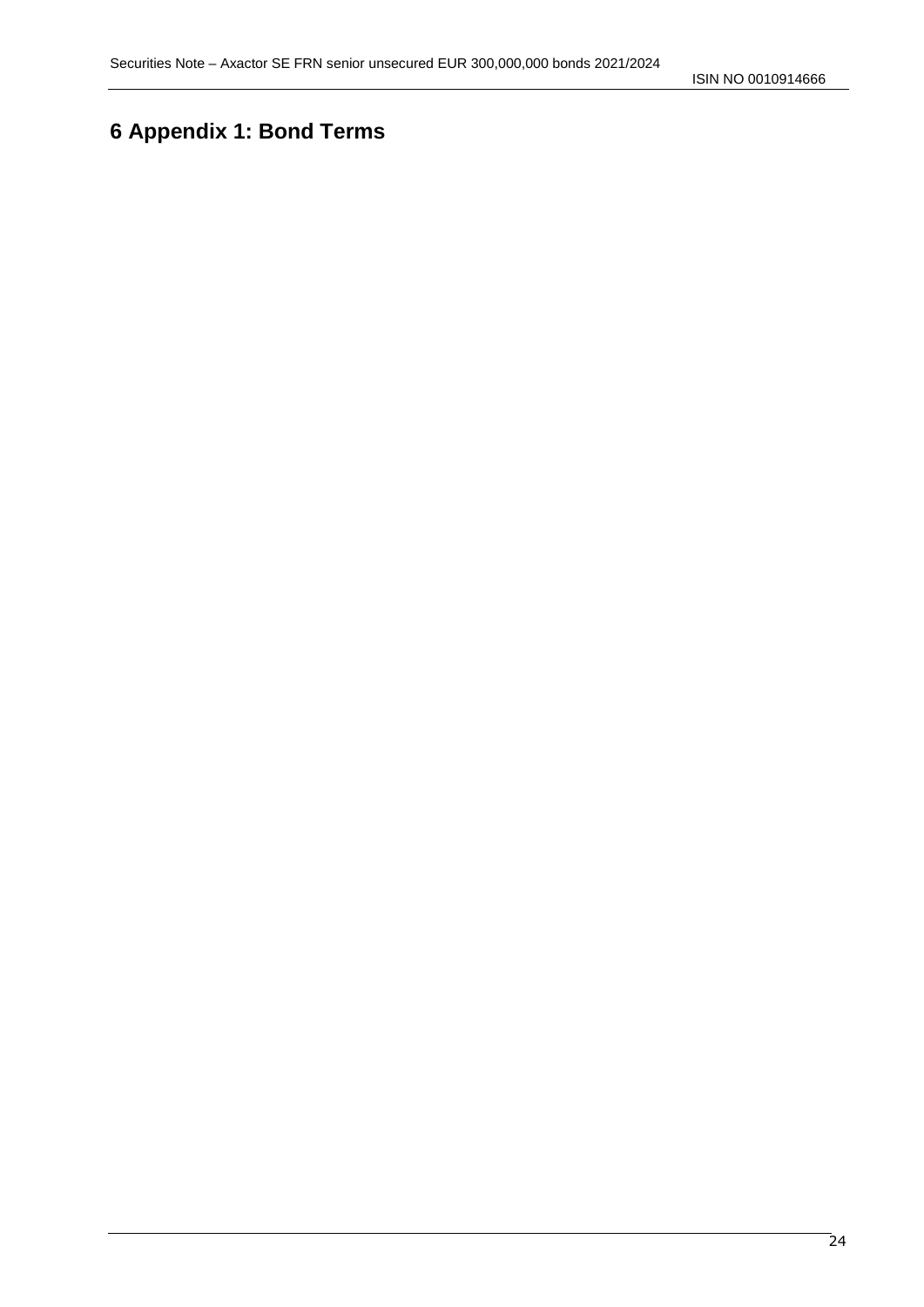*Execution version* 

## **BOND TERMS**

## **FOR**

# **Axactor SE FRN senior unsecured EUR 300,000,000 bonds 2021/2024 ISIN NO0010914666**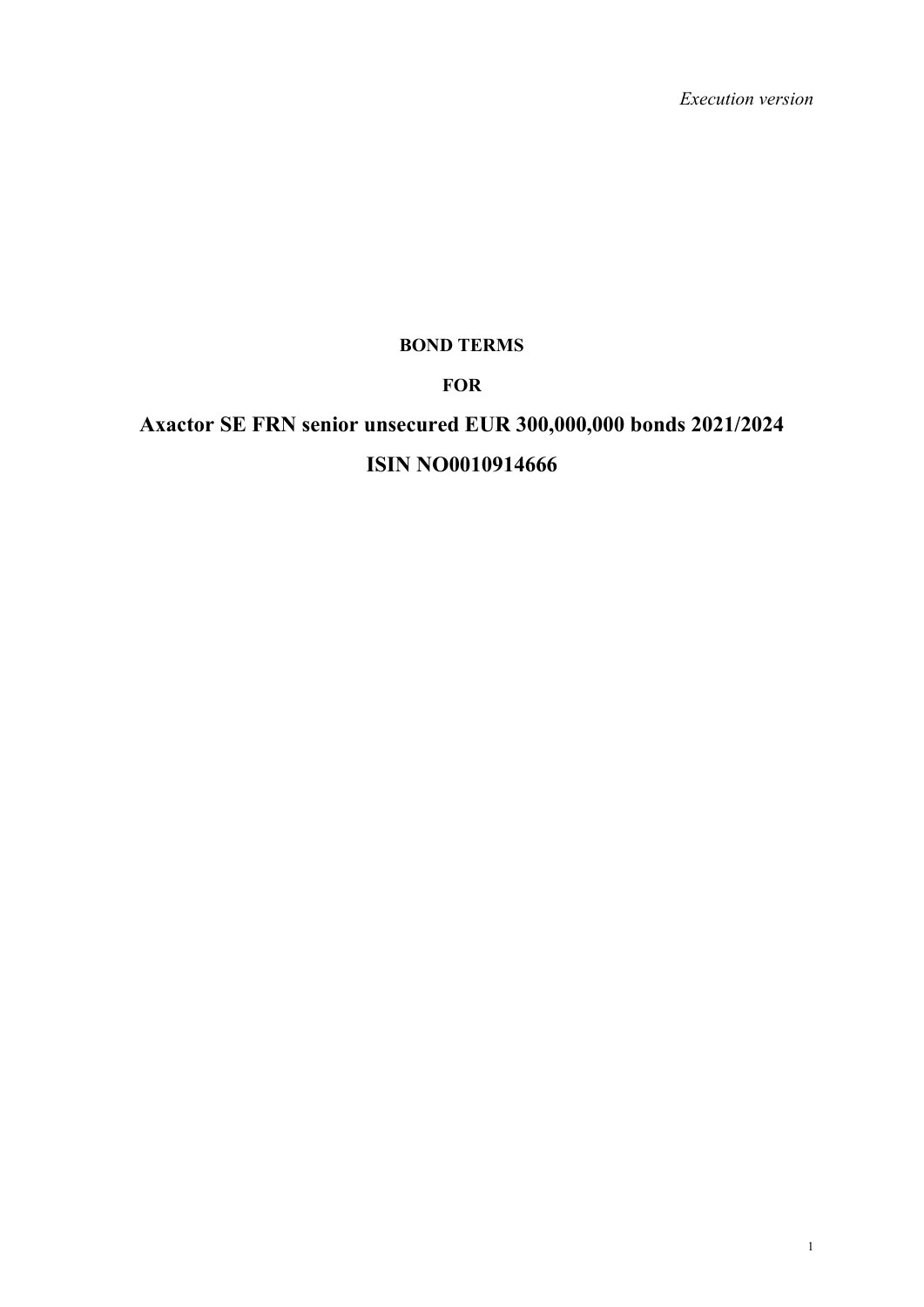#### **Contents**

|     | <b>Clause</b>                                      |  |
|-----|----------------------------------------------------|--|
| 1.  |                                                    |  |
| 2.  |                                                    |  |
| 3.  |                                                    |  |
| 4.  |                                                    |  |
| 5.  |                                                    |  |
| 6.  |                                                    |  |
| 7.  |                                                    |  |
| 8.  |                                                    |  |
| 9.  |                                                    |  |
| 10. |                                                    |  |
| 11. |                                                    |  |
| 12. |                                                    |  |
| 13. |                                                    |  |
| 14. | EVENTS OF DEFAULT AND ACCELERATION OF THE BONDS 33 |  |
| 15. |                                                    |  |
| 16. |                                                    |  |
| 17. |                                                    |  |
| 18. |                                                    |  |
| 19. |                                                    |  |
|     |                                                    |  |

## ATTACHMENT 1 COMPLIANCE CERTIFICATE ATTACHMENT 2 RELEASE NOTICE – ESCROW ACCOUNTS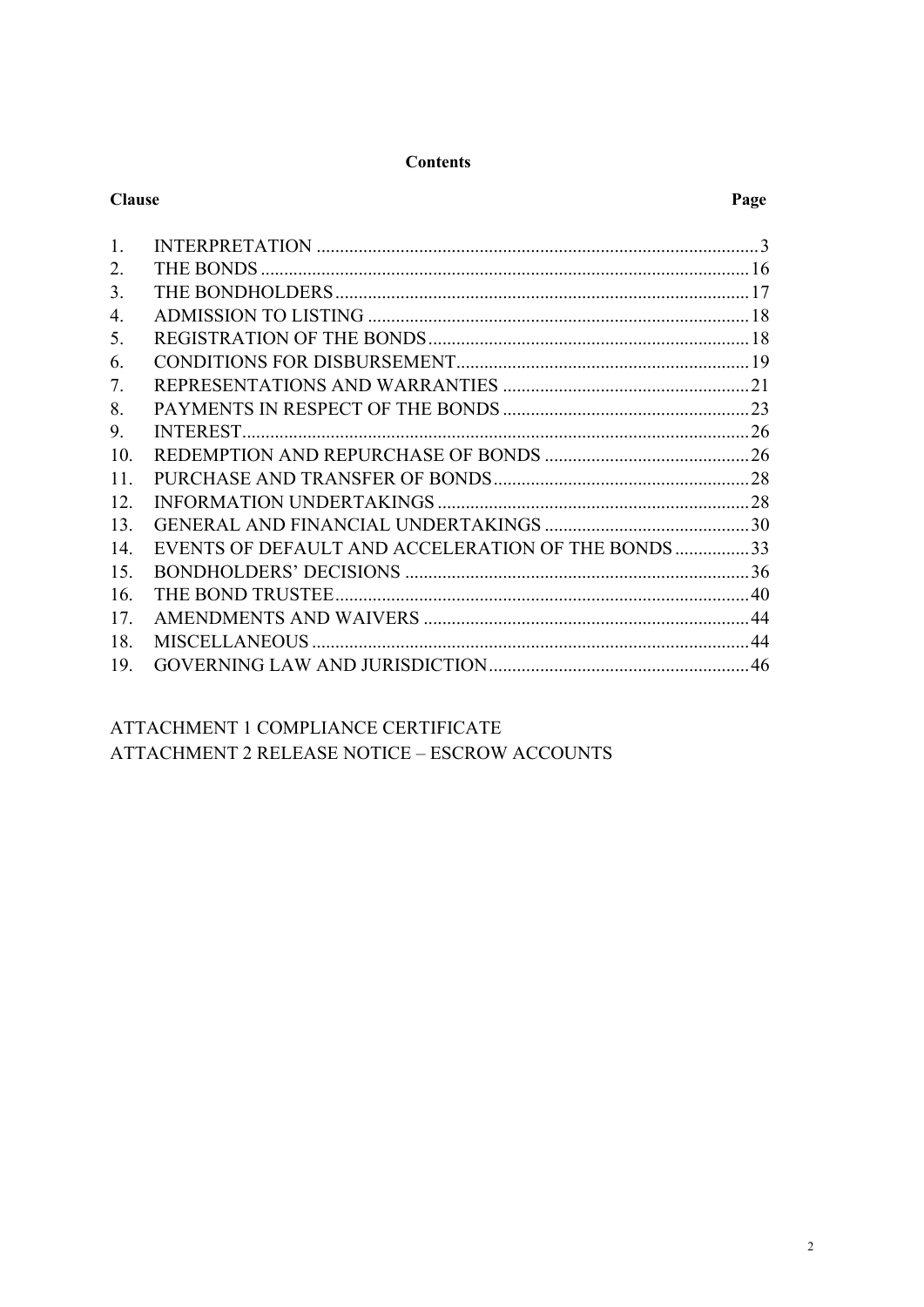| <b>BOND TERMS between</b>                                                            |                                                                                                                                              |  |
|--------------------------------------------------------------------------------------|----------------------------------------------------------------------------------------------------------------------------------------------|--|
| <b>ISSUER:</b>                                                                       | Axactor SE, a company existing under the laws of Norway with<br>registration number 921896328 and<br>LEI-code<br>549300P5VT8OMA17TJ33; and   |  |
| <b>BOND TRUSTEE:</b>                                                                 | Nordic Trustee AS, a company existing under the laws of<br>Norway with registration number 963 342 624 and LEI-code<br>549300XAKTM2BMKIPT85. |  |
| DATED:                                                                               | 7 January 2021                                                                                                                               |  |
| These Bond Terms shall remain in effect for so long as any Bonds remain outstanding. |                                                                                                                                              |  |

#### **1. INTERPRETATION**

### **1.1 Definitions**

<span id="page-26-0"></span>The following terms will have the following meanings:

"**A-Notes**" means the EUR 45,000,000 deeply subordinated income-sharing Class A2 Notes issued by Axactor Invest to Sterna Finance Ltd., an affiliate of Geveran.

#### "**Accounting Standard**" means GAAP.

"**Additional Bonds**" means the debt instruments issued under a Tap Issue, including any Temporary Bonds.

"**Affiliate**" means, in relation to any person:

- (a) any person which is a Subsidiary of that person;
- (b) any person who has Decisive Influence over that person (directly or indirectly); and
- (c) any person which is a Subsidiary of an entity who has Decisive Influence over that person (directly or indirectly).

"**Amended Credit Facility**" means the EUR 545,000,000 multi-currency revolving credit facility with an additional EUR 75,000,000 accordion option maturing early 2024, as amended from time to time, entered into between, inter alia, Axactor Platform Holding AB and Axactor Portfolio Holding AB as borrowers, the Issuer as guarantor, DNB Bank ASA and Nordea Bank Abp, filial i Norge as lenders and DNB Bank ASA as agent.

"**Annual Financial Statements**" means the audited unconsolidated and consolidated annual financial statements of the Issuer for any financial year, prepared in accordance with the Accounting Standard, such financial statements to include a profit and loss account, balance sheet, cash flow statement and report of the board of directors.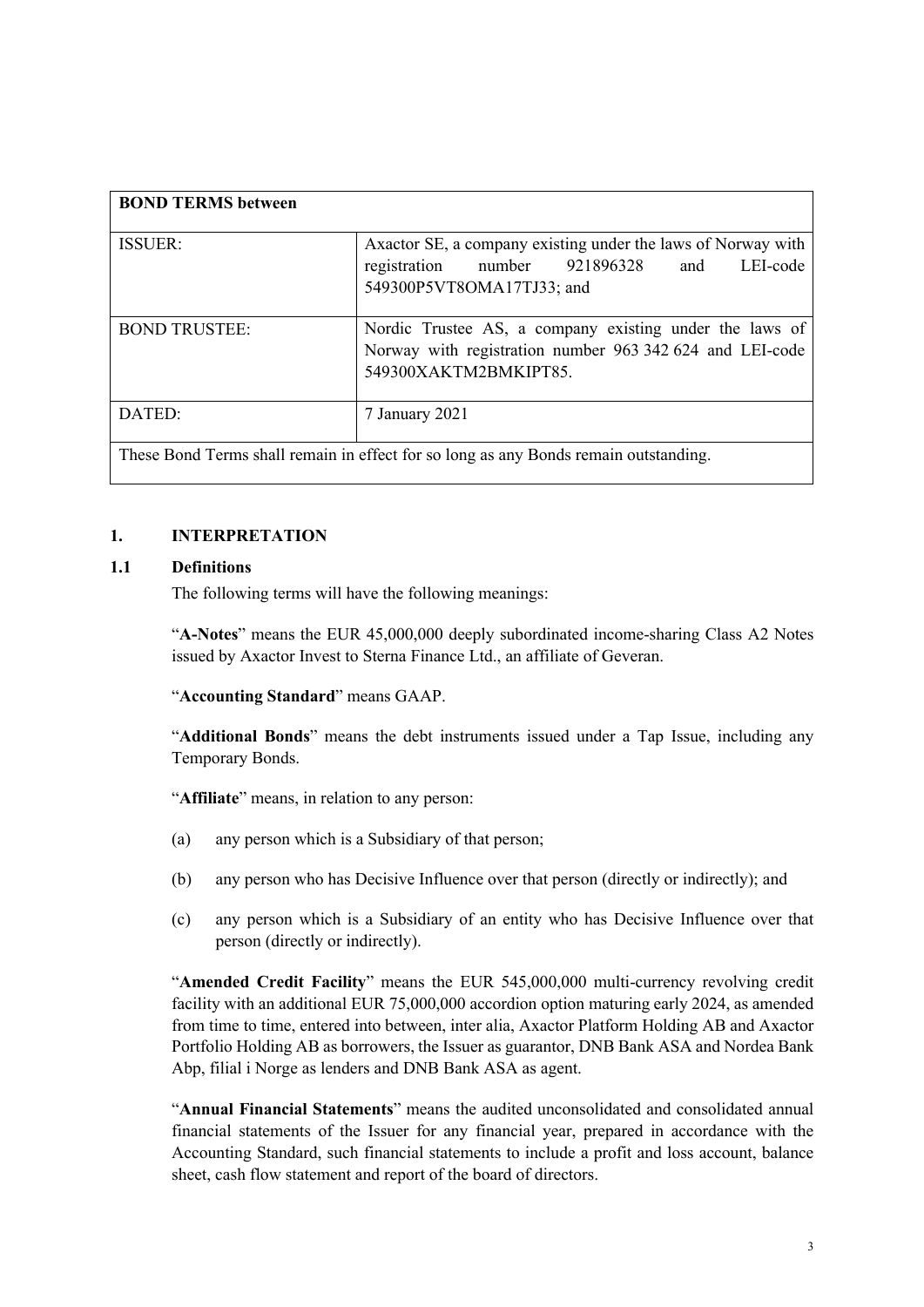"**Attachment**" means any schedule, appendix or other attachment to these Bond Terms.

"**Axactor Invest**" means Axactor Invest 1 S.à r.l., a joint venture controlled by the Issuer holding 50 per cent. of the shares, Geveran controls the remaining shares (until such shares are transferred to the Issuer as contribution-in-kind against the issuance of consideration shares in the Issuer).

"**Axactor Invest RCF**" means the revolving credit facility maturing 24 November 2021, entered into between Axactor Invest as borrower and DNB Bank ASA and Nordea Bank Abp, filial i Norge as lenders and DNB Bank ASA as agent, in the amount of EUR 120,000,000.

"**B-Notes**" means the EUR 140,000,000 subordinated Class B Notes issued by Axactor Invest to Sterna Finance Ltd, an affiliate of Geveran.

"**Bond Escrow Account**" means a blocked CSD account in the name of the Issuer, to which the Existing Bonds (received as payment-in-kind for the Initial Temporary Bonds) will be credited, and which shall be blocked and pledged on first priority as Security to the Bond Trustee (on behalf of the Bondholders holding Initial Temporary Bonds) for the Issuer's obligations under the Finance Documents.

"**Bond Escrow Account Pledge**" means a first priority pledge over the Bond Escrow Account in favour of the Bond Trustee (on behalf of the Bondholders of the Initial Temporary Bonds).

"**Bond Terms**" means these terms and conditions, including all Attachments which shall form an integrated part of these Bond Terms, in each case as amended and/or supplemented from time to time.

"**Bond Trustee**" means the company designated as such in the preamble to these Bond Terms, or any successor, acting for and on behalf of the Bondholders in accordance with these Bond Terms.

"**Bond Trustee Fee Agreement**" means the agreement entered into between the Issuer and the Bond Trustee relating among other things to the fees to be paid by the Issuer to the Bond Trustee for its obligations relating to the Bonds.

"**Bondholder**" means a person who is registered in the CSD as directly registered owner or nominee holder of a Bond, subject however to Clause [3.3](#page-41-2) (*Bondholders' rights*).

"**Bondholders' Meeting**" means a meeting of Bondholders as set out in Clause [14](#page-56-0) (*Bondholders' Decisions*).

"**Bonds**" means (i) the debt instruments issued by the Issuer pursuant to these Bond Terms, including the Initial Temporary Bonds and any Additional Bonds, and (ii) any overdue and unpaid principal which has been issued under a separate ISIN in accordance with the regulations of the CSD from time to time.

"**Business Day**" means a day on which the relevant CSD settlement system is open, and which is a TARGET Day.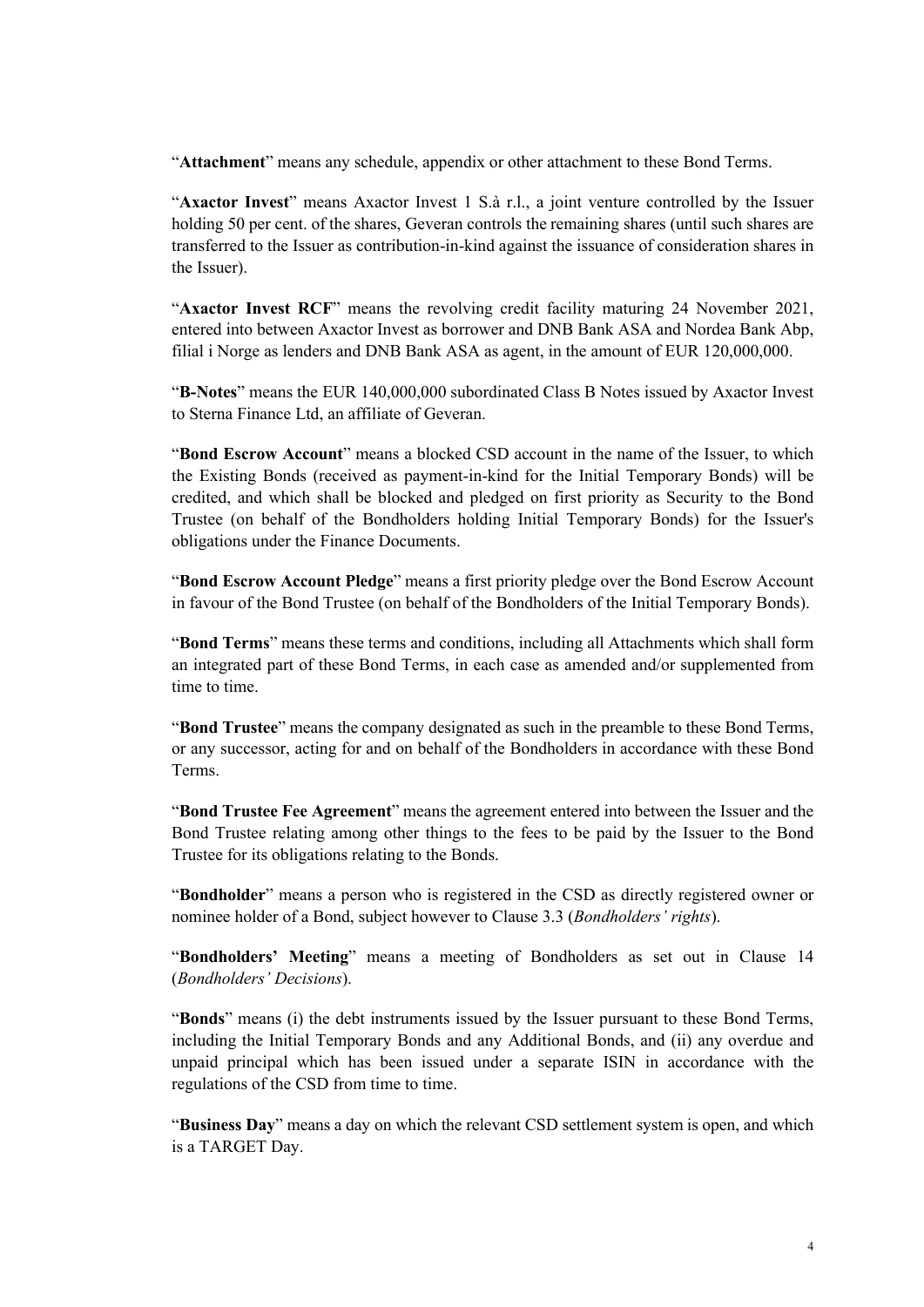"**Business Day Convention**" means that if the last day of any Interest Period originally falls on a day that is not a Business Day, the Interest Period will be extended to include the first following Business Day unless that day falls in the next calendar month, in which case the Interest Period will be shortened to the first preceding Business Day (*Modified Following*).

"**Calculation Dates**" means each 31 March, 30 June, 30 September and 31 December in each calendar year.

"**Call Option**" has the meaning given to it in Clause [10.2](#page-49-2) (*Voluntary early redemption – Call Option*).

"**Call Option Repayment Date**" means the settlement date for the Call Option determined by the Issuer pursuant to Clause [10.2](#page-49-2) (*Voluntary early redemption – Call Option*), paragraph (d) of Clause [10.3](#page-50-0) (*Mandatory repurchase due to a Put Option Event*) or a date agreed upon between the Bond Trustee and the Issuer in connection with such redemption of Bonds.

"**Cash and Cash Equivalents**" means on any date, the aggregate equivalent in EUR on such date of the then current market value of:

- (a) cash in hand or amounts standing to the credit of any current and/or on deposit accounts with a reputable bank; and
- (b) time deposits with reputable banks and certificates of deposit issued, and bills of exchange accepted, by a reputable bank,

in each case to which any Group Company is beneficially entitled at the time and to which any Group Company has free and unrestricted access and which is not subject to any Security.

"**Cash EBITDA**" means, in relation to any period, the aggregate of the operating profit of the Group on a consolidated basis (and for the avoidance of doubt taking into account profit sharing agreements to the extent not included as a Financial Indebtedness):

- (a) minus interest income on debt portfolios during such period of the Group on a consolidated basis;
- (b) plus negative changes in debt portfolio collection estimates during such period of the Group on a consolidated basis;
- (c) minus positive changes in debt portfolio collection estimates during such period of the Group on a consolidated basis;
- (d) plus paid in on debt portfolios during such period of the Group on a consolidated basis;
- (e) plus any exceptional items during such period of the Group, capped at EUR 5,000,000 for each financial year;
- (f) minus any unrealized exchange gains and/or plus any unrealized exchange losses during such period of the Group;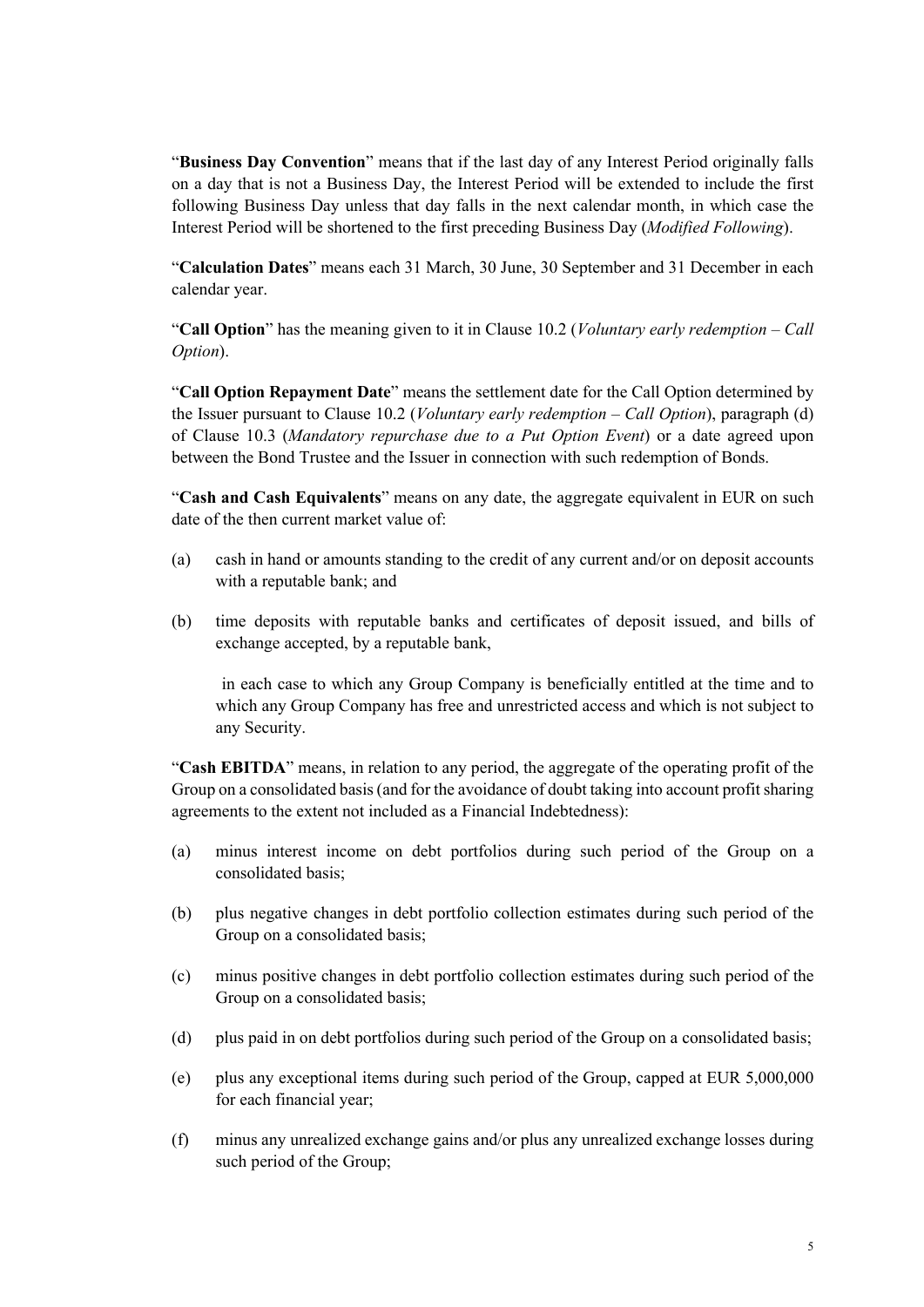- (g) minus any losses (and/or plus any gains) during such period of the Group attributable to disposals of any assets (not being any disposals made in the ordinary course of business);
- (h) plus depreciation of tangible fixed assets during such period; and
- (i) plus amortisation of intangible fixed assets during such period.

"**Change of Control Event**" means a person or group of persons acting in concert (other than Geveran) gaining Decisive Influence over the Issuer.

"**Compliance Certificate**" means a statement substantially in the form as set out in Attachment 1 hereto.

"**Credit Facility**" means the EUR 425,000,000 multi-currency term and revolving credit facility with an additional EUR 75,000,000 accordion option maturing December 2021, as amended from time to time, entered into between, inter alia, Axactor Platform Holding AB and Axactor Portfolio Holding AB as borrowers, the Issuer as guarantor, DNB Bank ASA and Nordea Bank Abp, filial i Norge as lenders and DNB Bank ASA as agent

"**CSD**" means the central securities depository in which the Bonds are registered, being Verdipapirsentralen ASA (VPS).

"**De-Listing Event**" means an event where the Issuer's shares are de-listed from Oslo Børs (the Oslo Stock Exchange).

"**Decisive Influence**" means a person having, as a result of an agreement or through the ownership of shares or interests in another person (directly or indirectly):

- (a) a majority of the voting rights in that other person; or
- (b) a right to elect or remove a majority of the members of the board of directors of that other person.

"**Default Notice**" means a written notice to the Issuer as described in Clause [14.2](#page-58-0) (*Acceleration of the Bonds*).

"**Default Repayment Date**" means the settlement date set out by the Bond Trustee in a Default Notice requesting early redemption of the Bonds.

"**Distribution**" means, whether in cash or kind, any (i) payment of dividend on shares, (ii) repurchase of own shares, (iii) redemption of share capital or other restricted equity with repayment to shareholders, or (iv) other similar distribution (including, but not limited to total return swaps related to shares in the Issuer), granting of any loans or other transfers of value to the direct and/or indirect shareholders of any Group Company or the affiliates of such direct and/or indirect shareholders (including group contributions).

"**Escrow Account**" means an account in the name of the Issuer, blocked and pledged on first priority as Security for the Issuer's obligations under the Finance Documents (other than the Initial Temporary Bonds).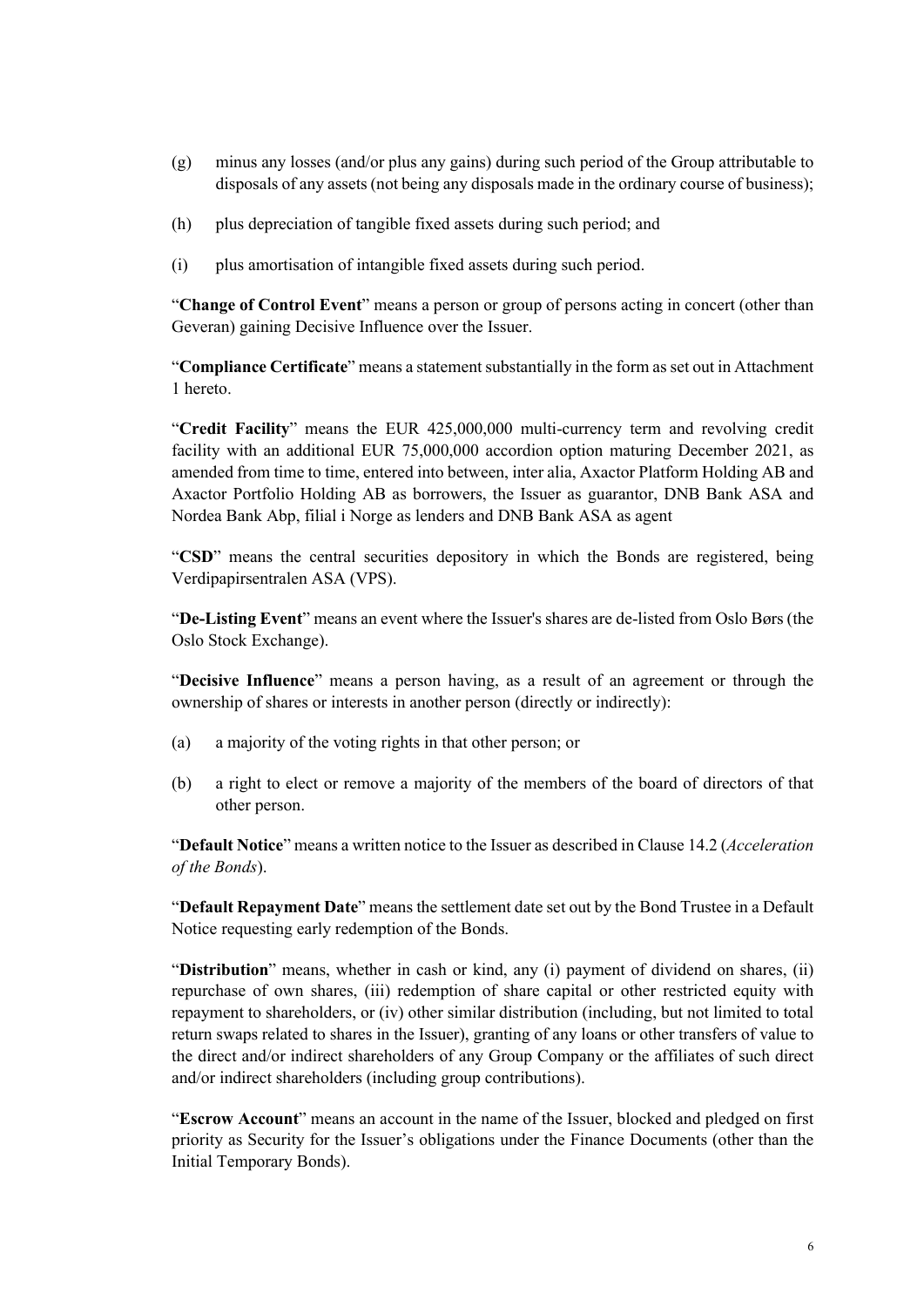"**Escrow Account Pledge**" means the pledge over the Escrow Account, where the bank operating the account has waived any set-off rights, in favour of the Bond Trustee (on behalf of the Bondholders having provided cash settlement as payment for Bonds).

"**Escrow Account Pledges**" means the Escrow Account Pledge and the Bond Escrow Account Pledge.

"**Escrow Accounts**" means the Bond Escrow Account and the Escrow Account.

"**Event of Default**" means any of the events or circumstances specified in Clause [14.1](#page-56-1) (*Events of Default*).

"**Exchange**" means:

- (a) Oslo Børs (the Oslo Stock Exchange); or
- (b) any regulated market as such term is understood in accordance with the Markets in Financial Instruments Directive 2014/65/EU (MiFID II) and Regulation (EU) No. 600/2014 on markets in financial instruments (MiFIR).

"**Existing Bank Debt**" means the Axactor Invest RCF and the Credit Facility.

"**Existing Bond**" means the debt instruments issued by the Issuer under the Existing Bond Issue.

"**Existing Bond Issue**" means Axactor SE FRN Senior Unsecured Bond Issue 2018/2021 with ISIN NO 001 0819725 (AXA01) pursuant to bond terms entered into between Axactor SE as the issuer and Nordic Trustee AS as bond trustee for the bondholders.

#### "**Finance Documents**"

- (a) means these Bond Terms;
- (b) the Bond Trustee Fee Agreement;
- (c) the Escrow Account Pledges; and
- (d) and any other document designated by the Issuer and the Bond Trustee as a Finance Document.

"**Financial Covenants**" means the financial undertakings set out in Clause 13.13 (*Financial Covenants*).

"**Financial Indebtedness**" means any indebtedness for or in respect of:

- (a) moneys borrowed (and debit balances at banks or other financial institutions);
- (b) any amount raised by acceptance under any acceptance credit facility or dematerialized equivalent;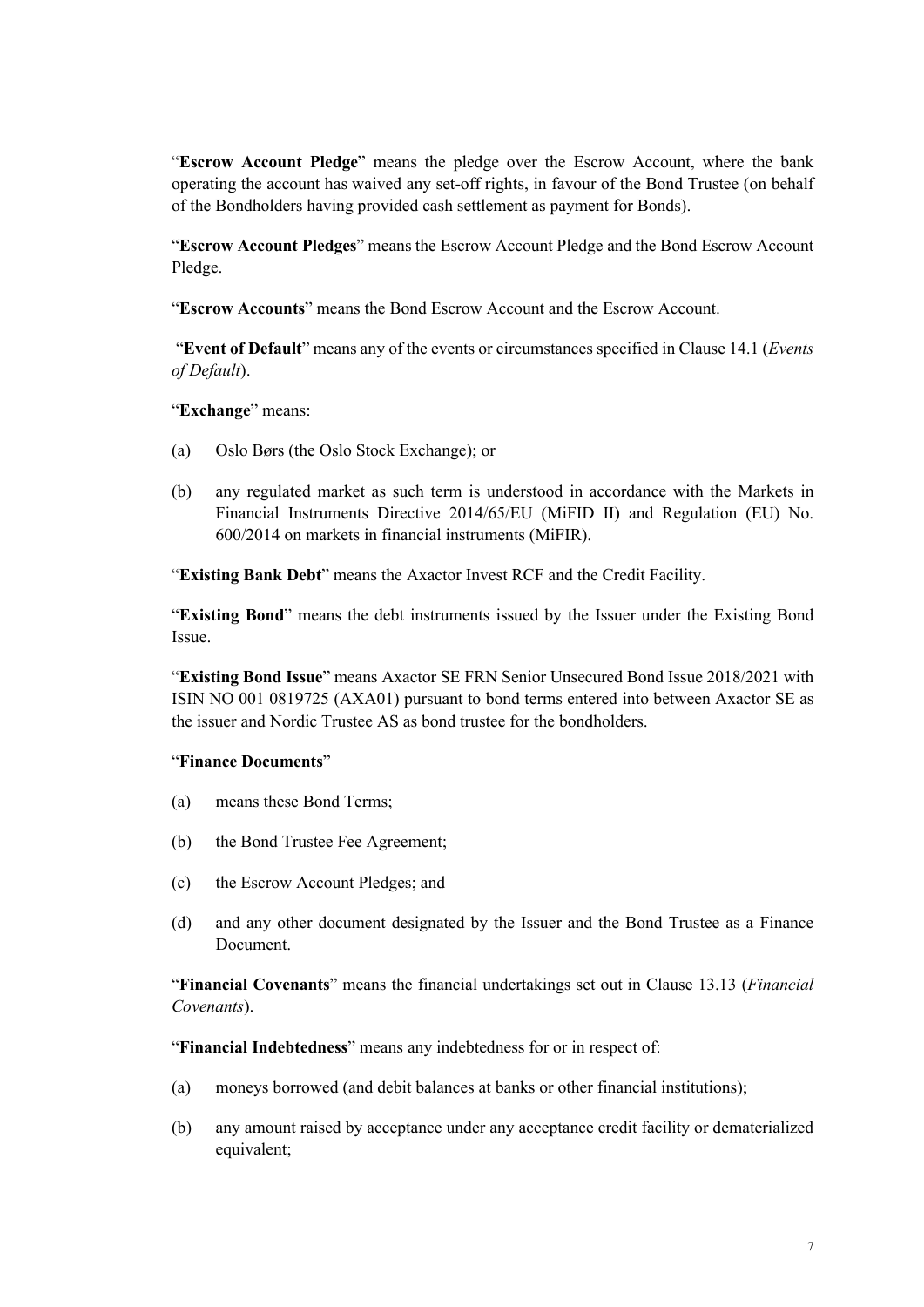- (c) any amount raised pursuant to any note purchase facility or the issue of bonds, notes, debentures, loan stock or any similar instrument, including the Bonds;
- (d) the amount of any liability in respect of any lease or hire purchase contract which would, in accordance with the Accounting Standard, be capitalized as an asset and booked as a corresponding liability in the balance sheet;
- (e) receivables sold or discounted (other than any receivables to the extent they are sold on a non-recourse basis provided that the requirements for de-recognition under the Accounting Standard are met);
- (f) any derivative transaction entered into and, when calculating the value of any derivative transaction, only the marked to market value (or, if any actual amount is due as a result of the termination or close-out of that derivative transaction, that amount shall be taken into account);
- (g) any counter-indemnity obligation in respect of a guarantee, bond, standby or documentary letter of credit or any other instrument issued by a bank or financial institution in respect of an underlying liability of a person which is not a Group Company which liability would fall within one of the other paragraphs of this definition;
- (h) any amount raised by the issue of redeemable shares which are redeemable (other than at the option of the Issuer) before the Maturity Date or are otherwise classified as borrowings under the Accounting Standard;
- (i) any amount of any liability under an advance or deferred purchase agreement, if (a) the primary reason behind entering into the agreement is to raise finance or (b) the agreement is in respect of the supply of assets or services and payment is due more than 120 calendar days after the date of supply;
- (j) any amount raised under any other transaction (including any forward sale or purchase agreement) having the commercial effect of a borrowing or otherwise being classified as a borrowing under the Accounting Standard; and
- (k) without double counting, the amount of any liability in respect of any guarantee for any of the items referred to in paragraphs a) to j) above.

"**Financial Reports**" means the Annual Financial Statements and the Interim Accounts.

"**Financial Support**" means any loans, guarantees, Security or other financial assistance (whether actual or contingent).

"**First Call Date**" means the Interest Payment Date falling in July 2023.

"**GAAP**" means generally accepted accounting practices and principles in the country in which the Issuer is incorporated including, if applicable, IFRS.

"**Geveran**" means Geveran Trading Co. Limited, a company indirectly controlled by trusts established by Mr. John Fredriksen for the benefit of his immediate family.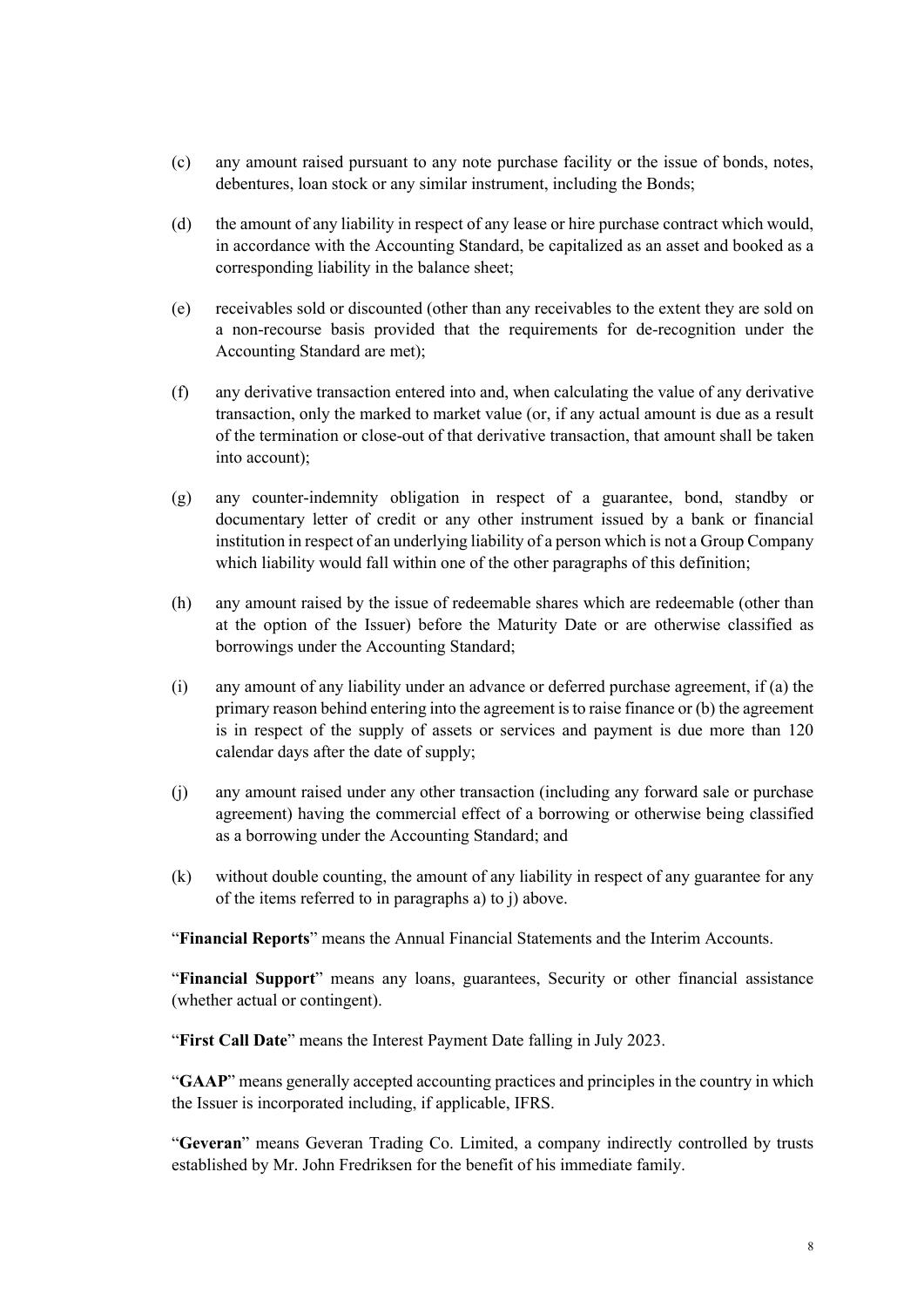"**Group**" means the Issuer and its Subsidiaries from time to time.

"**Group Book Value**" means the total aggregate sum of the book value as per the Accounting Standard (adjusted so that any foreign exchange ("FX") rate conversion applied on a Calculation Date regarding assets denominated in other currencies than the Issuer's functional currency (currently being EUR), shall be replaced by a daily average FX rate for the last 6 months preceding each Calculation Date), all as per Group consolidated accounts, of all debt portfolios and REOs owned by any member of the Group and Reolux however adjusted for any profit sharing arrangements entered into by any member of the Group to the extent such arrangements constitute Financial Indebtedness and any related goodwill.

"**Group Company**" means any person which is a member of the Group.

"**IFRS**" means the International Financial Reporting Standards and guidelines and interpretations issued by the International Accounting Standards Board (or any predecessor and successor thereof) in force from time to time and to the extent applicable to the relevant financial statement.

"**Initial Bond Issue**" means the aggregate Nominal Amount of all Bonds issued on the Issue Date.

"**Initial Nominal Amount**" means the nominal amount of each Bond as set out in Clause [2.1](#page-39-1) (*Amount, denomination and ISIN of the Bonds*).

"**Initial Temporary Bonds**" shall have the meaning ascribed to such term in Clause 6.4 (*Settlement in cash or in kind*).

"**Insolvent**" means that a person:

- (a) is unable or admits inability to pay its debts as they fall due;
- (b) suspends making payments on any of its debts generally; or
- (c) is otherwise considered insolvent or bankrupt within the meaning of the relevant bankruptcy legislation of the jurisdiction which can be regarded as its centre of main interest as such term is understood pursuant to Regulation (EU) 2015/848 on insolvency proceedings (as amended from time to time).

"**Interest Cover Ratio**" means the ratio of Pro-Forma Adjusted Cash EBITDA to the Group's net interest expenses (other than the part of any lease payments determined as interest expenses in connection with leases in respect of real property or premises in the ordinary course of business) calculated for the Relevant Period.

"**Interest Payment Date**" means the last day of each Interest Period, the first Interest Payment Date being 12 April 2021 and the last Interest Payment Date being the Maturity Date.

"**Interest Period**" means, subject to adjustment in accordance with the Business Day Convention, the period between 12 January, 12 April, 12 July and 12 October each year, provided however that an Interest Period shall not extend beyond the Maturity Date.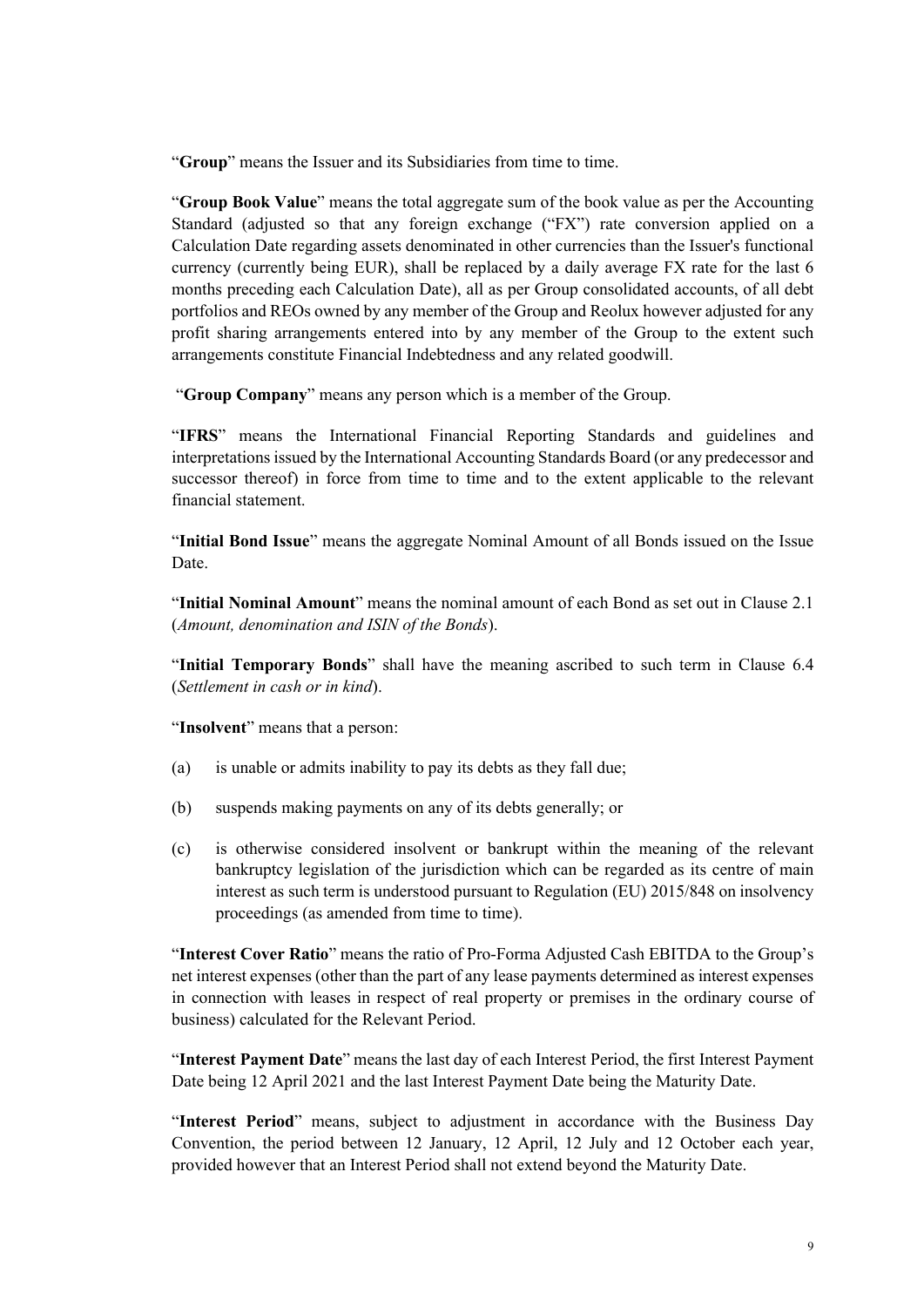"**Interest Quotation Day**" means, in relation to any period for which Interest Rate is to be determined, 2 Quotation Business Days before the first day of the relevant Interest Period.

"**Interest Rate**" means the percentage rate per annum which is the aggregate of the Reference Rate for the relevant Interest Period plus the Margin.

"**Interim Accounts**" means the unaudited consolidated quarterly financial statements of the Issuer for the quarterly period ending on each 31 March, 30 June, 30 September and 31 December in each year, prepared in accordance with the Accounting Standard.

"**ISIN**" means International Securities Identification Number.

"**Issue Date**" means 12 January 2021.

"**Issuer**" means the company designated as such in the preamble to these Bond Terms.

"**Issuer's Bonds**" means any Bonds which are owned by the Issuer or any Affiliate of the Issuer.

"**Leverage Ratio**" means Total Net Interest Bearing Debt over Pro-Forma Adjusted Cash EBITDA calculated for the Relevant Period.

"**Listing Failure Event**" means:

- (a) that the Bonds (save for any Temporary Bonds) have not been admitted to listing on an Exchange within 6 months following the Issue Date;
- (b) in the case of a successful admission to listing, that a period of 6 months has elapsed since the Bonds ceased to be admitted to listing on an Exchange; or
- (c) that the Temporary Bonds have not been admitted to listing on the Exchange which the other Bonds are listed within 3 months following the issue date for such Temporary Bonds.

"**Longstop Date**" means 90 days after the Issue Date.

"**Make Whole Amount**" means an amount equal to the sum of the present value on the Repayment Date of:

- (a) the Nominal Amount of the redeemed Bonds at the price as set out paragraph (a) (ii) of Clause [10.2](#page-49-2) (*Voluntary early redemption – Call Option*) as if such payment originally had taken place on the First Call Date; and
- (b) the remaining interest payments of the redeemed Bonds, less any accrued and unpaid interest on the redeemed Bonds as at the Repayment Date, to the First Call Date,

where the present value shall be calculated by using a discount rate of 0.50 per cent. per annum, and where the Interest Rate applied for the remaining interest payments until the First Call Date shall be the applicable Interest Rate on the Call Option Repayment Date.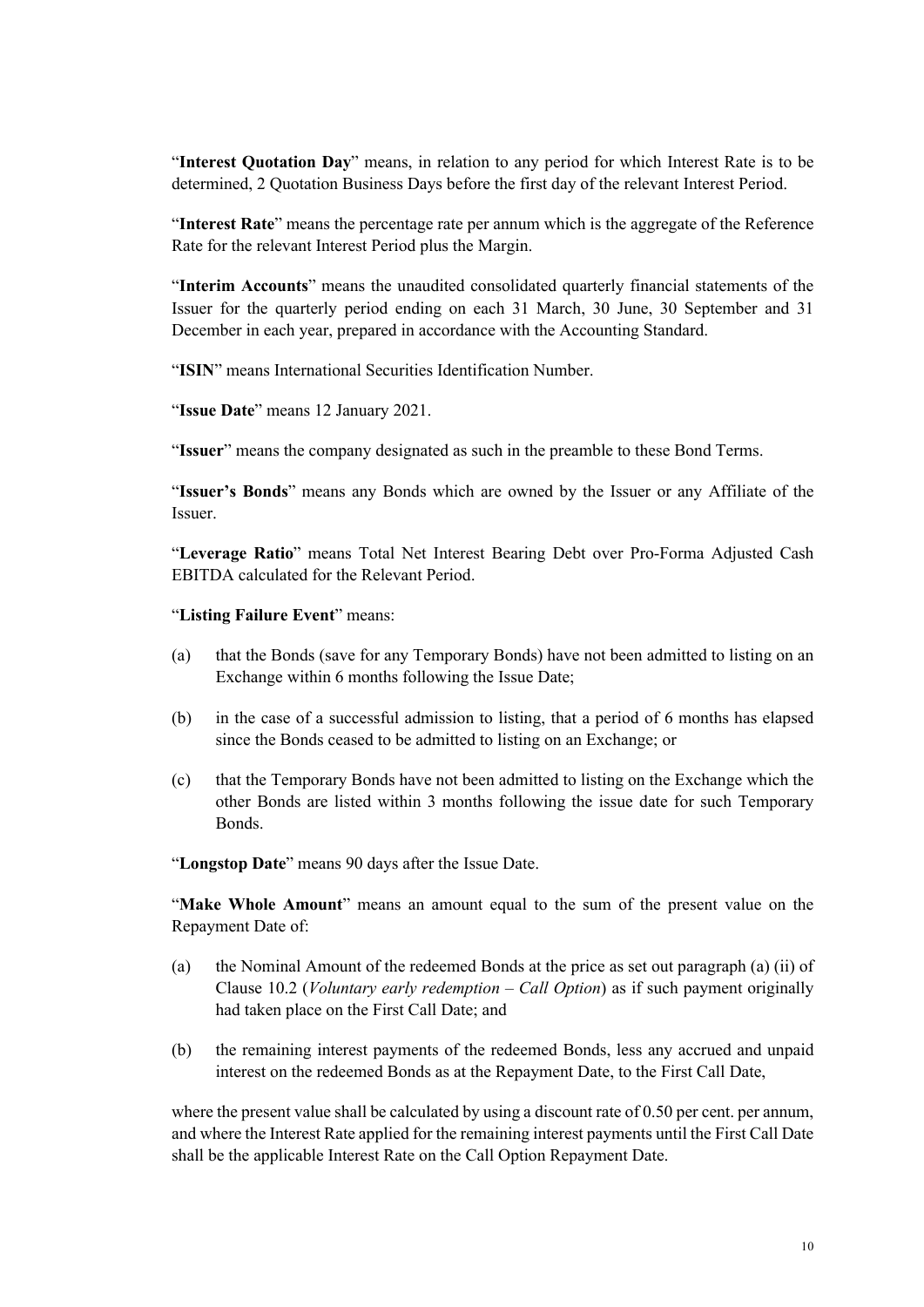"**Managers**" means ABG Sundal Collier ASA, Arctic Securities AS, DNB Markets, a part of DNB Bank ASA, Nordea Bank Abp, filial i Norge.

"**Mandatory Redemption Event**" means in the event that the conditions precedent set out in Clause 6.1 (*Conditions precedent for disbursement to the Issuer*) have not been fulfilled within the Longstop Date.

"**Mandatory Redemption Repayment Date**" means the settlement date for the Mandatory Redemption Event pursuant to Clause 10.5 (*Mandatory early redemption due to a Mandatory Redemption Event*).

"**Margin**" means 7.00 per cent. per annum.

"**Material Adverse Effect**" means a material adverse effect on:

- (a) the ability of the Issuer to perform and comply with its obligations under any of the Finance Documents; or
- (b) the validity or enforceability of any of the Finance Documents.

"**Maturity Date**" means 12 January 2024, adjusted according to the Business Day Convention.

"**Maximum Issue Amount**" shall have the meaning ascribed to such term in Clause [2.1](#page-39-1) (*Amount, denomination and ISIN of the Bonds*).

"**Nominal Amount**" means the Initial Nominal Amount (less the aggregate amount by which each Bond has been partially redeemed, if any, pursuant to Clause [10](#page-49-1) (*Redemption and repurchase of Bonds*)), or any other amount following a split of Bonds pursuant to paragraph (j) of Clause [16.2](#page-63-1) (*The duties and authority of the Bond Trustee*).

"**Outstanding Bonds**" means any Bonds not redeemed or otherwise discharged.

"**Overdue Amount**" means any amount required to be paid by the Issuer under any of the Finance Documents but not made available to the Bondholders on the relevant Payment Date or otherwise not paid on its applicable due date.

"**Partial Payment**" means a payment that is insufficient to discharge all amounts then due and payable under the Finance Documents.

"**Paying Agent**" means the legal entity appointed by the Issuer to act as its paying agent with respect to the Bonds in the CSD.

"**Payment Date**" means any Interest Payment Date or any Repayment Date.

#### "**Permitted Financial Indebtedness**" means:

(a) Any Financial Indebtedness (including the Bonds and any Additional Bonds) under the Finance Documents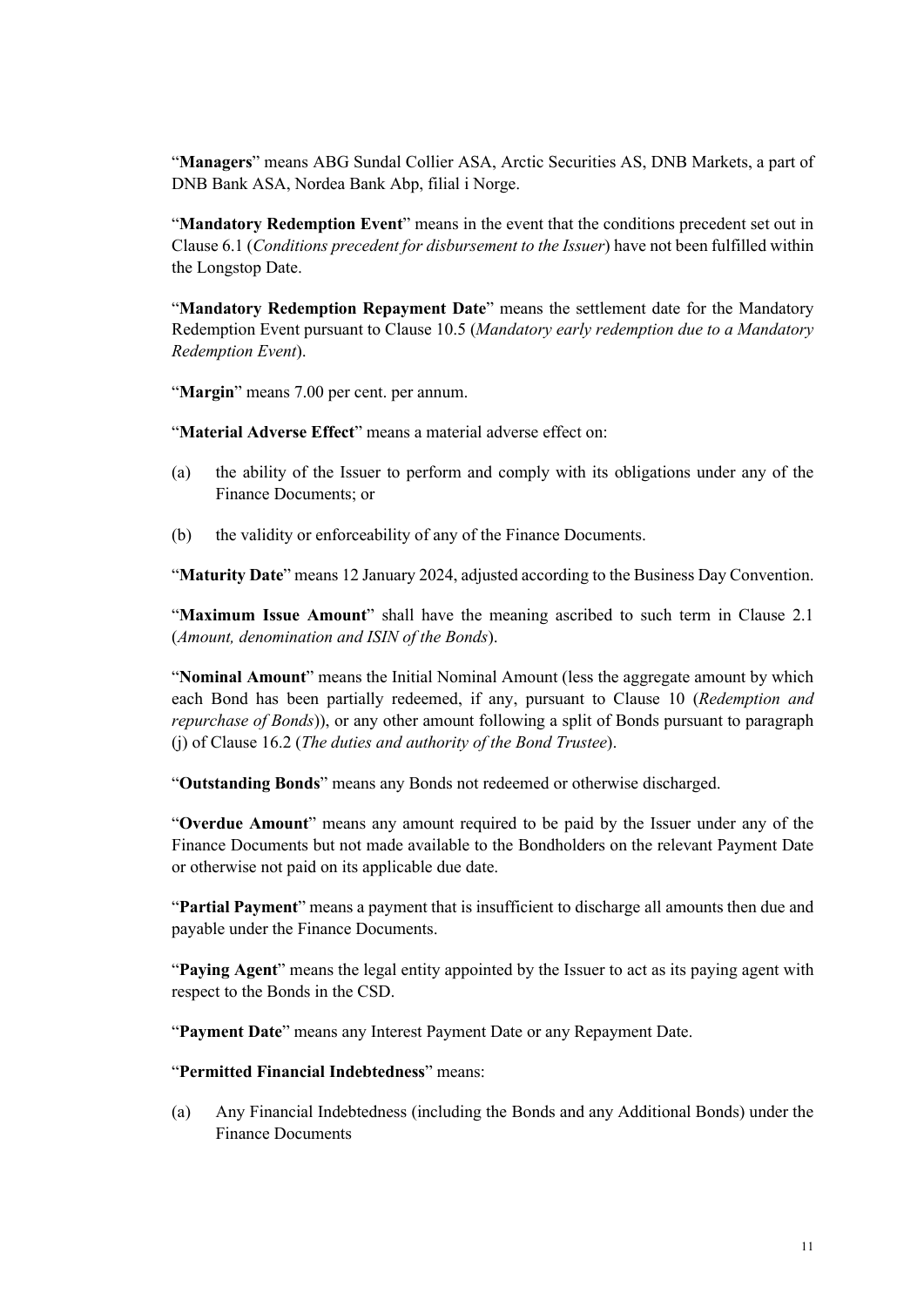- (b) Financial Indebtedness under any other facility or loan provided by a reputable credit institution or bank, or a syndicate of reputable credit institutions or banks, including
	- (i) the Existing Bank Debt, to be amended and or refinanced by the Amended Credit Facility; and
	- (ii) any Financial Indebtedness in Axactor Italy and its Subsidiaries, not exceeding EUR 100,000,000 in total and not having any recourse to any other company within the Group;
- (c) the B-Notes (as amended or refinanced as set out in paragraph (a) (i) of Clause 6.2 (*Conditions Subsequent*));
- (d) unsecured Financial Indebtedness incurred by the Issuer or a Group Company having a maturity date at least 6 months after (and with no call options prior to) the Maturity Date;
- (e) any intra-group loan or credit granted by a Group Company to another Group Company;
- (f) any Financial Indebtedness by a Group Company under any hedging arrangements as part of the Group's ordinary course of business and for non-speculative purposes;
- (g) any Financial Indebtedness in form of leases in respect of real property or premises in the ordinary course of business;
- (h) other Financial Indebtedness in the ordinary course of business and not included in paragraph (a)-(g) up to EUR  $5,000,000$ ; and
- (i) any refinancing, amendment or replacement of any of (a)-(g) above from time to time.

#### "**Permitted Security**" means:

- (a) Security granted in relation to the Permitted Financial Indebtedness incurred under paragraph  $(a)$ ,  $(b)$ ,  $(c)$ ,  $(f)$  and  $(g)$  of that definition;
- (b) any lien arising by operation of law in the ordinary course of business;
- (c) any netting or set-off arrangement entered into by any Group Company in the ordinary course of its banking arrangements for the purpose of netting debit and credit balances of members of the Group (if applicable); and
- (d) any Security for obligations or liability incurred by any Group Company in the ordinary course of business and as part of the daily operation by any such Group Company.

"**Pro-Forma Adjusted Cash EBITDA**" means, in respect of any Relevant Period, the Cash EBITDA, adjusted by including 80% of the Pro-Forma Adjustments (without double counting).

"**Pro-Forma Adjustments**" means, in respect of any Relevant Period, the pro forma Cash EBITDA for the remainder of that Relevant Period for all portfolios without full twelve (12) months trading for a Group Company.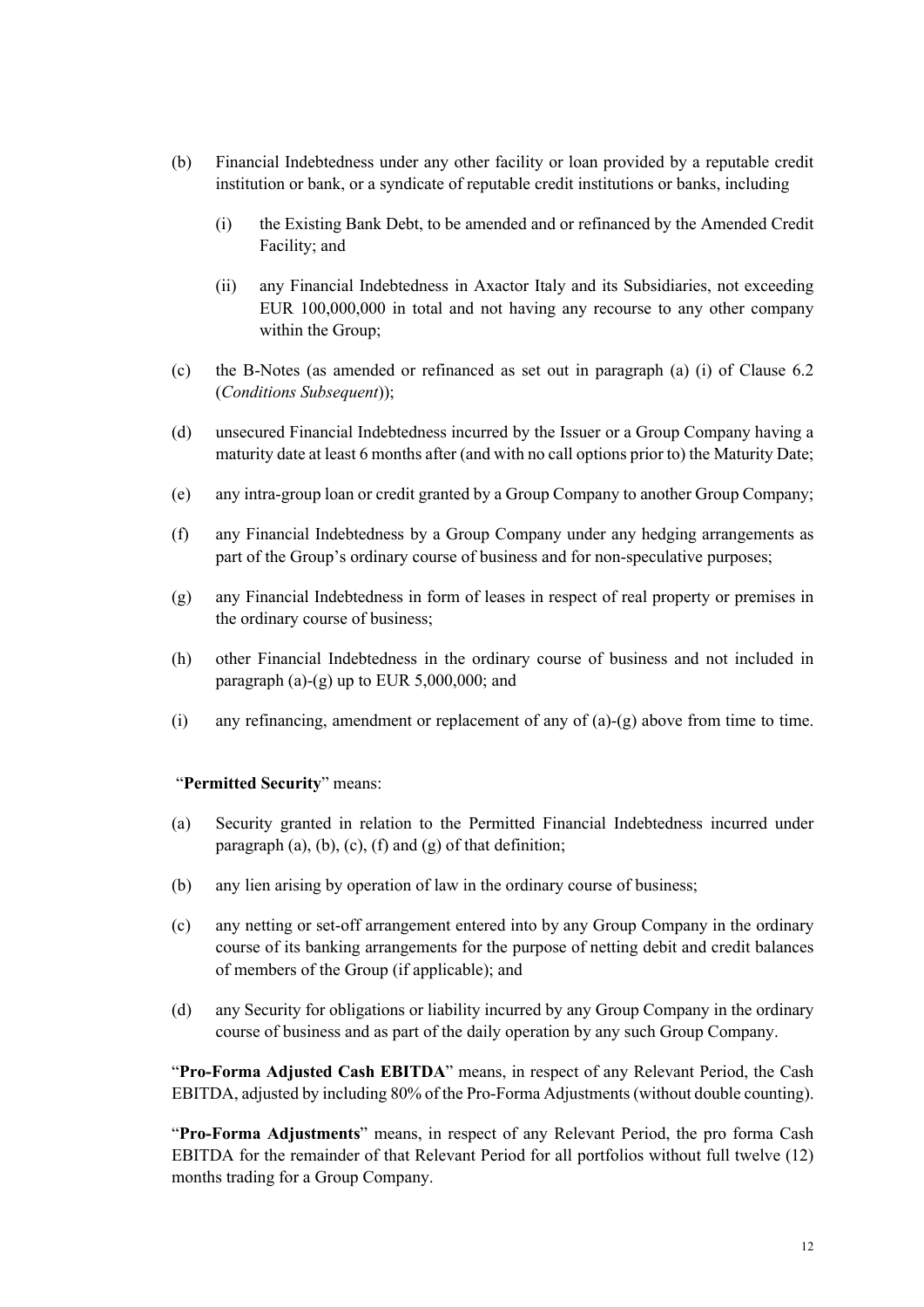"**Put Option**" shall have the meaning ascribed to such term in Clause [10.3](#page-50-0) (*Mandatory repurchase due to a Put Option Event*).

"**Put Option Event**" means a Change of Control Event or a De-Listing Event.

"**Put Option Repayment Date**" means the settlement date for the Put Option pursuant to Clause [10.3](#page-50-0) (*Mandatory repurchase due to a Put Option Event*).

"**Quotation Business Day**" means a day which is a TARGET Day.

"**Reference Rate**" shall mean EURIBOR (European Interbank Offered Rate) being:

- (a) the interest rate displayed on Reuters screen EURIBOR01 (or through another system or website replacing it) as of or around 11:00 a.m. (Brussels time) on the Interest Quotation Day for the offering of deposits in Euro and for a period comparable to the relevant Interest Period; or
- (b) if no screen rate is available for the relevant Interest Period:
	- (i) the linear interpolation between the two closest relevant Interest Periods, and with the same number of decimals, quoted under paragraph (a) above; or
	- (ii) a rate for deposits in the currency of the Bonds for the relevant Interest Period as supplied to the Bond Trustee at its request quoted by a sufficient number of commercial banks reasonably selected by the Bond Trustee; or
- (c) if the interest rate under paragraph (a) is no longer available, the interest rate will be set by the Bond Trustee in consultation with the Issuer to:
	- (i) any relevant replacement reference rate generally accepted in the market; or
	- (ii) such interest rate that best reflects the interest rate for deposits in the currency of the Bonds offered for the relevant Interest Period.

In each case, if any such rate is below zero, the Reference Rate will be deemed to be zero.

"**Relevant Jurisdiction**" means the country in which the Bonds are issued, being Norway.

"**Relevant Period**" means, at the date of calculation, the 12 months immediately preceding such date.

"**Relevant Record Date**" means the date on which a Bondholder's ownership of Bonds shall be recorded in the CSD as follows:

- (a) in relation to payments pursuant to these Bond Terms, the date designated as the Relevant Record Date in accordance with the rules of the CSD from time to time; or
- (b) for the purpose of casting a vote with regard to Clause 15 (*Bondholders' Decisions*), the date falling on the immediate preceding Business Day to the date of that Bondholders' decision being made, or another date as accepted by the Bond Trustee.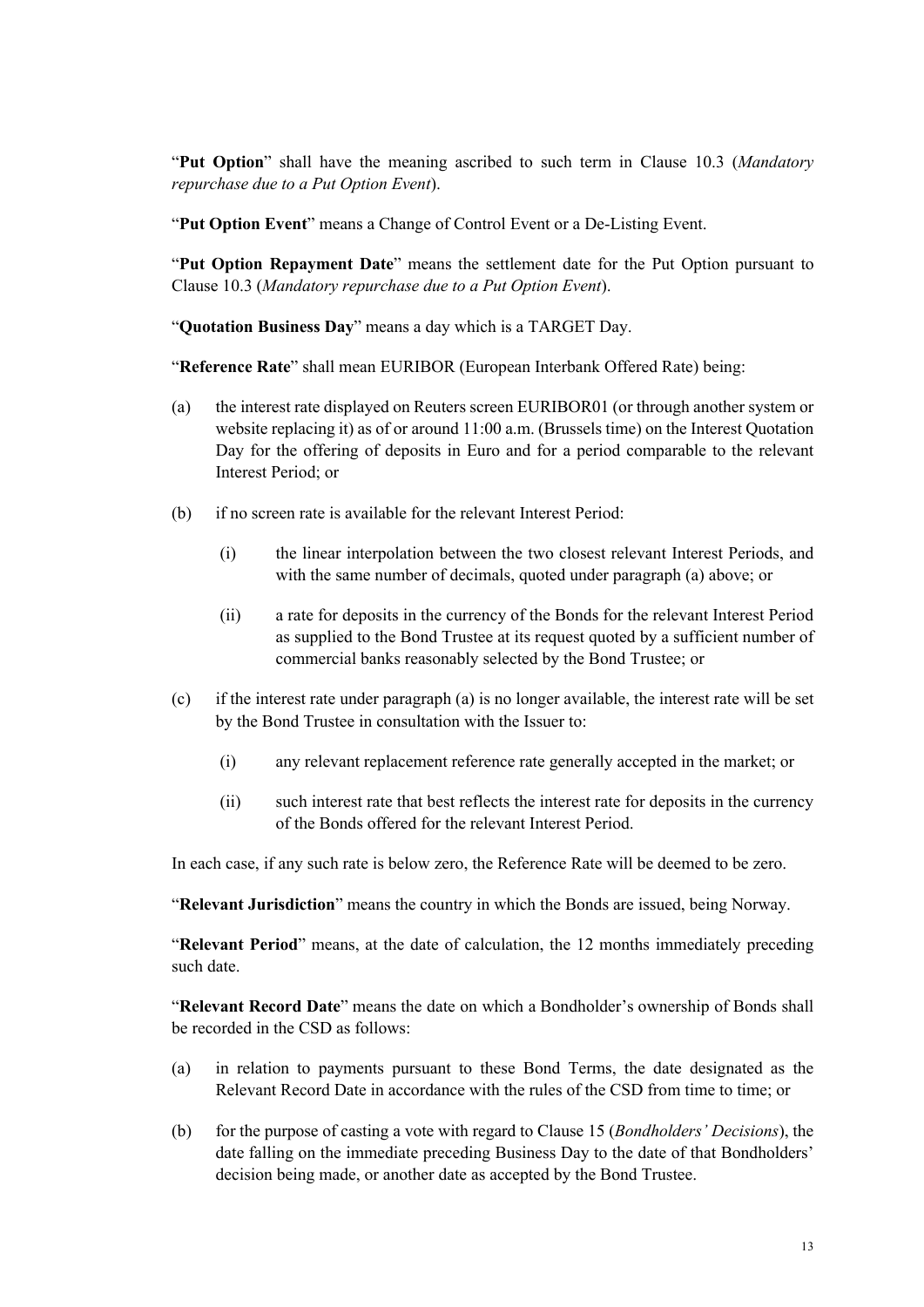"**REO**" means real estate owned assets.

"**Reolux**" means Reolux Holding S.à r.l, a joint venture controlled by the Issuer holding 50 per cent. of the shares, with Geveran controlling the remaining shares, and to be deconsolidated from the Group's financials.

"**Repayment Date**" means any Call Option Repayment Date, the Default Repayment Date, the Put Option Repayment Date, the Tax Event Repayment Date, the Mandatory Redemption Repayment Date or the Maturity Date.

"**Securities Trading Act**" means the Securities Trading Act of 2007 no. 75 of the Relevant Jurisdiction.

"**Security**" means a mortgage, charge, pledge, lien, security assignment or other security interest securing any obligation of any person or any other agreement or arrangement having a similar effect.

"**Subsidiary**" means a company over which another company has Decisive Influence.

"**Summons**" means the call for a Bondholders' Meeting or a Written Resolution as the case may be.

"**Surviving ISIN**" shall have the meaning ascribed to such term in Clause 6.4 (*Settlement in cash or in kind*).

"**Tap Issue**" shall have the meaning ascribed to such term in Clause [2.1](#page-39-0) (*Amount, denomination and ISIN of the Bonds)*.

"**Tap Issue Addendum**" shall have the meaning ascribed to such term in Clause [2.1](#page-39-0) (*Amount, denomination and ISIN of the Bonds)*.

"**TARGET Day**" means any day on which the Trans-European Automated Real-time Gross Settlement Express Transfer payment system is open for the settlement of payments in euro.

"**Tax Event Repayment Date**" means the date set out in a notice from the Issuer to the Bondholders pursuant to Clause [10.4](#page-50-1) (*Early redemption option due to a tax event*).

"**Temporary Bonds**" shall have the meaning ascribed to such term in Clause [2.1](#page-39-0) (*Amount, denomination and ISIN of the Bonds)*.

"**Total Loan to Value Ratio**" means Total Net Interest Bearing Debt to Group Book Value.

"**Total Net Interest Bearing Debt**" means the aggregate amount of all interest bearing debt of the Group and Reolux at any time on a consolidated basis according to the Accounting Standard (adjusted so that any foreign exchange ("FX") rate conversion applied on a Calculation Date regarding assets denominated in other currencies than the Issuer's functional currency (currently being EUR), shall be replaced by a daily average FX rate for the last 6 months preceding each Calculation Date), but: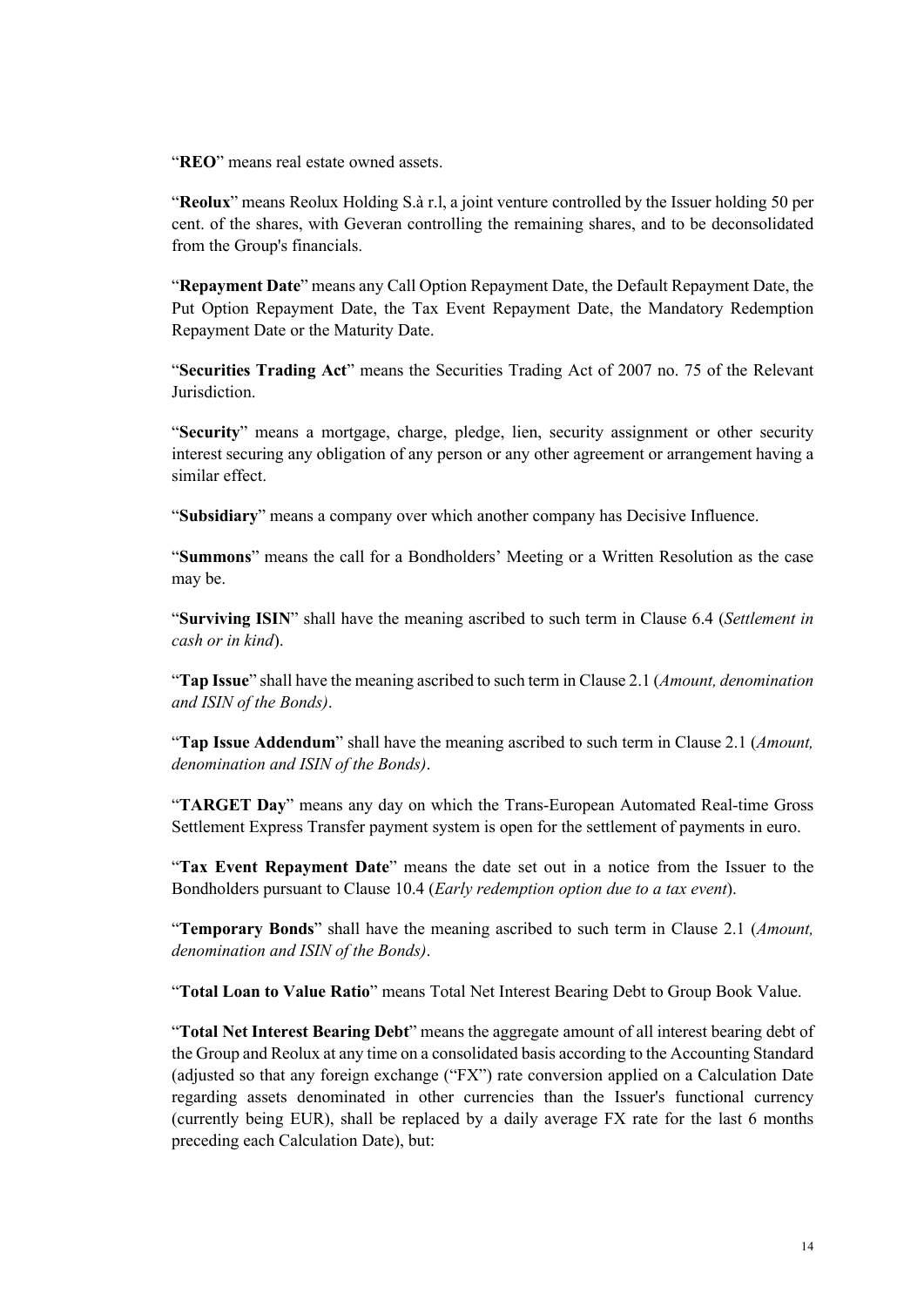- (a) for the avoidance of doubt, excluding any debt obligations to any other member of the Group, any B-Notes owned by the Issuer, the A-Notes and leases in respect of real property or premises in the ordinary course of business;
- (b) excluding any Bonds owned by the Issuer;
- (c) including, in the case of financial leases only, their capitalised value; and
- (d) deducting the aggregate amount of free Cash and Cash Equivalents held by any member of the Group at that time,

and so that no amount shall be included or excluded more than once.

"**Total Secured Loan to Value Ratio**" means Total Secured Net Interest Bearing Debt to Group Book Value.

"**Total Secured Net Interest Bearing Debt**" means the aggregate amount of all interest bearing debt of the Group and Reolux with any Security at any time on a consolidated basis according to the Accounting Standard (adjusted so that any foreign exchange ("FX") rate conversion applied on a Calculation Date regarding assets denominated in other currencies than the Issuer's functional currency (currently being EUR), shall be replaced by a daily average FX rate for the last 6 months preceding each Calculation Date), but:

- (a) for the avoidance of doubt, excluding any debt obligations to any other member of the Group, any B-Notes owned by the Issuer, the A-Notes and leases in respect of real property or premises in the ordinary course of business;
- (b) excluding any Bonds owned by the Issuer;
- (c) including, in the case of financial leases only, their capitalised value; and
- (d) deducting the aggregate amount of free Cash and Cash Equivalents held by any member of the Group at that time,

and so that no amount shall be included or excluded more than once.

"**Voting Bonds**" means the Outstanding Bonds less the Issuer's Bonds.

"**Written Resolution**" means a written (or electronic) solution for a decision making among the Bondholders, as set out in Clause [15.5](#page-62-0) (*Written Resolutions*).

# **1.2 Construction**

In these Bond Terms, unless the context otherwise requires:

- (a) headings are for ease of reference only;
- (b) words denoting the singular number will include the plural and vice versa;
- (c) references to Clauses are references to the Clauses of these Bond Terms;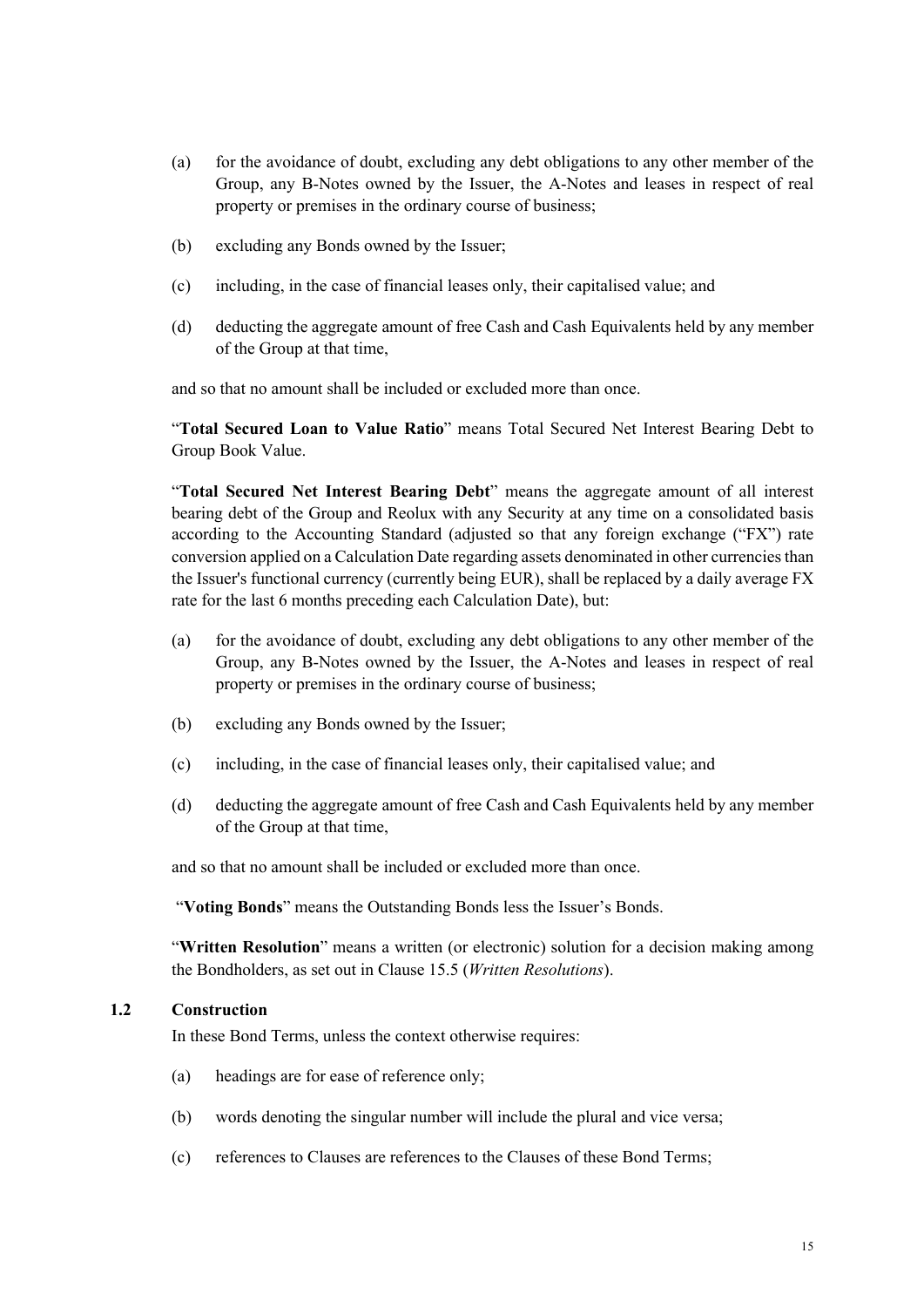- (d) references to a time are references to Central European time unless otherwise stated;
- (e) references to a provision of "**law**" is a reference to that provision as amended or reenacted, and to any regulations made by the appropriate authority pursuant to such law;
- (f) references to a "**regulation**" includes any regulation, rule, official directive, request or guideline by any official body;
- (g) references to a "**person**" means any individual, corporation, partnership, limited liability company, joint venture, association, joint-stock company, unincorporated organization, government, or any agency or political subdivision thereof or any other entity, whether or not having a separate legal personality;
- (h) references to Bonds being "**redeemed**" means that such Bonds are cancelled and discharged in the CSD in a corresponding amount, and that any amounts so redeemed may not be subsequently re-issued under these Bond Terms;
- (i) references to Bonds being "**purchased**" or "**repurchased**" by the Issuer means that such Bonds may be dealt with by the Issuer as set out in Clause [11.1](#page-51-0) (*Issuer's purchase of Bonds*);
- (j) references to persons "**acting in concert**" shall be interpreted pursuant to the relevant provisions of the Securities Trading Act; and
- (k) an Event of Default is "**continuing**" if it has not been remedied or waived.

# **2. THE BONDS**

# **2.1 Amount, denomination and ISIN of the Bonds**

<span id="page-39-0"></span>(a) The Issuer has resolved to issue a series of Bonds in the maximum amount of EUR 300,000,000 (the "**Maximum Issue Amount**"). The Bonds may be issued on different issue dates and the Initial Bond Issue will be in the amount of EUR 200,000,000. The Issuer may, provided that the conditions set out in Clause [6.4](#page-44-0) (*Tap Issues*) are met, at one or more occasions issue Additional Bonds (each a "**Tap Issue**") until the Nominal Amount of all Additional Bonds equals in aggregate the Maximum Issue Amount less the Initial Bond Issue. Each Tap Issue will be subject to identical terms as the Bonds issued pursuant to the Initial Bond Issue in all respects as set out in these Bond Terms, except that Additional Bonds may be issued at a different price than for the Initial Bond Issue and which may be below or above the Nominal Amount. The Bond Trustee shall prepare an addendum to these Bond Terms evidencing the terms of each Tap Issue (a "**Tap Issue Addendum**").

If the Bonds are listed on an Exchange and there is a requirement for a new prospectus in order for the Additional Bonds to be listed together with the Bonds, the Additional Bonds may be issued under a separate ISIN (such Bonds referred to as the "**Temporary Bonds**"). Upon the approval of the prospectus, the Issuer shall (i) notify the Bond Trustee, the Exchange and the Paying Agent and (ii) ensure that the Temporary Bonds are converted into the ISIN for the Bonds.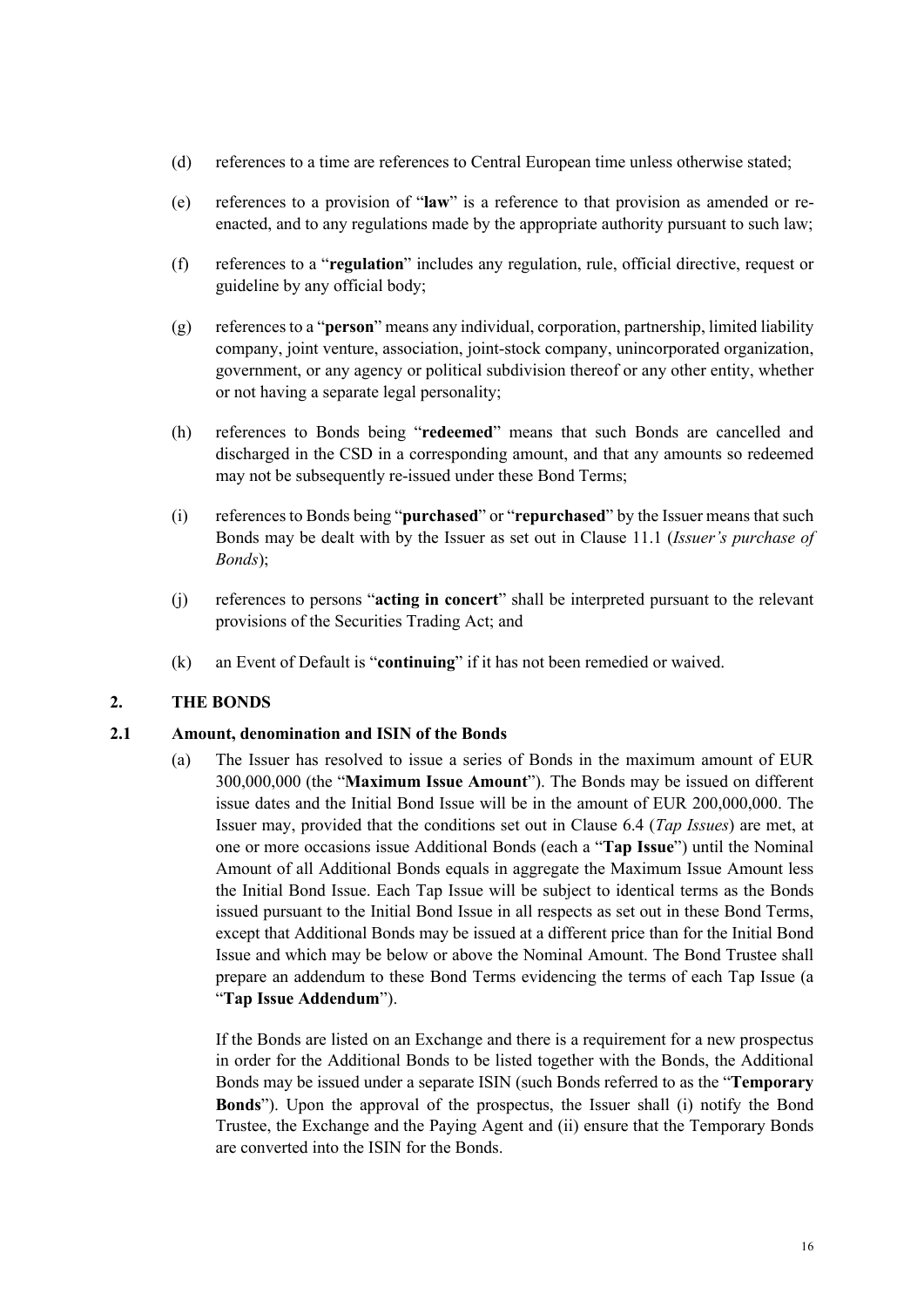- (b) The Bonds are denominated in Euro (EUR), being the single currency of the participating member states in accordance with the legislation of the European Community relating to Economic and Monetary Union.
- (c) The Initial Nominal Amount of each Bond is EUR 10,000.
- (d) The ISIN of the Bonds is set out on the front page. These Bond Terms apply with identical terms and conditions to (i) all Bonds issued under this ISIN, (ii) any Temporary Bonds and (iii) any Overdue Amounts issued under one or more separate ISIN in accordance with the regulations of the CSD from time to time.
- (e) Holders of Overdue Amounts related to interest claims will not have any other rights under these Bond Terms than their claim for payment of such interest claim which claim shall be subject to paragraph (b) of Clause [15.1](#page-59-0) (*Authority of the Bondholders' Meeting*).

## **2.2 Tenor of the Bonds**

The tenor of the Bonds is from and including the Issue Date to but excluding the Maturity Date.

## **2.3 Use of proceeds**

- (a) The Issuer will use the net proceeds from the Initial Bond Issue:
	- (i) to repay the Existing Bonds; and
	- (ii) any remaining amount, for general corporate purposes.
- (b) The Issuer will use the net proceeds from the issuance of any Additional Bonds for general corporate purposes.

# **2.4 Status of the Bonds**

<span id="page-40-0"></span>The Bonds will constitute senior debt obligations of the Issuer. The Bonds will rank pari passu between themselves and will rank at least pari passu with all other obligations of the Issuer (save for such claims which are preferred by bankruptcy, insolvency, liquidation or other similar laws of general application).

### **2.5 Transaction Security**

Other than the Escrow Account Pledges, the Bonds are unsecured.

#### **3. THE BONDHOLDERS**

#### **3.1 Bond Terms binding on all Bondholders**

- (a) By virtue of being registered as a Bondholder (directly or indirectly) with the CSD, the Bondholders are bound by these Bond Terms and any other Finance Document, without any further action required to be taken or formalities to be complied with by the Bond Trustee, the Bondholders, the Issuer or any other party.
- (b) The Bond Trustee is always acting with binding effect on behalf of all the Bondholders.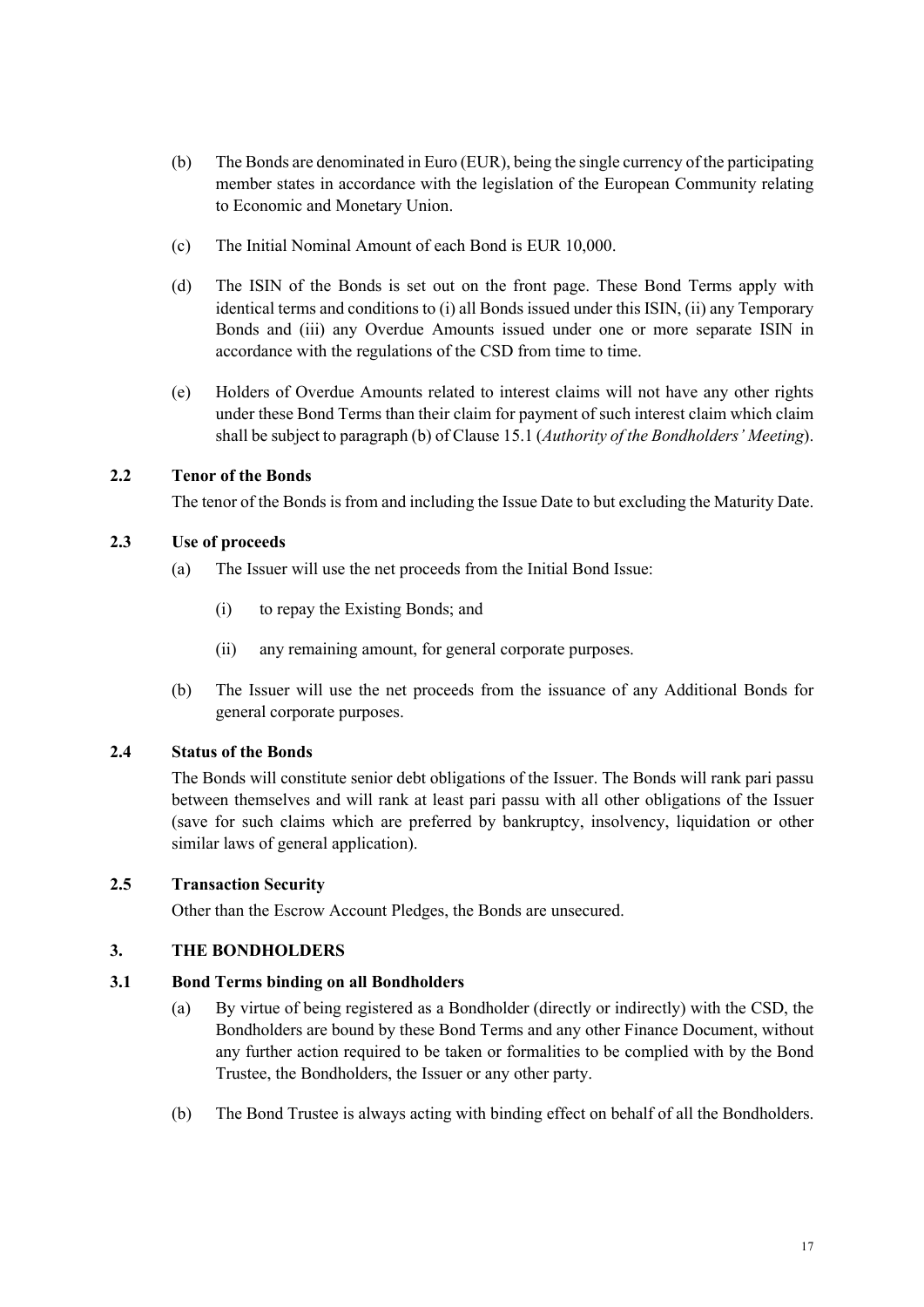# **3.2 Limitation of rights of action**

- (a) No Bondholder is entitled to take any enforcement action, instigate any insolvency procedures, or take other legal action against the Issuer or any other party in relation to any of the liabilities of the Issuer or any other party under or in connection with the Finance Documents, other than through the Bond Trustee and in accordance with these Bond Terms, provided, however, that the Bondholders shall not be restricted from exercising any of their individual rights derived from these Bond Terms, including the right to exercise the Put Option.
- (b) Each Bondholder shall immediately upon request by the Bond Trustee provide the Bond Trustee with any such documents, including a written power of attorney (in form and substance satisfactory to the Bond Trustee), as the Bond Trustee deems necessary for the purpose of exercising its rights and/or carrying out its duties under the Finance Documents. The Bond Trustee is under no obligation to represent a Bondholder which does not comply with such request.

# **3.3 Bondholders' rights**

- <span id="page-41-1"></span><span id="page-41-0"></span>(a) If a beneficial owner of a Bond not being registered as a Bondholder wishes to exercise any rights under the Finance Documents, it must obtain proof of ownership of the Bonds, acceptable to the Bond Trustee.
- (b) A Bondholder (whether registered as such or proven to the Bond Trustee's satisfaction to be the beneficial owner of the Bond as set out in paragraph [\(a\)](#page-41-0) above) may issue one or more powers of attorney to third parties to represent it in relation to some or all of the Bonds held or beneficially owned by such Bondholder. The Bond Trustee shall only have to examine the face of a power of attorney or similar evidence of authorisation that has been provided to it pursuant to this Clause [3.3](#page-41-1) (*Bondholders' rights*) and may assume that it is in full force and effect, unless otherwise is apparent from its face or the Bond Trustee has actual knowledge to the contrary.

# **4. ADMISSION TO LISTING**

<span id="page-41-2"></span>The Issuer shall use its reasonable endeavours to ensure that the Bonds are listed on an Exchange within 6 months of the Issue Date and thereafter remain listed on an Exchange until the Bonds have been redeemed in full. The Issuer shall use its reasonable endeavours to ensure that any Temporary Bonds are listed on an Exchange within 3 months of the issue date for such Temporary Bonds.

# **5. REGISTRATION OF THE BONDS**

# **5.1 Registration in the CSD**

The Bonds shall be registered in dematerialised form in the CSD according to the relevant securities registration legislation and the requirements of the CSD.

# **5.2 Obligation to ensure correct registration**

The Issuer will at all times ensure that the registration of the Bonds in the CSD is correct and shall immediately upon any amendment or variation of these Bond Terms give notice to the CSD of any such amendment or variation.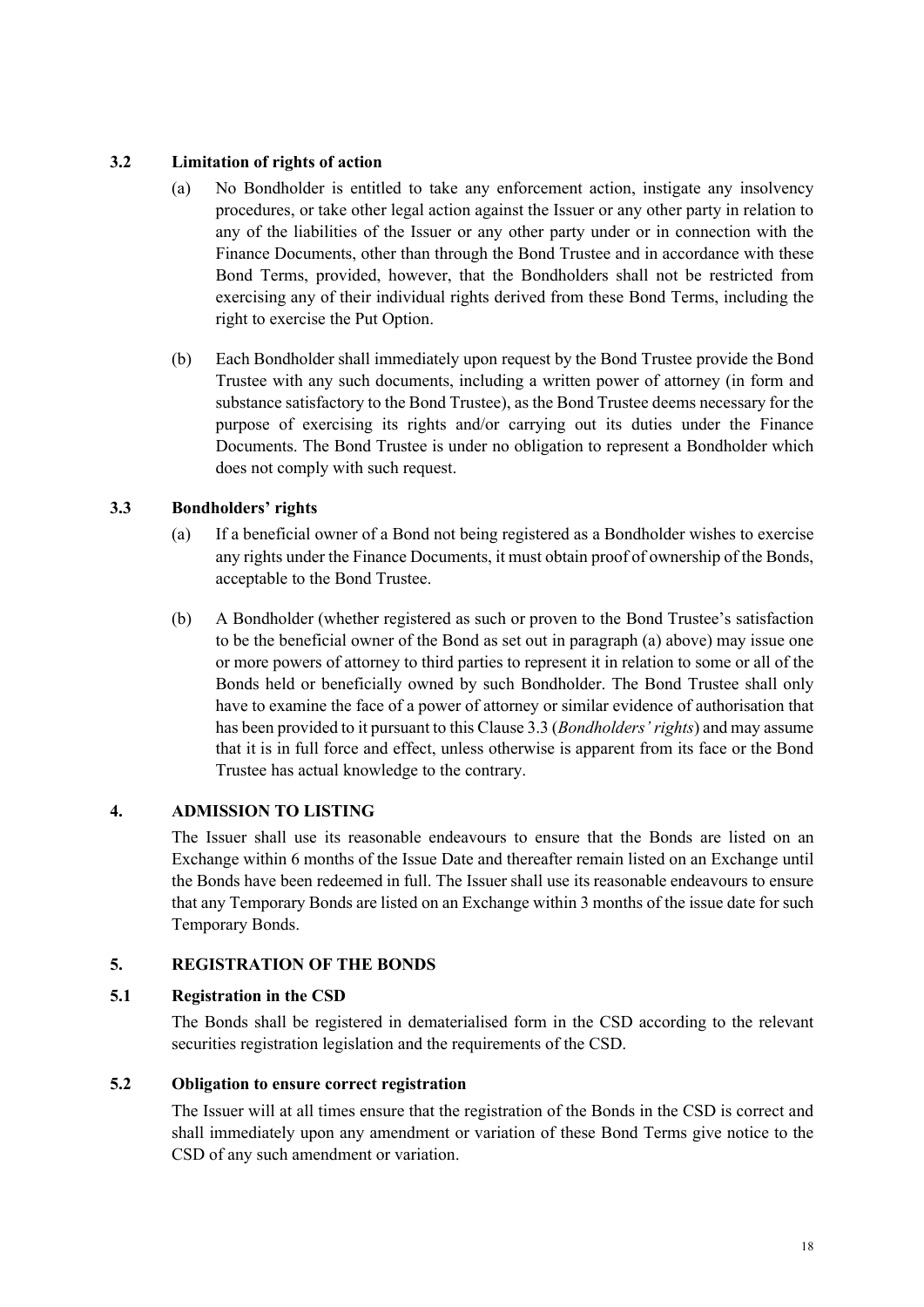## **5.3 Country of issuance**

The Bonds have not been issued under any other country's legislation than that of the Relevant Jurisdiction. Save for the registration of the Bonds in the CSD, the Issuer is under no obligation to register, or cause the registration of, the Bonds in any other registry or under any other legislation than that of the Relevant Jurisdiction.

## **6. CONDITIONS FOR DISBURSEMENT**

#### **6.1 Conditions precedent for disbursement to the Issuer**

- (a) Payment of the net proceeds from the issuance of the Bonds (net of fees and legal costs of the Managers and any other costs and expenses incurred in connection with the Bond Issue) and transfer of Existing Bonds (where used as payment-in-kind for Bonds) to the respective Escrow Accounts shall be conditional on the Bond Trustee having received in due time (as determined by the Bond Trustee) prior to the Issue Date each of the following documents, in form and substance satisfactory to the Bond Trustee:
	- (i) these Bond Terms duly executed by all parties hereto;
	- (ii) copies of all necessary corporate resolutions of the Issuer to issue the Bonds and execute the Finance Documents to which it is a party;
	- (iii) a copy of a power of attorney (unless included in the corporate resolutions) from the Issuer to relevant individuals for their execution of the Finance Documents to which it is a party;
	- (iv) copies of the Issuer's articles of association and of a full extract from the relevant company register in respect of the Issuer evidencing that the Issuer is validly existing;
	- (v) the Escrow Account Pledges duly executed by all parties thereto and perfected in accordance with applicable law;
	- (vi) copies of the Issuer's latest Financial Reports (if any);
	- (vii) confirmation that the applicable prospectus requirements (ref the EU prospectus regulation ((EU) 2017/1129)) concerning the issuance of the Bonds have been fulfilled;
	- (viii) copies of any necessary governmental approval, consent or waiver (as the case may be) required at such time to issue the Bonds;
	- (ix) confirmation that the Bonds are registered in the CSD (by obtaining an ISIN for the Bonds);
	- (x) copies of any written documentation used in marketing the Bonds or made public by the Issuer or any Manager in connection with the issuance of the Bonds;
	- (xi) the Bond Trustee Fee Agreement duly executed by the parties thereto; and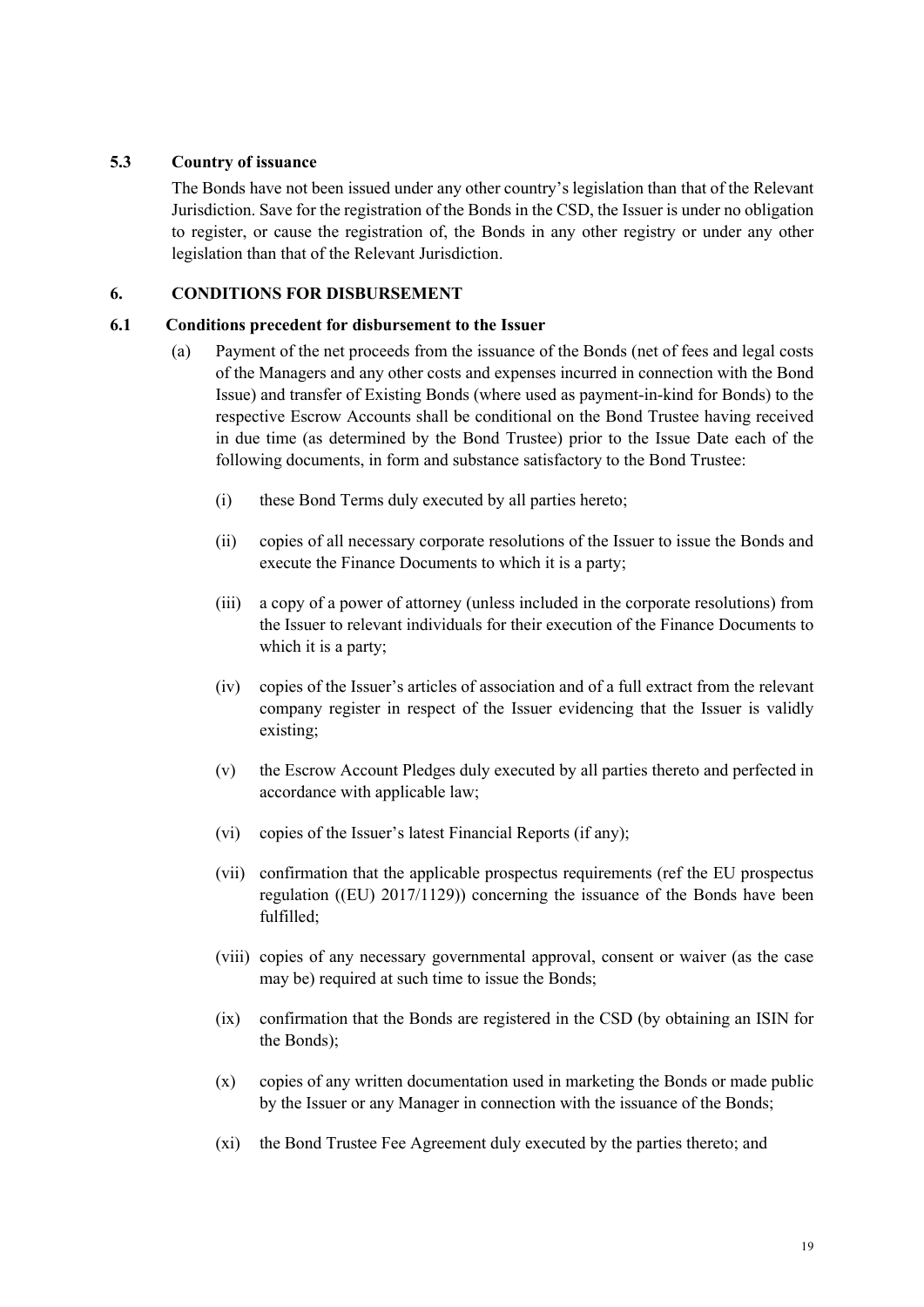- (xii) legal opinions or other statements as may be required by the Bond Trustee (including in respect of corporate matters relating to the Issuer and the legality, validity and enforceability of these Bond Terms and the Finance Documents).
- (b) The net proceeds from the Initial Bond Issue in form of cash and/or Existing Bonds (on the respective Escrow Accounts) will not be disbursed to the Issuer unless the Bond Trustee has received or is satisfied that it will receive in due time (as determined by the Bond Trustee) prior to such disbursement to the Issuer each of the following documents, in form and substance satisfactory to the Bond Trustee:
	- (i) a duly executed release notice from the Issuer, as set out in Attachment 2;
	- (ii) documents evidencing:
		- (A) the Issuer having completed a new equity issue (fully paid in) resulting in gross proceeds of no less than approximately NOK 320,000,000; and
		- (B) the Issuer having acquired the remaining 50% if shares in Axactor Invest (as contribution-in-kind against the issuance and delivery of shares in the Issuer);
	- (iii) the Amended Credit Facility (for the purpose of refinancing the Existing Bank Debt) duly executed by all parties thereto; and
	- (iv) Evidence that the Existing Bonds will be redeemed in full as soon as practically possible after release from the Escrow Accounts and cancellation of the Existing Bonds (originally deposited on the Bond Escrow Account).
- (c) The Bond Trustee, acting in its sole discretion, may, regarding this Clause 6.1 (C*onditions precedent for disbursement to the Issuer*), waive the requirements for documentation or decide that delivery of certain documents shall be made subject to an agreed closing procedure between the Bond Trustee and the Issuer.

### **6.2 Conditions Subsequent**

The issuer shall no later than 90 days after the Issue Date evidence to the Bond Trustee of having:

- (a) amended or refinanced (as the case may be) the B-Notes with the effect of (i) the Issuer becoming the new issuer of the notes (or similar unsecured and unsubordinated instruments), and (ii) the maturity date being no earlier than 6 months after the Maturity Date and with a "margin" of no more than 650 bp; and
- (b) the Amendment Credit Facility having become effective and readily available for refinancing of the Existing Bank Debt.

#### **6.3 Disbursement of the proceeds**

Disbursement of the proceeds from the issuance of the Bonds is conditional on the Bond Trustee's confirmation to the Paying Agent that the conditions in Clause 6.1 (*Conditions precedent for disbursement to the Issuer*) have been either satisfied in the Bond Trustee's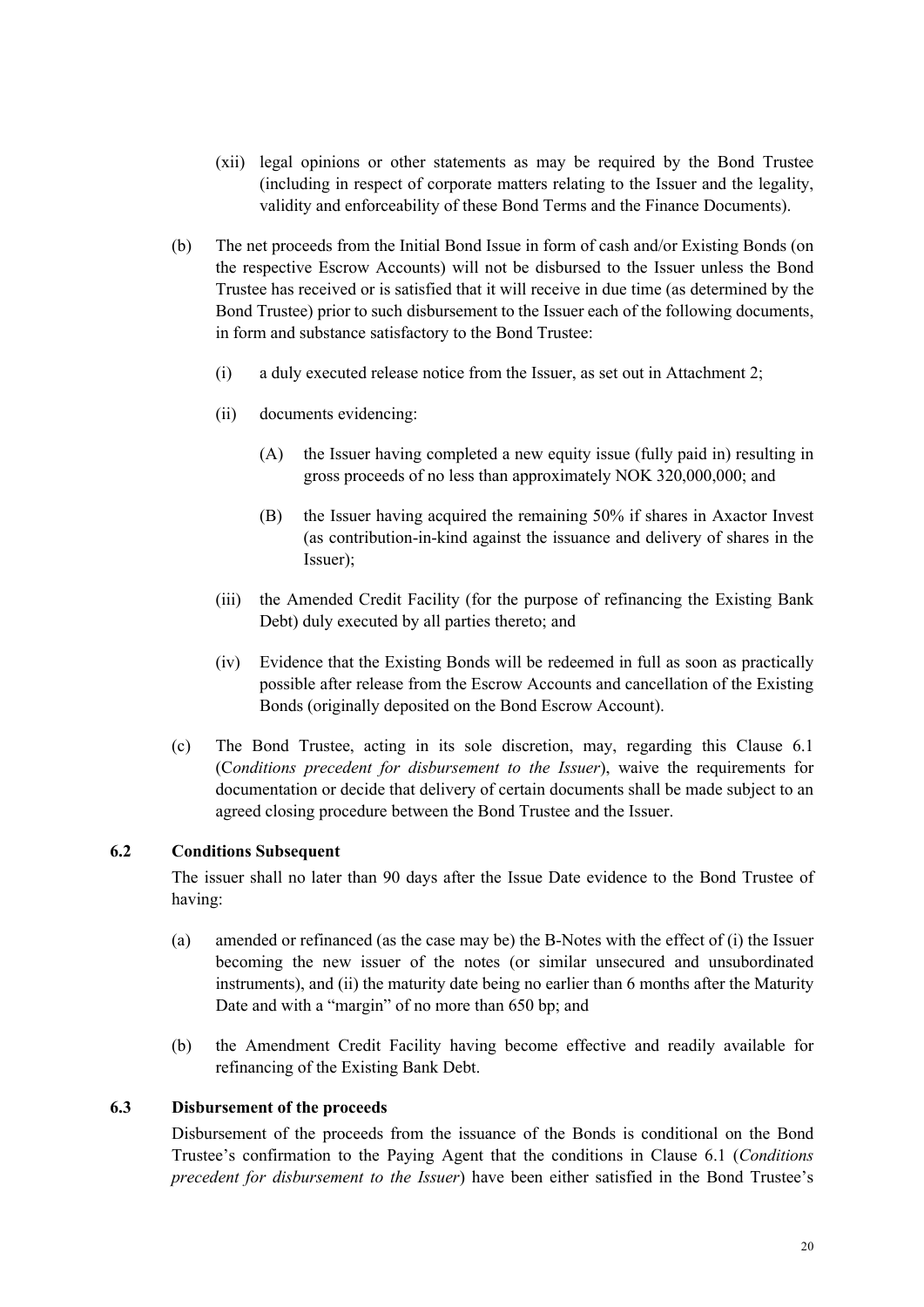discretion or waived by the Bond Trustee pursuant to paragraph (c) of Clause 6.1 (*Conditions precedent for disbursement to the Issuer*) above.

# **6.4 Settlement in cash or in kind**

- <span id="page-44-0"></span>(a) The Bonds shall be settled on the Issue Date, either:
	- (i) in cash; or
	- (ii) in kind by delivery of Existing Bonds.
- (b) Applicants delivering Existing Bonds as payment for Bonds will receive the accrued interest on the Existing Bonds up until the Issue Date and a 2.0 per cent. premium, each payable in cash at the Issue Date.
- (c) Bonds to be settled in cash will be issued under a separate ISIN NO0010914666, which will be the surviving ISIN (the "**Surviving ISIN**") for the Bonds. Bonds issued under paragraph (a) (ii) above will be issued under a temporary ISIN NO001914674 (the "**Initial Temporary Bonds**"). The Initial Temporary ISIN shall be merged with the Surviving ISIN in connection with disbursement of funds from the Escrow Accounts. The CSD and the Bond Trustee are authorised to carry out the aforesaid in the best practical way.

## **6.5 Tap Issues**

The Issuer may issue Additional Bonds if:

- (a) the Bond Trustee has executed a Tap Issue Addendum;
- (b) the amount of the aggregate of (i) the Outstanding Bonds prior to such Tap Issue and (ii) the requested amount for such Tap Issue does not exceed the Maximum Issue Amount;
- (c) no Event of Default has occurred or would occur as a result of the making of such Tap Issue;
- (d) the Issuer confirms that the conditions precedent documents received by the Bond Trustee in connection with the Issue Date are still valid, or provides updates of such documents to the Bond Trustee;
- (e) such Tap Issue is in compliance with applicable laws and regulations as of the time of such Tap Issue; and
- (f) the representations and warranties contained in Clause [7](#page-44-1) (*Representations and Warranties*) of these Bond Terms are true and correct in all material respects and repeated by the Issuer as at the date of issuance of such Additional Bonds.

## **7. REPRESENTATIONS AND WARRANTIES**

<span id="page-44-1"></span>The Issuer makes the representations and warranties set out in this Clause [7](#page-44-1) (*Representations and warranties*), in respect of itself and in respect of each Group Company to the Bond Trustee (on behalf of the Bondholders) at the following times and with reference to the facts and circumstances then existing: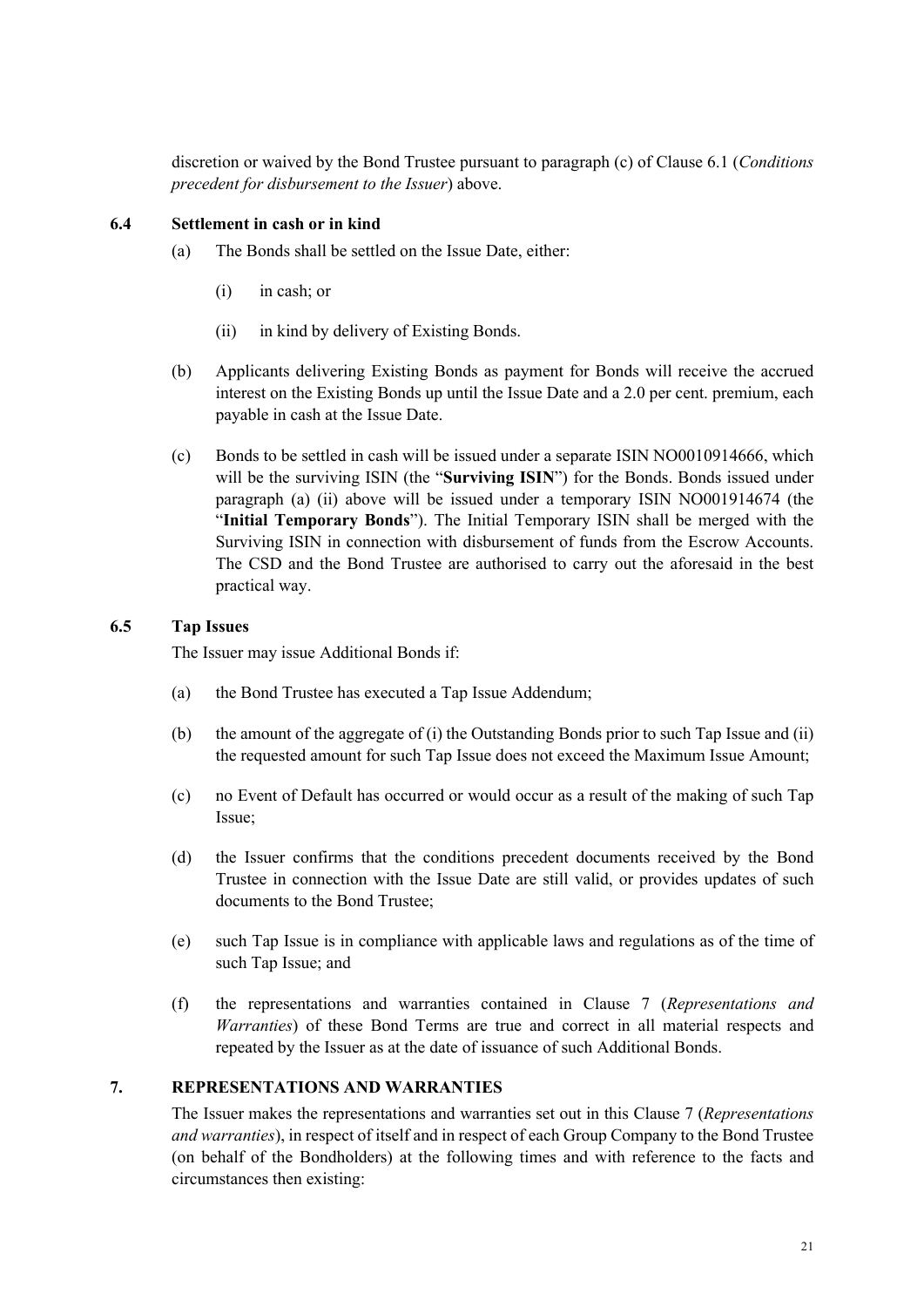- (a) at the date of these Bond Terms;
- (b) at the Issue Date;
- (c) on each date of disbursement of proceeds from the Escrow Accounts; and
- (d) at the date of issuance of any Additional Bonds.

## **7.1 Status**

It is a limited liability company, duly incorporated and validly existing and registered under the laws of its jurisdiction of incorporation, and has the power to own its assets and carry on its business as it is being conducted.

## **7.2 Power and authority**

It has the power to enter into, perform and deliver, and has taken all necessary action to authorise its entry into, performance and delivery of, these Bond Terms and any other Finance Document to which it is a party and the transactions contemplated by those Finance Documents.

## **7.3 Valid, binding and enforceable obligations**

These Bond Terms and each other Finance Document to which it is a party constitutes (or will constitute, when executed by the respective parties thereto) its legal, valid and binding obligations, enforceable in accordance with their respective terms, and (save as provided for therein) no further registration, filing, payment of tax or fees or other formalities are necessary or desirable to render the said documents enforceable against it.

#### **7.4 Non-conflict with other obligations**

The entry into and performance by it of these Bond Terms and any other Finance Document to which it is a party and the transactions contemplated thereby do not and will not conflict with (i) any law or regulation or judicial or official order; (ii) its constitutional documents; or (iii) any agreement or instrument which is binding upon it or any of its assets.

### **7.5 No Event of Default**

- (a) No Event of Default exists or is likely to result from the making of any drawdown under these Bond Terms or the entry into, the performance of, or any transaction contemplated by, any Finance Document.
- (b) No other event or circumstance has occurred which constitutes (or with the expiry of any grace period, the giving of notice, the making of any determination or any combination of any of the foregoing, would constitute) a default or termination event (howsoever described) under any other agreement or instrument which is binding on it or any of its Subsidiaries or to which its (or any of its Subsidiaries') assets are subject which has or is likely to have a Material Adverse Effect.

#### **7.6 Authorizations and consents**

All authorisations, consents, approvals, resolutions, licenses, exemptions, filings, notarizations or registrations required: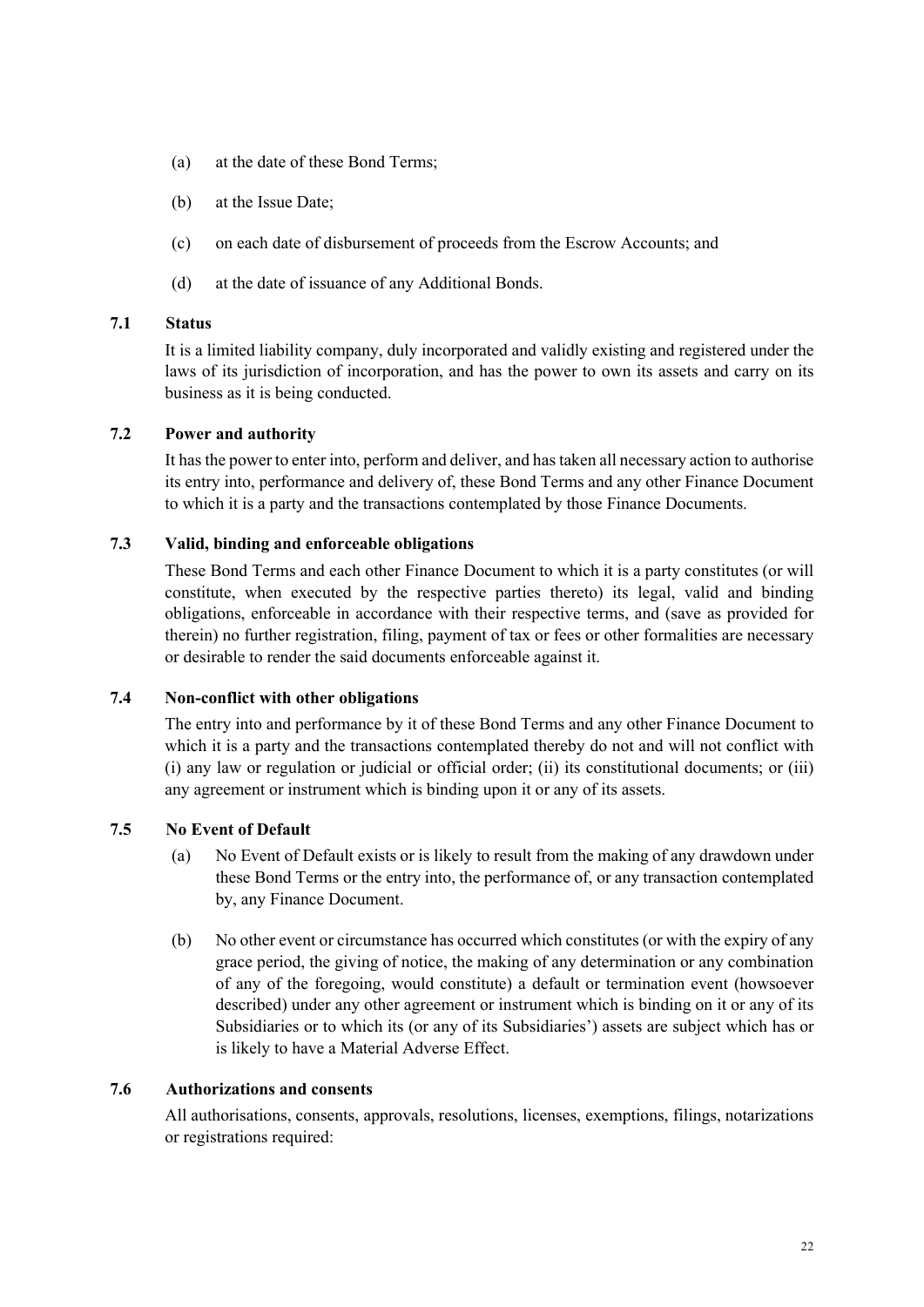- (a) to enable it to enter into, exercise its rights and comply with its obligations under these Bond Terms or any other Finance Document to which it is a party; and
- (b) to carry on its business as presently conducted and as contemplated by these Bond Terms,

have been obtained or effected and are in full force and effect.

#### **7.7 Litigation**

No litigation, arbitration or administrative proceedings or investigations of or before any court, arbitral body or agency which, if adversely determined, is likely to have a Material Adverse Effect have (to the best of its knowledge and belief) been started or threatened against it or any of its Subsidiaries.

#### **7.8 Financial Reports**

Its most recent Financial Reports fairly and accurately represent the assets and liabilities and financial condition as at their respective dates, and have been prepared in accordance with the Accounting Standard, consistently applied.

# **7.9 No Material Adverse Effect**

Since the date of the most recent Financial Reports, there has been no change in its business, assets or financial condition that is likely to have a Material Adverse Effect.

#### **7.10 No misleading information**

Any factual information provided by it to the Bondholders or the Bond Trustee for the purposes of the issuance of the Bonds was true and accurate in all material respects as at the date it was provided or as at the date (if any) at which it is stated.

#### **7.11 No withholdings**

The Issuer is not required to make any deduction or withholding from any payment which it may become obliged to make to the Bond Trustee or the Bondholders under these Bond Terms.

#### **7.12 Pari passu ranking**

Its payment obligations under these Bond Terms or any other Finance Document to which it is a party ranks as set out in Clause [2.4](#page-40-0) (*Status of the Bonds*).

### **7.13 Security**

No Security exists over any of the present assets of any Group Company in conflict with these Bond Terms.

## **8. PAYMENTS IN RESPECT OF THE BONDS**

## **8.1 Covenant to pay**

(a) The Issuer will unconditionally make available to or to the order of the Bond Trustee and/or the Paying Agent all amounts due on each Payment Date pursuant to the terms of these Bond Terms at such times and to such accounts as specified by the Bond Trustee and/or the Paying Agent in advance of each Payment Date or when other payments are due and payable pursuant to these Bond Terms.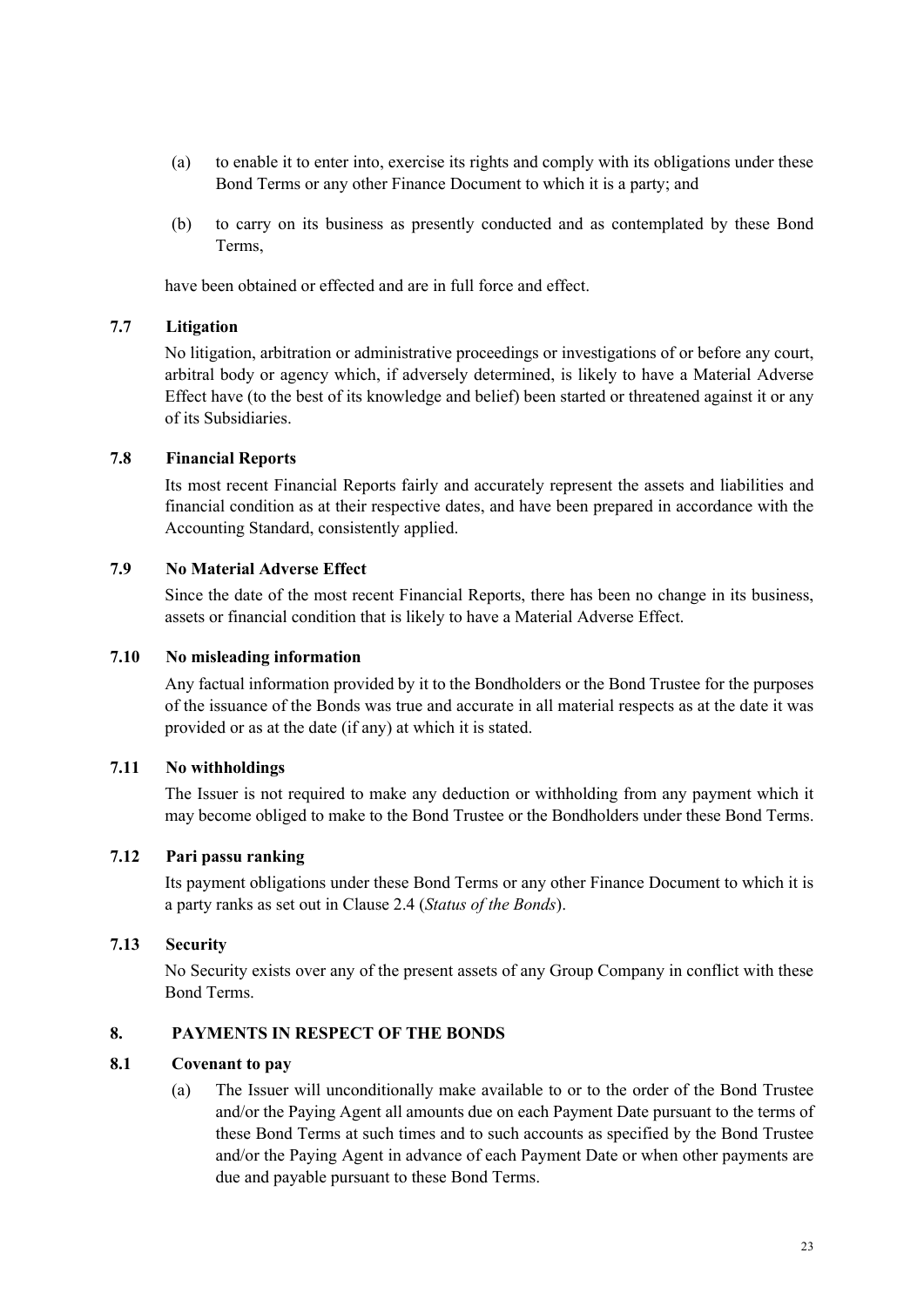- (b) All payments to the Bondholders in relation to the Bonds shall be made to each Bondholder registered as such in the CSD at the Relevant Record Date, by, if no specific order is made by the Bond Trustee, crediting the relevant amount to the bank account nominated by such Bondholder in connection with its securities account in the CSD.
- (c) Payment constituting good discharge of the Issuer's payment obligations to the Bondholders under these Bond Terms will be deemed to have been made to each Bondholder once the amount has been credited to the bank holding the bank account nominated by the Bondholder in connection with its securities account in the CSD. If the paying bank and the receiving bank are the same, payment shall be deemed to have been made once the amount has been credited to the bank account nominated by the Bondholder in question.
- (d) If a Payment Date or a date for other payments to the Bondholders pursuant to the Finance Documents falls on a day on which either of the relevant CSD settlement system or the relevant currency settlement system for the Bonds are not open, the payment shall be made on the first following possible day on which both of the said systems are open, unless any provision to the contrary have been set out for such payment in the relevant Finance Document.

# **8.2 Default interest**

- <span id="page-47-0"></span>(a) Default interest will accrue on any Overdue Amount from and including the Payment Date on which it was first due to and excluding the date on which the payment is made at the Interest Rate plus 3 percentage points per annum.
- (b) Default interest accrued on any Overdue Amount pursuant to this Clause [8.2](#page-47-0) (*Default interest*) will be added to the Overdue Amount on each Interest Payment Date until the Overdue Amount and default interest accrued thereon have been repaid in full.
- (c) Upon the occurrence of a Listing Failure Event and for as long as such Listing Failure Event is continuing, the interest on any principal amount outstanding under these Bonds Terms will accrue at the Interest Rate plus 1 percentage point per annum. In the event the Listing Failure Event relates to Temporary Bonds, the Interest Rate will only be increased in respect of such Temporary Bonds.

# **8.3 Partial Payments**

- (a) If the Paying Agent or the Bond Trustee receives a Partial Payment, such Partial Payment shall, in respect of the Issuer's debt under the Finance Documents be considered made for discharge of the debt of the Issuer in the following order of priority:
	- (i) firstly, towards any outstanding fees, liabilities and expenses of the Bond Trustee;
	- (ii) secondly, towards accrued interest due but unpaid; and
	- (iii) thirdly, towards any other outstanding amounts due but unpaid under the Finance Documents.
- (b) Notwithstanding paragraph (a) above, any Partial Payment which is distributed to the Bondholders, shall, after the above mentioned deduction of outstanding fees, liabilities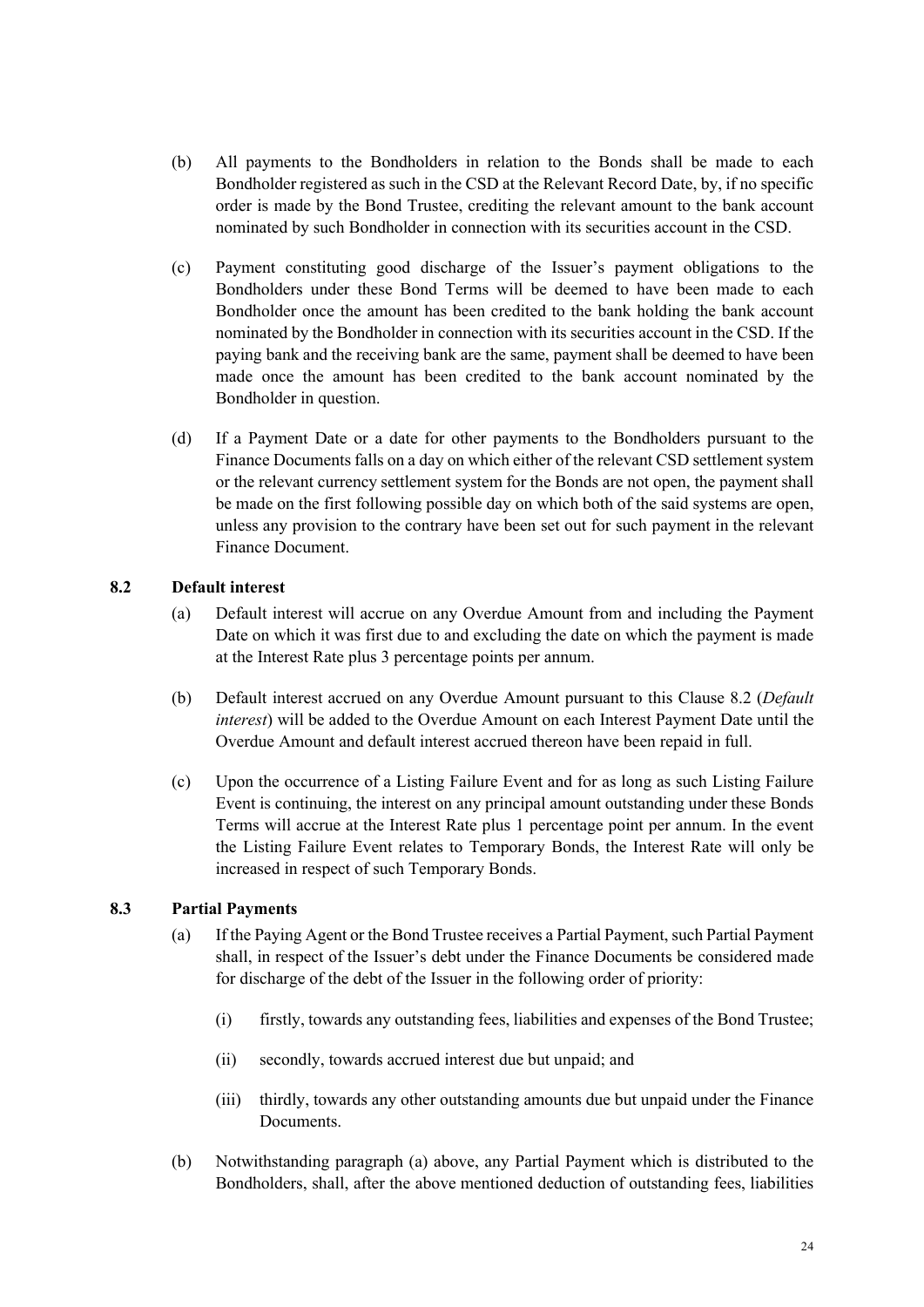and expenses, be applied (i) firstly towards any principal amount due but unpaid and (ii) secondly, towards accrued interest due but unpaid, in the following situations;

- (i) the Bond Trustee has served a Default Notice in accordance with Clause [14.2](#page-58-0) (*Acceleration of the Bonds*), or
- (ii) as a result of a resolution according to Clause 15 (*Bondholders' decisions*).

#### **8.4 Taxation**

- <span id="page-48-0"></span>(a) The Issuer is responsible for withholding any withholding tax imposed by applicable law on any payments to be made by it in relation to the Finance Documents.
- (b) The Issuer shall, if any tax is withheld in respect of the Bonds under the Finance Documents:
	- (i) gross up the amount of the payment due from it up to such amount which is necessary to ensure that the Bondholders or the Bond Trustee, as the case may be, receive a net amount which is (after making the required withholding) equal to the payment which would have been received if no withholding had been required; and
	- (ii) at the request of the Bond Trustee, deliver to the Bond Trustee evidence that the required tax deduction or withholding has been made.
- (c) Any public fees levied on the trade of Bonds in the secondary market shall be paid by the Bondholders, unless otherwise provided by law or regulation, and the Issuer shall not be responsible for reimbursing any such fees.

#### **8.5 Currency**

- (a) All amounts payable under the Finance Documents shall be payable in the denomination of the Bonds set out in Clause [2.1](#page-39-0) (*Amount, denomination and ISIN of the Bonds*). If, however, the denomination differs from the currency of the bank account connected to the Bondholder's account in the CSD, any cash settlement may be exchanged and credited to this bank account.
- (b) Any specific payment instructions, including foreign exchange bank account details, to be connected to the Bondholder's account in the CSD must be provided by the relevant Bondholder to the Paying Agent (either directly or through its account manager in the CSD) within 5 Business Days prior to a Payment Date. Depending on any currency exchange settlement agreements between each Bondholder's bank and the Paying Agent, and opening hours of the receiving bank, cash settlement may be delayed, and payment shall be deemed to have been made once the cash settlement has taken place, provided, however, that no default interest or other penalty shall accrue for the account of the Issuer for such delay.

#### **8.6 Set-off and counterclaims**

The Issuer may not apply or perform any counterclaims or set-off against any payment obligations pursuant to these Bond Terms or any other Finance Document.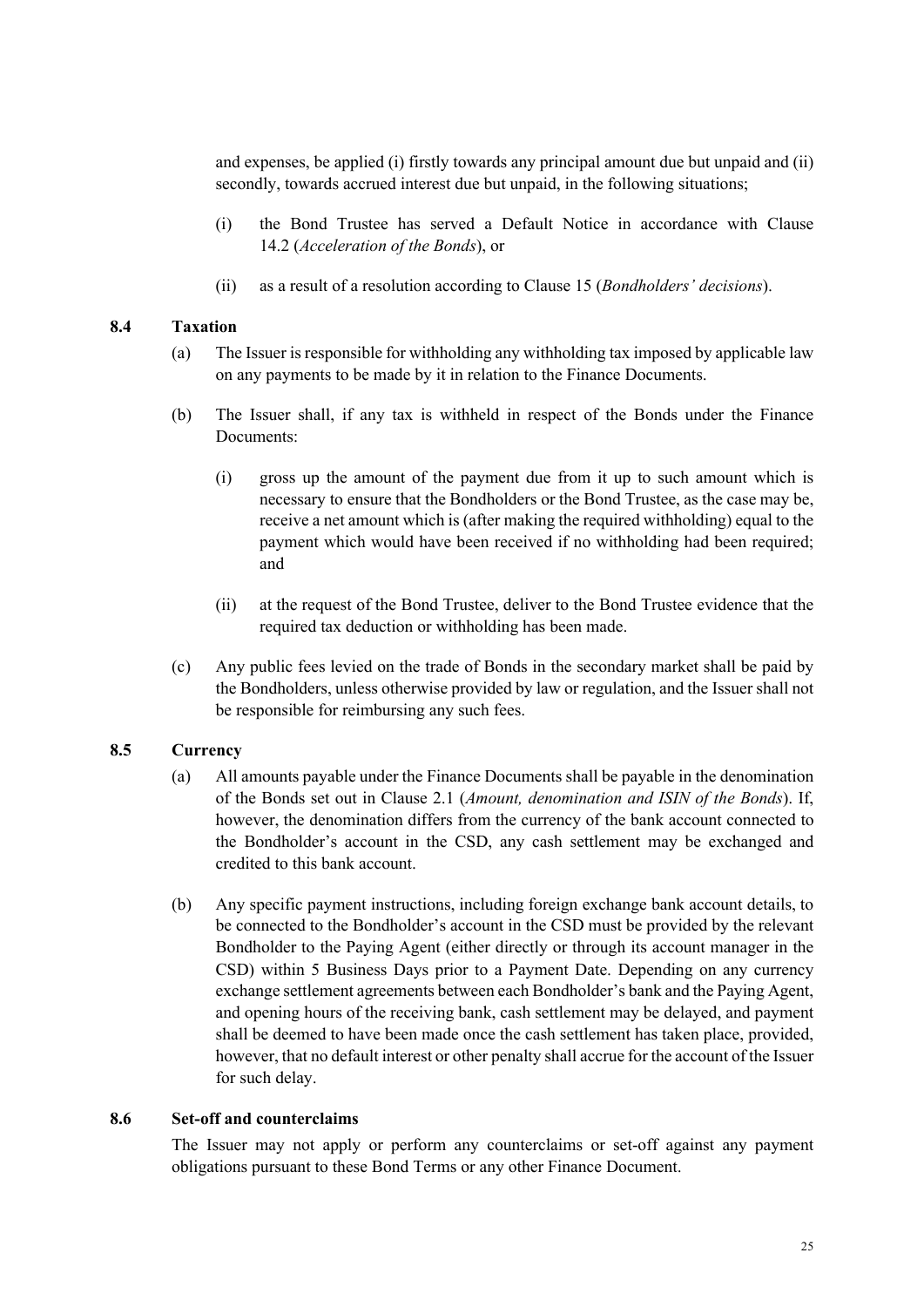# **9. INTEREST**

## **9.1 Calculation of interest**

- (a) Each Outstanding Bond will accrue interest at the Interest Rate on the Nominal Amount for each Interest Period, commencing on and including the first date of the Interest Period, and ending on but excluding the last date of the Interest Period.
- (b) Any Additional Bond will accrue interest at the Interest Rate on the Nominal Amount commencing on the first date of the Interest Period in which the Additional Bonds are issued and thereafter in accordance with paragraph (a) above.
- (c) Interest shall be calculated on the basis of the actual number of days in the Interest Period in respect of which payment is being made divided by 360 (actual/360-days basis). The Interest Rate will be reset at each Interest Quotation Day by the Bond Trustee, who will notify the Issuer and the Paying Agent and, if the Bonds are listed, the Exchange, of the new Interest Rate and the actual number of calendar days for the next Interest Period.

## **9.2 Payment of interest**

Interest shall fall due on each Interest Payment Date for the corresponding preceding Interest Period and, with respect to accrued interest on the principal amount then due and payable, on each Repayment Date.

# **10. REDEMPTION AND REPURCHASE OF BONDS**

## **10.1 Redemption of Bonds**

<span id="page-49-0"></span>The Outstanding Bonds will mature in full on the Maturity Date and shall be redeemed by the Issuer on the Maturity Date at a price equal to 100 per cent. of the Nominal Amount.

# **10.2 Voluntary early redemption - Call Option**

- (a) The Issuer may redeem all or part of the Outstanding Bonds (the "**Call Option**") on any Business Day from and including:
	- (i) the Issue Date to, but not including, the First Call Date at a price equal to the Make Whole Amount;
	- (ii) the First Call Date to, but not including, the Maturity Date at a price equal to 101.00 per cent. of the Nominal Amount for each redeemed Bond.
- (b) Any redemption of Bonds pursuant to paragraph (a) above shall be determined based upon the redemption prices applicable on the Call Option Repayment Date.
- (c) Call Option may be exercised by the Issuer by written notice to the Bond Trustee at least 10 Business Days prior to the proposed Call Option Repayment Date. Such notice sent by the Issuer is irrevocable and shall specify the Call Option Repayment Date. Unless the Make Whole Amount is set out in the written notice where the Issuer exercises the Call Option, the Issuer shall calculate the Make Whole Amount and provide such calculation by written notice to the Bond Trustee as soon as possible and at the latest within 3 Business Days from the date of the notice. Any redemption notice given in respect of redemptions of Bonds may, at the Issuer's discretion, be subject to the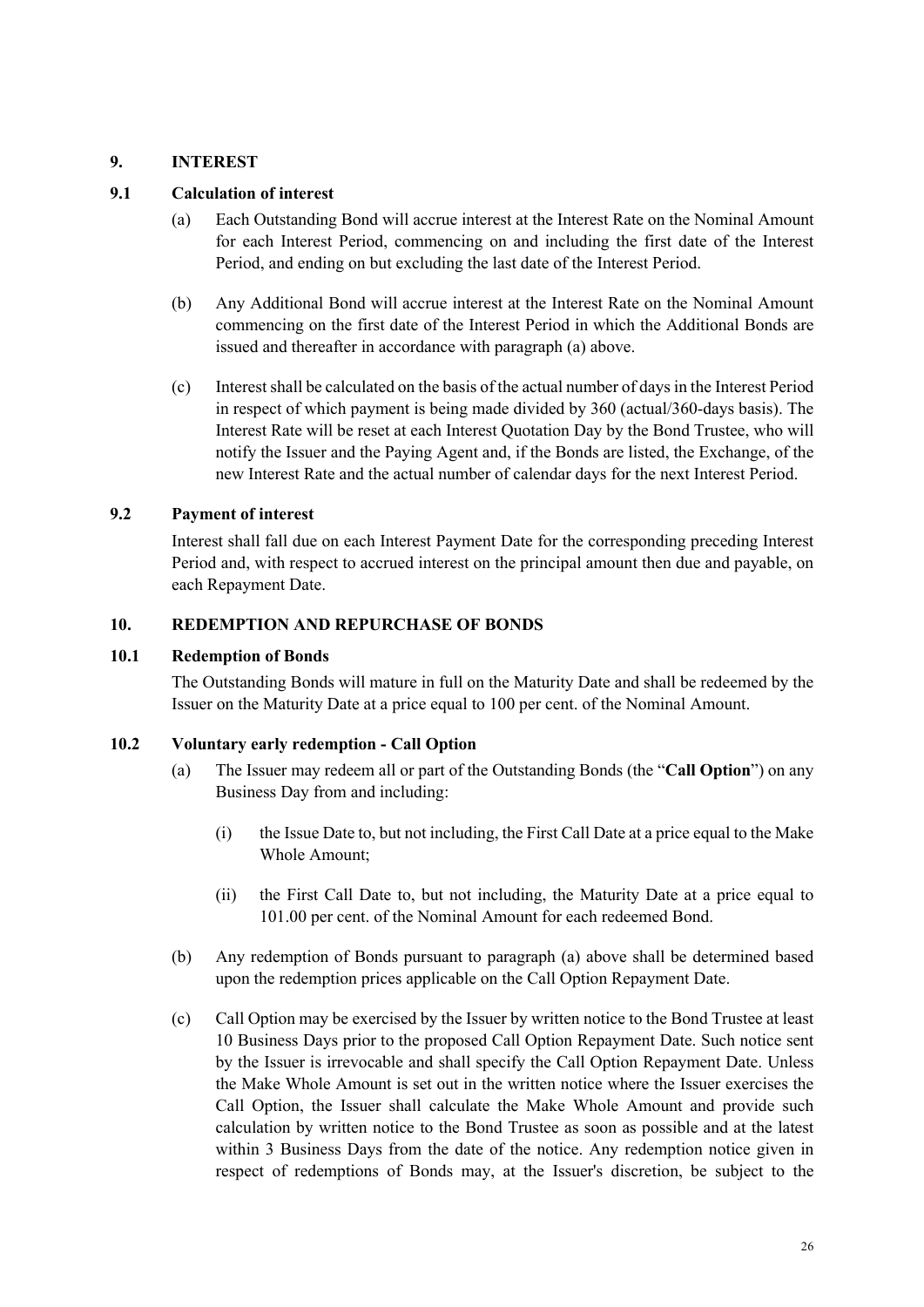satisfaction of one or more conditions precedent, to be satisfied at least 3 Business Days prior to such Call Option Repayment Date.

(d) Any Call Option exercised in part will be used for pro rata payment to the Bondholders in accordance with the applicable regulations of the CSD.

## **10.3 Mandatory repurchase due to a Put Option Event**

- <span id="page-50-0"></span>(a) Upon the occurrence of a Put Option Event, each Bondholder will have the right (the "**Put Option**") to require that the Issuer purchases all or some of the Bonds held by that Bondholder at a price equal to 101 per cent. of the Nominal Amount.
- (b) The Put Option must be exercised within 15 Business Days after the Issuer has given notice to the Bond Trustee and the Bondholders that a Put Option Event has occurred pursuant to Clause [12.3](#page-52-0) (*Put Option Event*). Once notified, the Bondholders' right to exercise the Put Option is irrevocable.
- (c) Each Bondholder may exercise its Put Option by written notice to its account manager for the CSD, who will notify the Paying Agent of the exercise of the Put Option. The Put Option Repayment Date will be the  $5<sup>th</sup>$  Business Day after the end of 15 Business Days exercise period referred to in paragraph (b) above. However, the settlement of the Put Option will be based on each Bondholders holding of Bonds at the Put Option Repayment Date.
- (d) If Bonds representing more than 90.00 per cent. of the Outstanding Bonds have been repurchased pursuant to this Clause [10.3](#page-50-0) (*Mandatory repurchase due to a Put Option Event*), the Issuer is entitled to repurchase all the remaining Outstanding Bonds at the price stated in paragraph (a) above by notifying the remaining Bondholders of its intention to do so no later than 10 Business Days after the Put Option Repayment Date. Such notice sent by the Issuer is irrevocable and shall specify the Call Option Repayment Date.

#### **10.4 Early redemption option due to a tax event**

<span id="page-50-1"></span>If the Issuer is or will be required to gross up any withheld tax imposed by law from any payment in respect of the Bonds under the Finance Documents pursuant to Clause [8.4](#page-48-0) (*Taxation*) as a result of a change in applicable law implemented after the date of these Bond Terms, the Issuer will have the right to redeem all, but not only some, of the Outstanding Bonds at a price equal to 100 per cent. of the Nominal Amount. The Issuer shall give written notice of such redemption to the Bond Trustee and the Bondholders at least 20 Business Days prior to the Tax Event Repayment Date, provided that no such notice shall be given earlier than 40 Business Days prior to the earliest date on which the Issuer would be obliged to withhold such tax were a payment in respect of the Bonds then due.

### **10.5 Mandatory early redemption due to a Mandatory Redemption Event**

(a) Upon a Mandatory Redemption Event, the Issuer shall within 5 Business Days after the Mandatory Redemption Event (with the Longstop Date being the Record Date) or earlier at the sole option of the Issuer if it becomes evident that a Mandatory Redemption Event will occur, redeem the: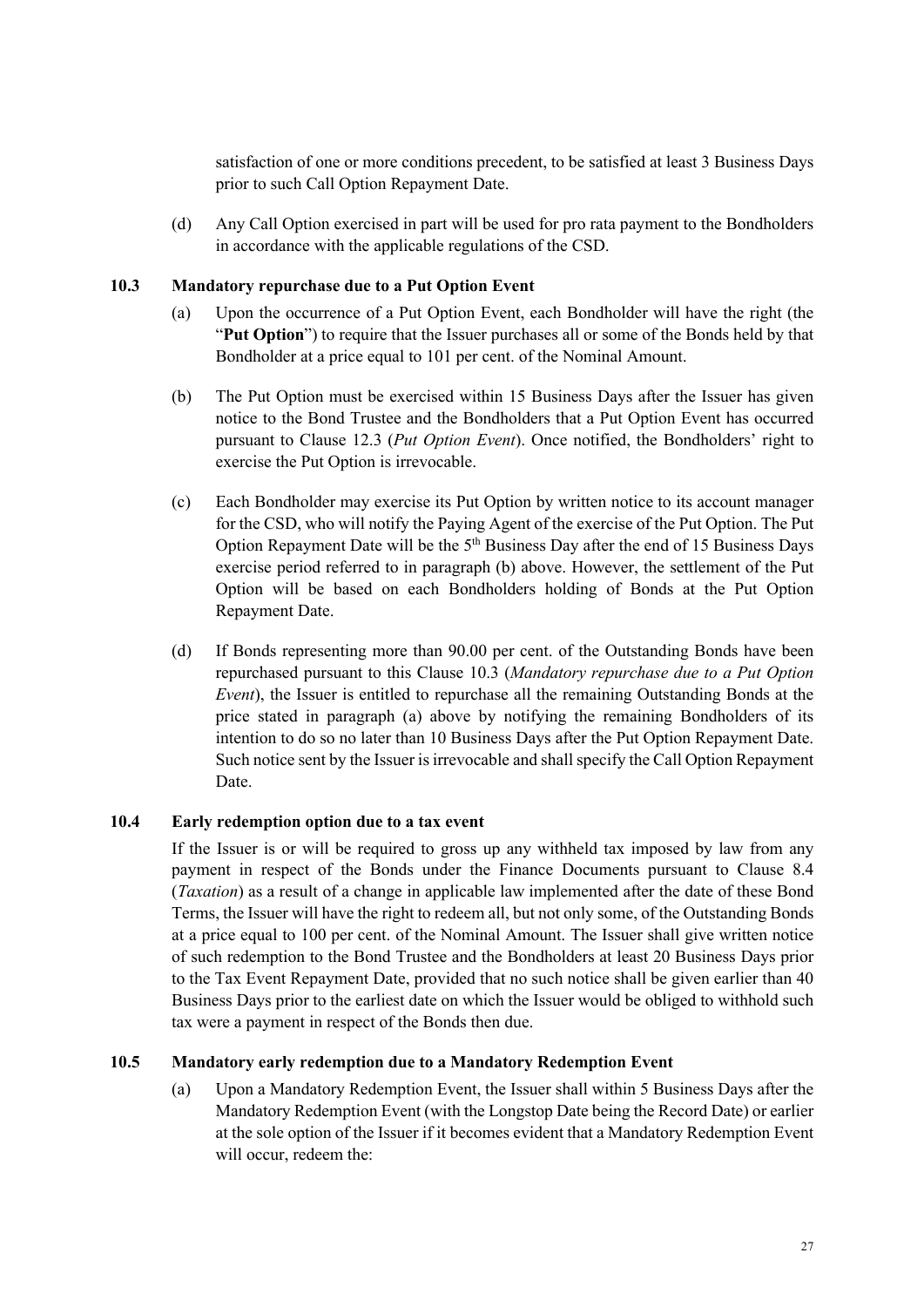- (i) Bonds (issued under the Surviving ISIN) at a price equal to 101.00 per cent. of the Initial Nominal Amount; and
- (ii) Initial Temporary Bonds at a price equal to 100.00 per cent of the Initial Nominal Amount.
- (b) The Issuer shall redeem the:
	- (i) Bonds issued under the Surviving ISIN in cash (with a right to apply the funds deposited on the Escrow Account for such redemption); and
	- (ii) Initial Temporary Bonds by delivery of Existing Bonds (as payment-in-kind to the holders of the Initial Temporary Bonds (valued at their respective nominal amounts)). Any accrued and unpaid interest on the Initial Temporary Bonds shall be payable in cash, provided that the Issuer is entitled to withhold (by set-off) the amount of any accrued and unpaid interest on the Existing Bonds (from the interest payment date 23 December 2020 under the Existing Bonds). The holders of Initial Temporary Bonds shall keep the amount of premium (2 per cent.) received on the Issue Date.
- (c) Any redemption in part will be used for pro rata payment to the Bondholders in accordance with the applicable regulations of the CSD.

## **11. PURCHASE AND TRANSFER OF BONDS**

#### **11.1 Issuer's purchase of Bonds**

<span id="page-51-0"></span>The Issuer may purchase and hold Bonds and such Bonds may be retained, sold or cancelled in the Issuer's sole discretion (including with respect to Bonds purchased pursuant to Clause [10.3](#page-50-0) (*Mandatory repurchase due to a Put Option Event*)).

#### **11.2 Restrictions**

- (a) Certain purchase or selling restrictions may apply to Bondholders under applicable local laws and regulations from time to time. Neither the Issuer nor the Bond Trustee shall be responsible to ensure compliance with such laws and regulations and each Bondholder is responsible for ensuring compliance with the relevant laws and regulations at its own cost and expense.
- (b) A Bondholder who has purchased Bonds in breach of applicable restrictions may, notwithstanding such breach, benefit from the rights attached to the Bonds pursuant to these Bond Terms (including, but not limited to, voting rights), provided that the Issuer shall not incur any additional liability by complying with its obligations to such Bondholder.

# **12. INFORMATION UNDERTAKINGS**

## **12.1 Financial Reports**

<span id="page-51-1"></span>(a) The Issuer shall prepare Annual Financial Statements in the English language and make them available on its website (alternatively on another relevant information platform) as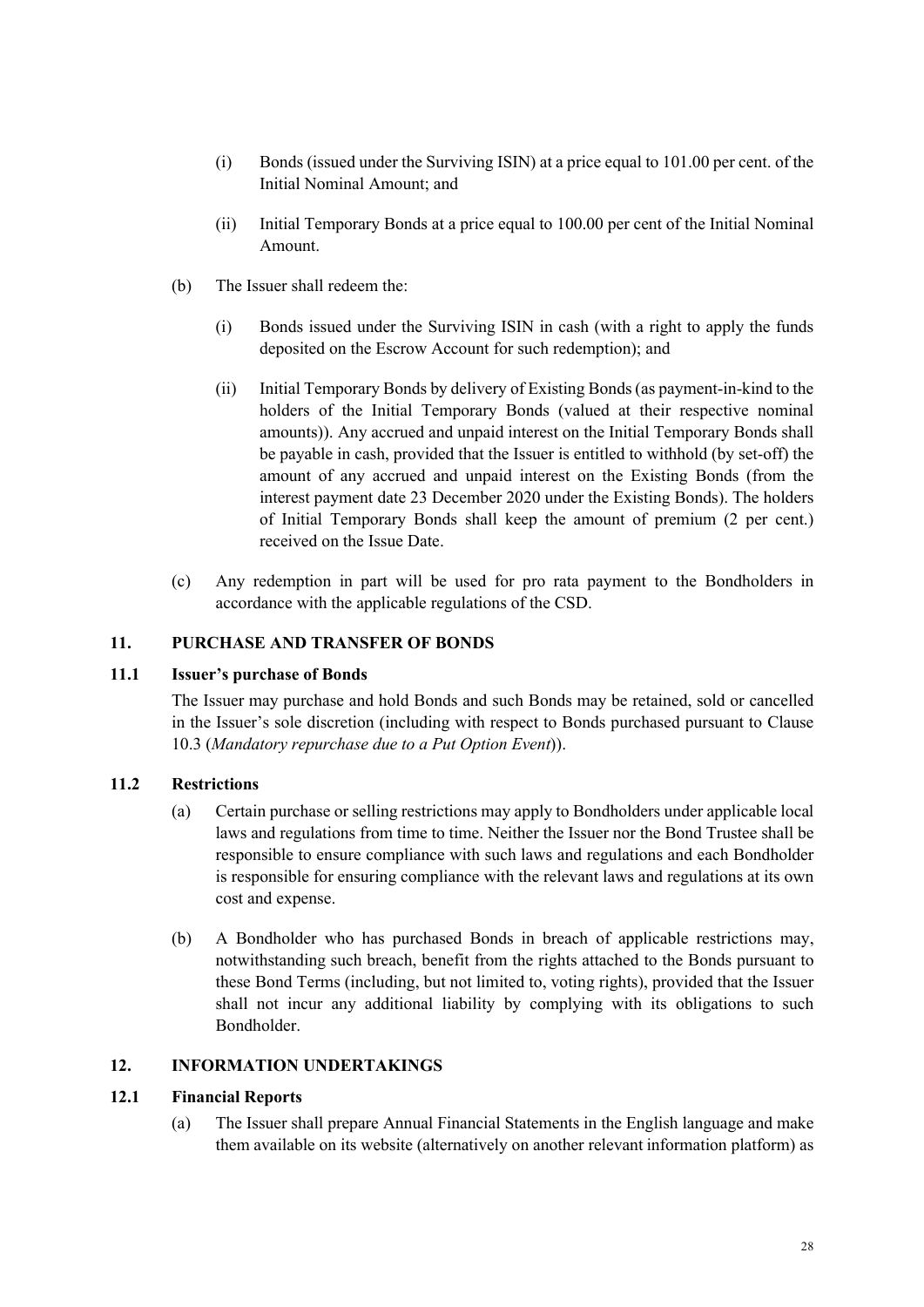soon as they become available, and not later than 120 days after the end of the financial year.

(b) The Issuer shall prepare Interim Accounts in the English language and make them available on its website (alternatively on another relevant information platform) as soon as they become available, and not later than 60 days after the end of the relevant interim period.

#### **12.2 Requirements as to Financial Reports**

- <span id="page-52-1"></span>(a) The Issuer shall supply to the Bond Trustee, in connection with the publication of its Financial Reports pursuant to Clause [12.1](#page-51-1) (*Financial Reports*), a Compliance Certificate with a copy of the Financial Reports attached thereto. The Compliance Certificate shall be duly signed by the chief executive officer or the chief financial officer of the Issuer, certifying inter alia that the Financial Reports are fairly representing its financial condition as at the date of those financial statements and setting out (in reasonable detail) computations evidencing compliance with Clause 13 (*Financial Covenants*) as at such date.
- (b) The Issuer shall procure that the Financial Reports delivered pursuant to Clause [12.1](#page-51-1) (*Financial Reports*) are prepared using the Accounting Standard consistently applied.

## **12.3 Put Option Event**

<span id="page-52-0"></span>The Issuer shall inform the Bond Trustee in writing as soon as possible after becoming aware that a Put Option Event has occurred.

### **12.4 Listing Failure Event**

The Issuer shall promptly inform the Bond Trustee in writing if a Listing Failure Event has occurred. However, no Event of Default shall occur if the Issuer fails (i) to list the Bonds in accordance with Clause [4](#page-41-2) (*Admission to listing)* or (ii) to inform of such Listing Failure Event, only default interest in accordance with paragraph (c) of Clause [8.2](#page-47-0) (*Default interest*) will accrue as long as such Listing Failure Event is continuing.

## **12.5 Information: Miscellaneous**

<span id="page-52-2"></span>The Issuer shall:

- (a) promptly inform the Bond Trustee in writing of any Event of Default or any event or circumstance which the Issuer understands or could reasonably be expected to understand may lead to an Event of Default and the steps, if any, being taken to remedy it;
- (b) at the request of the Bond Trustee, report the balance of the Issuer's Bonds (to the best of its knowledge, having made due and appropriate enquiries);
- (c) send the Bond Trustee copies of any statutory notifications of the Issuer, including but not limited to in connection with mergers, de-mergers and reduction of the Issuer's share capital or equity;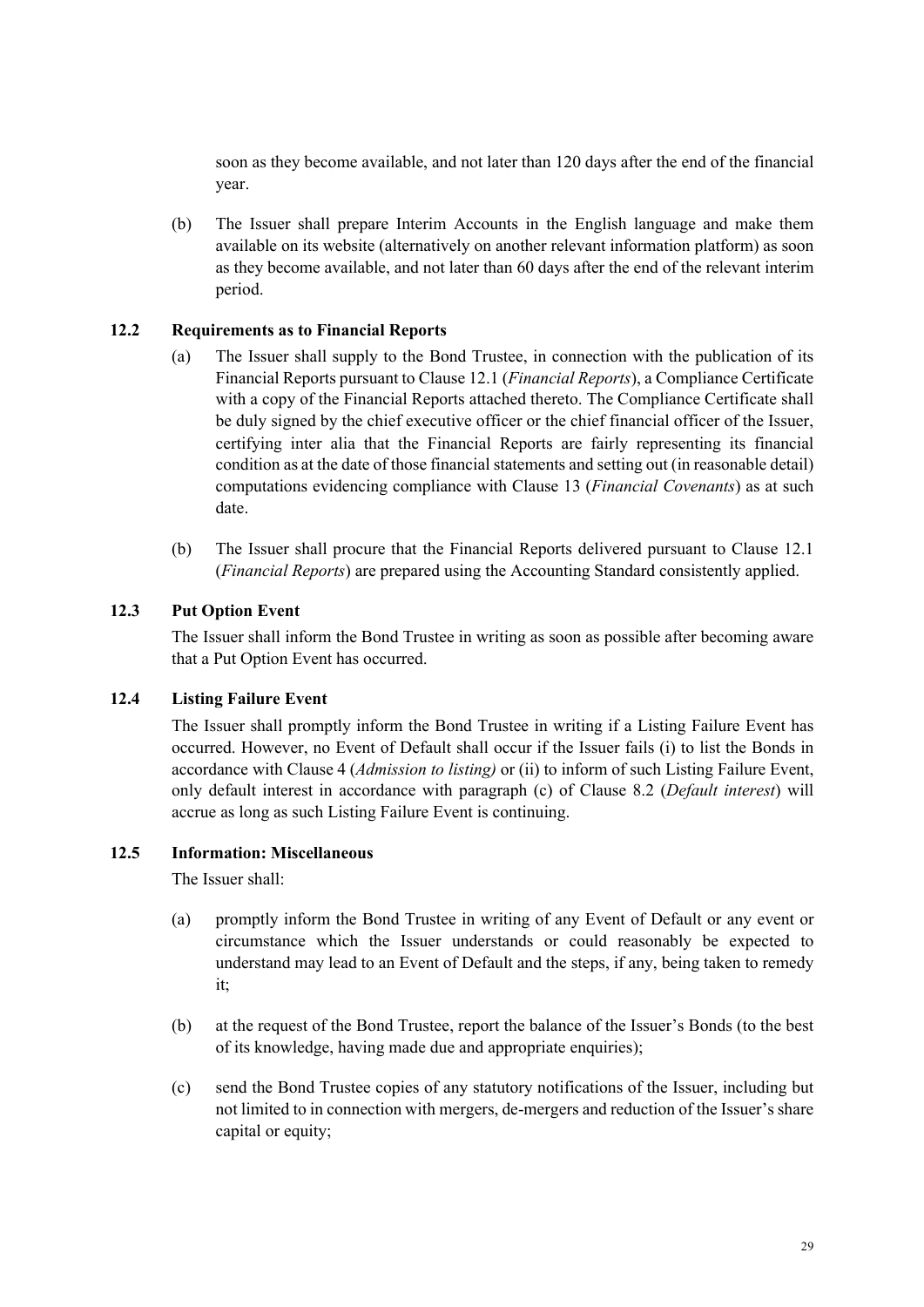- (d) if the Bonds are listed on an Exchange, send a copy to the Bond Trustee of its notices to the Exchange;
- (e) if the Issuer and/or the Bonds are rated, inform the Bond Trustee of its and/or the rating of the Bonds, and any changes to such rating;
- (f) inform the Bond Trustee of changes in the registration of the Bonds in the CSD; and
- (g) within a reasonable time, provide such information about the Issuer's business, assets and financial condition as the Bond Trustee may reasonably request.

## **13. GENERAL AND FINANCIAL UNDERTAKINGS**

<span id="page-53-0"></span>The Issuer undertakes to (and shall, where applicable, procure that the other Group Companies will) comply with the undertakings set forth in this Clause [13](#page-53-0) (*General and financial undertakings*).

## **13.1 Authorisations**

The Issuer shall, and shall procure that each other Group Company will, in all material respects obtain, maintain and comply with the terms of any authorisation, approval, license and consent required for the conduct of its business as carried out from time to time.

# **13.2 Compliance with laws**

<span id="page-53-1"></span>The Issuer shall, and shall procure that each other Group Company will, comply in all material respects with all laws and regulations to which it may be subject from time to time.

#### **13.3 Continuation of business**

The Issuer shall procure that no material change is made to the general nature of the business from that carried on by the Group at the Issue Date.

### **13.4 Corporate status**

The Issuer shall not change its type of organization or jurisdiction of incorporation, other than the conversion of the Issuer into a Norwegian public company.

#### **13.5 Mergers and de-mergers**

(a) The Issuer shall not, and shall procure that no other Group Company will, carry out:

- (i) any merger or other business combination or corporate reorganisation involving the consolidation of assets and obligations of the Issuer or any other Group Company with any other person other than with a Group Company; or
- (ii) any demerger or other corporate reorganisation having the same or equivalent effect as a demerger involving the Issuer and any Group Company;

if such merger, demerger, combination or reorganisation would have a Material Adverse Effect.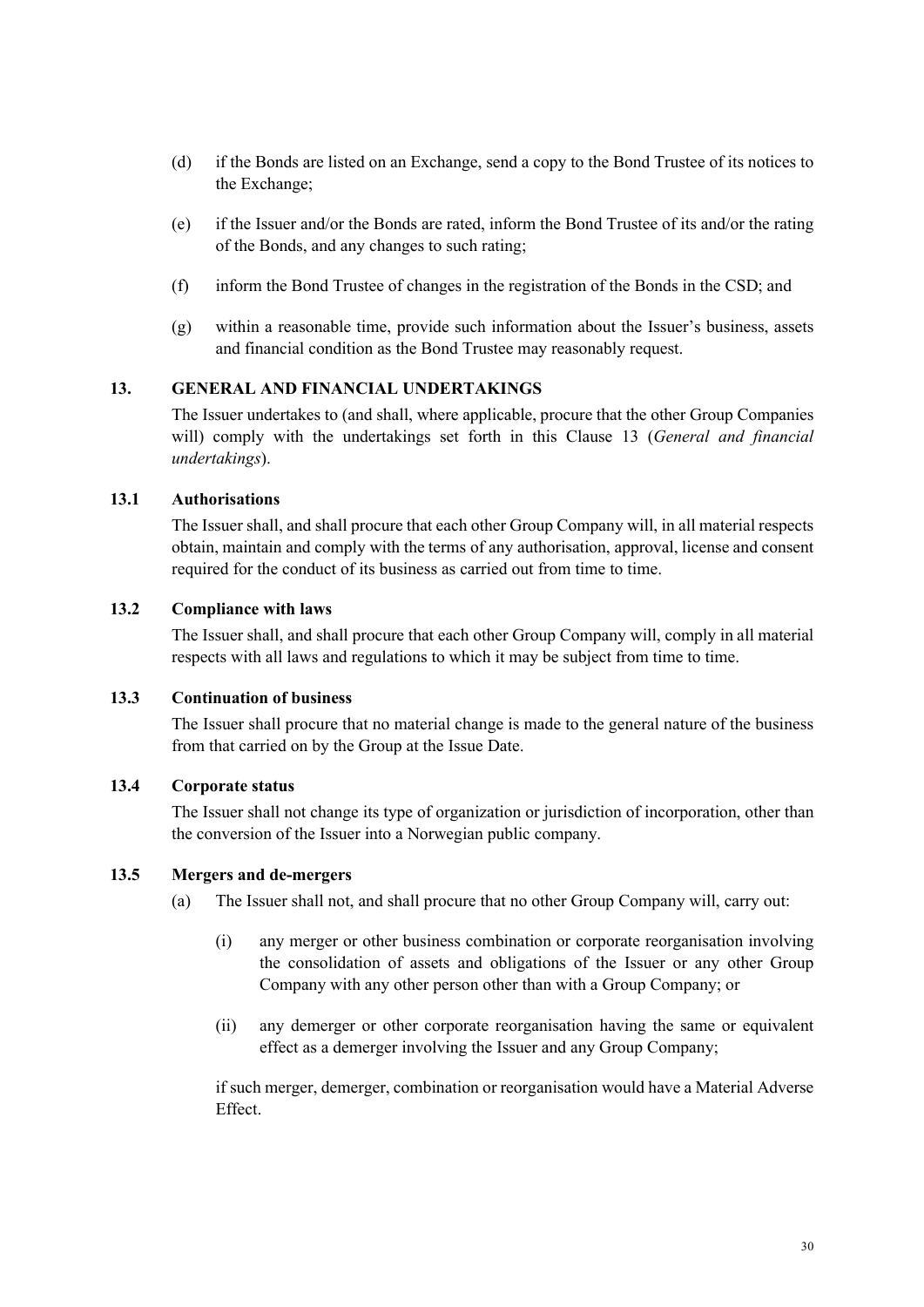## **13.6 Financial Indebtedness**

- (a) Except as permitted under paragraph (b) below, the Issuer shall not, and shall procure that no other Group Company will, incur any additional Financial Indebtedness or maintain or prolong any existing Financial Indebtedness.
- (b) Paragraph (a) above shall not prohibit any Group Company to incur, maintain or prolong any Permitted Financial Indebtedness.

# **13.7 Negative pledge**

- (a) Except as permitted under paragraph (b) below, the Issuer shall not, and shall procure that no other Group Company will, create or allow to subsist, retain, provide, prolong or renew any Security over any of its/their assets (whether present or future).
- (b) Paragraph (a) above does not apply to any Permitted Security.

# **13.8 Financial support**

- (a) Except as permitted under paragraph (b) below, the Issuer shall not, and shall procure that no other Group Company will, be a creditor in respect of any Financial Support to or for the benefit of any person not being a Group Company, other than:
	- (i) in the ordinary course of business (including, for the avoidance of doubt, in the form of shareholder loans granted by a Group Company to a joint venture in which the relevant Group Company holds an interest);
	- (ii) intra-group loans made, granted or given by any Group Company to or for the benefit of any other Group Company;
	- (iii) Financial Support granted in connection with leases in respect of real property or premises in the ordinary course of business; or
	- (iv) Financial Support in the form of Security or guarantees from Group Companies granted in relation to the Permitted Financial Indebtedness incurred under paragraph (a), (b) and (c) of the definition "Permitted Financial Indebtedness".

# **13.9 Disposals**

The Issuer shall not, and shall procure that no other Group Company will, sell, transfer or otherwise dispose of all or substantially all of its assets (including shares or other securities in any person) or operations, unless such sale, transfer or disposal is carried out in the ordinary course of business at fair market value, on terms and conditions customary for such transactions and would not have a Material Adverse Effect.

# **13.10 Related party transactions**

Without limiting Clause [13.2](#page-53-1) (*Compliance with laws*), the Issuer shall, and shall procure that each other Group Company will, conduct all business transactions with any Affiliate which is not a Group Company on an arm's length basis and at fair market value.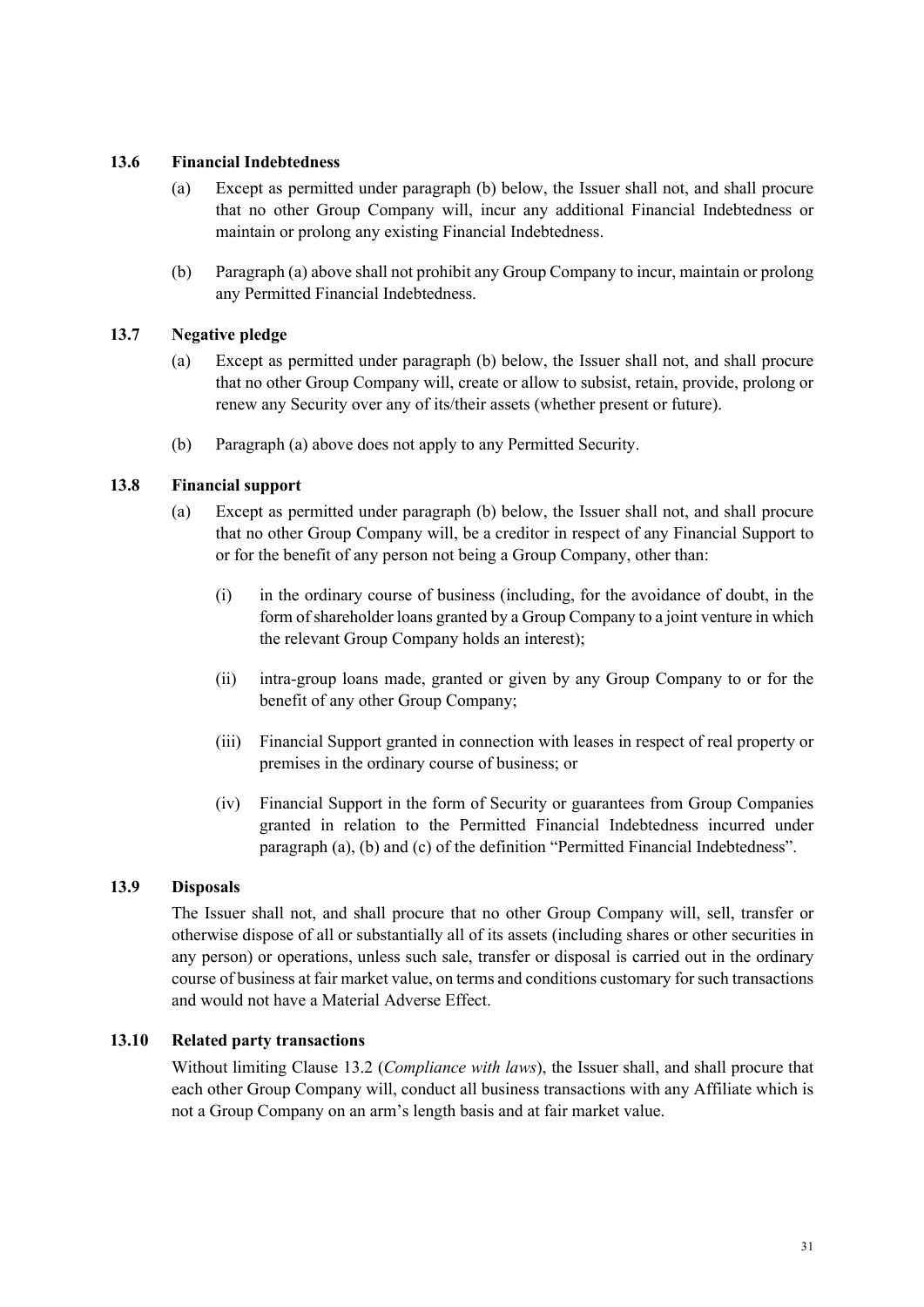# **13.11 Dividends**

The Issuer shall not, during the term of the Bonds, declare or make any Distribution to its shareholders exceeding, for each financial year, 50 per cent. of the Issuer's consolidated net profit after taxes based on the audited annual accounts for the previous financial year. Notwithstanding the foregoing, the Issuer may purchase own shares in relation the employee share option programme or other purchases for up to 5 per cent. of outstanding shares in total during the tenor of the Bonds.

#### **13.12 Subsidiaries' distributions:**

Save for obligations under the Permitted Financial Indebtedness, the Issuer shall not permit any Group Company to create or permit to exist any contractual obligation (or encumbrance) restricting the right of any Group Company to:

- (a) make Distributions to its shareholders;
- (b) service any Financial Indebtedness to the Issuer;
- (c) make any loans to the Issuer; or
- (d) transfer any of its assets and properties to the Issuer,

if the creation of such contractual obligation would prevent the Issuer from complying with any of its obligations under these Bond Terms. Notwithstanding the foregoing, and to the extent not prevented by any applicable legal prohibitions, restrictions on financial assistance, dividend restrictions or the incurrence of personal liability of management or shareholders, the Issuer shall procure that the Group Companies always make the required Distributions in the form of dividends, loans or otherwise to enable the Issuer to service its payment obligations under the Bonds.

## **13.13 Financial Covenants**

- (a) The Issuer shall maintain:
	- (i) an Interest Cover Ratio of minimum 4.0x;
	- (ii) a Leverage Ratio of maximum 4.0x;
	- (iii) a Total Loan to Value Ratio of maximum 75%; and
	- (iv) a Total Secured Loan to Value Ratio of maximum 65%
- (b) The Issuer undertakes to comply with the above Financial Covenants (i-iv) at all times, such compliance to be measured on each Calculation Date, and certified by way of a Compliance Certificate provided by the Issuer in writing to the Bond Trustee no later than together with publication of each set of Interim Accounts and Annual Financial Statements. The Financial Covenants shall be calculated on a consolidated basis for the Group.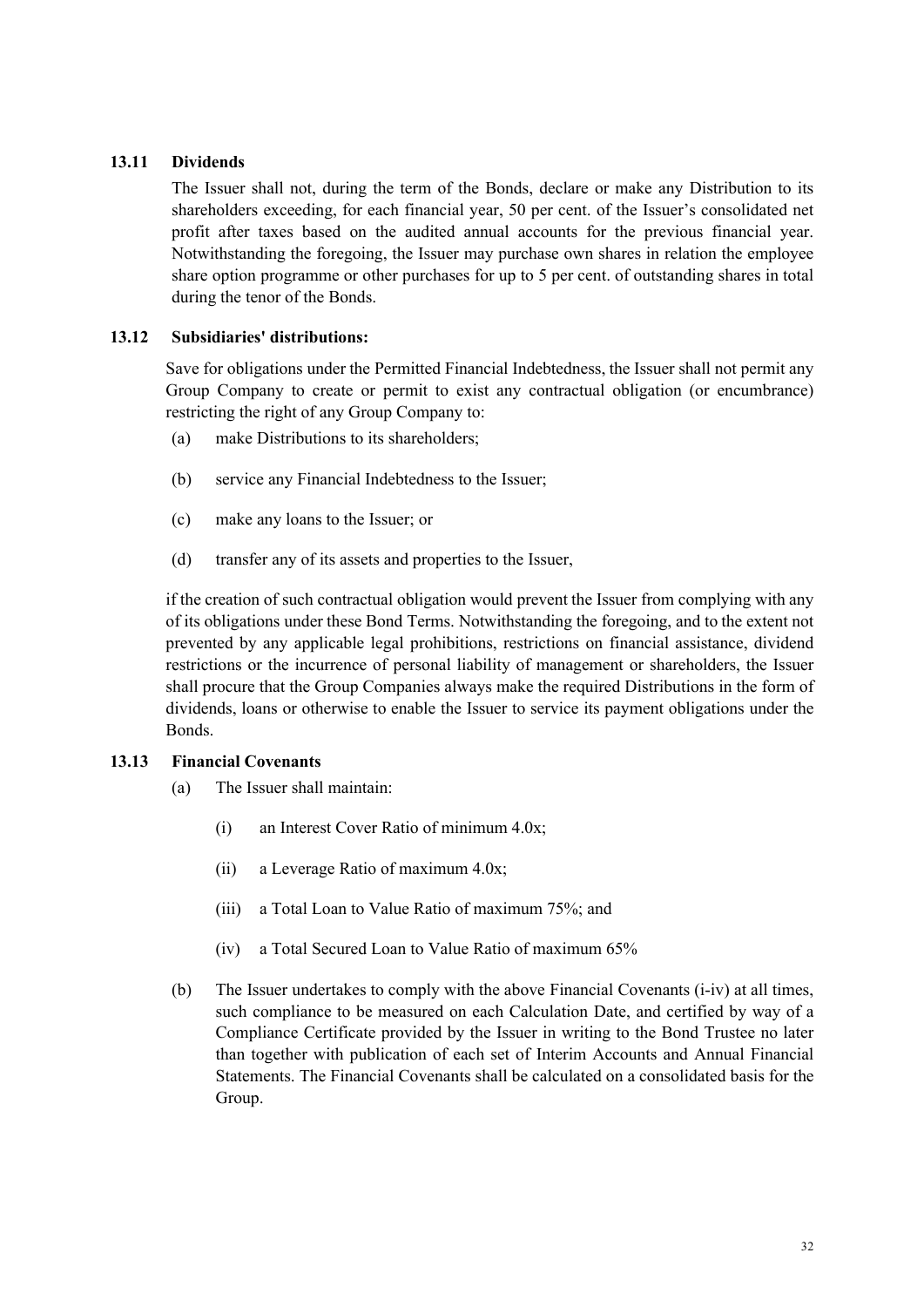## **14. EVENTS OF DEFAULT AND ACCELERATION OF THE BONDS**

### **14.1 Events of Default**

<span id="page-56-0"></span>Each of the events or circumstances set out in this Clause 14.1 (*Events of Default*) shall constitute an Event of Default:

### (a) *Non-payment*

The Issuer fails to pay any amount payable by it under the Finance Documents when such amount is due for payment, unless:

- (i) its failure to pay is caused by administrative or technical error in payment systems or the CSD and payment is made within 5 Business Days following the original due date; or
- (ii) in the discretion of the Bond Trustee, the Issuer has substantiated that it is likely that such payment will be made in full within 5 Business Days following the original due date.

#### (b) *Breach of other obligations*

The Issuer does not comply with any provision of the Finance Documents other than set out under paragraph (a) (*Non-payment*) above, unless such failure is capable of being remedied and is remedied within 20 Business Days after the earlier of the Issuer's actual knowledge thereof, or notice thereof is given to the Issuer by the Bond Trustee.

(c) *Misrepresentation* 

Any representation, warranty or statement (including statements in Compliance Certificates) made by the Issuer under or in connection with any Finance Documents is or proves to have been incorrect, inaccurate or misleading in any material respect when made.

(d) *Cross default*

If for any Group Company:

- (i) any Financial Indebtedness is not paid when due nor within any applicable grace period; or
- (ii) any Financial Indebtedness is declared to be or otherwise becomes due and payable prior to its specified maturity as a result of an event of default (however described); or
- (iii) any commitment for any Financial Indebtedness is cancelled or suspended by a creditor as a result of an event of default (however described), or
- (iv) any creditor becomes entitled to declare any Financial Indebtedness due and payable prior to its specified maturity as a result of an event of default (however described),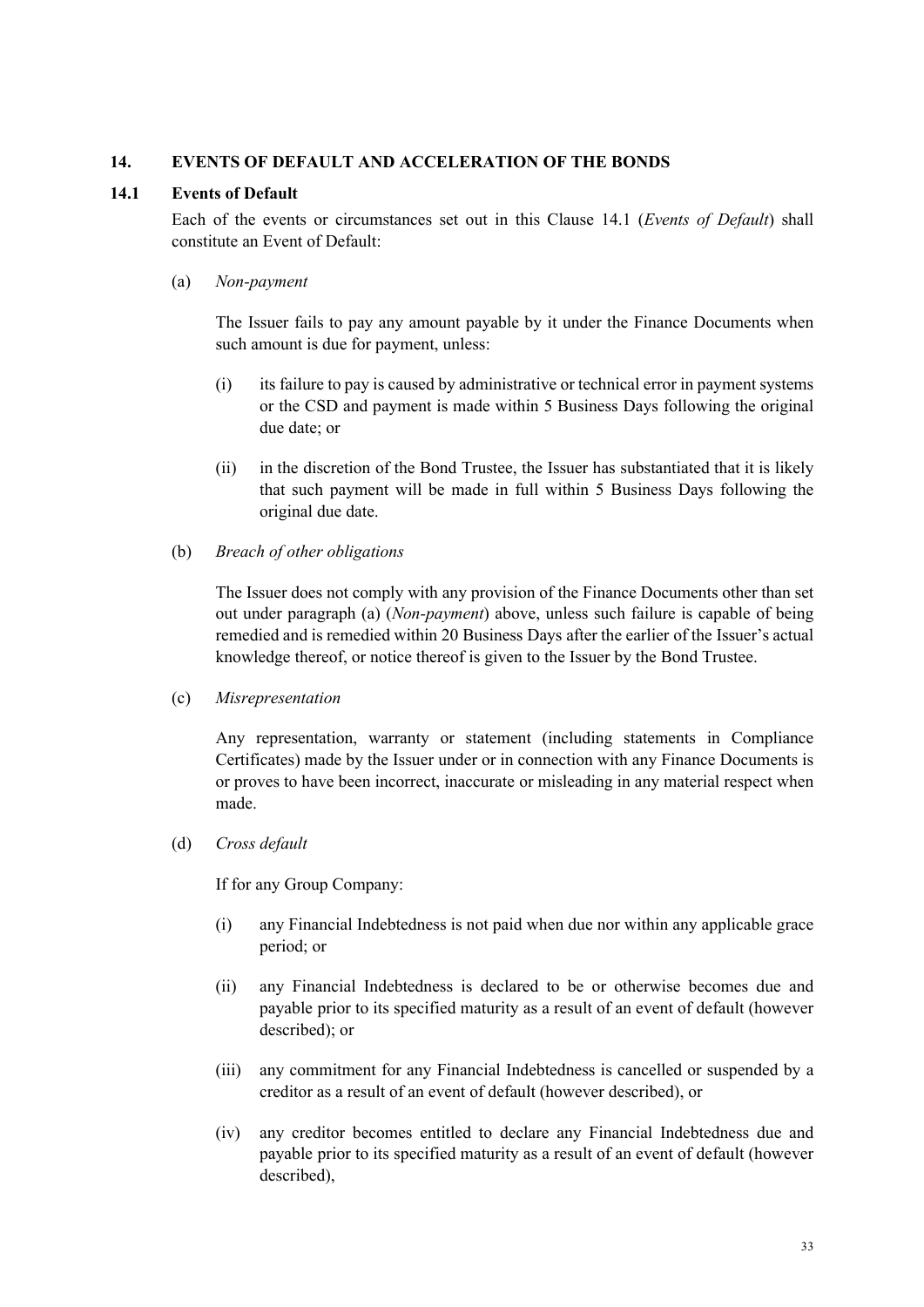provided however that the aggregate amount of such Financial Indebtedness or commitment for Financial Indebtedness falling within paragraphs (i) to (iv) above exceeds a total of EUR 5,000,000 (or the equivalent thereof in any other currency).

(e) *Insolvency and insolvency proceedings*

Any Group Company:

- (i) is Insolvent; or
- (ii) is object of any corporate action or any legal proceedings is taken in relation to:
	- $(A)$  the suspension of payments, a moratorium of any indebtedness, windingup, dissolution, administration or reorganisation (by way of voluntary arrangement, scheme of arrangement or otherwise) other than a solvent liquidation or reorganization; or
	- (B) a composition, compromise, assignment or arrangement with any creditor which may materially impair its ability to perform its obligations under these Bond Terms; or
	- (C) the appointment of a liquidator (other than in respect of a solvent liquidation), receiver, administrative receiver, administrator, compulsory manager or other similar officer of any of its assets; or
	- (D) enforcement of any Security over any of its or their assets having an aggregate value exceeding the threshold amount set out in paragraph (d) (*Cross default*) above of this Clause [14.1](#page-56-0) (*Events of Default*); or
	- $(E)$  for  $(A)$   $(D)$  above, any analogous procedure or step is taken in any jurisdiction in respect of any such company,

however this shall not apply to any petition which is frivolous or vexatious and is discharged, stayed or dismissed within 20 Business Days of commencement.

(f) *Creditor's process*

Any expropriation, attachment, sequestration, distress or execution affects any asset or assets of any Group Company having an aggregate value exceeding the threshold amount set out in paragraph (d) (*Cross default*) above of this Clause [14.1](#page-56-0) (*Events of Default*) and is not discharged within 20 Business Days.

#### (g) *Unlawfulness*

It is or becomes unlawful for the Issuer to perform or comply with any of its obligations under the Finance Documents to the extent this may materially impair:

(i) the ability of the Issuer to perform its obligations under these Bond Terms; or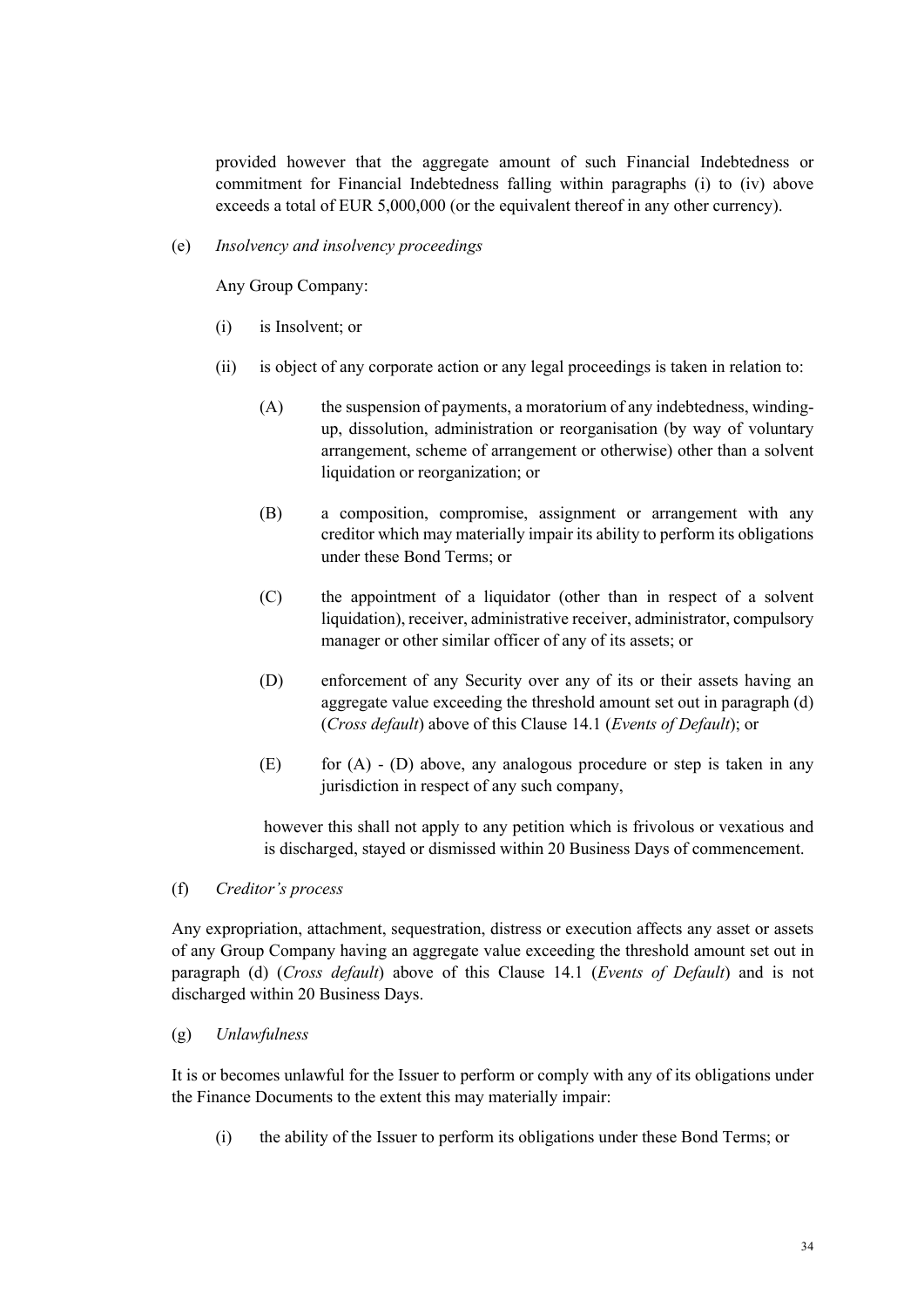(ii) the ability of the Bond Trustee to exercise any material right or power vested to it under the Finance Documents.

# **14.2 Acceleration of the Bonds**

<span id="page-58-0"></span>If an Event of Default has occurred and is continuing, the Bond Trustee may, in its discretion in order to protect the interests of the Bondholders, or upon instruction received from the Bondholders pursuant to Clause [14.3](#page-58-1) (*Bondholders' instructions*) below, by serving a Default Notice:

- (a) declare that the Outstanding Bonds, together with accrued interest and all other amounts accrued or outstanding under the Finance Documents be immediately due and payable, at which time they shall become immediately due and payable; and/or
- (b) exercise any or all of its rights, remedies, powers or discretions under the Finance Documents or take such further measures as are necessary to recover the amounts outstanding under the Finance Documents.

# **14.3 Bondholders' instructions**

<span id="page-58-1"></span>The Bond Trustee shall serve a Default Notice pursuant to Clause [14.2](#page-58-0) (*Acceleration of the Bonds*) if:

- (a) the Bond Trustee receives a demand in writing from Bondholders representing a simple majority of the Voting Bonds, that an Event of Default shall be declared, and a Bondholders' Meeting has not made a resolution to the contrary; or
- (b) the Bondholders' Meeting, by a simple majority decision, has approved the declaration of an Event of Default.

# **14.4 Calculation of claim**

The claim derived from the Outstanding Bonds due for payment as a result of the serving of a Default Notice will be calculated at the call prices set out in Clause 10.2 (*Voluntary early redemption – Call Option*), as applicable at the following dates (and regardless of the Default Repayment Date set out in the Default Notice);

- (a) for any Event of Default arising out of a breach of paragraph (a) (*Non-payment*) of Clause 14.1 (*Events of Default*), the claim will be calculated at the call price applicable at the date when such Event of Default occurred; and
- (b) for any other Event of Default, the claim will be calculated at the call price applicable at the date when the Default Notice was served by the Bond Trustee.

However, if the situations described in (a) or (b) above takes place prior to the First Call Date, the calculation shall be based on the call price applicable on the First Call Date.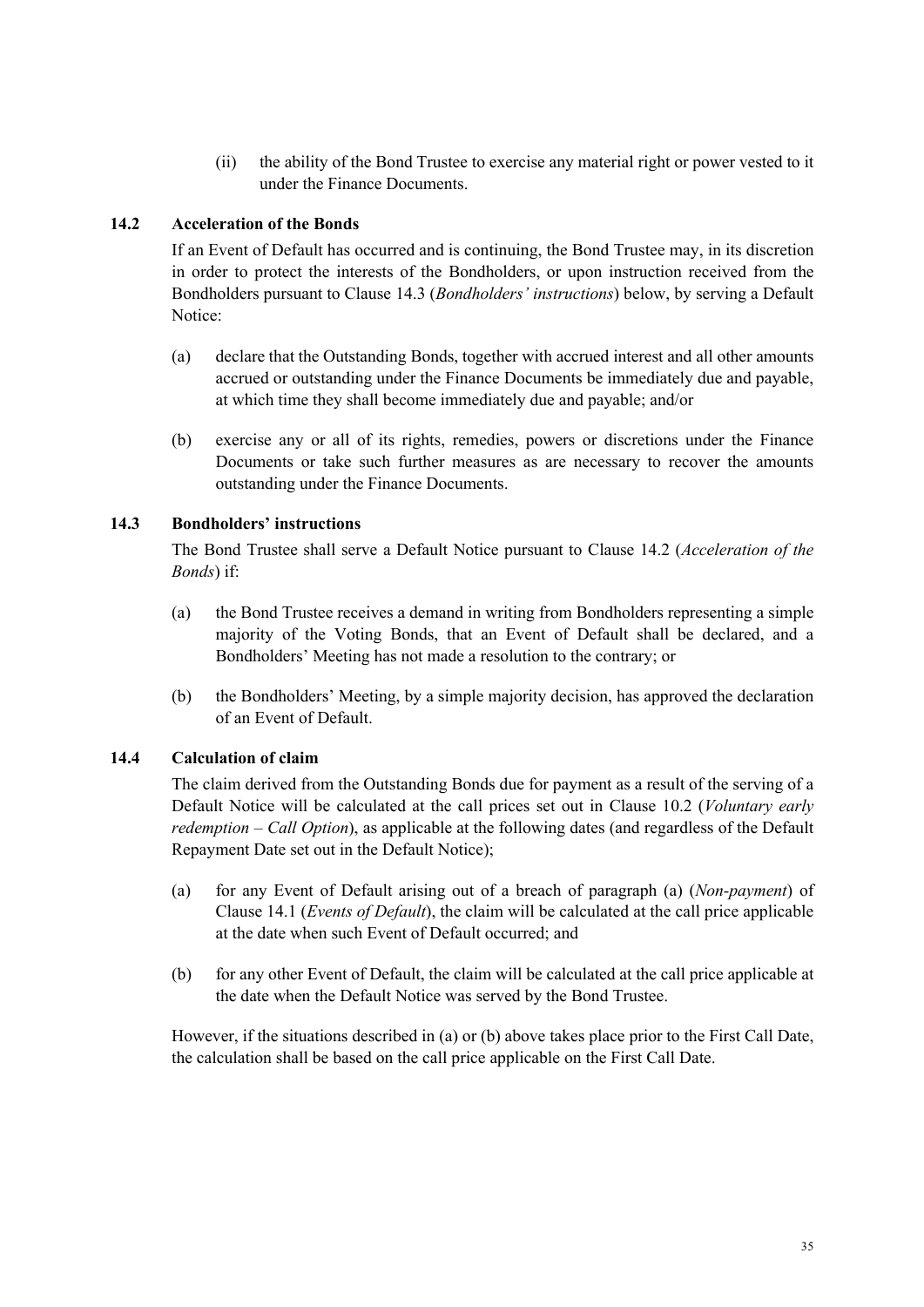## **15. BONDHOLDERS' DECISIONS**

### **15.1 Authority of the Bondholders' Meeting**

- <span id="page-59-3"></span><span id="page-59-0"></span>(a) A Bondholders' Meeting may, on behalf of the Bondholders, resolve to alter any of these Bond Terms, including, but not limited to, any reduction of principal or interest and any conversion of the Bonds into other capital classes.
- (b) The Bondholders' Meeting cannot resolve that any overdue payment of any instalment shall be reduced unless there is a pro rata reduction of the principal that has not fallen due, but may resolve that accrued interest (whether overdue or not) shall be reduced without a corresponding reduction of principal.
- (c) The Bondholders' Meeting may not adopt resolutions which will give certain Bondholders an unreasonable advantage at the expense of other Bondholders.
- (d) Subject to the power of the Bond Trustee to take certain action as set out in Clause [16.1](#page-63-0) (*Power to represent the Bondholders*), if a resolution by, or an approval of, the Bondholders is required, such resolution may be passed at a Bondholders' Meeting. Resolutions passed at any Bondholders' Meeting will be binding upon all Bondholders.
- (e) At least 50 per cent. of the Voting Bonds must be represented at a Bondholders' Meeting for a quorum to be present.
- (f) Resolutions will be passed by simple majority of the Voting Bonds represented at the Bondholders' Meeting, unless otherwise set out in paragraph [\(g\)](#page-59-1) below.
- <span id="page-59-1"></span>(g) Save for any amendments or waivers which can be made without resolution pursuant to section (i) and (ii) of Clause [17.1](#page-67-0) (*Procedure for amendments and waivers*), a majority of at least 2/3 of the Voting Bonds represented at the Bondholders' Meeting is required for approval of any waiver or amendment of these Bond Terms.

#### **15.2 Procedure for arranging a Bondholders' Meeting**

- <span id="page-59-4"></span><span id="page-59-2"></span>(a) A Bondholders' Meeting shall be convened by the Bond Trustee upon the request in writing of:
	- (i) the Issuer;
	- (ii) Bondholders representing at least 1/10 of the Voting Bonds;
	- (iii) the Exchange, if the Bonds are listed and the Exchange is entitled to do so pursuant to the general rules and regulations of the Exchange; or
	- (iv) the Bond Trustee.

The request shall clearly state the matters to be discussed and resolved.

(b) If the Bond Trustee has not convened a Bondholders' Meeting within 10 Business Days after having received a valid request for calling a Bondholders' Meeting pursuant to paragraph [\(a\)](#page-59-2) above, then the requesting party may call the Bondholders' Meeting itself.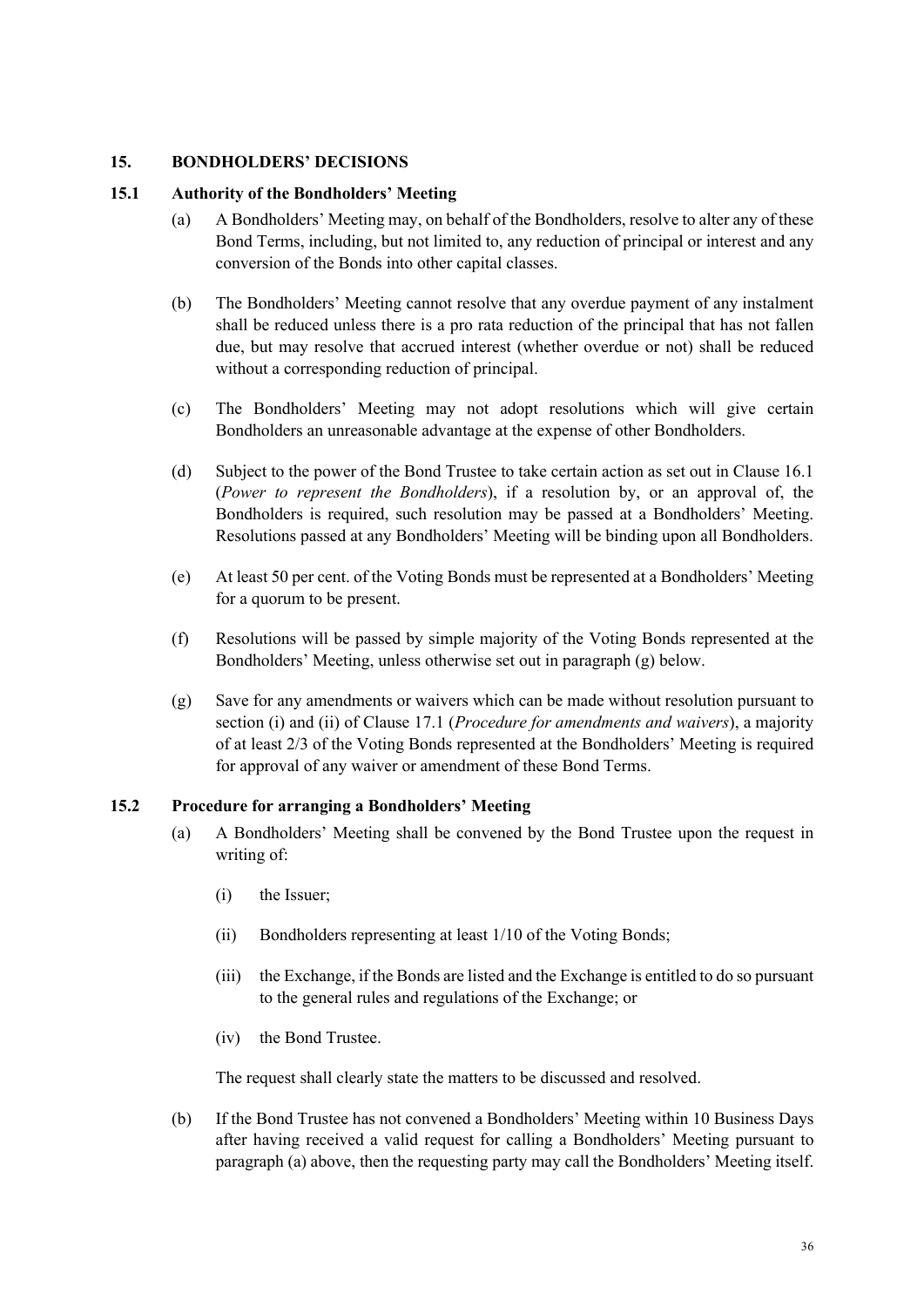- (c) Summons to a Bondholders' Meeting must be sent no later than 10 Business Days prior to the proposed date of the Bondholders' Meeting. The Summons shall be sent to all Bondholders registered in the CSD at the time the Summons is sent from the CSD. If the Bonds are listed, the Issuer shall ensure that the Summons is published in accordance with the applicable regulations of the Exchange. The Summons shall also be published on the website of the Bond Trustee (alternatively by press release or other relevant information platform).
- (d) Any Summons for a Bondholders' Meeting must clearly state the agenda for the Bondholders' Meeting and the matters to be resolved. The Bond Trustee may include additional agenda items to those requested by the person calling for the Bondholders' Meeting in the Summons. If the Summons contains proposed amendments to these Bond Terms, a description of the proposed amendments must be set out in the Summons.
- (e) Items which have not been included in the Summons may not be put to a vote at the Bondholders' Meeting.
- (f) By written notice to the Issuer, the Bond Trustee may prohibit the Issuer from acquiring or dispose of Bonds during the period from the date of the Summons until the date of the Bondholders' Meeting, unless the acquisition of Bonds is made by the Issuer pursuant to Clause [10](#page-49-0) (*Redemption and Repurchase of Bonds*).
- (g) A Bondholders' Meeting may be held on premises selected by the Bond Trustee, or if paragraph (b) above applies, by the person convening the Bondholders' Meeting (however to be held in the capital of the Relevant Jurisdiction). The Bondholders' Meeting will be opened and, unless otherwise decided by the Bondholders' Meeting, chaired by the Bond Trustee. If the Bond Trustee is not present, the Bondholders' Meeting will be opened by a Bondholder and be chaired by a representative elected by the Bondholders' Meeting (the Bond Trustee or such other representative, the "**Chairperson**").
- (h) Each Bondholder, the Bond Trustee and, if the Bonds are listed, representatives of the Exchange, or any person or persons acting under a power of attorney for a Bondholder, shall have the right to attend the Bondholders' Meeting (each a "**Representative**"). The Chairperson may grant access to the meeting to other persons not being Representatives, unless the Bondholders' Meeting decides otherwise. In addition, each Representative has the right to be accompanied by an advisor. In case of dispute or doubt with regard to whether a person is a Representative or entitled to vote, the Chairperson will decide who may attend the Bondholders' Meeting and exercise voting rights.
- (i) Representatives of the Issuer have the right to attend the Bondholders' Meeting. The Bondholders Meeting may resolve to exclude the Issuer's representatives and/or any person holding only Issuer's Bonds (or any representative of such person) from participating in the meeting at certain times, however, the Issuer's representative and any such other person shall have the right to be present during the voting.
- (j) Minutes of the Bondholders' Meeting must be recorded by, or by someone acting at the instruction of, the Chairperson. The minutes must state the number of Voting Bonds represented at the Bondholders' Meeting, the resolutions passed at the meeting, and the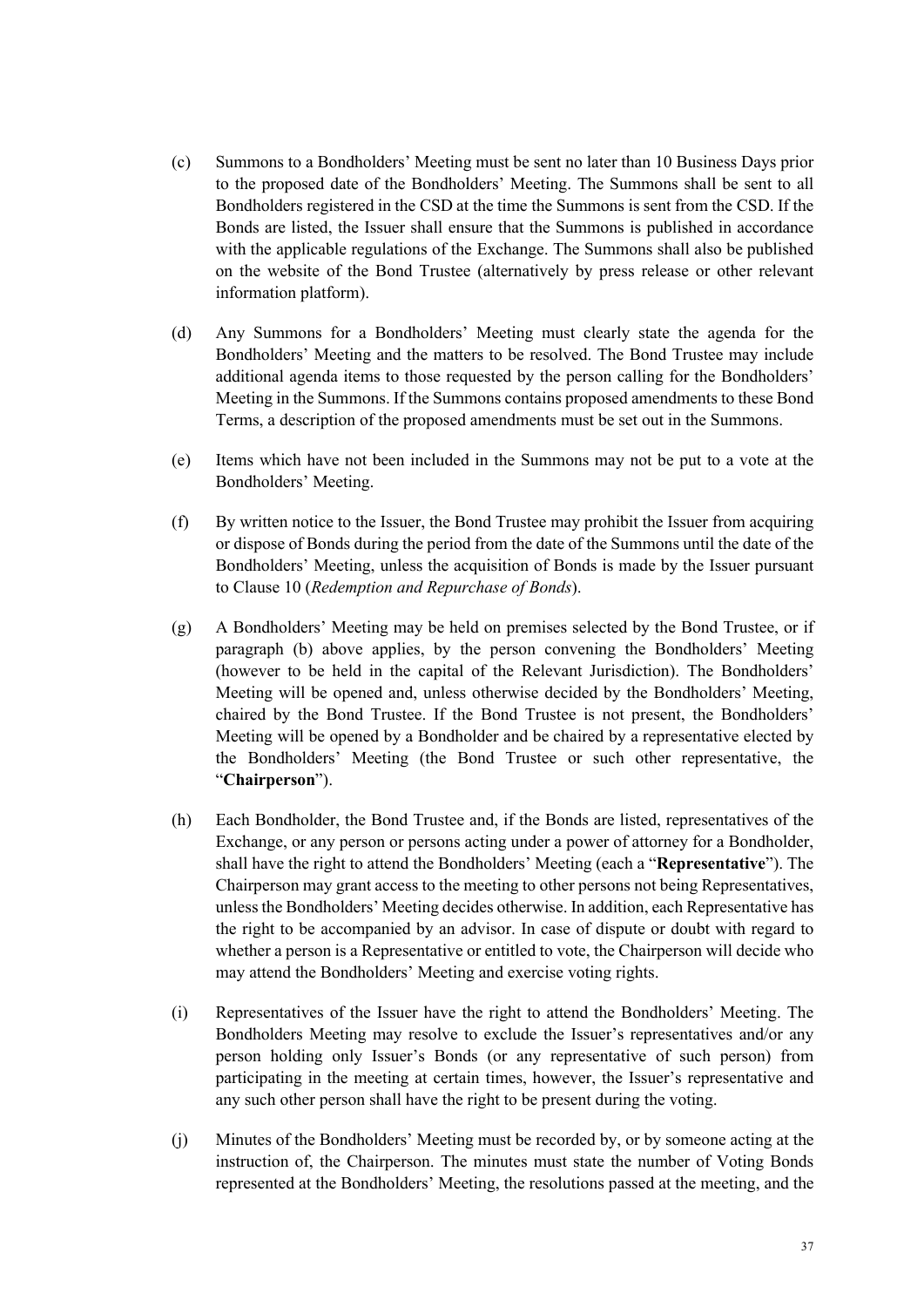results of the vote on the matters to be decided at the Bondholders' Meeting. The minutes shall be signed by the Chairperson and at least one other person. The minutes will be deposited with the Bond Trustee who shall make available a copy to the Bondholders and the Issuer upon request.

- (k) The Bond Trustee will ensure that the Issuer, the Bondholders and the Exchange are notified of resolutions passed at the Bondholders' Meeting and that the resolutions are published on the website of the Bond Trustee (or other relevant electronically platform or press release).
- (l) The Issuer shall bear the costs and expenses incurred in connection with convening a Bondholders' Meeting regardless of who has convened the Bondholders' Meeting, including any reasonable costs and fees incurred by the Bond Trustee.

# **15.3 Voting rules**

- <span id="page-61-0"></span>(a) Each Bondholder (or person acting for a Bondholder under a power of attorney) may cast one vote for each Voting Bond owned on the Relevant Record Date, ref. Clause [3.3](#page-41-1) (*Bondholders' rights*). The Chairperson may, in its sole discretion, decide on accepted evidence of ownership of Voting Bonds.
- (b) Issuer's Bonds shall not carry any voting rights. The Chairperson shall determine any question concerning whether any Bonds will be considered Issuer's Bonds.
- (c) For the purposes of this Clause [15](#page-59-3) (*Bondholders' decisions*), a Bondholder that has a Bond registered in the name of a nominee will, in accordance with Clause [3.3](#page-41-1) (*Bondholders' rights*), be deemed to be the owner of the Bond rather than the nominee. No vote may be cast by any nominee if the Bondholder has presented relevant evidence to the Bond Trustee pursuant to Clause [3.3](#page-41-1) (*Bondholders' rights*) stating that it is the owner of the Bonds voted for. If the Bondholder has voted directly for any of its nominee registered Bonds, the Bondholder's votes shall take precedence over votes submitted by the nominee for the same Bonds.
- (d) Any of the Issuer, the Bond Trustee and any Bondholder has the right to demand a vote by ballot. In case of parity of votes, the Chairperson will have the deciding vote.

# **15.4 Repeated Bondholders' Meeting**

- <span id="page-61-1"></span>(a) Even if the necessary quorum set out in paragraph (e) of Clause [15.1](#page-59-0) (*Authority of the Bondholders' Meeting*) is not achieved, the Bondholders' Meeting shall be held and voting completed for the purpose of recording the voting results in the minutes of the Bondholders' Meeting. The Bond Trustee or the person who convened the initial Bondholders' Meeting may, within 10 Business Days of that Bondholders' Meeting, convene a repeated meeting with the same agenda as the first meeting.
- (b) The provisions and procedures regarding Bondholders' Meetings as set out in Clause [15.1](#page-59-0) (*Authority of the Bondholders' Meeting*), Clause [15.2](#page-59-4) (*Procedure for arranging a Bondholders' Meeting*) and Clause [15.3](#page-61-0) (*Voting rules*) shall apply *mutatis mutandis* to a repeated Bondholders' Meeting, with the exception that the quorum requirements set out in paragraph (d) of Clause [15.1](#page-59-0) (*Authority of the Bondholders' Meeting*) shall not apply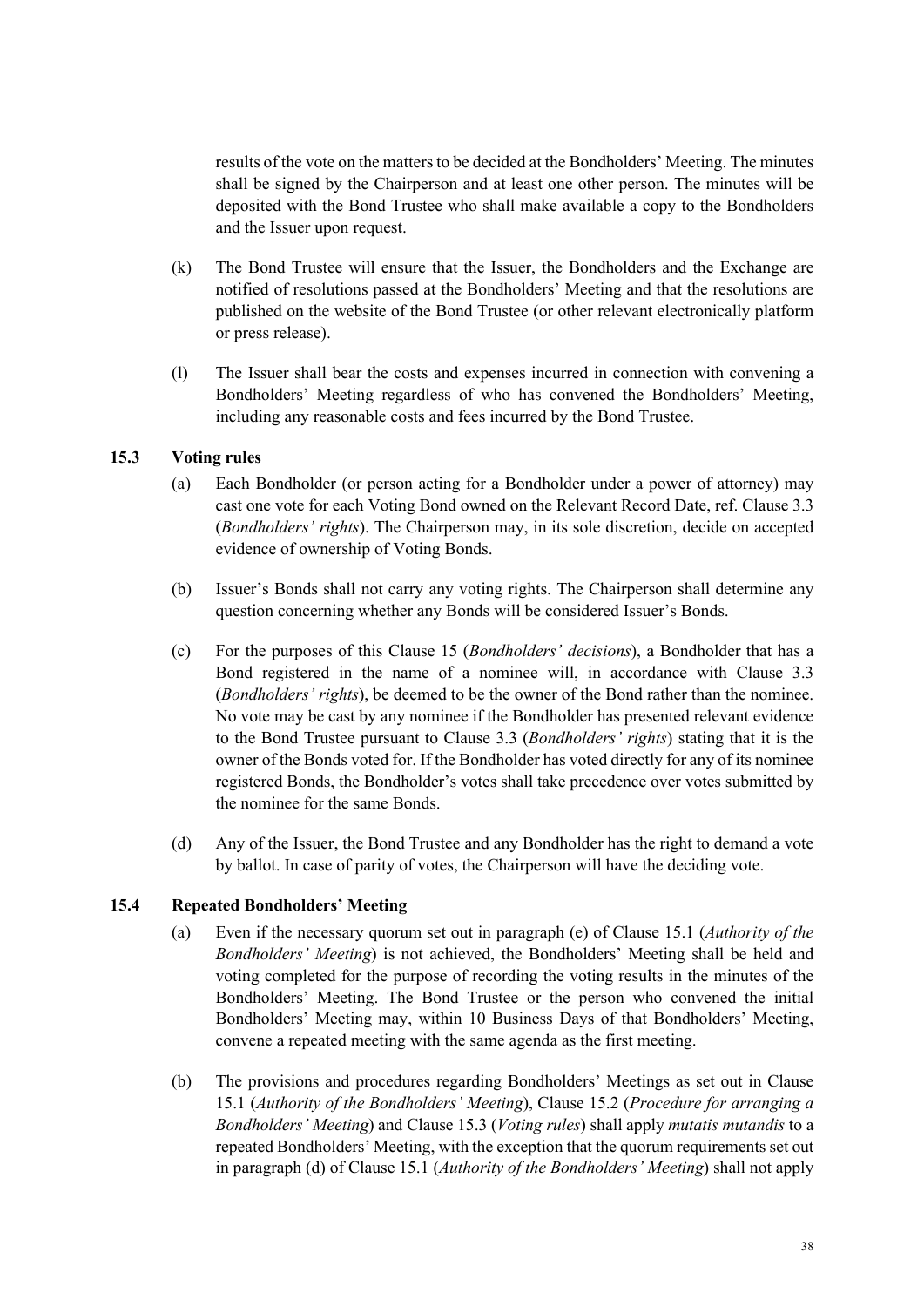to a repeated Bondholders' Meeting. A Summons for a repeated Bondholders' Meeting shall also contain the voting results obtained in the initial Bondholders' Meeting.

(c) A repeated Bondholders' Meeting may only be convened once for each original Bondholders' Meeting. A repeated Bondholders' Meeting may be convened pursuant to the procedures of a Written Resolution in accordance with Clause [15.5](#page-62-0) (*Written Resolutions*), even if the initial meeting was held pursuant to the procedures of a Bondholders' Meeting in accordance with Clause [15.2](#page-59-4) (*Procedure for arranging a Bondholders' Meeting*) and vice versa.

#### **15.5 Written Resolutions**

- <span id="page-62-0"></span>(a) Subject to these Bond Terms, anything which may be resolved by the Bondholders in a Bondholders' Meeting pursuant to Clause [15.1](#page-59-0) (*Authority of the Bondholders' Meeting*) may also be resolved by way of a Written Resolution. A Written Resolution passed with the relevant majority is as valid as if it had been passed by the Bondholders in a Bondholders' Meeting, and any reference in any Finance Document to a Bondholders' Meeting shall be construed accordingly.
- (b) The person requesting a Bondholders' Meeting may instead request that the relevant matters are to be resolved by Written Resolution only, unless the Bond Trustee decides otherwise.
- (c) The Summons for the Written Resolution shall be sent to the Bondholders registered in the CSD at the time the Summons is sent from the CSD and published at the Bond Trustee's web site, or other relevant electronic platform or via press release.
- (d) The provisions set out in Clause [15.1](#page-59-0) (*Authority of the Bondholders' Meeting*), [15.2](#page-59-4) (*Procedure for arranging a Bondholder's Meeting*), Clause [15.3](#page-61-0) (*Voting Rules*) and Clause [15.4](#page-61-1) (*Repeated Bondholders' Meeting*) shall apply *mutatis mutandis* to a Written Resolution, except that:
	- (i) the provisions set out in paragraphs (g), (h) and (i) of Clause [15.2](#page-59-4) (*Procedure for arranging Bondholders Meetings*); or
	- (ii) provisions which are otherwise in conflict with the requirements of this Clause [15.5](#page-62-0) (*Written Resolution*),

shall not apply to a Written Resolution.

- (e) The Summons for a Written Resolution shall include:
	- (i) instructions as to how to vote to each separate item in the Summons (including instructions as to how voting can be done electronically if relevant); and
	- (ii) the time limit within which the Bond Trustee must have received all votes necessary in order for the Written Resolution to be passed with the requisite majority (the "**Voting Period**"), which shall be at least 10 Business Days but not more than 15 Business Days from the date of the Summons.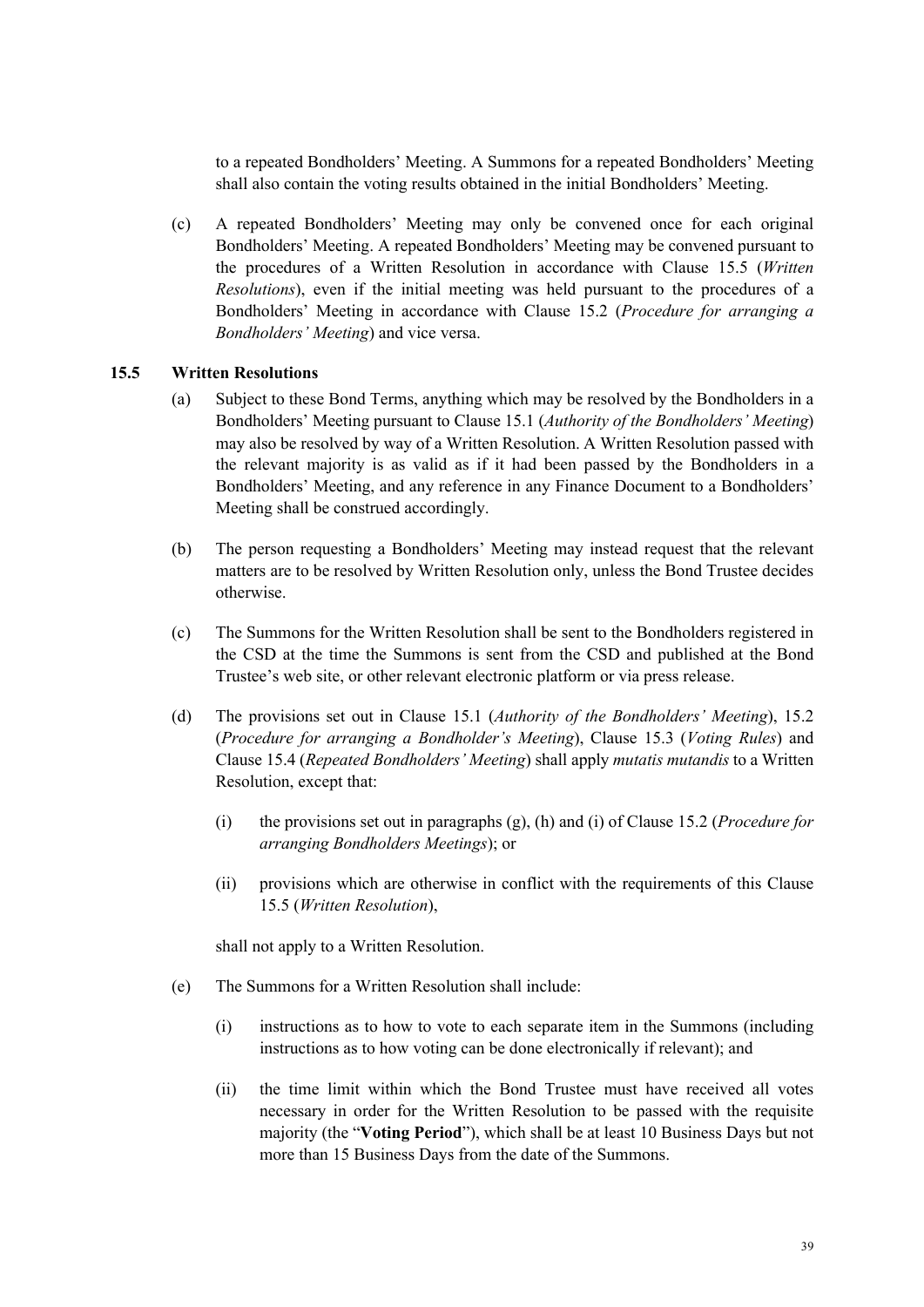- (f) Only Bondholders of Voting Bonds registered with the CSD on the Relevant Record Date, or the beneficial owner thereof having presented relevant evidence to the Bond Trustee pursuant to Clause [3.3](#page-41-1) (*Bondholders' rights*), will be counted in the Written Resolution.
- (g) A Written Resolution is passed when the requisite majority set out in paragraph (e) or paragraph (f) of Clause [15.1](#page-59-0) (*Authority of Bondholders' Meeting*) has been obtained, based on a quorum of the total number of Voting Bonds, even if the Voting Period has not yet expired. A Written Resolution will also be resolved if the sufficient numbers of negative votes are received prior to the expiry of the Voting Period.
- (h) The effective date of a Written Resolution passed prior to the expiry of the Voting Period is the date when the resolution is approved by the last Bondholder that results in the necessary voting majority being obtained.
- (i) If no resolution is passed prior to the expiry of the Voting Period, the number of votes shall be calculated at the close of business on the last day of the Voting Period, and a decision will be made based on the quorum and majority requirements set out in paragraphs (e) to (g) of Clause [15.1](#page-59-0) (*Authority of Bondholders' Meeting*).

# **16. THE BOND TRUSTEE**

## **16.1 Power to represent the Bondholders**

- <span id="page-63-0"></span>(a) The Bond Trustee has power and authority to act on behalf of, and/or represent, the Bondholders in all matters, including but not limited to taking any legal or other action, including enforcement of these Bond Terms, and the commencement of bankruptcy or other insolvency proceedings against the Issuer, or others.
- (b) The Issuer shall promptly upon request provide the Bond Trustee with any such documents, information and other assistance (in form and substance satisfactory to the Bond Trustee), that the Bond Trustee deems necessary for the purpose of exercising its and the Bondholders' rights and/or carrying out its duties under the Finance Documents.

#### **16.2 The duties and authority of the Bond Trustee**

- (a) The Bond Trustee shall represent the Bondholders in accordance with the Finance Documents, including, inter alia, by following up on the delivery of any Compliance Certificates and such other documents which the Issuer is obliged to disclose or deliver to the Bond Trustee pursuant to the Finance Documents and, when relevant, in relation to accelerating and enforcing the Bonds on behalf of the Bondholders.
- (b) The Bond Trustee is not obligated to assess or monitor the financial condition of the Issuer unless to the extent expressly set out in these Bond Terms, or to take any steps to ascertain whether any Event of Default has occurred. Until it has actual knowledge to the contrary, the Bond Trustee is entitled to assume that no Event of Default has occurred. The Bond Trustee is not responsible for the valid execution or enforceability of the Finance Documents, or for any discrepancy between the indicative terms and conditions described in any marketing material presented to the Bondholders prior to issuance of the Bonds and the provisions of these Bond Terms.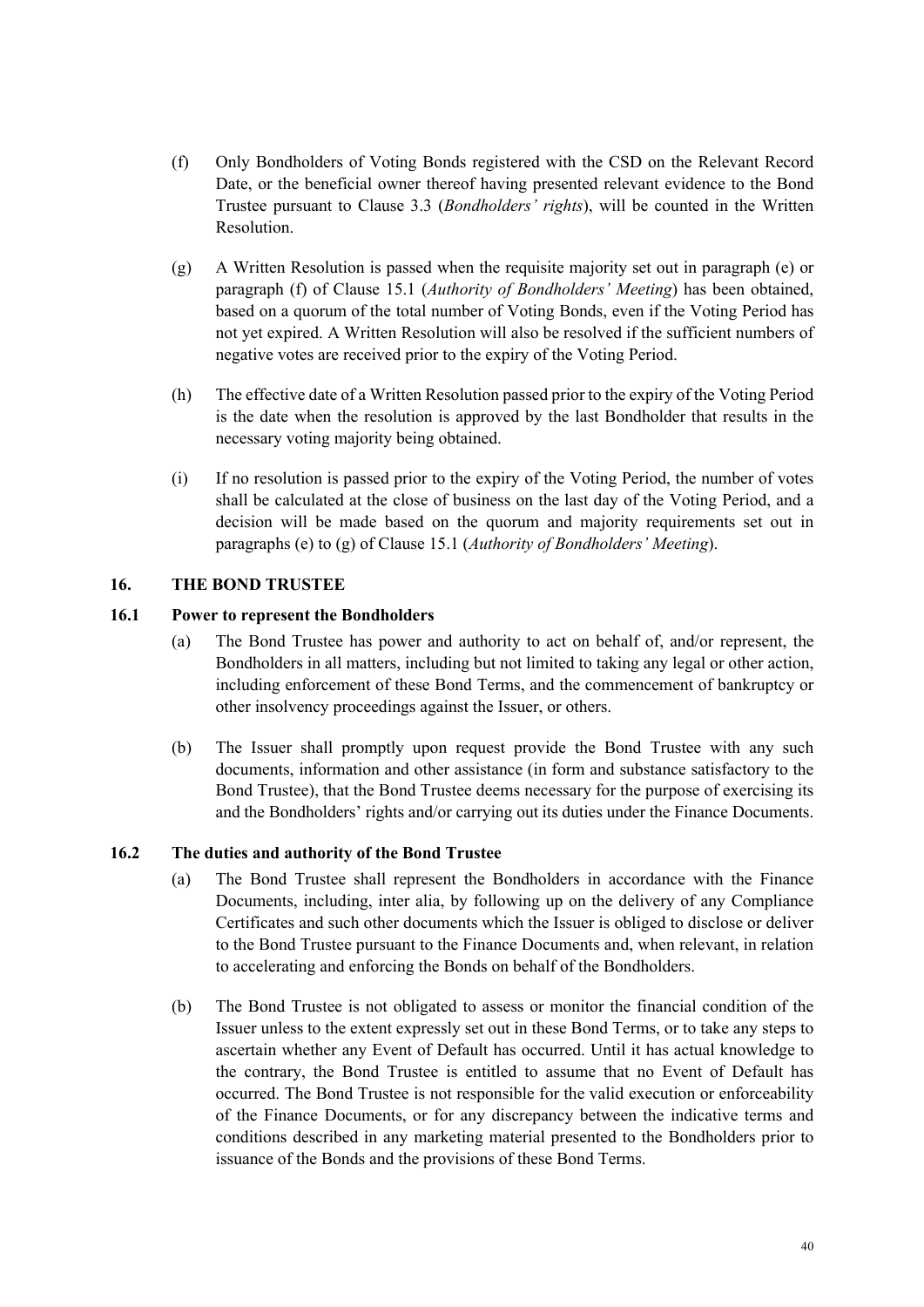- (c) The Bond Trustee is entitled to take such steps that it, in its sole discretion, considers necessary or advisable to protect the rights of the Bondholders in all matters pursuant to the terms of the Finance Documents. The Bond Trustee may submit any instructions received by it from the Bondholders to a Bondholders' Meeting before the Bond Trustee takes any action pursuant to the instruction.
- (d) The Bond Trustee is entitled to engage external experts when carrying out its duties under the Finance Documents.
- (e) The Bond Trustee shall hold all amounts recovered on behalf of the Bondholders on separated accounts.
- (f) The Bond Trustee will ensure that resolutions passed at the Bondholders' Meeting are properly implemented, provided, however, that the Bond Trustee may refuse to implement resolutions that may be in conflict with these Bond Terms, any other Finance Document, or any applicable law.
- (g) Notwithstanding any other provision of the Finance Documents to the contrary, the Bond Trustee is not obliged to do or omit to do anything if it would or might in its reasonable opinion constitute a breach of any law or regulation.
- (h) If the cost, loss or liability which the Bond Trustee may incur (including reasonable fees payable to the Bond Trustee itself) in:
	- (i) complying with instructions of the Bondholders; or
	- (ii) taking any action at its own initiative,

will not, in the reasonable opinion of the Bond Trustee, be covered by the Issuer or the relevant Bondholders pursuant to paragraphs (e) and (g) of Clause [16.4](#page-65-0) (*Expenses, liability and indemnity*), the Bond Trustee may refrain from acting in accordance with such instructions, or refrain from taking such action, until it has received such funding or indemnities (or adequate security has been provided therefore) as it may reasonably require.

- (i) The Bond Trustee shall give a notice to the Bondholders before it ceases to perform its obligations under the Finance Documents by reason of the non-payment by the Issuer of any fee or indemnity due to the Bond Trustee under the Finance Documents.
- (j) The Bond Trustee may instruct the CSD to split the Bonds to a lower nominal amount in order to facilitate partial redemptions, restructuring of the Bonds or other situations.

#### **16.3 Equality and conflicts of interest**

(a) The Bond Trustee shall not make decisions which will give certain Bondholders an unreasonable advantage at the expense of other Bondholders. The Bond Trustee shall, when acting pursuant to the Finance Documents, act with regard only to the interests of the Bondholders and shall not be required to have regard to the interests or to act upon or comply with any direction or request of any other person, other than as explicitly stated in the Finance Documents.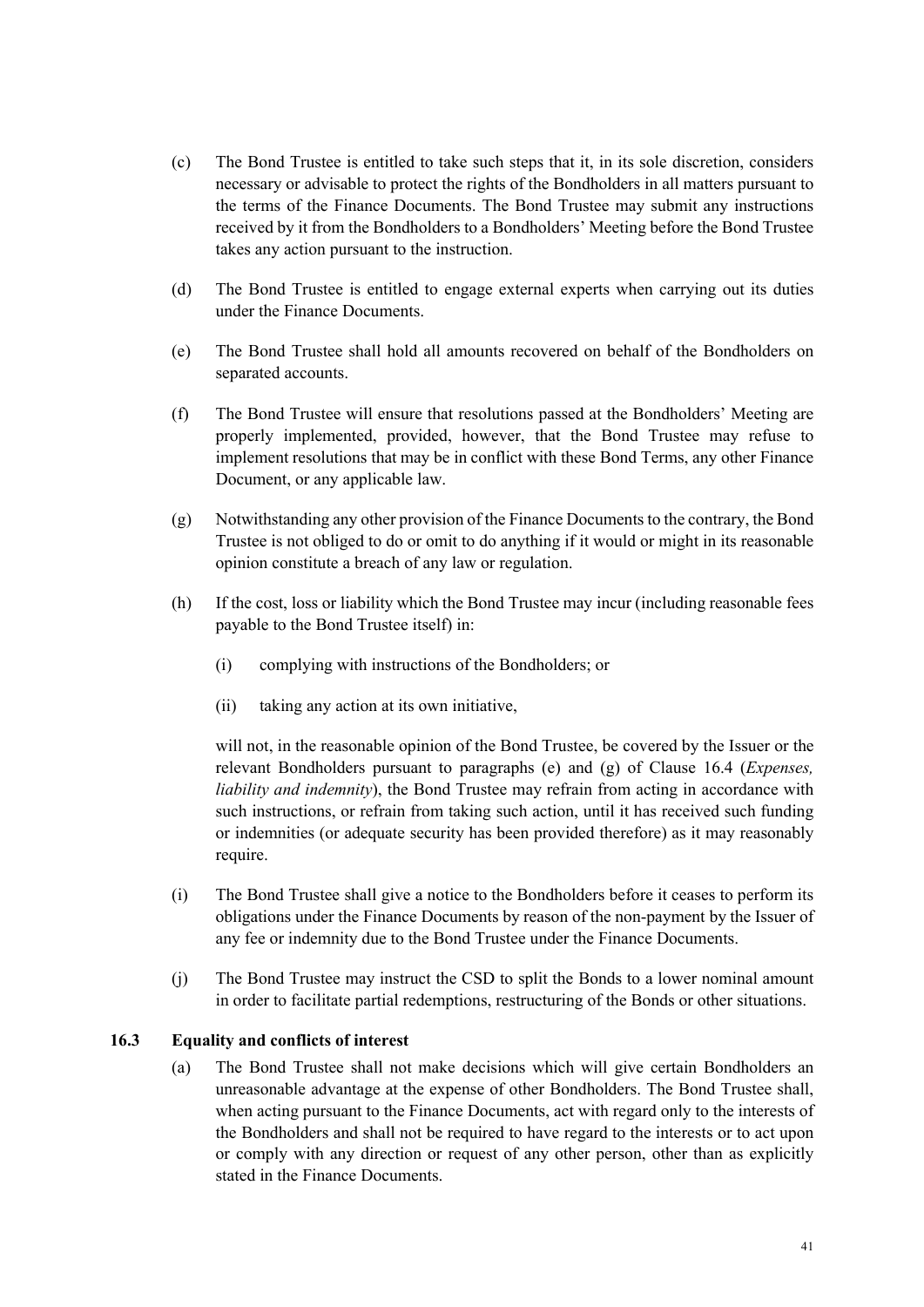(b) The Bond Trustee may act as agent, trustee, representative and/or security agent for several bond issues relating to the Issuer notwithstanding potential conflicts of interest. The Bond Trustee is entitled to delegate its duties to other professional parties.

# **16.4 Expenses, liability and indemnity**

- <span id="page-65-0"></span>(a) The Bond Trustee will not be liable to the Bondholders for damage or loss caused by any action taken or omitted by it under or in connection with any Finance Document, unless directly caused by its gross negligence or wilful misconduct. The Bond Trustee shall not be responsible for any indirect or consequential loss. Irrespective of the foregoing, the Bond Trustee shall have no liability to the Bondholders for damage caused by the Bond Trustee acting in accordance with instructions given by the Bondholders in accordance with these Bond Terms.
- (b) The Bond Trustee will not be liable to the Issuer for damage or loss caused by any action taken or omitted by it under or in connection with any Finance Document, unless caused by its gross negligence or wilful misconduct. The Bond Trustee shall not be responsible for any indirect or consequential loss.
- (c) Any liability for the Bond Trustee for damage or loss is limited to the amount of the Outstanding Bonds. The Bond Trustee is not liable for the content of information provided to the Bondholders by or on behalf of the Issuer or any other person.
- (d) The Bond Trustee shall not be considered to have acted negligently in:
	- (i) acting in accordance with advice from or opinions of reputable external experts; or
	- (ii) taking, delaying or omitting any action if acting with reasonable care and provided the Bond Trustee considers that such action is in the interests of the Bondholders.
- (e) The Issuer is liable for, and will indemnify the Bond Trustee fully in respect of, all losses, expenses and liabilities incurred by the Bond Trustee as a result of negligence by the Issuer (including its directors, management, officers, employees and agents) in connection with the performance of the Bond Trustee's obligations under the Finance Documents, including losses incurred by the Bond Trustee as a result of the Bond Trustee's actions based on misrepresentations made by the Issuer in connection with the issuance of the Bonds, the entering into or performance under the Finance Documents, and for as long as any amounts are outstanding under or pursuant to the Finance Documents.
- (f) The Issuer shall cover all costs and expenses incurred by the Bond Trustee in connection with it fulfilling its obligations under the Finance Documents. The Bond Trustee is entitled to fees for its work and to be indemnified for costs, losses and liabilities on the terms set out in the Finance Documents. The Bond Trustee's obligations under the Finance Documents are conditioned upon the due payment of such fees and indemnifications. The fees of the Bond Trustee will be further set out in the Bond Trustee Fee Agreement.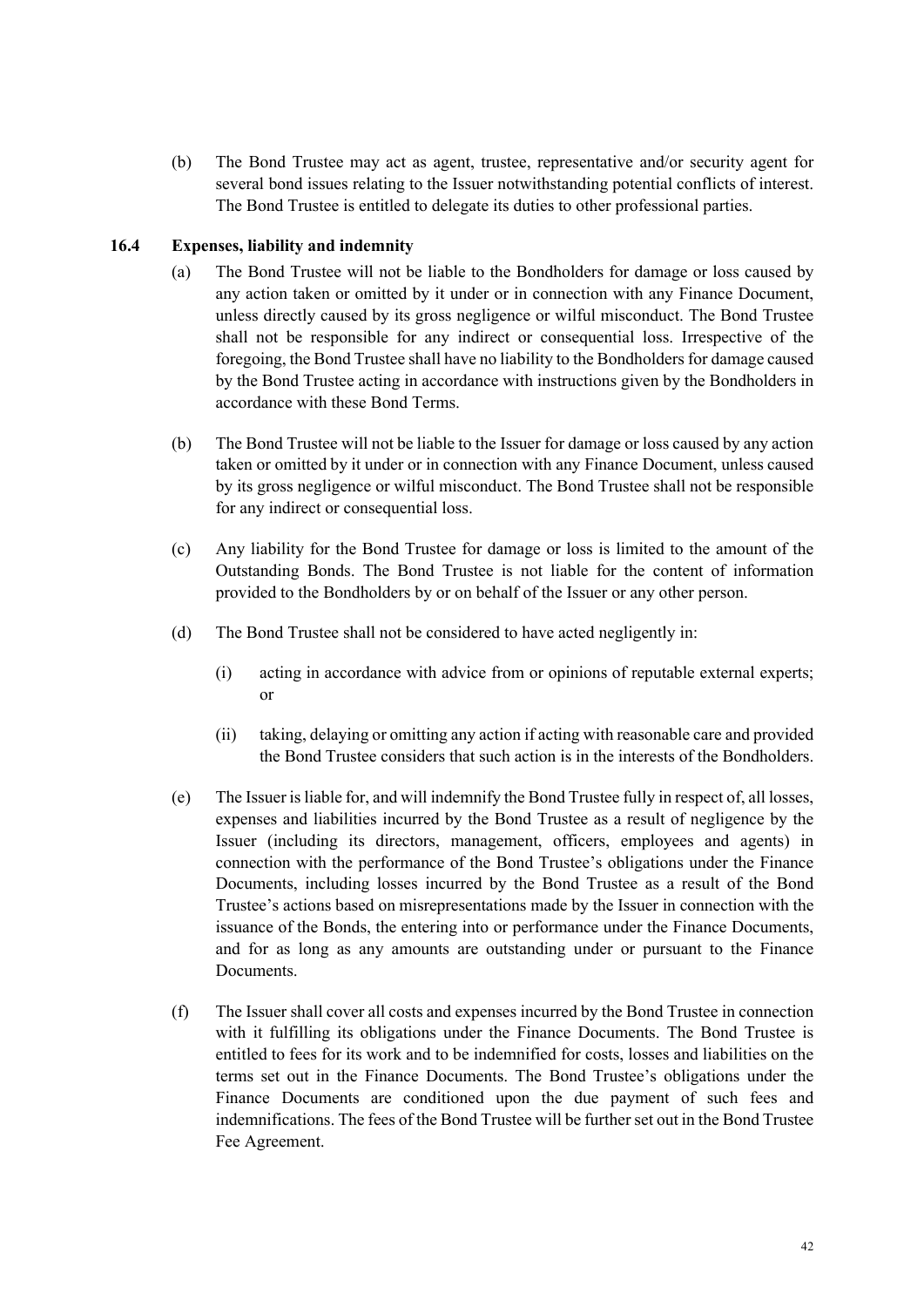- (g) The Issuer shall on demand by the Bond Trustee pay all costs incurred for external experts engaged after the occurrence of an Event of Default, or for the purpose of investigating or considering (i) an event or circumstance which the Bond Trustee reasonably believes is or may lead to an Event of Default or (ii) a matter relating to the Issuer or any of the Finance Documents which the Bond Trustee reasonably believes may constitute or lead to a breach of any of the Finance Documents or otherwise be detrimental to the interests of the Bondholders under the Finance Documents.
- (h) Fees, costs and expenses payable to the Bond Trustee which are not reimbursed in any other way due to an Event of Default, the Issuer being Insolvent or similar circumstances pertaining to the Issuer, may be covered by making an equal reduction in the proceeds to the Bondholders hereunder of any costs and expenses incurred by the Bond Trustee in connection therewith. The Bond Trustee may withhold funds from any escrow account (or similar arrangement) or from other funds received from the Issuer or any other person, and to set-off and cover any such costs and expenses from those funds.
- (i) As a condition to effecting any instruction from the Bondholders (including, but not limited to, instructions set out in Clause [14.3](#page-58-1) (*Bondholders' instructions*) or Clause [15.2](#page-59-4) (*Procedure for arranging a Bondholders' Meeting*)), the Bond Trustee may require satisfactory Security, guarantees and/or indemnities for any possible liability and anticipated costs and expenses from those Bondholders who have given that instruction and/or who voted in favour of the decision to instruct the Bond Trustee.

## **16.5 Replacement of the Bond Trustee**

- <span id="page-66-1"></span><span id="page-66-0"></span>(a) The Bond Trustee may be replaced by a majority of 2/3 of Voting Bonds in accordance with the procedures set out in Clause [15](#page-59-3) (*Bondholders' Decisions*), and the Bondholders may resolve to replace the Bond Trustee without the Issuer's approval.
- (b) The Bond Trustee may resign by giving notice to the Issuer and the Bondholders, in which case a successor Bond Trustee shall be elected pursuant to this Clause [16.5](#page-66-0) (*Replacement of the Bond Trustee*), initiated by the retiring Bond Trustee.
- (c) If the Bond Trustee is Insolvent, or otherwise is permanently unable to fulfil its obligations under these Bond Terms, the Bond Trustee shall be deemed to have resigned and a successor Bond Trustee shall be appointed in accordance with this Clause [16.5](#page-66-0) (*Replacement of the Bond Trustee*). The Issuer may appoint a temporary Bond Trustee until a new Bond Trustee is elected in accordance with paragraph [\(a\)](#page-66-1) above.
- (d) The change of Bond Trustee shall only take effect upon execution of all necessary actions to effectively substitute the retiring Bond Trustee, and the retiring Bond Trustee undertakes to co-operate in all reasonable manners without delay to such effect. The retiring Bond Trustee shall be discharged from any further obligation in respect of the Finance Documents from the change takes effect, but shall remain liable under the Finance Documents in respect of any action which it took or failed to take whilst acting as Bond Trustee. The retiring Bond Trustee remains entitled to any benefits and any unpaid fees or expenses under the Finance Documents before the change has taken place.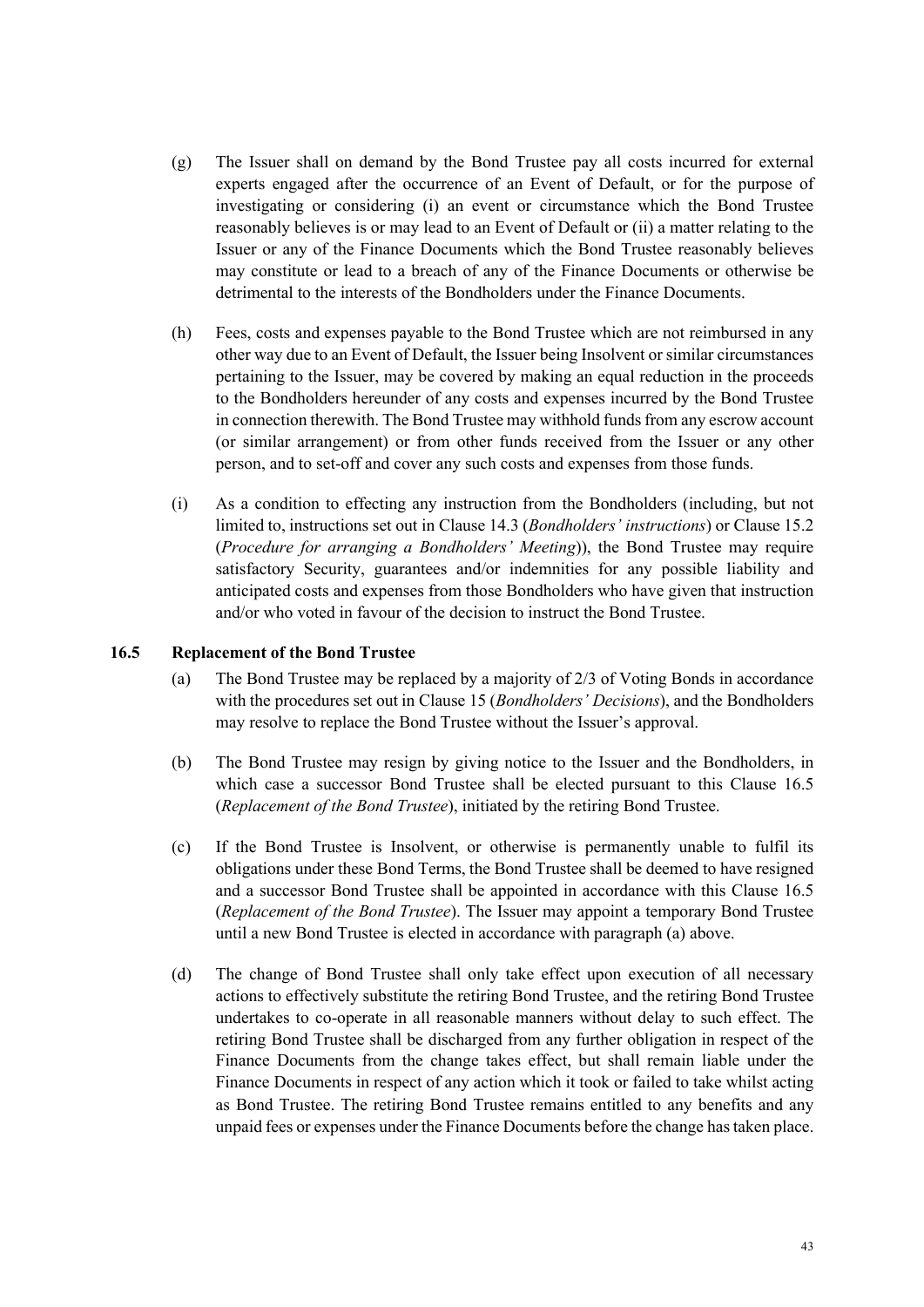(e) Upon change of Bond Trustee, the Issuer shall co-operate in all reasonable manners without delay to replace the retiring Bond Trustee with the successor Bond Trustee and release the retiring Bond Trustee from any future obligations under the Finance Documents and any other documents.

### **17. AMENDMENTS AND WAIVERS**

## **17.1 Procedure for amendments and waivers**

<span id="page-67-1"></span><span id="page-67-0"></span>The Issuer and the Bond Trustee (acting on behalf of the Bondholders) may agree to amend the Finance Documents or waive a past default or anticipated failure to comply with any provision in a Finance Document, provided that:

- (i) such amendment or waiver is not detrimental to the rights and benefits of the Bondholders in any material respect, or is made solely for the purpose of rectifying obvious errors and mistakes;
- (ii) such amendment or waiver is required by applicable law, a court ruling or a decision by a relevant authority; or
- (iii) such amendment or waiver has been duly approved by the Bondholders in accordance with Clause [15](#page-59-3) (*Bondholders' Decisions*).

## **17.2 Authority with respect to documentation**

If the Bondholders have resolved the substance of an amendment to any Finance Document, without resolving on the specific or final form of such amendment, the Bond Trustee shall be considered authorised to draft, approve and/or finalise (as applicable) any required documentation or any outstanding matters in such documentation without any further approvals or involvement from the Bondholders being required.

#### **17.3 Notification of amendments or waivers**

- (a) The Bond Trustee shall as soon as possible notify the Bondholders of any amendments or waivers made in accordance with this Clause [17](#page-67-1) (*Amendments and waivers*), setting out the date from which the amendment or waiver will be effective, unless such notice according to the Bond Trustee's sole discretion is unnecessary. The Issuer shall ensure that any amendment to these Bond Terms is duly registered with the CSD.
- (b) Prior to agreeing to an amendment or granting a waiver in accordance with Clause [17.1](#page-67-0) (*Procedure for amendments and waivers*), the Bond Trustee may inform the Bondholders of such waiver or amendment at a relevant information platform.

# **18. MISCELLANEOUS**

#### **18.1 Limitation of claims**

All claims under the Finance Documents for payment, including interest and principal, will be subject to the legislation regarding time-bar provisions of the Relevant Jurisdiction.

### **18.2 Access to information**

(a) These Bond Terms will be made available to the public and copies may be obtained from the Bond Trustee or the Issuer. The Bond Trustee will not have any obligation to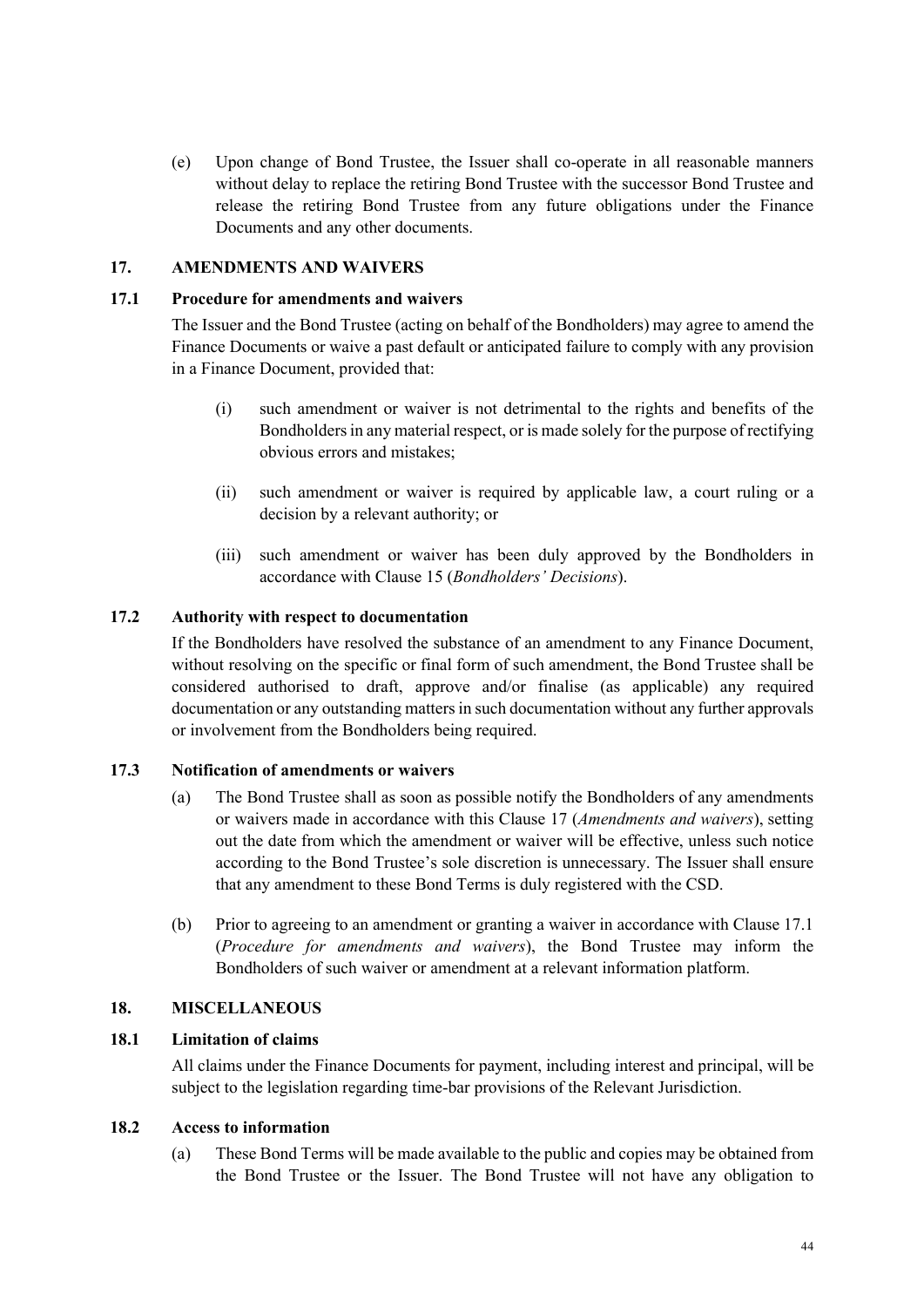distribute any other information to the Bondholders or any other person, and the Bondholders have no right to obtain information from the Bond Trustee, other than as explicitly stated in these Bond Terms or pursuant to statutory provisions of law.

- (b) In order to carry out its functions and obligations under these Bond Terms, the Bond Trustee will have access to the relevant information regarding ownership of the Bonds, as recorded and regulated with the CSD.
- (c) The information referred to in paragraph (b) above may only be used for the purposes of carrying out their duties and exercising their rights in accordance with the Finance Documents and shall not disclose such information to any Bondholder or third party unless necessary for such purposes.

#### **18.3 Notices, contact information**

Written notices to the Bondholders made by the Bond Trustee will be sent to the Bondholders via the CSD with a copy to the Issuer and the Exchange (if the Bonds are listed). Any such notice or communication will be deemed to be given or made via the CSD, when sent from the CSD.

- (a) The Issuer's written notifications to the Bondholders will be sent to the Bondholders via the Bond Trustee or through the CSD with a copy to the Bond Trustee and the Exchange (if the Bonds are listed).
- (b) Notwithstanding paragraph (a) above and provided that such written notification does not require the Bondholders to take any action under the Finance Documents, the Issuer's written notifications to the Bondholders may be published by the Bond Trustee on a relevant information platform only.
- (c) Unless otherwise specifically provided, all notices or other communications under or in connection with these Bond Terms between the Bond Trustee and the Issuer will be given or made in writing, by letter, e-mail or fax. Any such notice or communication will be deemed to be given or made as follows:
	- (i) if by letter, when delivered at the address of the relevant party;
	- (ii) if by e-mail, when received;
	- (iii) if by fax, when received; and
	- (iv) if by publication on a relevant information platform, when published.
- (d) The Issuer and the Bond Trustee shall each ensure that the other party is kept informed of changes in postal address, e-mail address, telephone and fax numbers and contact persons.
- (e) When determining deadlines set out in these Bond Terms, the following will apply (unless otherwise stated):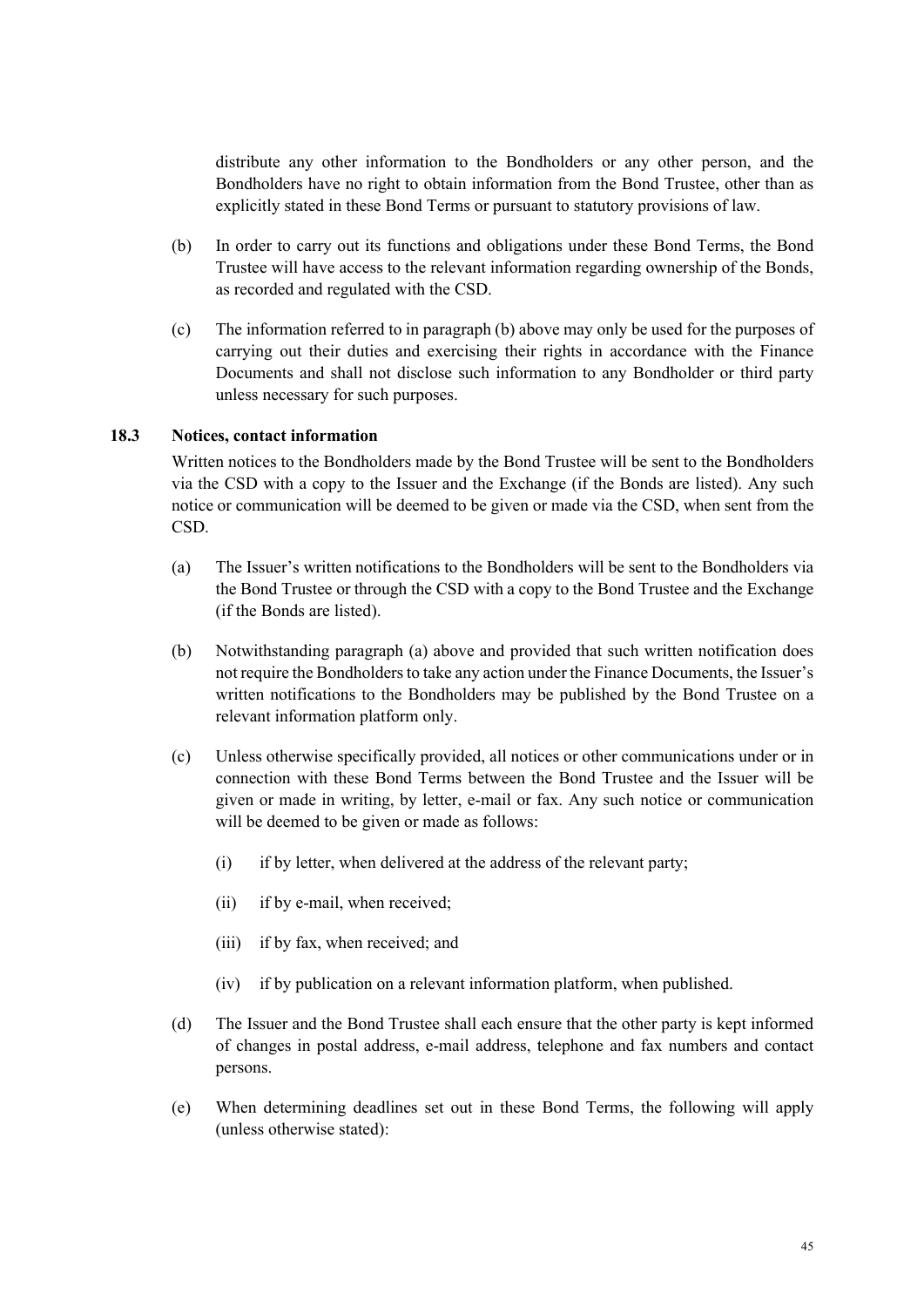- (i) if the deadline is set out in days, the first day of the relevant period will not be included and the last day of the relevant period will be included;
- (ii) if the deadline is set out in weeks, months or years, the deadline will end on the day in the last week or the last month which, according to its name or number, corresponds to the first day the deadline is in force. If such day is not a part of an actual month, the deadline will be the last day of such month; and
- (iii) if a deadline ends on a day which is not a Business Day, the deadline is postponed to the next Business Day.

#### **18.4 Defeasance**

<span id="page-69-0"></span>(a) Subject to paragraph (b) below and provided that:

- (i) an amount sufficient for the payment of principal and interest on the Outstanding Bonds to the relevant Repayment Date (including, to the extent applicable, any premium payable upon exercise of a Call Option), and always subject to paragraph (c) below (the "**Defeasance Amount**") is credited by the Issuer to an account in a financial institution acceptable to the Bond Trustee (the "**Defeasance Account**");
- (ii) the Defeasance Account is irrevocably pledged and blocked in favour of the Bond Trustee on such terms as the Bond Trustee shall request (the "**Defeasance Pledge"**); and
- (iii) the Bond Trustee has received such legal opinions and statements reasonably required by it, including (but not necessarily limited to) with respect to the validity and enforceability of the Defeasance Pledge, then the Issuer will be relieved from its obligations under paragraph (a) of Clause [12.2](#page-52-1) (*Requirements as to Financial Reports*), Clause [12.3](#page-52-0) (*Put Option Event*), Clause [12.5](#page-52-2) (*Information: Miscellaneous*) and Clause [13](#page-53-0) (*General and financial undertakings*).
- (b) The Bond Trustee shall be authorised to apply any amount credited to the Defeasance Account towards any amount payable by the Issuer under any Finance Document on the due date for the relevant payment until all obligations of the Issuer and all amounts outstanding under the Finance Documents are repaid and discharged in full.
- (c) The Bond Trustee may, if the Defeasance Amount cannot be finally and conclusively determined, decide the amount to be deposited to the Defeasance Account in its discretion, applying such buffer amount as it deems necessary.

<span id="page-69-1"></span>A defeasance established according to this Clause [18.4](#page-69-0) (*Defeasance*) may not be reversed.

# **19. GOVERNING LAW AND JURISDICTION**

#### **19.1 Governing law**

These Bond Terms are governed by the laws of the Relevant Jurisdiction, without regard to its conflict of law provisions.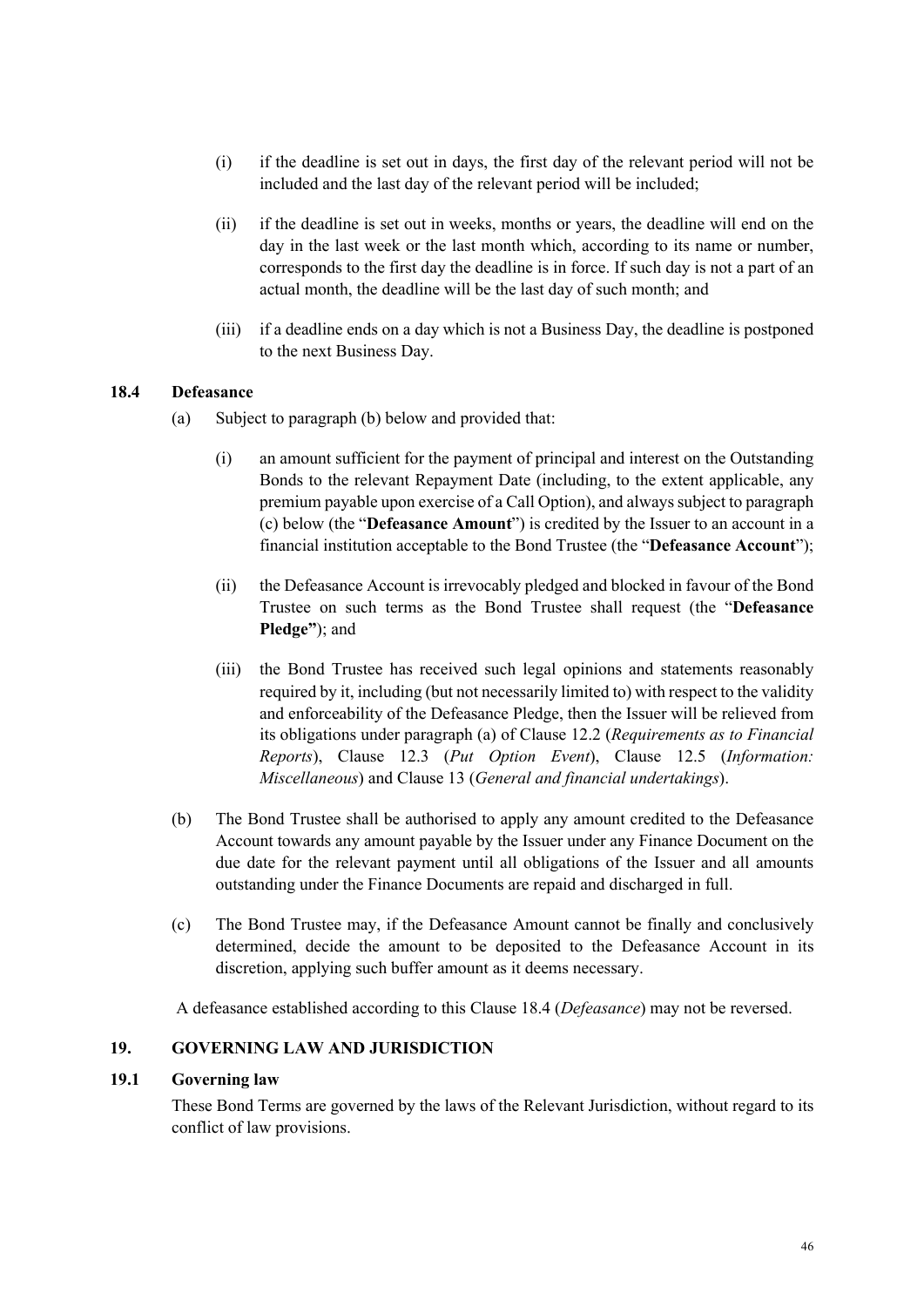# **19.2 Main jurisdiction**

The Bond Trustee and the Issuer agree for the benefit of the Bond Trustee and the Bondholders that the City Court of the capital of the Relevant Jurisdiction shall have jurisdiction with respect to any dispute arising out of or in connection with these Bond Terms. The Issuer agrees for the benefit of the Bond Trustee and the Bondholders that any legal action or proceedings arising out of or in connection with these Bond Terms against the Issuer or any of its assets may be brought in such court.

# **19.3 Alternative jurisdiction**

Clause [19](#page-69-1) (*Governing law and jurisdiction*) is for the exclusive benefit of the Bond Trustee and the Bondholders and the Bond Trustee have the right:

- (a) to commence proceedings against the Issuer or any of its assets in any court in any jurisdiction; and
- (b) to commence such proceedings, including enforcement proceedings, in any competent jurisdiction concurrently.

-----000-----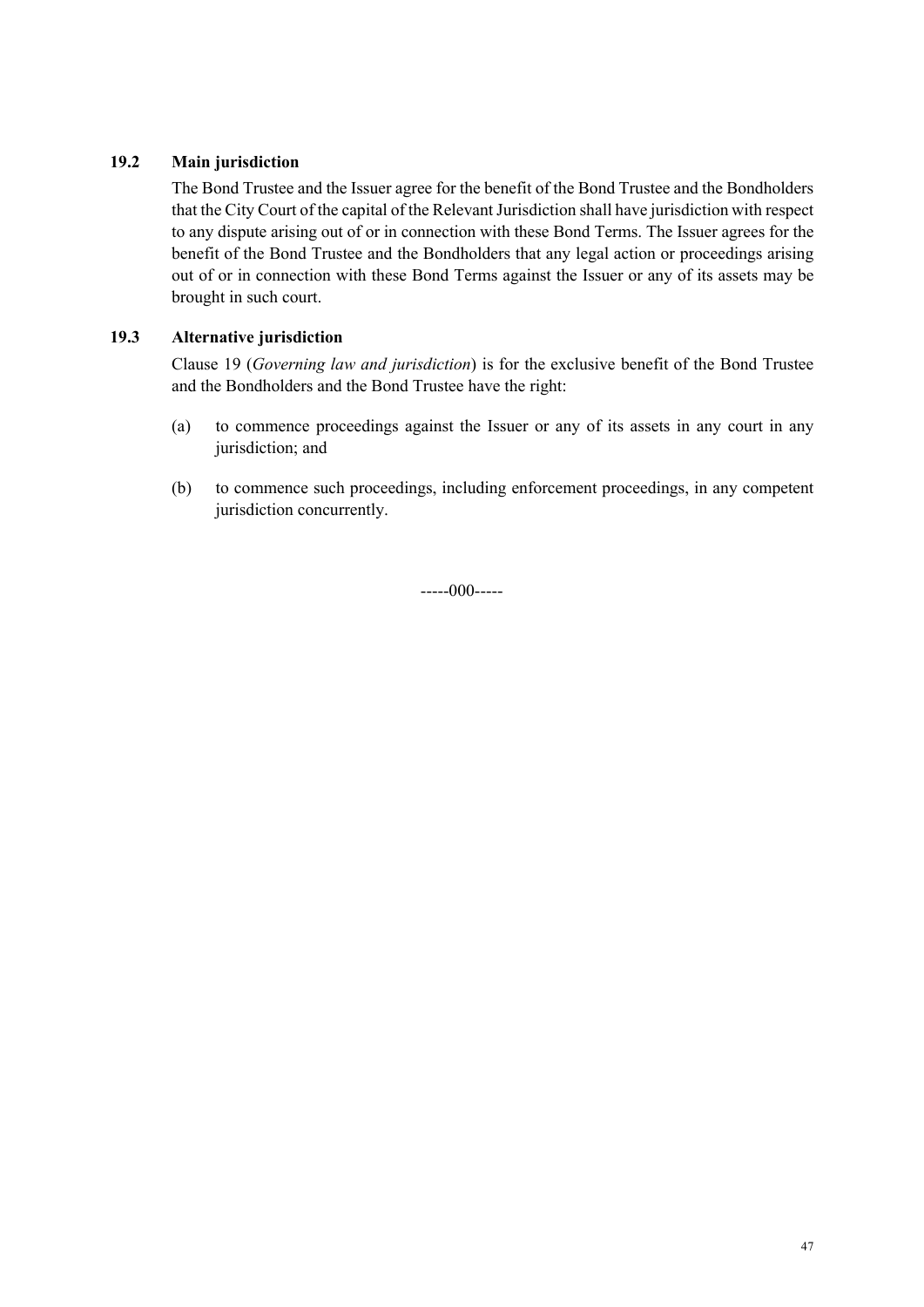These Bond Terms have been executed in two originals, of which the Issuer and the Bond Trustee shall retain one each.

| The Issuer:                  | <b>As Bond Trustee:</b>  |
|------------------------------|--------------------------|
| <b>AXACTOR SE</b>            | <b>NORDIC TRUSTEE AS</b> |
|                              |                          |
| By: Teeveu Alaviitaly        | By:                      |
| Position: $(\epsilon \in C)$ | Position:                |
|                              |                          |

# **SIGNATURES:**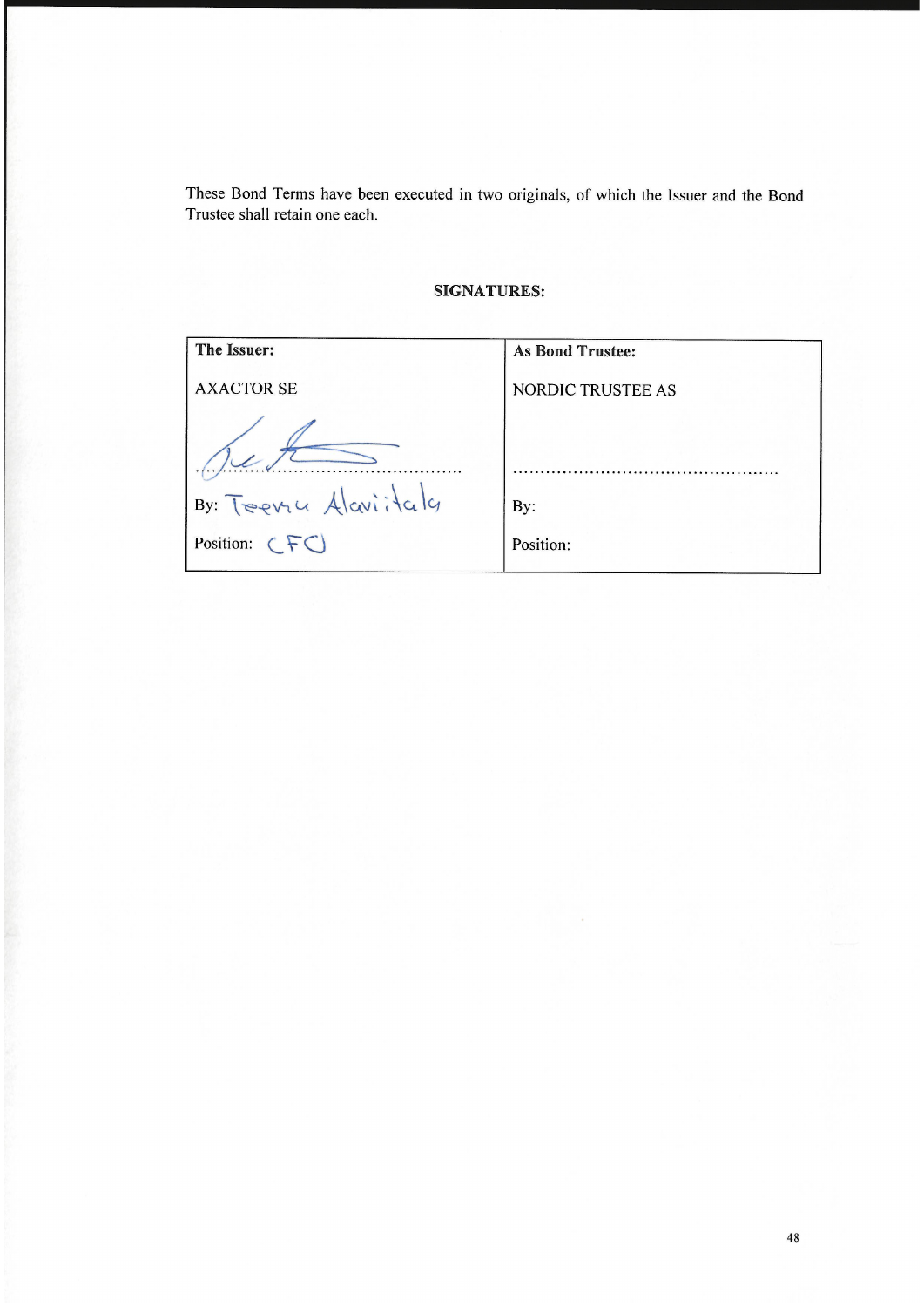These Bond Terms have been executed in two originals, of which the Issuer and the Bond Trustee shall retain one each.

## **SIGNATURES:**

| The Issuer:       | <b>As Bond Trustee:</b>        |  |
|-------------------|--------------------------------|--|
| <b>AXACTOR SE</b> | <b>NORDIC TRUSTEE AS</b>       |  |
|                   |                                |  |
| By:               | Ellen Søiland<br>By:           |  |
| Position:         | Position: Authorised signatory |  |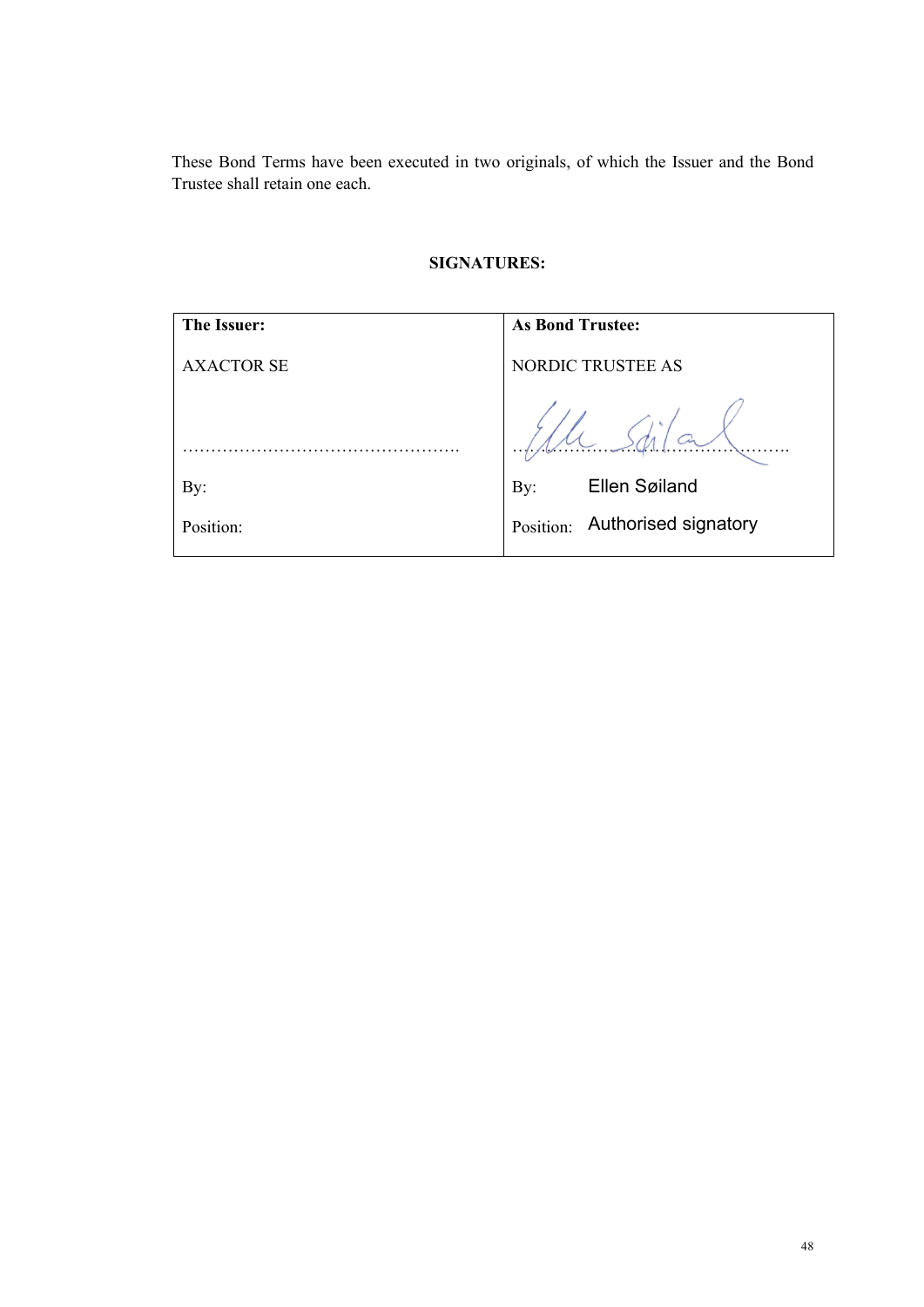## **ATTACHMENT 1 COMPLIANCE CERTIFICATE**

[date]

#### **Axactor SE FRN bonds 2021/2024 ISIN NO0010914666**

We refer to the Bond Terms for the above captioned Bonds made between Nordic Trustee AS as Bond Trustee on behalf of the Bondholders and the undersigned as Issuer. Pursuant to Clause [12.2](#page-52-0) (*Requirements as to Financial Reports*) of the Bond Terms a Compliance Certificate shall be issued in connection with each delivery of Financial Reports to the Bond Trustee.

This letter constitutes the Compliance Certificate for the period [•].

Capitalised terms used herein will have the same meaning as in the Bond Terms.

With reference to Clause [12.2](#page-52-0) (*Requirements as to Financial Reports*), we hereby certify that all information delivered under cover of this Compliance Certificate is true and accurate and there has been no material adverse change to the financial condition of the Issuer since the date of the last accounts or the last Compliance Certificate submitted to you. Copies of our latest consolidated [Annual Financial Statements] / [Interim Accounts] are enclosed.

[The Financial Covenants set out in Clause 13 (*Financial Covenants*) are met, please see the calculations and figures in respect of the ratios attached hereto.]

We confirm that, to the best of our knowledge, no Event of Default has occurred or is likely to occur.

Yours faithfully, **Axactor SE**

Name of authorised person

 $\mathcal{L}_\text{max}$ 

Enclosure: Annual Financial Statements / Interim Accounts; [and any other written documentation]